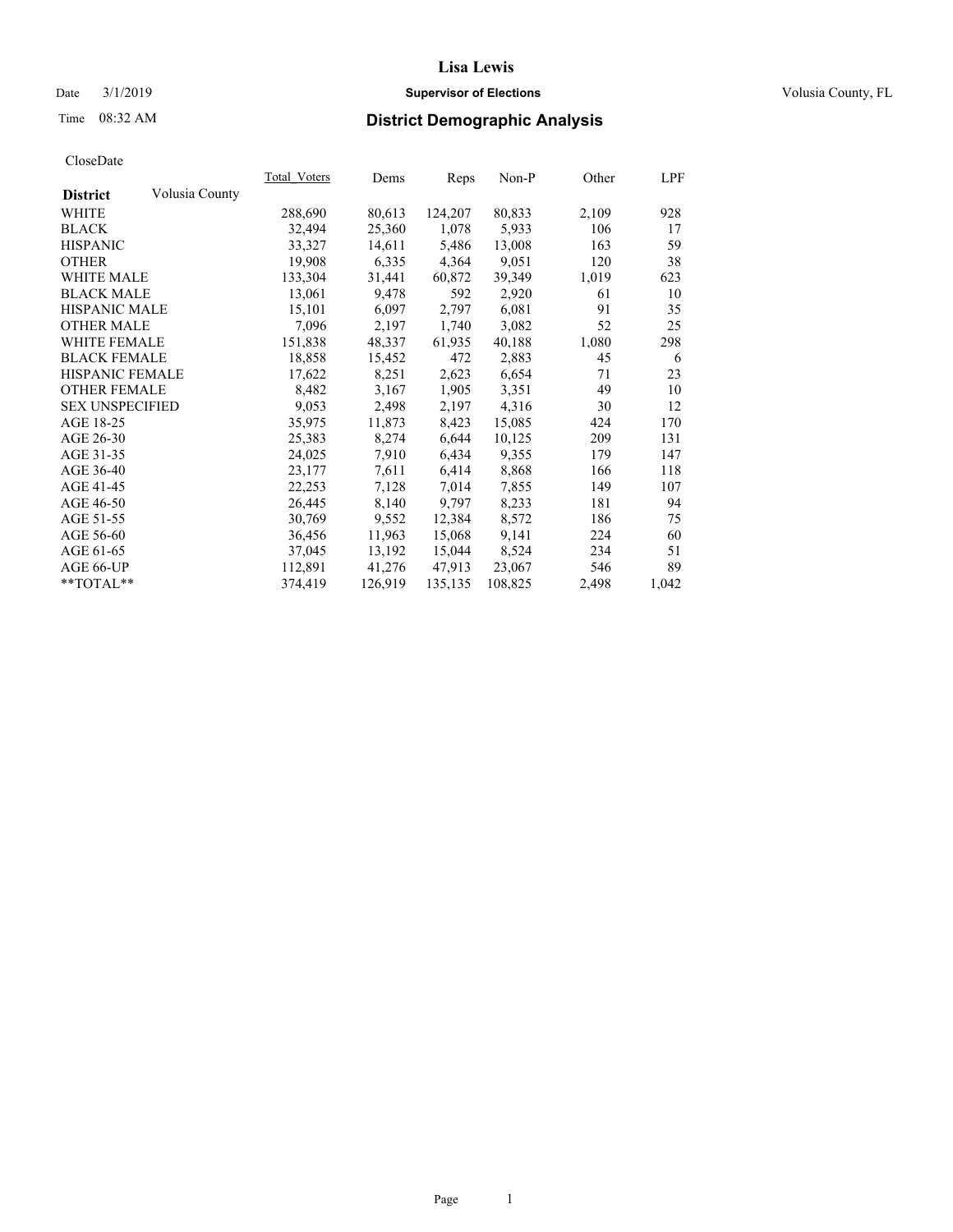## Date  $3/1/2019$  **Supervisor of Elections Supervisor of Elections** Volusia County, FL

|                                              | Total Voters | Dems   | Reps   | Non-P  | Other | LPF            |
|----------------------------------------------|--------------|--------|--------|--------|-------|----------------|
| County Council District 1<br><b>District</b> |              |        |        |        |       |                |
| WHITE                                        | 58,217       | 15,899 | 26,550 | 15,192 | 361   | 215            |
| <b>BLACK</b>                                 | 5,518        | 4,372  | 164    | 959    | 19    | 4              |
| <b>HISPANIC</b>                              | 6,969        | 2,937  | 1,182  | 2,792  | 43    | 15             |
| <b>OTHER</b>                                 | 3,913        | 1,237  | 896    | 1,749  | 22    | 9              |
| <b>WHITE MALE</b>                            | 26,502       | 6,026  | 12,812 | 7,343  | 174   | 147            |
| <b>BLACK MALE</b>                            | 2,204        | 1,640  | 80     | 470    | 12    | 2              |
| <b>HISPANIC MALE</b>                         | 2,974        | 1,154  | 593    | 1,196  | 20    | 11             |
| <b>OTHER MALE</b>                            | 1,391        | 445    | 350    | 581    | 8     | 7              |
| <b>WHITE FEMALE</b>                          | 31,050       | 9,724  | 13,457 | 7,618  | 186   | 65             |
| <b>BLACK FEMALE</b>                          | 3,232        | 2,675  | 81     | 467    | 7     | 2              |
| HISPANIC FEMALE                              | 3,854        | 1,722  | 578    | 1,528  | 22    | 4              |
| <b>OTHER FEMALE</b>                          | 1,644        | 596    | 366    | 669    | 11    | $\overline{c}$ |
| <b>SEX UNSPECIFIED</b>                       | 1,765        | 463    | 474    | 820    | 5     | 3              |
| AGE 18-25                                    | 7,241        | 2,212  | 1,900  | 3,014  | 71    | 44             |
| AGE 26-30                                    | 5,011        | 1,559  | 1,416  | 1,974  | 35    | 27             |
| AGE 31-35                                    | 4,743        | 1,407  | 1,429  | 1,843  | 29    | 35             |
| AGE 36-40                                    | 4,867        | 1,507  | 1,503  | 1,796  | 29    | 32             |
| AGE 41-45                                    | 4,479        | 1,369  | 1,551  | 1,507  | 34    | 18             |
| AGE 46-50                                    | 5,293        | 1,590  | 2,065  | 1,581  | 35    | 22             |
| AGE 51-55                                    | 6,029        | 1,767  | 2,641  | 1,575  | 27    | 19             |
| AGE 56-60                                    | 6,843        | 2,217  | 3,025  | 1,545  | 39    | 17             |
| AGE 61-65                                    | 6,950        | 2,383  | 3,019  | 1,504  | 40    | 4              |
| AGE 66-UP                                    | 23,161       | 8,434  | 10,243 | 4,353  | 106   | 25             |
| **TOTAL**                                    | 74,617       | 24,445 | 28,792 | 20,692 | 445   | 243            |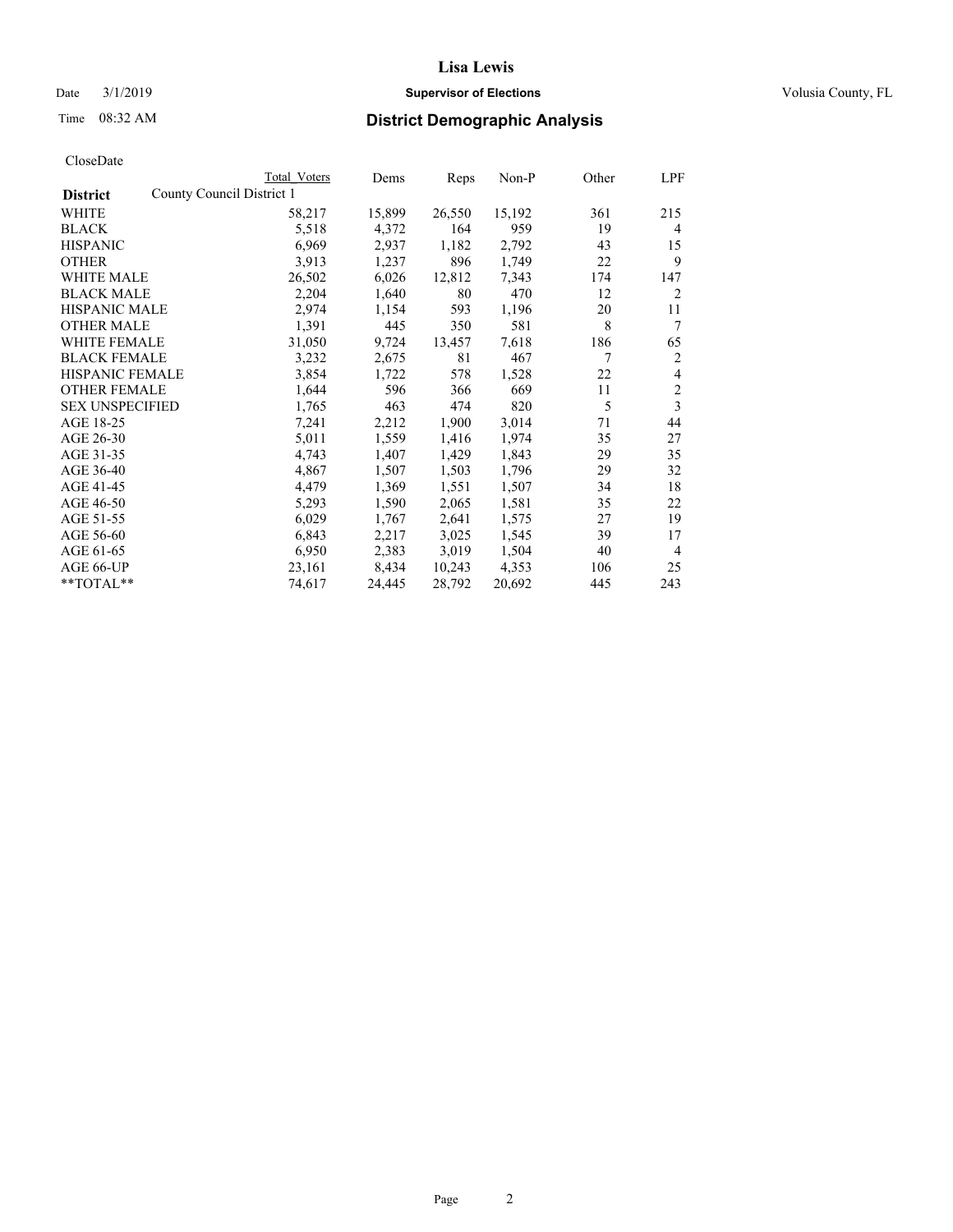### Date  $3/1/2019$  **Supervisor of Elections Supervisor of Elections** Volusia County, FL

|                                              | Total Voters | Dems   | Reps   | Non-P  | Other | LPF            |
|----------------------------------------------|--------------|--------|--------|--------|-------|----------------|
| County Council District 2<br><b>District</b> |              |        |        |        |       |                |
| WHITE                                        | 55,120       | 16,197 | 22,385 | 15,883 | 479   | 176            |
| <b>BLACK</b>                                 | 11,274       | 8,991  | 303    | 1,944  | 33    | 3              |
| <b>HISPANIC</b>                              | 2,815        | 1,178  | 552    | 1,056  | 23    | 6              |
| <b>OTHER</b>                                 | 4,313        | 1,473  | 857    | 1,941  | 34    | 8              |
| <b>WHITE MALE</b>                            | 25,660       | 6,409  | 11,072 | 7,813  | 250   | 116            |
| <b>BLACK MALE</b>                            | 4,299        | 3,214  | 158    | 912    | 15    | $\mathbf{0}$   |
| <b>HISPANIC MALE</b>                         | 1,287        | 477    | 290    | 502    | 16    | 2              |
| <b>OTHER MALE</b>                            | 1,521        | 500    | 361    | 642    | 14    | $\overline{4}$ |
| <b>WHITE FEMALE</b>                          | 28,777       | 9,607  | 11,062 | 7,823  | 226   | 59             |
| <b>BLACK FEMALE</b>                          | 6,722        | 5,587  | 141    | 974    | 18    | 2              |
| HISPANIC FEMALE                              | 1,465        | 673    | 258    | 523    | 7     | $\overline{4}$ |
| <b>OTHER FEMALE</b>                          | 1,851        | 717    | 374    | 742    | 15    | 3              |
| <b>SEX UNSPECIFIED</b>                       | 1,940        | 655    | 381    | 893    | 8     | 3              |
| AGE 18-25                                    | 8,123        | 3,573  | 1,393  | 3,013  | 115   | 29             |
| AGE 26-30                                    | 5,217        | 1,980  | 1,187  | 1,977  | 47    | 26             |
| AGE 31-35                                    | 4,555        | 1,757  | 1,067  | 1,661  | 37    | 33             |
| AGE 36-40                                    | 4,134        | 1,595  | 989    | 1,499  | 37    | 14             |
| AGE 41-45                                    | 3,683        | 1,362  | 1,031  | 1,237  | 32    | 21             |
| AGE 46-50                                    | 4,505        | 1,588  | 1,482  | 1,386  | 32    | 17             |
| AGE 51-55                                    | 5,641        | 1,984  | 1,993  | 1,602  | 49    | 13             |
| AGE 56-60                                    | 7,031        | 2,540  | 2,695  | 1,740  | 46    | 10             |
| AGE 61-65                                    | 7,285        | 2,755  | 2,775  | 1,699  | 48    | 8              |
| AGE 66-UP                                    | 23,348       | 8,705  | 9,485  | 5,010  | 126   | 22             |
| **TOTAL**                                    | 73,522       | 27,839 | 24,097 | 20,824 | 569   | 193            |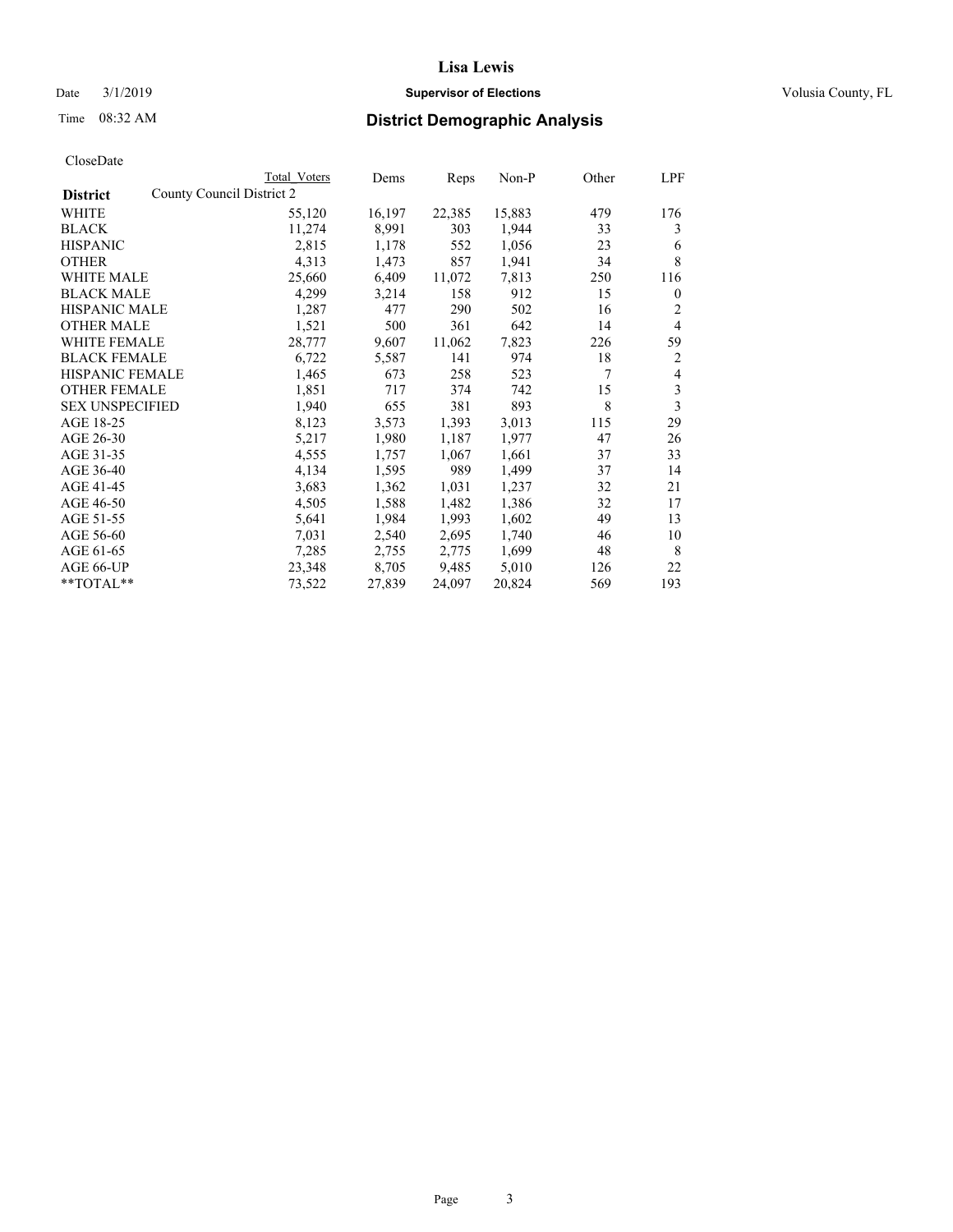### Date  $3/1/2019$  **Supervisor of Elections Supervisor of Elections** Volusia County, FL

| CloseDate |
|-----------|
|-----------|

|                                              | Total Voters | Dems   | Reps   | Non-P  | Other | LPF          |
|----------------------------------------------|--------------|--------|--------|--------|-------|--------------|
| County Council District 3<br><b>District</b> |              |        |        |        |       |              |
| WHITE                                        | 72,221       | 19,795 | 31,620 | 20,041 | 561   | 204          |
| <b>BLACK</b>                                 | 2,082        | 1,624  | 88     | 360    | 7     | 3            |
| <b>HISPANIC</b>                              | 1,862        | 666    | 480    | 700    | 14    | 2            |
| <b>OTHER</b>                                 | 3,132        | 899    | 816    | 1,392  | 18    | 7            |
| WHITE MALE                                   | 33,515       | 7,781  | 15,612 | 9,739  | 253   | 130          |
| <b>BLACK MALE</b>                            | 923          | 665    | 46     | 204    | 5     | 3            |
| <b>HISPANIC MALE</b>                         | 824          | 272    | 226    | 320    | 5     | 1            |
| <b>OTHER MALE</b>                            | 1,140        | 309    | 333    | 481    | 12    | 5            |
| <b>WHITE FEMALE</b>                          | 37,881       | 11,816 | 15,666 | 10,020 | 306   | 73           |
| <b>BLACK FEMALE</b>                          | 1,132        | 935    | 42     | 153    | 2     | $\mathbf{0}$ |
| <b>HISPANIC FEMALE</b>                       | 1,001        | 380    | 244    | 367    | 9     | 1            |
| <b>OTHER FEMALE</b>                          | 1,330        | 467    | 366    | 490    | 5     | 2            |
| <b>SEX UNSPECIFIED</b>                       | 1,550        | 359    | 469    | 718    | 3     | 1            |
| AGE 18-25                                    | 5,965        | 1,497  | 1,840  | 2,496  | 101   | 31           |
| AGE 26-30                                    | 4,268        | 1,125  | 1,345  | 1,727  | 42    | 29           |
| AGE 31-35                                    | 4,315        | 1,224  | 1,307  | 1,720  | 40    | 24           |
| AGE 36-40                                    | 4,383        | 1,155  | 1,456  | 1,713  | 35    | 24           |
| AGE 41-45                                    | 4,458        | 1,102  | 1,699  | 1,600  | 31    | 26           |
| AGE 46-50                                    | 5,578        | 1,399  | 2,391  | 1,729  | 42    | 17           |
| AGE 51-55                                    | 6,438        | 1,633  | 2,945  | 1,792  | 51    | 17           |
| AGE 56-60                                    | 8,239        | 2,269  | 3,797  | 2,099  | 57    | 17           |
| AGE 61-65                                    | 8,633        | 2,778  | 3,802  | 1,982  | 58    | 13           |
| AGE 66-UP                                    | 27,020       | 8,802  | 12,422 | 5,635  | 143   | 18           |
| $*$ $TOTAL**$                                | 79,297       | 22,984 | 33,004 | 22,493 | 600   | 216          |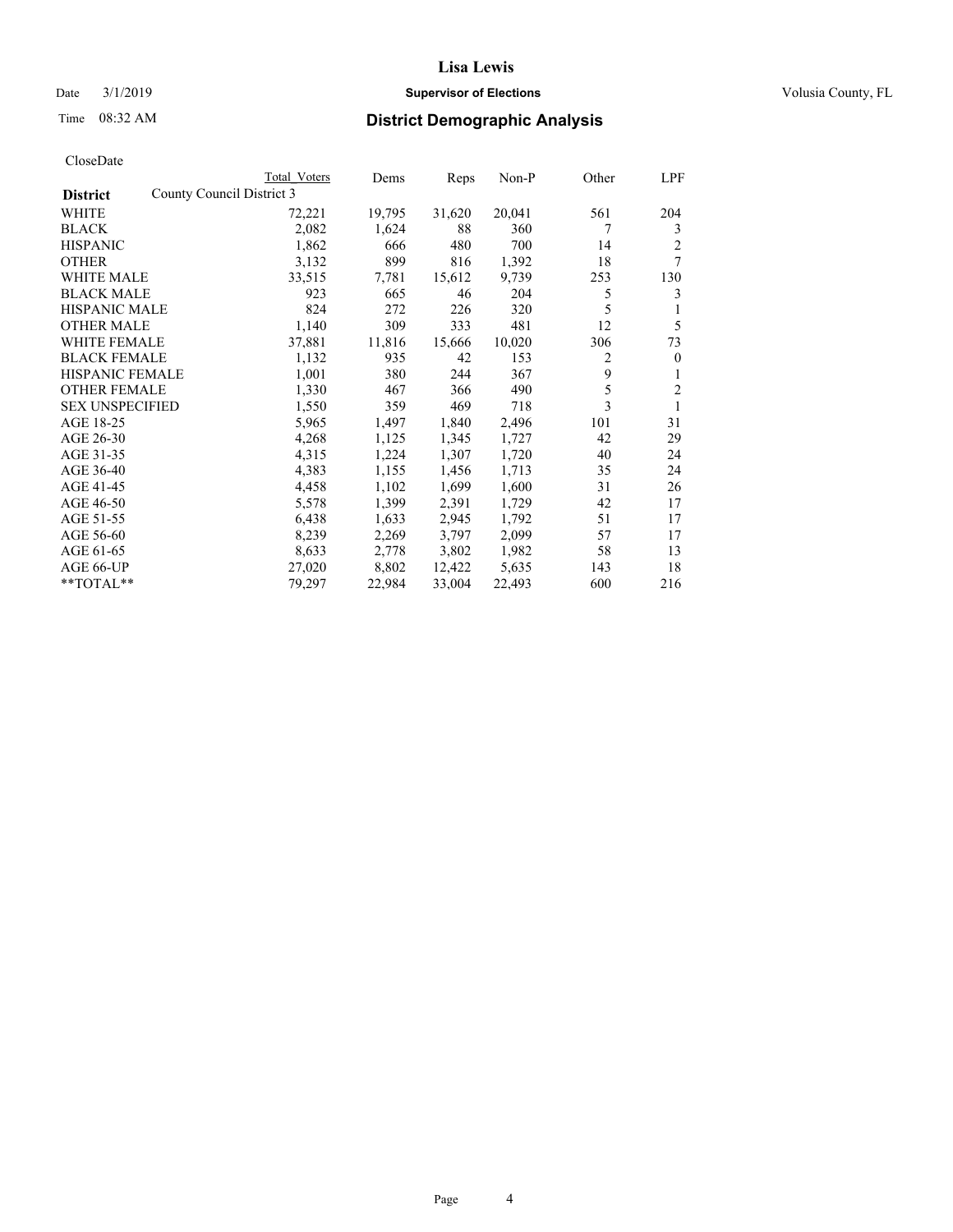### Date  $3/1/2019$  **Supervisor of Elections Supervisor of Elections** Volusia County, FL

|                                              | Total Voters | Dems   | Reps   | Non-P  | Other | LPF            |
|----------------------------------------------|--------------|--------|--------|--------|-------|----------------|
| County Council District 4<br><b>District</b> |              |        |        |        |       |                |
| WHITE                                        | 60,317       | 17,315 | 25,781 | 16,581 | 457   | 183            |
| <b>BLACK</b>                                 | 7,148        | 5,595  | 231    | 1,293  | 24    | 5              |
| <b>HISPANIC</b>                              | 2,479        | 973    | 543    | 930    | 23    | 10             |
| <b>OTHER</b>                                 | 4,058        | 1,251  | 912    | 1,867  | 21    | 7              |
| <b>WHITE MALE</b>                            | 27,748       | 6,699  | 12,616 | 8,081  | 223   | 129            |
| <b>BLACK MALE</b>                            | 2,800        | 2,020  | 130    | 632    | 15    | 3              |
| <b>HISPANIC MALE</b>                         | 1,111        | 385    | 272    | 431    | 16    | 7              |
| <b>OTHER MALE</b>                            | 1,491        | 443    | 352    | 686    | 7     | 3              |
| <b>WHITE FEMALE</b>                          | 31,821       | 10,459 | 12,880 | 8,195  | 233   | 54             |
| <b>BLACK FEMALE</b>                          | 4,227        | 3,482  | 98     | 636    | 9     | 2              |
| HISPANIC FEMALE                              | 1,306        | 566    | 260    | 470    | 7     | 3              |
| <b>OTHER FEMALE</b>                          | 1,685        | 619    | 401    | 652    | 11    | 2              |
| <b>SEX UNSPECIFIED</b>                       | 1,812        | 461    | 457    | 888    | 4     | $\overline{2}$ |
| AGE 18-25                                    | 6,747        | 2,128  | 1,769  | 2,739  | 73    | 38             |
| AGE 26-30                                    | 4,826        | 1,653  | 1,269  | 1,833  | 53    | 18             |
| AGE 31-35                                    | 4,409        | 1,541  | 1,206  | 1,602  | 33    | 27             |
| AGE 36-40                                    | 3,998        | 1,355  | 1,103  | 1,486  | 31    | 23             |
| AGE 41-45                                    | 4,004        | 1,294  | 1,284  | 1,374  | 26    | 26             |
| AGE 46-50                                    | 4,918        | 1,466  | 1,896  | 1,499  | 37    | 20             |
| AGE 51-55                                    | 6,085        | 1,881  | 2,529  | 1,628  | 37    | 10             |
| AGE 56-60                                    | 7,277        | 2,392  | 2,945  | 1,873  | 58    | 9              |
| AGE 61-65                                    | 7,758        | 2,765  | 3,189  | 1,730  | 58    | 16             |
| AGE 66-UP                                    | 23,980       | 8,659  | 10,277 | 4,907  | 119   | 18             |
| **TOTAL**                                    | 74,002       | 25,134 | 27,467 | 20,671 | 525   | 205            |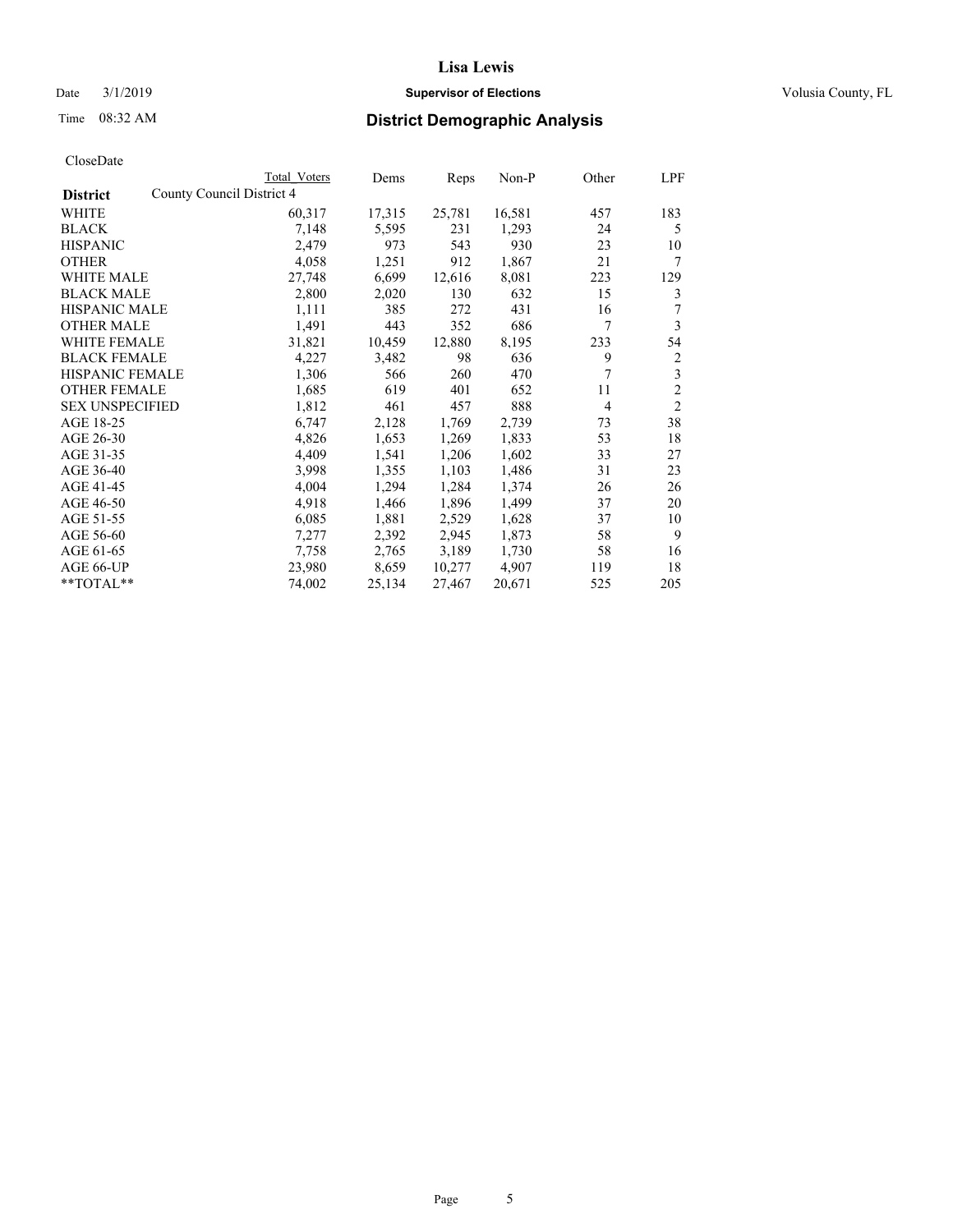## Date  $3/1/2019$  **Supervisor of Elections Supervisor of Elections** Volusia County, FL

| CloseDate |
|-----------|
|-----------|

|                                              | Total Voters | Dems   | Reps   | Non-P  | Other | LPF          |
|----------------------------------------------|--------------|--------|--------|--------|-------|--------------|
| County Council District 5<br><b>District</b> |              |        |        |        |       |              |
| WHITE                                        | 42,815       | 11,407 | 17,871 | 13,136 | 251   | 150          |
| BLACK                                        | 6,472        | 4,778  | 292    | 1,377  | 23    | 2            |
| <b>HISPANIC</b>                              | 19,202       | 8,857  | 2,729  | 7,530  | 60    | 26           |
| <b>OTHER</b>                                 | 4,492        | 1,475  | 883    | 2,102  | 25    | 7            |
| <b>WHITE MALE</b>                            | 19,879       | 4,526  | 8,760  | 6,373  | 119   | 101          |
| <b>BLACK MALE</b>                            | 2,835        | 1,939  | 178    | 702    | 14    | 2            |
| <b>HISPANIC MALE</b>                         | 8,905        | 3,809  | 1,416  | 3,632  | 34    | 14           |
| <b>OTHER MALE</b>                            | 1,553        | 500    | 344    | 692    | 11    | 6            |
| <b>WHITE FEMALE</b>                          | 22,309       | 6,731  | 8,870  | 6,532  | 129   | 47           |
| <b>BLACK FEMALE</b>                          | 3,545        | 2,773  | 110    | 653    | 9     | $\mathbf{0}$ |
| HISPANIC FEMALE                              | 9,996        | 4,910  | 1,283  | 3,766  | 26    | 11           |
| <b>OTHER FEMALE</b>                          | 1,972        | 768    | 398    | 798    | 7     | 1            |
| <b>SEX UNSPECIFIED</b>                       | 1,986        | 560    | 416    | 997    | 10    | 3            |
| AGE 18-25                                    | 7,899        | 2,463  | 1,521  | 3,823  | 64    | 28           |
| AGE 26-30                                    | 6,061        | 1,957  | 1,427  | 2,614  | 32    | 31           |
| AGE 31-35                                    | 6,003        | 1,981  | 1,425  | 2,529  | 40    | 28           |
| AGE 36-40                                    | 5,795        | 1,999  | 1,363  | 2,374  | 34    | 25           |
| AGE 41-45                                    | 5,629        | 2,001  | 1,449  | 2,137  | 26    | 16           |
| AGE 46-50                                    | 6,151        | 2,097  | 1,963  | 2,038  | 35    | 18           |
| AGE 51-55                                    | 6,576        | 2,287  | 2,276  | 1,975  | 22    | 16           |
| AGE 56-60                                    | 7,066        | 2,545  | 2,606  | 1,884  | 24    | 7            |
| AGE 61-65                                    | 6,419        | 2,511  | 2,259  | 1,609  | 30    | 10           |
| AGE 66-UP                                    | 15,382       | 6,676  | 5,486  | 3,162  | 52    | 6            |
| **TOTAL**                                    | 72,981       | 26,517 | 21,775 | 24,145 | 359   | 185          |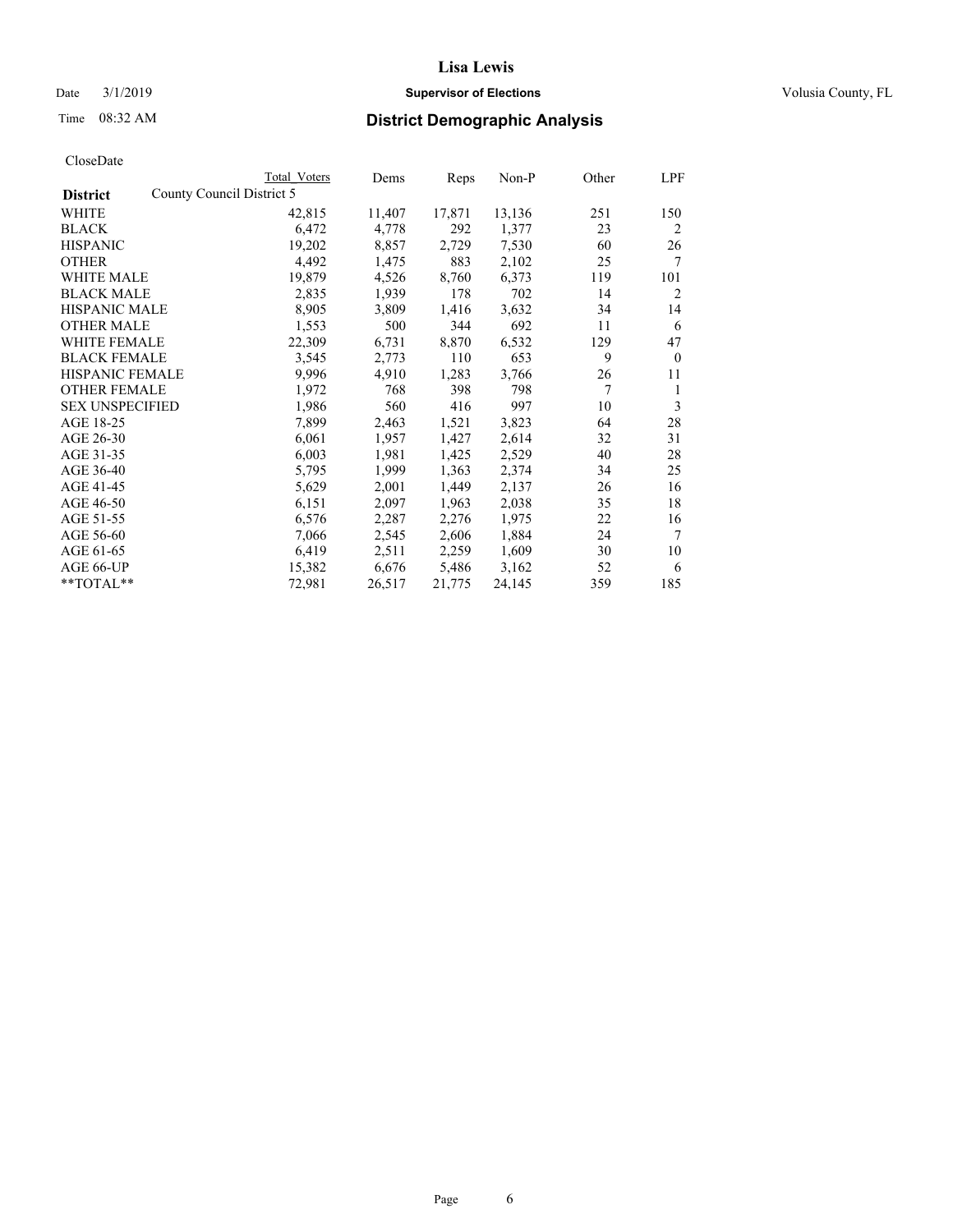### Date  $3/1/2019$  **Supervisor of Elections Supervisor of Elections** Volusia County, FL

# Time 08:32 AM **District Demographic Analysis**

|                        |                              | Total Voters | Dems | Reps | Non-P | Other            | LPF          |
|------------------------|------------------------------|--------------|------|------|-------|------------------|--------------|
| <b>District</b>        | Indigo Community Development |              |      |      |       |                  |              |
| WHITE                  |                              | 1,380        | 310  | 693  | 347   | 22               | 8            |
| <b>BLACK</b>           |                              | 188          | 134  | 13   | 40    |                  | 0            |
| <b>HISPANIC</b>        |                              | 90           | 28   | 20   | 41    |                  | 0            |
| <b>OTHER</b>           |                              | 120          | 31   | 31   | 56    |                  |              |
| <b>WHITE MALE</b>      |                              | 674          | 118  | 346  | 186   | 16               | 8            |
| <b>BLACK MALE</b>      |                              | 86           | 50   | 10   | 25    |                  | 0            |
| <b>HISPANIC MALE</b>   |                              | 35           | 12   | 9    | 14    | 0                | 0            |
| <b>OTHER MALE</b>      |                              | 39           | 8    | 9    | 22    | $\theta$         | $\theta$     |
| <b>WHITE FEMALE</b>    |                              | 693          | 191  | 339  | 157   | 6                | 0            |
| <b>BLACK FEMALE</b>    |                              | 95           | 78   | 3    | 14    | 0                | 0            |
| HISPANIC FEMALE        |                              | 55           | 16   | 11   | 27    |                  | 0            |
| <b>OTHER FEMALE</b>    |                              | 66           | 20   | 16   | 28    |                  | 1            |
| <b>SEX UNSPECIFIED</b> |                              | 34           | 10   | 13   | 11    | 0                | 0            |
| AGE 18-25              |                              | 145          | 43   | 47   | 51    |                  | 3            |
| AGE 26-30              |                              | 135          | 32   | 53   | 48    | 2                | 0            |
| AGE 31-35              |                              | 135          | 46   | 44   | 44    | $\theta$         | 1            |
| AGE 36-40              |                              | 111          | 36   | 35   | 37    | 2                |              |
| AGE 41-45              |                              | 130          | 39   | 39   | 50    | $\boldsymbol{0}$ | 2            |
| AGE 46-50              |                              | 127          | 32   | 58   | 35    | 2                | $\theta$     |
| AGE 51-55              |                              | 140          | 38   | 57   | 43    | $\overline{2}$   | 0            |
| AGE 56-60              |                              | 168          | 42   | 81   | 39    | 5                |              |
| AGE 61-65              |                              | 196          | 64   | 93   | 36    | $\overline{c}$   | 1            |
| <b>AGE 66-UP</b>       |                              | 491          | 131  | 250  | 101   | 9                | $\mathbf{0}$ |
| **TOTAL**              |                              | 1,778        | 503  | 757  | 484   | 25               | 9            |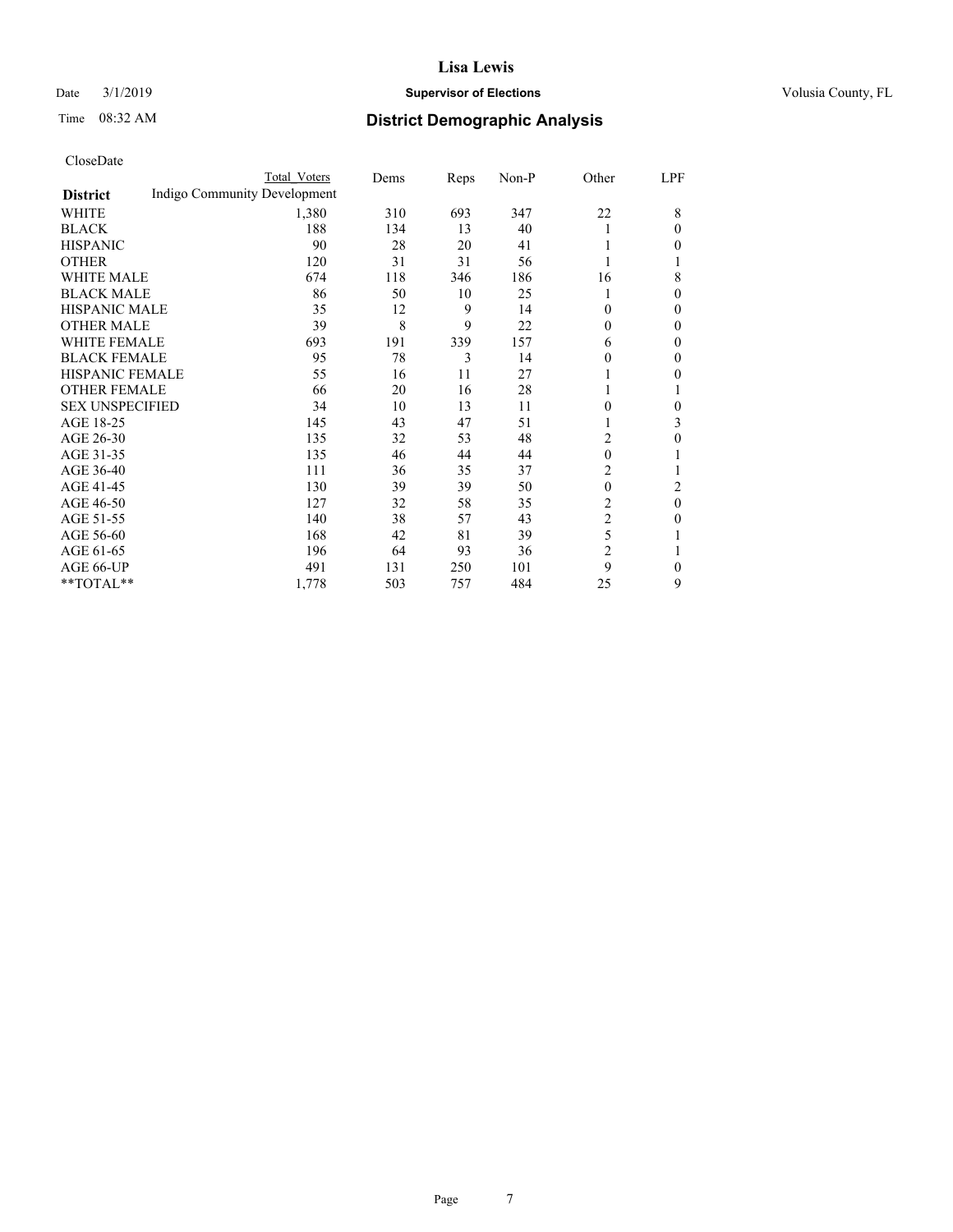### Date  $3/1/2019$  **Supervisor of Elections Supervisor of Elections** Volusia County, FL

# Time 08:32 AM **District Demographic Analysis**

|                        |                  | Total Voters | Dems           | Reps | Non-P | Other    | LPF    |
|------------------------|------------------|--------------|----------------|------|-------|----------|--------|
| <b>District</b>        | Orlandia Heights |              |                |      |       |          |        |
| WHITE                  |                  | 680          | 173            | 315  | 191   | 1        | $_{0}$ |
| <b>BLACK</b>           |                  | 15           | 9              | 3    | 3     | 0        | 0      |
| <b>HISPANIC</b>        |                  | 32           | 4              | 12   | 16    | $_{0}$   | 0      |
| <b>OTHER</b>           |                  | 41           | 8              | 10   | 23    | 0        | 0      |
| <b>WHITE MALE</b>      |                  | 340          | 81             | 161  | 97    |          | 0      |
| <b>BLACK MALE</b>      |                  | 6            | 4              | 1    |       | 0        | 0      |
| <b>HISPANIC MALE</b>   |                  | 13           |                | 5    |       | 0        | 0      |
| <b>OTHER MALE</b>      |                  | 13           | $\overline{c}$ | 4    | 7     | 0        | 0      |
| <b>WHITE FEMALE</b>    |                  | 327          | 89             | 151  | 87    |          | 0      |
| <b>BLACK FEMALE</b>    |                  | 8            | 5              | 2    |       | $_{0}$   | 0      |
| <b>HISPANIC FEMALE</b> |                  | 17           | 3              | 6    | 8     | $_{0}$   | 0      |
| <b>OTHER FEMALE</b>    |                  | 19           | 6              | 5    | 8     | $_{0}$   | 0      |
| <b>SEX UNSPECIFIED</b> |                  | 25           | 3              | 5    | 17    | 0        | 0      |
| AGE 18-25              |                  | 88           | 13             | 28   | 46    |          | 0      |
| AGE 26-30              |                  | 49           | 12             | 20   | 17    | 0        | 0      |
| AGE 31-35              |                  | 50           | 12             | 19   | 19    |          | 0      |
| AGE 36-40              |                  | 46           | 6              | 19   | 21    | 0        | 0      |
| AGE 41-45              |                  | 47           | 9              | 22   | 16    | 0        | 0      |
| AGE 46-50              |                  | 63           | 11             | 25   | 27    | $_{0}$   | 0      |
| AGE 51-55              |                  | 80           | 14             | 47   | 19    | $\theta$ | 0      |
| AGE 56-60              |                  | 105          | 24             | 53   | 28    | $_{0}$   | 0      |
| AGE 61-65              |                  | 86           | 29             | 45   | 12    | $_{0}$   | 0      |
| AGE 66-UP              |                  | 154          | 64             | 62   | 28    |          | 0      |
| **TOTAL**              |                  | 768          | 194            | 340  | 233   |          | 0      |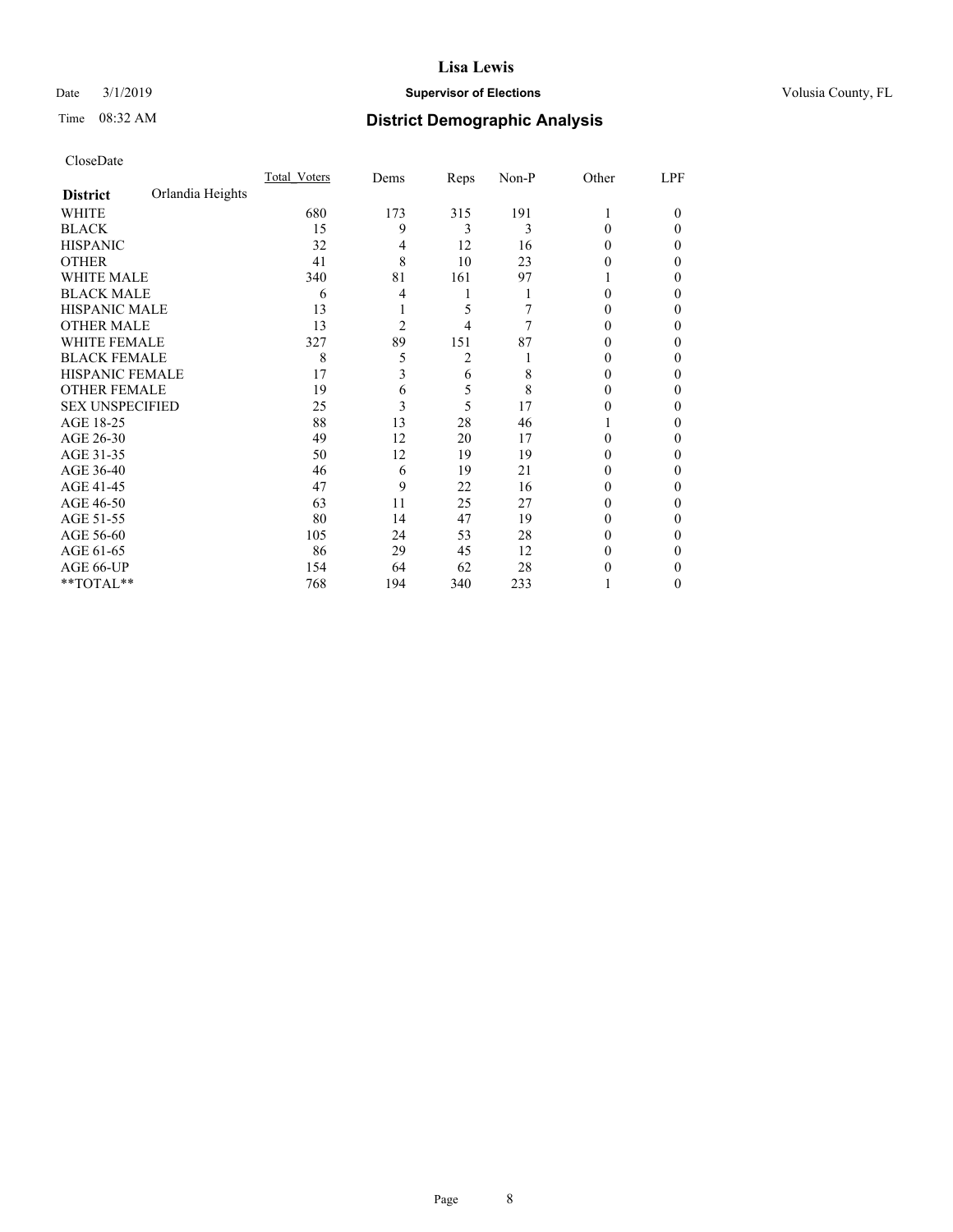### Date  $3/1/2019$  **Supervisor of Elections Supervisor of Elections** Volusia County, FL

# Time 08:32 AM **District Demographic Analysis**

|                        | Total Voters             | Dems    | Reps    | Non-P   | Other | LPF   |
|------------------------|--------------------------|---------|---------|---------|-------|-------|
| <b>District</b>        | Congressional District 6 |         |         |         |       |       |
| WHITE                  | 288,690                  | 80,613  | 124,207 | 80,833  | 2,109 | 928   |
| <b>BLACK</b>           | 32,494                   | 25,360  | 1,078   | 5,933   | 106   | 17    |
| <b>HISPANIC</b>        | 33,327                   | 14,611  | 5,486   | 13,008  | 163   | 59    |
| <b>OTHER</b>           | 19,908                   | 6,335   | 4,364   | 9,051   | 120   | 38    |
| <b>WHITE MALE</b>      | 133,304                  | 31,441  | 60,872  | 39,349  | 1,019 | 623   |
| <b>BLACK MALE</b>      | 13,061                   | 9,478   | 592     | 2,920   | 61    | 10    |
| <b>HISPANIC MALE</b>   | 15,101                   | 6,097   | 2,797   | 6,081   | 91    | 35    |
| <b>OTHER MALE</b>      | 7,096                    | 2,197   | 1,740   | 3,082   | 52    | 25    |
| <b>WHITE FEMALE</b>    | 151,838                  | 48,337  | 61,935  | 40,188  | 1,080 | 298   |
| <b>BLACK FEMALE</b>    | 18,858                   | 15,452  | 472     | 2,883   | 45    | -6    |
| <b>HISPANIC FEMALE</b> | 17,622                   | 8,251   | 2,623   | 6,654   | 71    | 23    |
| <b>OTHER FEMALE</b>    | 8,482                    | 3,167   | 1,905   | 3,351   | 49    | 10    |
| <b>SEX UNSPECIFIED</b> | 9,053                    | 2,498   | 2,197   | 4,316   | 30    | 12    |
| AGE 18-25              | 35,975                   | 11,873  | 8,423   | 15,085  | 424   | 170   |
| AGE 26-30              | 25,383                   | 8,274   | 6,644   | 10,125  | 209   | 131   |
| AGE 31-35              | 24,025                   | 7,910   | 6,434   | 9,355   | 179   | 147   |
| AGE 36-40              | 23,177                   | 7,611   | 6,414   | 8,868   | 166   | 118   |
| AGE 41-45              | 22,253                   | 7,128   | 7,014   | 7,855   | 149   | 107   |
| AGE 46-50              | 26,445                   | 8,140   | 9,797   | 8,233   | 181   | 94    |
| AGE 51-55              | 30,769                   | 9,552   | 12,384  | 8,572   | 186   | 75    |
| AGE 56-60              | 36,456                   | 11,963  | 15,068  | 9,141   | 224   | 60    |
| AGE 61-65              | 37,045                   | 13,192  | 15,044  | 8,524   | 234   | 51    |
| <b>AGE 66-UP</b>       | 112,891                  | 41,276  | 47,913  | 23,067  | 546   | 89    |
| $*$ $TOTAL**$          | 374,419                  | 126,919 | 135,135 | 108,825 | 2,498 | 1,042 |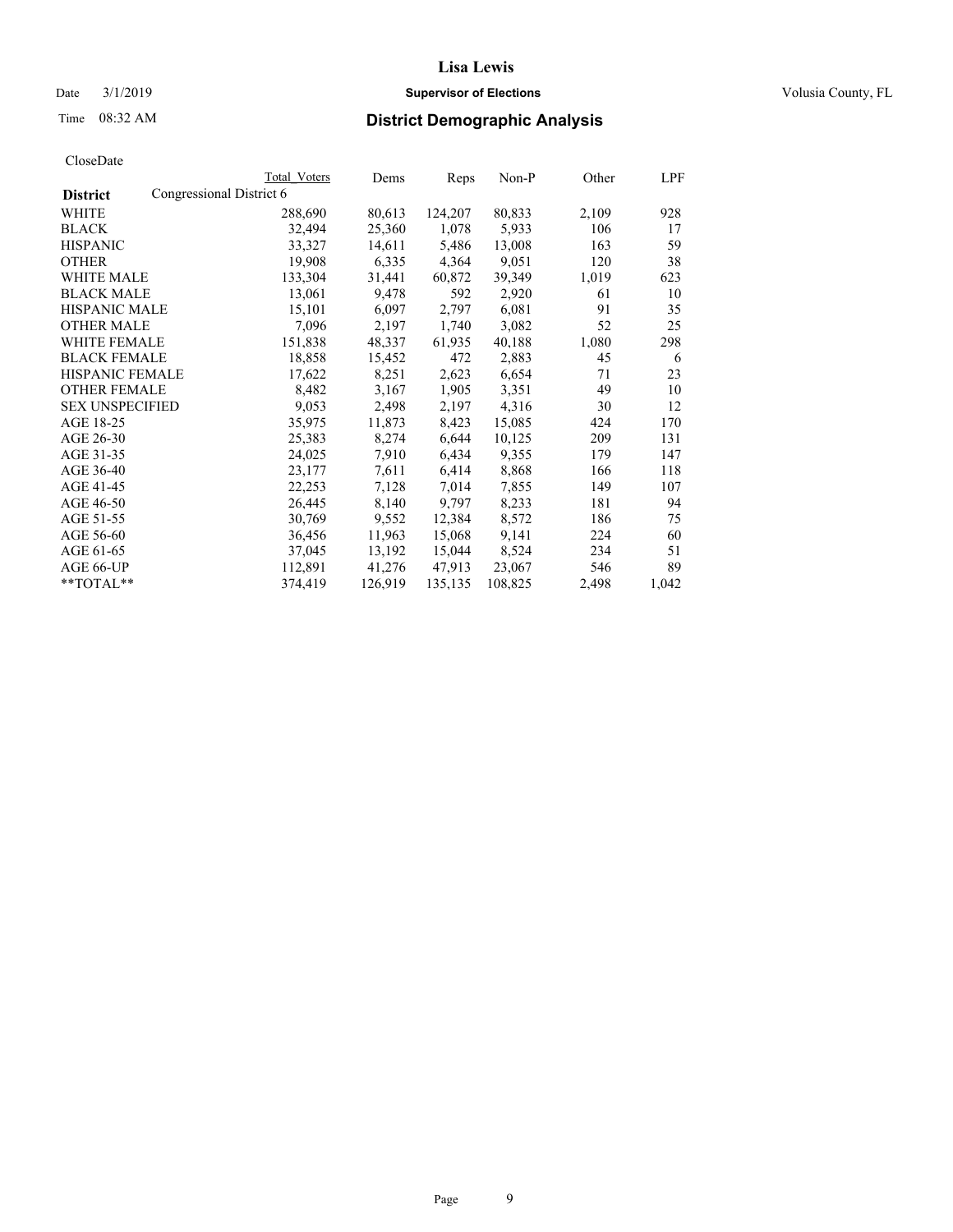## Date  $3/1/2019$  **Supervisor of Elections Supervisor of Elections** Volusia County, FL

# Time 08:32 AM **District Demographic Analysis**

|                        | Total Voters        | Dems   | Reps   | Non-P  | Other | LPF            |
|------------------------|---------------------|--------|--------|--------|-------|----------------|
| <b>District</b>        | Unincorporated Area |        |        |        |       |                |
| WHITE                  | 70,334              | 18,680 | 31,964 | 19,015 | 449   | 226            |
| <b>BLACK</b>           | 2,903               | 2,252  | 105    | 529    | 16    | 1              |
| <b>HISPANIC</b>        | 4,060               | 1,585  | 799    | 1,646  | 19    | 11             |
| <b>OTHER</b>           | 3,594               | 954    | 992    | 1,624  | 17    | 7              |
| WHITE MALE             | 33,209              | 7,457  | 15,993 | 9,392  | 224   | 143            |
| <b>BLACK MALE</b>      | 1,271               | 923    | 56     | 283    | 8     | 1              |
| <b>HISPANIC MALE</b>   | 1,827               | 648    | 398    | 764    | 9     | 8              |
| <b>OTHER MALE</b>      | 1,270               | 319    | 391    | 549    | 5     | 6              |
| WHITE FEMALE           | 36,282              | 11,054 | 15,606 | 9,316  | 225   | 81             |
| <b>BLACK FEMALE</b>    | 1,591               | 1,296  | 48     | 239    | 8     | $\mathbf{0}$   |
| <b>HISPANIC FEMALE</b> | 2,131               | 892    | 389    | 837    | 10    | 3              |
| <b>OTHER FEMALE</b>    | 1,467               | 488    | 413    | 556    | 9     | 1              |
| <b>SEX UNSPECIFIED</b> | 1,842               | 394    | 566    | 877    | 3     | $\overline{2}$ |
| AGE 18-25              | 6,769               | 1,658  | 2,120  | 2,880  | 76    | 35             |
| AGE 26-30              | 4,897               | 1,269  | 1,562  | 2,002  | 38    | 26             |
| AGE 31-35              | 4,653               | 1,231  | 1,489  | 1,868  | 32    | 33             |
| AGE 36-40              | 4,419               | 1,186  | 1,436  | 1,742  | 29    | 26             |
| AGE 41-45              | 4,493               | 1,146  | 1,717  | 1,583  | 27    | 20             |
| AGE 46-50              | 5,771               | 1,387  | 2,529  | 1,799  | 38    | 18             |
| AGE 51-55              | 7,052               | 1,823  | 3,273  | 1,902  | 35    | 19             |
| AGE 56-60              | 8,691               | 2,406  | 4,047  | 2,156  | 61    | 21             |
| AGE 61-65              | 8,686               | 2,754  | 3,944  | 1,925  | 49    | 14             |
| AGE 66-UP              | 25,460              | 8,611  | 11,743 | 4.957  | 116   | 33             |
| $*$ $TOTAL**$          | 80,891              | 23,471 | 33,860 | 22,814 | 501   | 245            |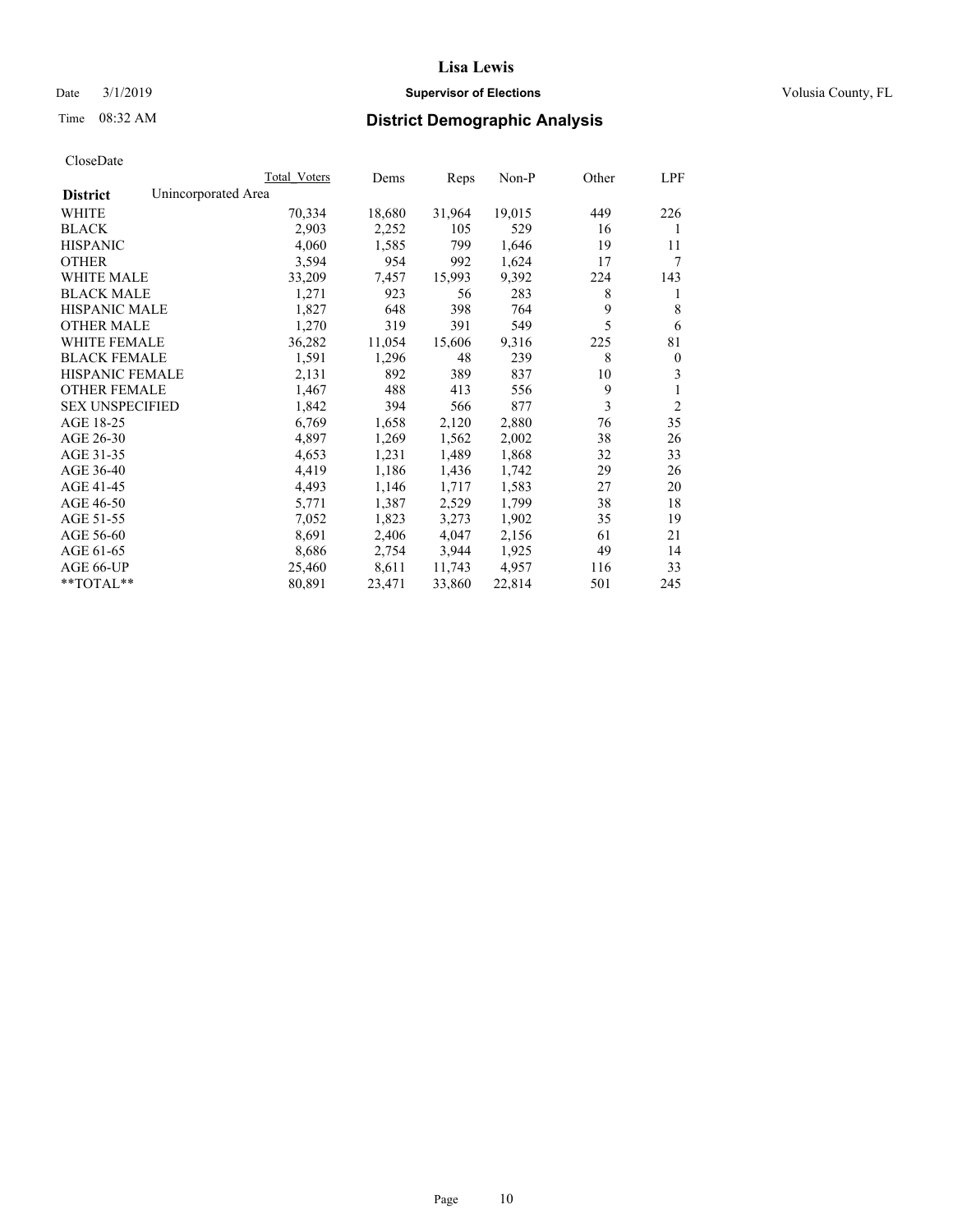## Date  $3/1/2019$  **Supervisor of Elections Supervisor of Elections** Volusia County, FL

# Time 08:32 AM **District Demographic Analysis**

| Total Voters | Dems   |        | Non-P  | Other | LPF            |
|--------------|--------|--------|--------|-------|----------------|
|              |        |        |        |       |                |
| 24,389       | 7,368  | 9,452  | 7,238  | 234   | 97             |
| 13,769       | 11,145 | 334    | 2,254  | 34    | 2              |
| 1,944        | 878    | 309    | 739    | 16    | $\overline{2}$ |
| 3,088        | 1,128  | 471    | 1,457  | 26    | 6              |
| 11,681       | 2,999  | 4,857  | 3,648  | 112   | 65             |
| 5,206        | 3,942  | 185    | 1,057  | 21    | 1              |
| 879          | 351    | 167    | 350    | 10    | 1              |
| 1,059        | 392    | 192    | 463    | 11    | 1              |
| 12,349       | 4,277  | 4,475  | 3,444  | 121   | 32             |
| 8,260        | 6,973  | 145    | 1,128  | 13    | 1              |
| 1,012        | 502    | 138    | 365    | 6     | 1              |
| 1,244        | 519    | 193    | 516    | 13    | 3              |
| 1,499        | 564    | 213    | 717    | 3     | $\overline{2}$ |
| 6,785        | 3,504  | 861    | 2,326  | 73    | 21             |
| 3,669        | 1,748  | 606    | 1,274  | 29    | 12             |
| 3,067        | 1,489  | 516    | 1,027  | 19    | 16             |
| 2,615        | 1,287  | 450    | 846    | 22    | 10             |
| 2,359        | 1,115  | 479    | 745    | 11    | 9              |
| 2,693        | 1,204  | 697    | 758    | 24    | 10             |
| 3,285        | 1,492  | 890    | 867    | 32    | $\overline{4}$ |
| 3,864        | 1,746  | 1,186  | 903    | 23    | 6              |
| 3,918        | 1,871  | 1,186  | 830    | 22    | 9              |
| 10,935       | 5,063  | 3,695  | 2,112  | 55    | 10             |
| 43,190       | 20,519 | 10,566 | 11,688 | 310   | 107            |
|              |        |        | Reps   |       |                |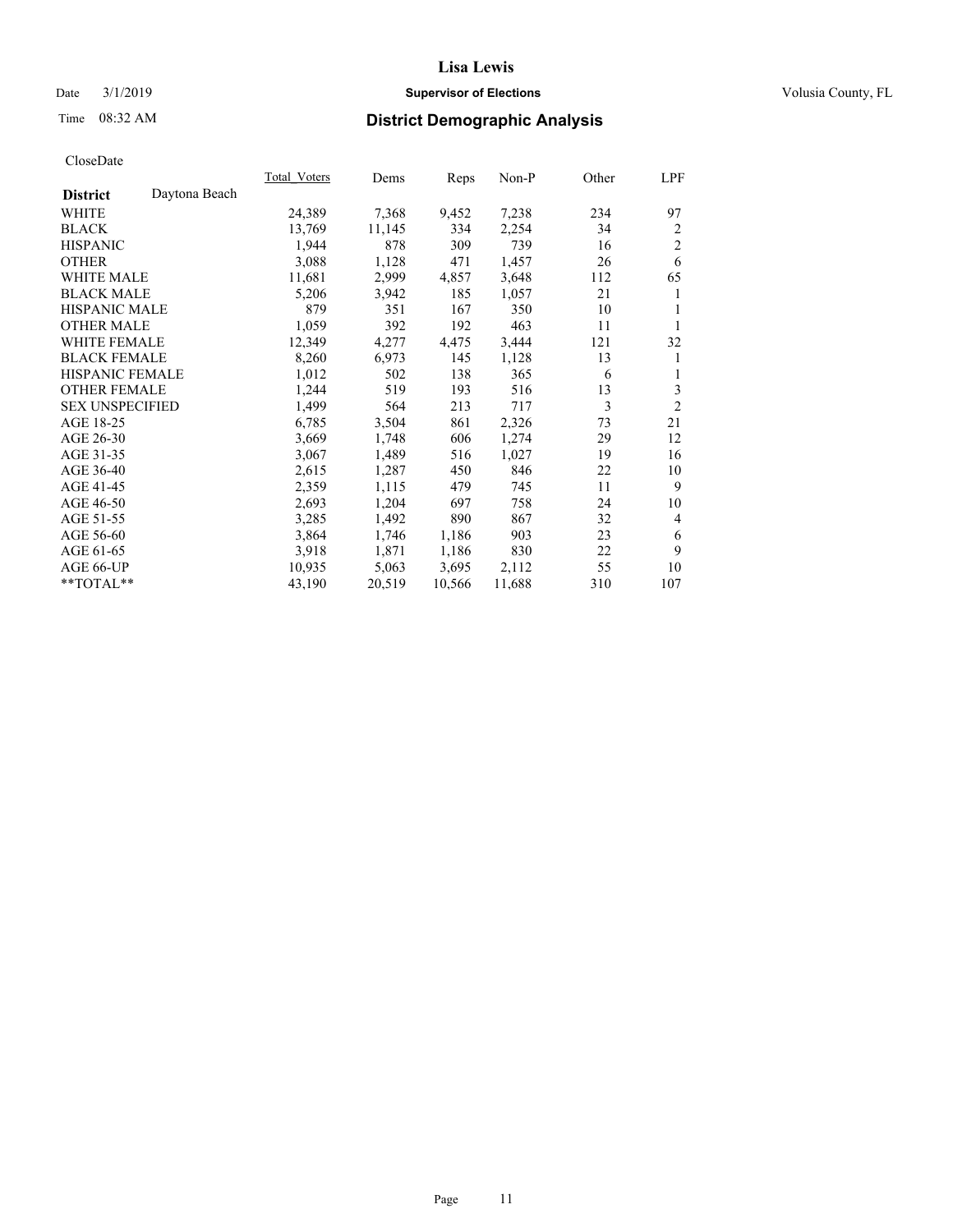## Date  $3/1/2019$  **Supervisor of Elections Supervisor of Elections** Volusia County, FL

# Time 08:32 AM **District Demographic Analysis**

|                        | Total Voters         | Dems  | Reps             | Non-P | Other          | LPF          |
|------------------------|----------------------|-------|------------------|-------|----------------|--------------|
| <b>District</b>        | Daytona Beach Shores |       |                  |       |                |              |
| WHITE                  | 4,058                | 933   | 2,027            | 1,047 | 41             | 10           |
| <b>BLACK</b>           | 65                   | 37    | 2                | 24    |                |              |
| <b>HISPANIC</b>        | 120                  | 39    | 41               | 39    |                | 0            |
| <b>OTHER</b>           | 265                  | 74    | 84               | 105   |                |              |
| <b>WHITE MALE</b>      | 1,919                | 381   | 973              | 535   | 23             |              |
| <b>BLACK MALE</b>      | 28                   | 14    | $\boldsymbol{0}$ | 14    | $\theta$       | $\Omega$     |
| <b>HISPANIC MALE</b>   | 53                   | 11    | 20               | 21    |                | $\mathbf{0}$ |
| <b>OTHER MALE</b>      | 107                  | 28    | 37               | 42    | $\Omega$       | $\mathbf{0}$ |
| <b>WHITE FEMALE</b>    | 2,093                | 541   | 1,033            | 499   | 17             | 3            |
| <b>BLACK FEMALE</b>    | 36                   | 23    | 2                | 9     |                |              |
| <b>HISPANIC FEMALE</b> | 66                   | 28    | 20               | 18    | 0              | 0            |
| <b>OTHER FEMALE</b>    | 123                  | 39    | 34               | 48    |                |              |
| <b>SEX UNSPECIFIED</b> | 83                   | 18    | 35               | 29    |                | 0            |
| AGE 18-25              | 146                  | 38    | 47               | 57    | 4              | $\mathbf{0}$ |
| AGE 26-30              | 115                  | 25    | 38               | 48    | 1              | 3            |
| AGE 31-35              | 112                  | 29    | 43               | 37    | 0              | 3            |
| AGE 36-40              | 112                  | 25    | 38               | 48    |                | $\theta$     |
| AGE 41-45              | 101                  | 25    | 41               | 30    | 2              | 3            |
| AGE 46-50              | 170                  | 38    | 57               | 73    | $\overline{2}$ | $\theta$     |
| AGE 51-55              | 298                  | 68    | 140              | 89    |                | 0            |
| AGE 56-60              | 435                  | 80    | 225              | 121   | 9              | $\theta$     |
| AGE 61-65              | 555                  | 128   | 282              | 134   | 9              | 2            |
| AGE 66-UP              | 2,464                | 627   | 1,243            | 578   | 15             |              |
| **TOTAL**              | 4,508                | 1,083 | 2,154            | 1,215 | 44             | 12           |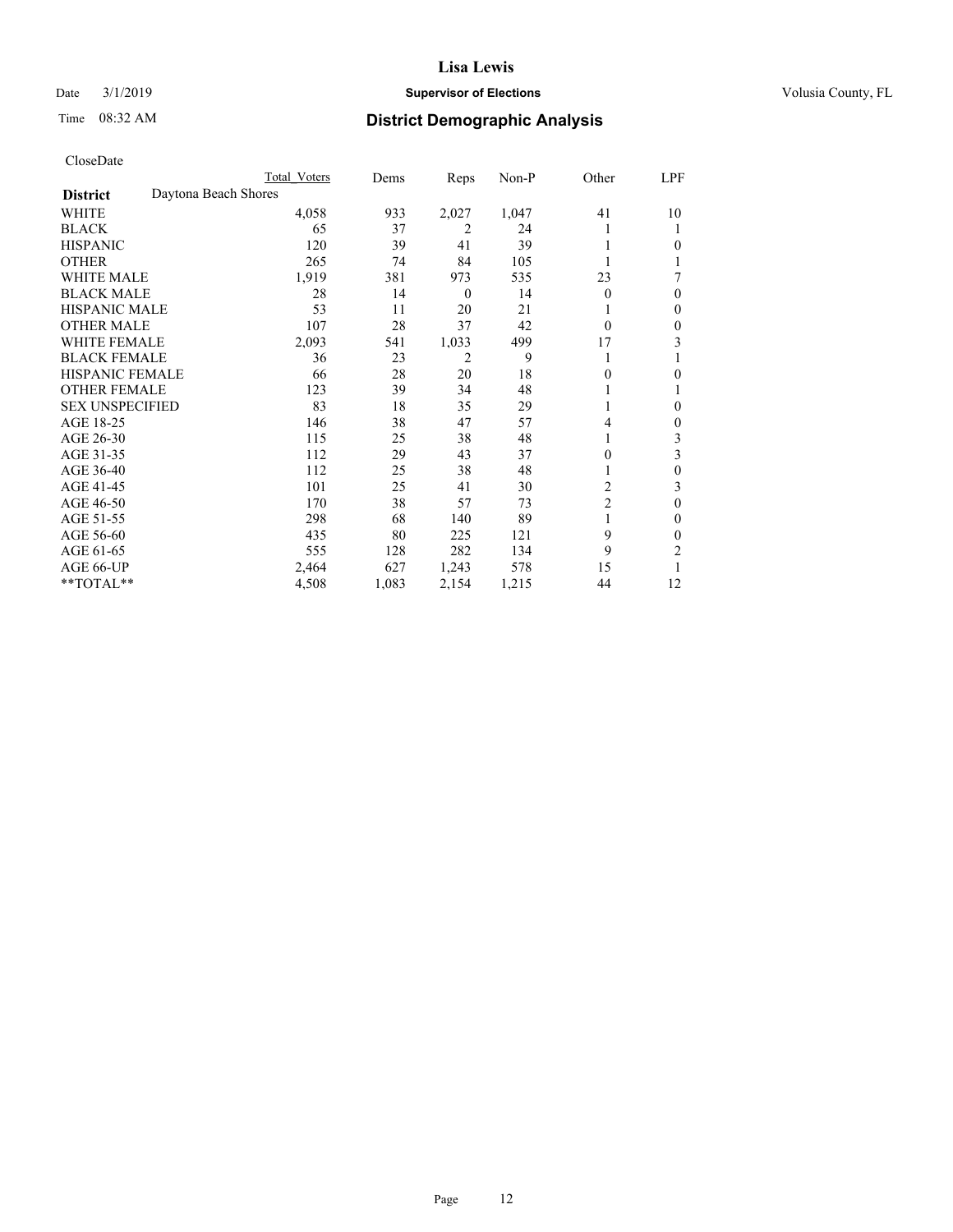## Date  $3/1/2019$  **Supervisor of Elections Supervisor of Elections** Volusia County, FL

# Time 08:32 AM **District Demographic Analysis**

|                        |        | Total Voters | Dems  | Reps  | Non-P | Other | LPF              |
|------------------------|--------|--------------|-------|-------|-------|-------|------------------|
| <b>District</b>        | DeBary |              |       |       |       |       |                  |
| WHITE                  |        | 12,878       | 3,001 | 6,307 | 3,449 | 82    | 39               |
| <b>BLACK</b>           |        | 638          | 477   | 27    | 133   | 1     | $\boldsymbol{0}$ |
| <b>HISPANIC</b>        |        | 1,405        | 560   | 324   | 508   | 10    | 3                |
| <b>OTHER</b>           |        | 905          | 243   | 231   | 425   | 5     |                  |
| <b>WHITE MALE</b>      |        | 6,036        | 1,166 | 3,129 | 1,677 | 36    | 28               |
| <b>BLACK MALE</b>      |        | 291          | 197   | 12    | 81    |       | $\mathbf{0}$     |
| <b>HISPANIC MALE</b>   |        | 634          | 227   | 161   | 241   | 4     | 1                |
| <b>OTHER MALE</b>      |        | 308          | 76    | 91    | 137   | 3     | 1                |
| <b>WHITE FEMALE</b>    |        | 6,680        | 1,804 | 3,113 | 1,708 | 45    | 10               |
| <b>BLACK FEMALE</b>    |        | 336          | 271   | 15    | 50    | 0     | $\boldsymbol{0}$ |
| <b>HISPANIC FEMALE</b> |        | 749          | 323   | 160   | 258   | 6     | $\overline{2}$   |
| <b>OTHER FEMALE</b>    |        | 411          | 134   | 105   | 170   | 2     | $\boldsymbol{0}$ |
| <b>SEX UNSPECIFIED</b> |        | 381          | 83    | 103   | 193   | 1     | 1                |
| AGE 18-25              |        | 1,295        | 319   | 380   | 570   | 18    | $\,$ 8 $\,$      |
| AGE 26-30              |        | 938          | 224   | 351   | 352   | 8     | 3                |
| AGE 31-35              |        | 1,003        | 241   | 365   | 385   | 7     | 5                |
| AGE 36-40              |        | 1,064        | 261   | 373   | 420   | 3     | 7                |
| AGE 41-45              |        | 994          | 253   | 387   | 341   | 6     | 7                |
| AGE 46-50              |        | 1,216        | 291   | 528   | 384   | 8     | 5                |
| AGE 51-55              |        | 1,399        | 351   | 679   | 356   | 9     | $\overline{4}$   |
| AGE 56-60              |        | 1,563        | 404   | 776   | 370   | 11    | $\overline{c}$   |
| AGE 61-65              |        | 1,572        | 448   | 738   | 375   | 11    | $\mathbf{0}$     |
| AGE 66-UP              |        | 4,782        | 1,489 | 2,312 | 962   | 17    | $\overline{2}$   |
| **TOTAL**              |        | 15,826       | 4,281 | 6,889 | 4,515 | 98    | 43               |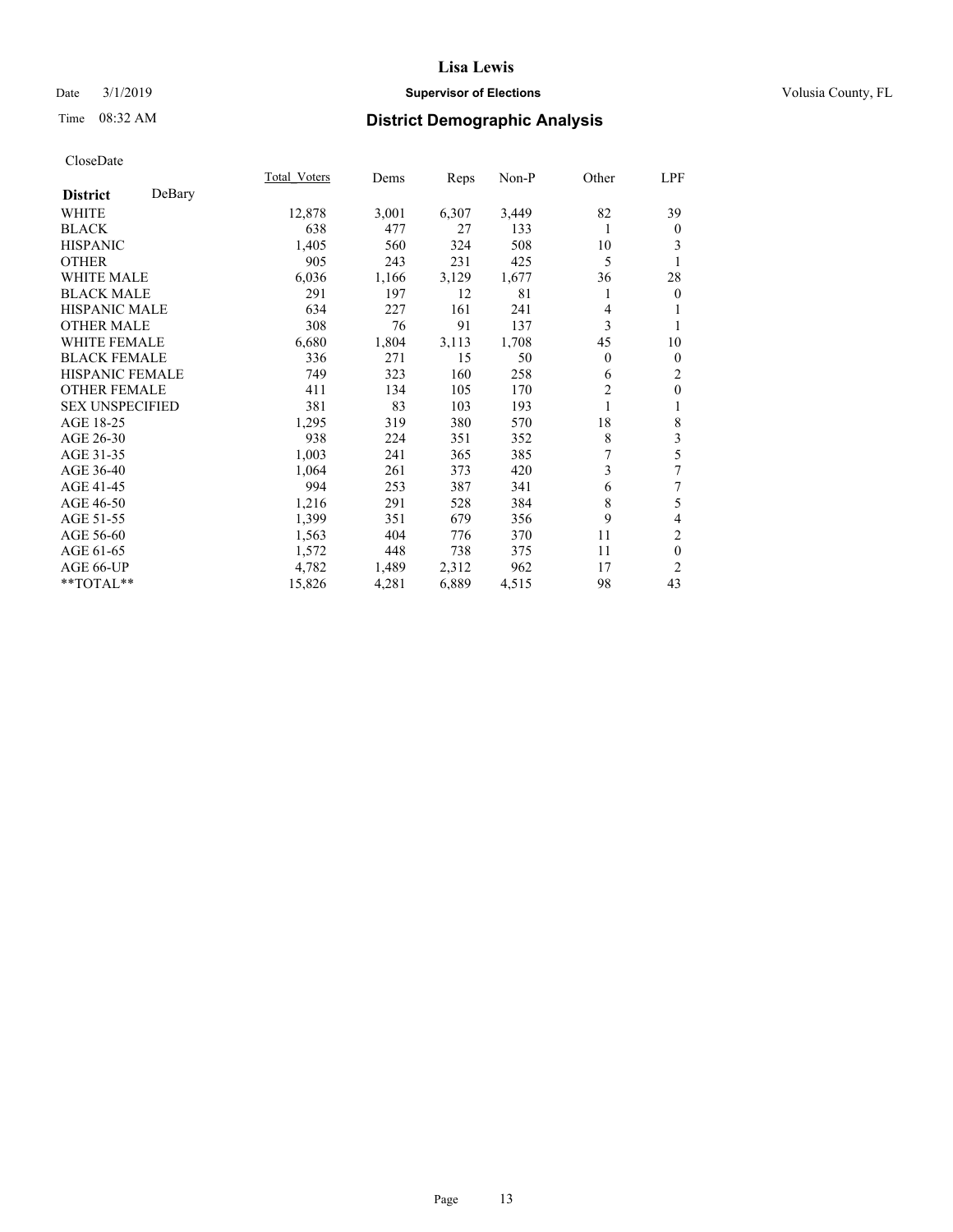## Date  $3/1/2019$  **Supervisor of Elections Supervisor of Elections** Volusia County, FL

# Time 08:32 AM **District Demographic Analysis**

|                        |        | Total Voters | Dems  | Reps  | Non-P | Other          | LPF            |
|------------------------|--------|--------------|-------|-------|-------|----------------|----------------|
| <b>District</b>        | DeLand |              |       |       |       |                |                |
| WHITE                  |        | 15,562       | 4,665 | 6,711 | 4,002 | 115            | 69             |
| <b>BLACK</b>           |        | 2,927        | 2,305 | 89    | 520   | 10             | 3              |
| <b>HISPANIC</b>        |        | 2,143        | 933   | 374   | 815   | 15             | 6              |
| <b>OTHER</b>           |        | 1,350        | 497   | 239   | 605   | 7              | $\overline{2}$ |
| WHITE MALE             |        | 6,828        | 1,709 | 3,111 | 1,902 | 57             | 49             |
| <b>BLACK MALE</b>      |        | 1,124        | 828   | 44    | 245   | 6              | 1              |
| <b>HISPANIC MALE</b>   |        | 878          | 346   | 179   | 342   | 7              | 4              |
| <b>OTHER MALE</b>      |        | 492          | 187   | 100   | 201   | 4              | $\mathbf{0}$   |
| <b>WHITE FEMALE</b>    |        | 8,559        | 2,898 | 3,543 | 2,043 | 57             | 18             |
| <b>BLACK FEMALE</b>    |        | 1,753        | 1,442 | 42    | 263   | 4              | $\overline{c}$ |
| <b>HISPANIC FEMALE</b> |        | 1,235        | 574   | 192   | 460   | 7              | $\overline{c}$ |
| <b>OTHER FEMALE</b>    |        | 582          | 225   | 96    | 256   | 3              | $\overline{c}$ |
| <b>SEX UNSPECIFIED</b> |        | 531          | 191   | 106   | 230   | $\overline{2}$ | $\overline{2}$ |
| AGE 18-25              |        | 2,386        | 923   | 499   | 918   | 27             | 19             |
| AGE 26-30              |        | 1,602        | 606   | 368   | 610   | 8              | 10             |
| AGE 31-35              |        | 1,491        | 536   | 388   | 545   | 10             | 12             |
| AGE 36-40              |        | 1,571        | 591   | 429   | 530   | 11             | 10             |
| AGE 41-45              |        | 1,395        | 515   | 421   | 446   | 10             | 3              |
| AGE 46-50              |        | 1,504        | 567   | 486   | 430   | 12             | 9              |
| AGE 51-55              |        | 1,587        | 557   | 628   | 390   | 7              | 5              |
| AGE 56-60              |        | 1,681        | 660   | 651   | 357   | 9              | 4              |
| AGE 61-65              |        | 1,862        | 748   | 686   | 412   | 14             | $\mathfrak{2}$ |
| AGE 66-UP              |        | 6,903        | 2,697 | 2,857 | 1,304 | 39             | 6              |
| **TOTAL**              |        | 21,982       | 8,400 | 7,413 | 5,942 | 147            | 80             |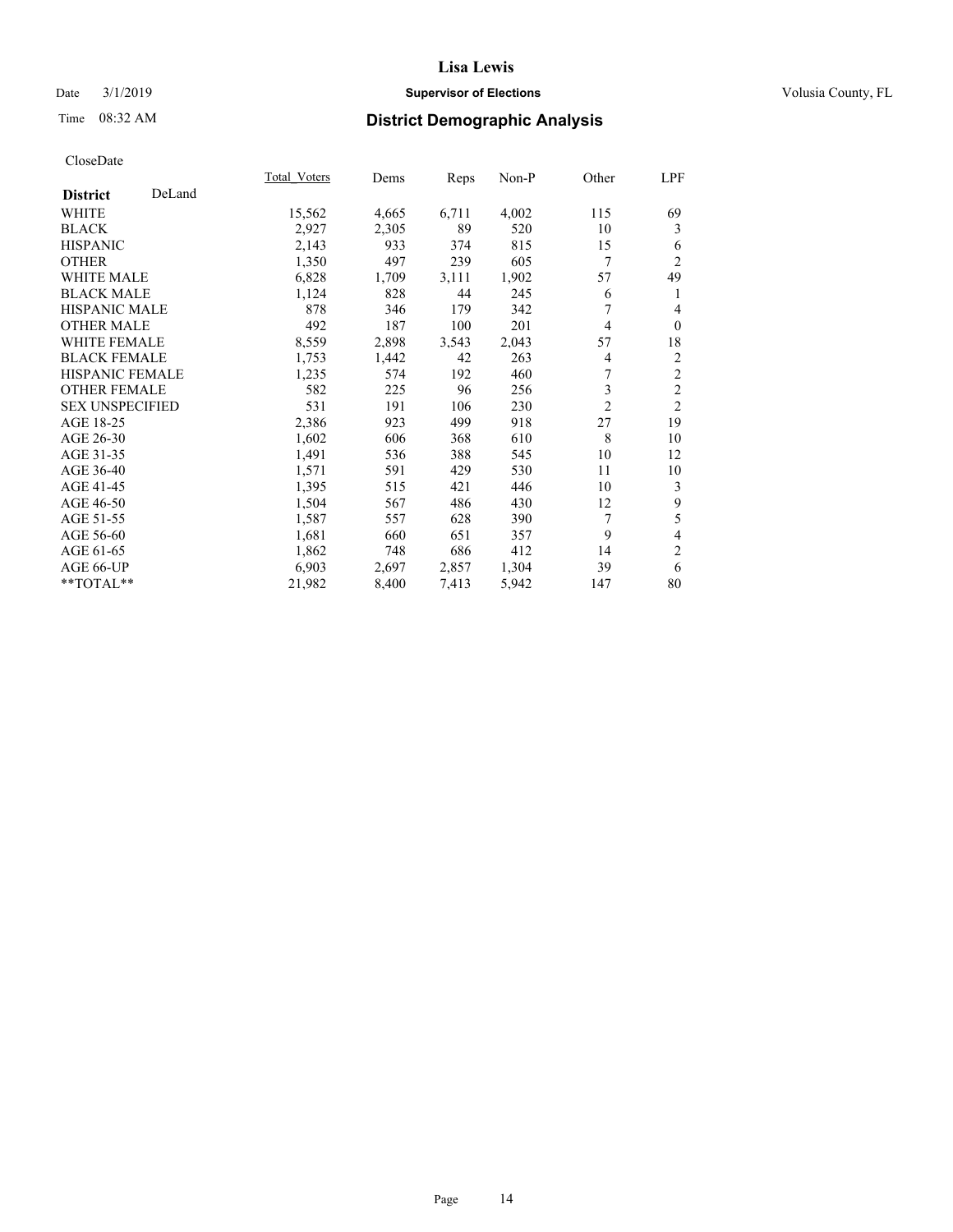## Date  $3/1/2019$  **Supervisor of Elections Supervisor of Elections** Volusia County, FL

# Time 08:32 AM **District Demographic Analysis**

|                        |         | Total Voters | Dems   | Reps   | Non-P  | Other | LPF            |
|------------------------|---------|--------------|--------|--------|--------|-------|----------------|
| <b>District</b>        | Deltona |              |        |        |        |       |                |
| WHITE                  |         | 33,278       | 9,179  | 13,306 | 10,476 | 196   | 121            |
| <b>BLACK</b>           |         | 5,992        | 4,433  | 265    | 1,271  | 21    | $\overline{2}$ |
| <b>HISPANIC</b>        |         | 18,153       | 8,461  | 2,488  | 7,125  | 55    | 24             |
| <b>OTHER</b>           |         | 3,854        | 1,309  | 713    | 1,803  | 23    | 6              |
| WHITE MALE             |         | 15,335       | 3,656  | 6,453  | 5,052  | 93    | 81             |
| <b>BLACK MALE</b>      |         | 2,620        | 1,798  | 163    | 644    | 13    | 2              |
| <b>HISPANIC MALE</b>   |         | 8,400        | 3,632  | 1,296  | 3,427  | 31    | 14             |
| <b>OTHER MALE</b>      |         | 1,347        | 448    | 283    | 602    | 9     | 5              |
| <b>WHITE FEMALE</b>    |         | 17,473       | 5,407  | 6,672  | 5,254  | 101   | 39             |
| <b>BLACK FEMALE</b>    |         | 3,285        | 2,573  | 98     | 606    | 8     | $\theta$       |
| <b>HISPANIC FEMALE</b> |         | 9,465        | 4,694  | 1,167  | 3,571  | 24    | 9              |
| <b>OTHER FEMALE</b>    |         | 1,684        | 674    | 318    | 684    | 7     | 1              |
| <b>SEX UNSPECIFIED</b> |         | 1,667        | 499    | 322    | 835    | 9     | $\overline{2}$ |
| AGE 18-25              |         | 6,825        | 2,213  | 1,201  | 3,337  | 53    | 21             |
| AGE 26-30              |         | 5,250        | 1,772  | 1,107  | 2,314  | 29    | 28             |
| AGE 31-35              |         | 5,117        | 1,760  | 1,112  | 2,187  | 34    | 24             |
| AGE 36-40              |         | 4,938        | 1,786  | 1,073  | 2,029  | 31    | 19             |
| AGE 41-45              |         | 4,810        | 1,804  | 1,130  | 1,842  | 23    | 11             |
| AGE 46-50              |         | 5,138        | 1,855  | 1,521  | 1,719  | 28    | 15             |
| AGE 51-55              |         | 5,523        | 2,041  | 1,752  | 1,697  | 18    | 15             |
| AGE 56-60              |         | 5,810        | 2,224  | 1,991  | 1,573  | 16    | 6              |
| AGE 61-65              |         | 5,260        | 2,158  | 1,730  | 1,338  | 25    | 9              |
| AGE 66-UP              |         | 12,606       | 5,769  | 4,155  | 2,639  | 38    | 5              |
| $*$ TOTAL $*$          |         | 61,277       | 23,382 | 16,772 | 20,675 | 295   | 153            |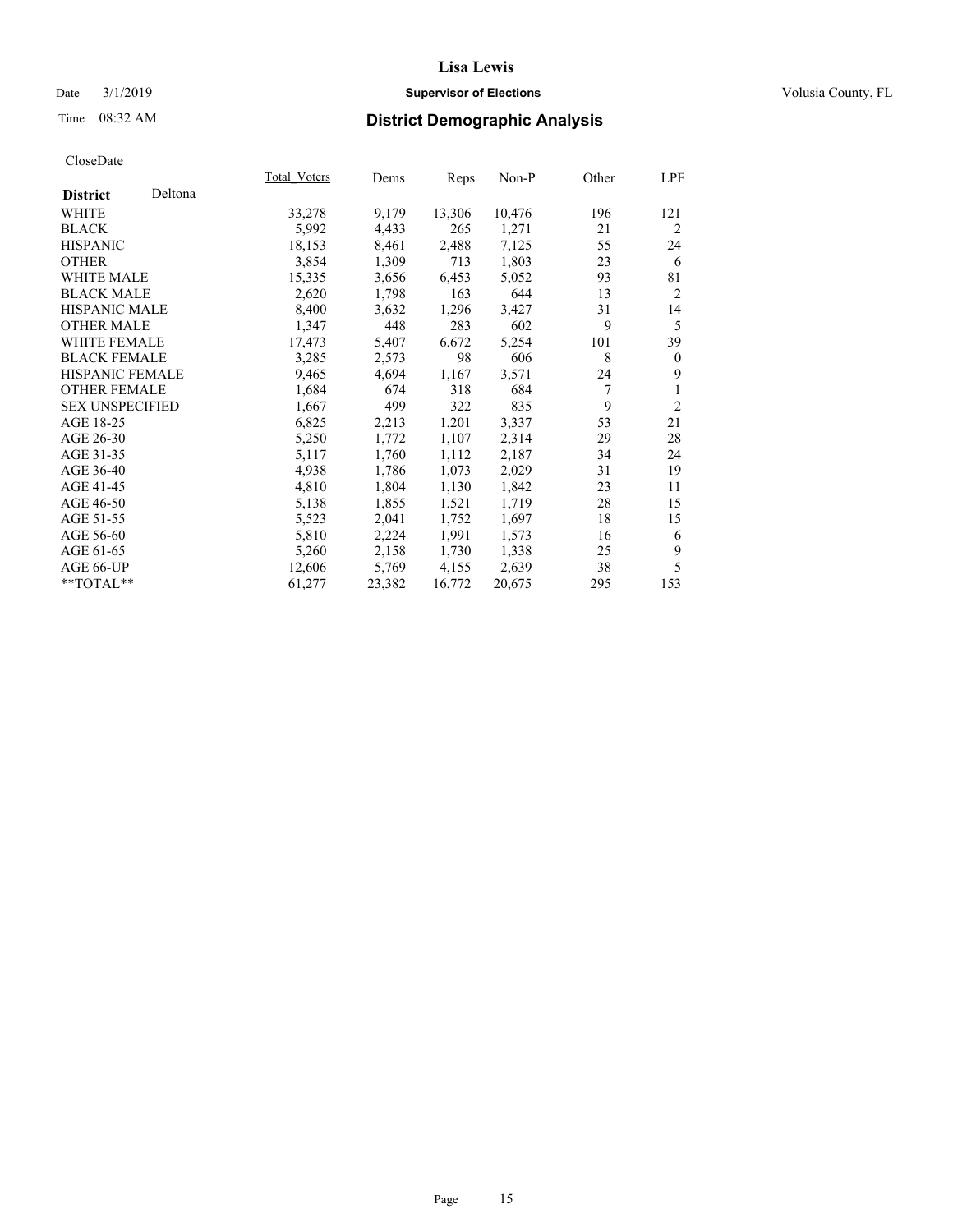## Date  $3/1/2019$  **Supervisor of Elections Supervisor of Elections** Volusia County, FL

# Time 08:32 AM **District Demographic Analysis**

|                        |           | Total Voters | Dems  | Reps  | Non-P | Other          | LPF          |
|------------------------|-----------|--------------|-------|-------|-------|----------------|--------------|
| <b>District</b>        | Edgewater |              |       |       |       |                |              |
| WHITE                  |           | 15,153       | 4,441 | 5,992 | 4,565 | 110            | 45           |
| <b>BLACK</b>           |           | 360          | 268   | 18    | 71    | 3              | $\mathbf{0}$ |
| <b>HISPANIC</b>        |           | 314          | 116   | 72    | 120   | 6              | $\mathbf{0}$ |
| <b>OTHER</b>           |           | 545          | 163   | 126   | 253   | 3              | $\theta$     |
| <b>WHITE MALE</b>      |           | 6,861        | 1,681 | 2,957 | 2,148 | 47             | 28           |
| <b>BLACK MALE</b>      |           | 169          | 115   | 11    | 41    | 2              | $\mathbf{0}$ |
| <b>HISPANIC MALE</b>   |           | 138          | 41    | 33    | 61    | 3              | $\theta$     |
| <b>OTHER MALE</b>      |           | 188          | 57    | 49    | 81    | 1              | $\theta$     |
| <b>WHITE FEMALE</b>    |           | 8,129        | 2,725 | 2,968 | 2,356 | 63             | 17           |
| <b>BLACK FEMALE</b>    |           | 186          | 149   | 7     | 29    | 1              | $\mathbf{0}$ |
| <b>HISPANIC FEMALE</b> |           | 171          | 72    | 38    | 58    | 3              | $\mathbf{0}$ |
| <b>OTHER FEMALE</b>    |           | 218          | 74    | 60    | 82    | $\overline{2}$ | $\mathbf{0}$ |
| <b>SEX UNSPECIFIED</b> |           | 312          | 74    | 85    | 153   | $\theta$       | $\mathbf{0}$ |
| AGE 18-25              |           | 1,177        | 285   | 338   | 529   | 17             | 8            |
| AGE 26-30              |           | 978          | 260   | 276   | 426   | 12             | 4            |
| AGE 31-35              |           | 955          | 272   | 285   | 384   | 5              | 9            |
| AGE 36-40              |           | 933          | 246   | 284   | 391   | 6              | 6            |
| AGE 41-45              |           | 953          | 241   | 339   | 361   | 6              | 6            |
| AGE 46-50              |           | 1,116        | 300   | 427   | 375   | 10             | 4            |
| AGE 51-55              |           | 1,246        | 359   | 505   | 365   | 14             | 3            |
| AGE 56-60              |           | 1,638        | 491   | 690   | 447   | 9              | 1            |
| AGE 61-65              |           | 1,728        | 556   | 706   | 452   | 13             | 1            |
| AGE 66-UP              |           | 5,648        | 1,978 | 2,358 | 1,279 | 30             | 3            |
| **TOTAL**              |           | 16,372       | 4,988 | 6,208 | 5,009 | 122            | 45           |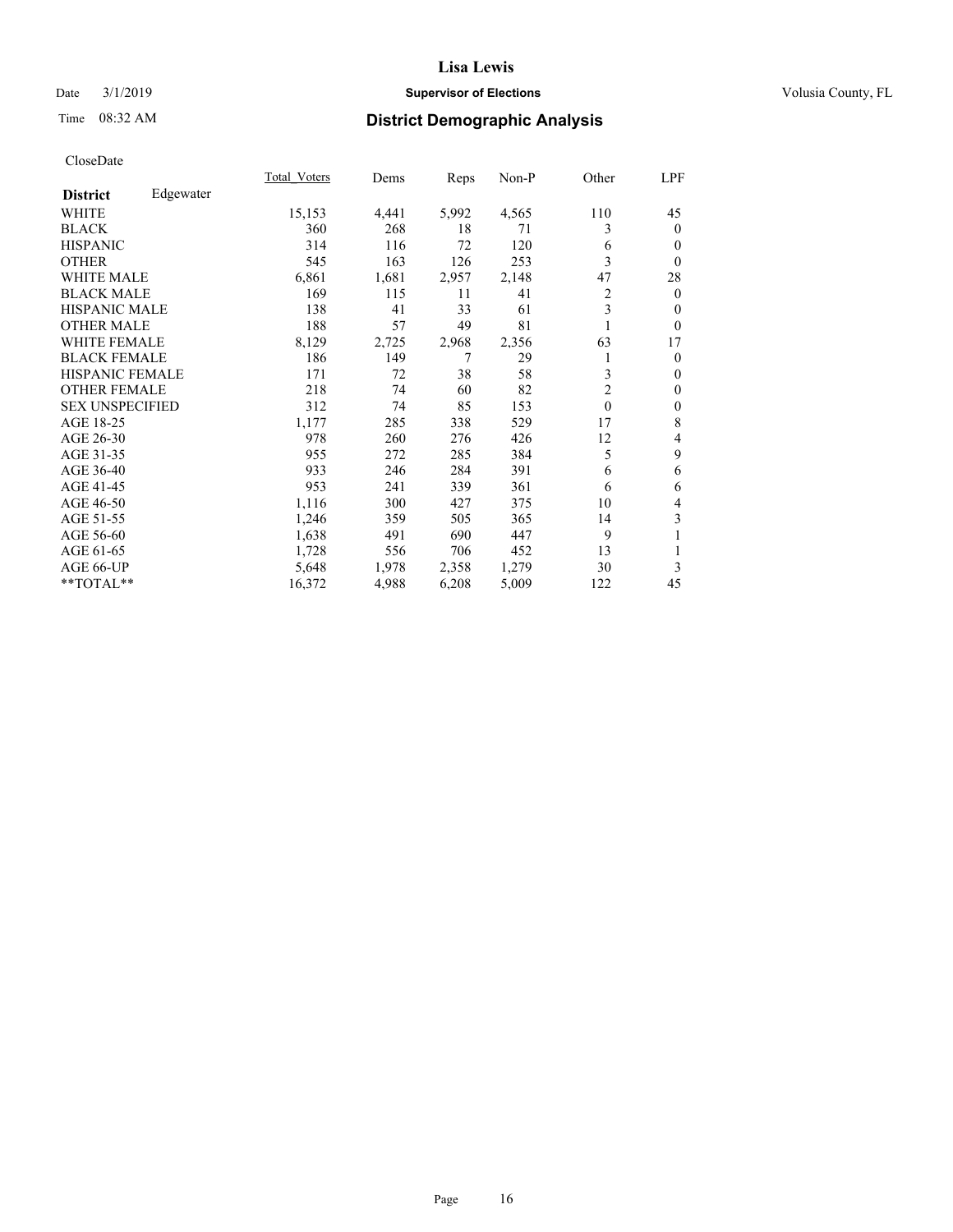## Date  $3/1/2019$  **Supervisor of Elections Supervisor of Elections** Volusia County, FL

# Time 08:32 AM **District Demographic Analysis**

|                        |            | Total Voters | Dems  | Reps  | Non-P | Other          | LPF                      |
|------------------------|------------|--------------|-------|-------|-------|----------------|--------------------------|
| <b>District</b>        | Holly Hill |              |       |       |       |                |                          |
| WHITE                  |            | 6,124        | 1,992 | 2,167 | 1,899 | 39             | 27                       |
| <b>BLACK</b>           |            | 1,042        | 770   | 35    | 232   | 3              | $\overline{2}$           |
| <b>HISPANIC</b>        |            | 303          | 137   | 45    | 118   | $\overline{2}$ | 1                        |
| <b>OTHER</b>           |            | 395          | 142   | 69    | 182   | $\overline{2}$ | $\mathbf{0}$             |
| <b>WHITE MALE</b>      |            | 2,825        | 775   | 1,078 | 933   | 20             | 19                       |
| <b>BLACK MALE</b>      |            | 385          | 251   | 18    | 113   | $\overline{c}$ | 1                        |
| <b>HISPANIC MALE</b>   |            | 155          | 68    | 21    | 63    | $\overline{2}$ | 1                        |
| <b>OTHER MALE</b>      |            | 139          | 48    | 29    | 62    | $\theta$       | $\boldsymbol{0}$         |
| <b>WHITE FEMALE</b>    |            | 3,228        | 1,197 | 1,067 | 937   | 19             | 8                        |
| <b>BLACK FEMALE</b>    |            | 642          | 508   | 17    | 115   |                | 1                        |
| <b>HISPANIC FEMALE</b> |            | 144          | 68    | 23    | 53    | $\theta$       | $\mathbf{0}$             |
| <b>OTHER FEMALE</b>    |            | 160          | 74    | 30    | 56    | $\mathbf{0}$   | $\mathbf{0}$             |
| <b>SEX UNSPECIFIED</b> |            | 186          | 52    | 33    | 99    | 2              | $\boldsymbol{0}$         |
| AGE 18-25              |            | 708          | 242   | 137   | 319   | 3              | 7                        |
| AGE 26-30              |            | 617          | 240   | 134   | 239   | 3              | 1                        |
| AGE 31-35              |            | 541          | 209   | 107   | 217   | 4              | $\overline{\mathcal{L}}$ |
| AGE 36-40              |            | 488          | 186   | 101   | 192   | 6              | 3                        |
| AGE 41-45              |            | 450          | 180   | 105   | 161   | 4              | $\boldsymbol{0}$         |
| AGE 46-50              |            | 557          | 199   | 156   | 197   | 2              | 3                        |
| AGE 51-55              |            | 697          | 244   | 228   | 217   | 3              | 5                        |
| AGE 56-60              |            | 812          | 320   | 257   | 227   | 4              | $\overline{4}$           |
| AGE 61-65              |            | 784          | 297   | 277   | 200   | 8              | $\mathfrak{2}$           |
| AGE 66-UP              |            | 2,210        | 924   | 814   | 462   | 9              | 1                        |
| **TOTAL**              |            | 7,864        | 3,041 | 2,316 | 2,431 | 46             | 30                       |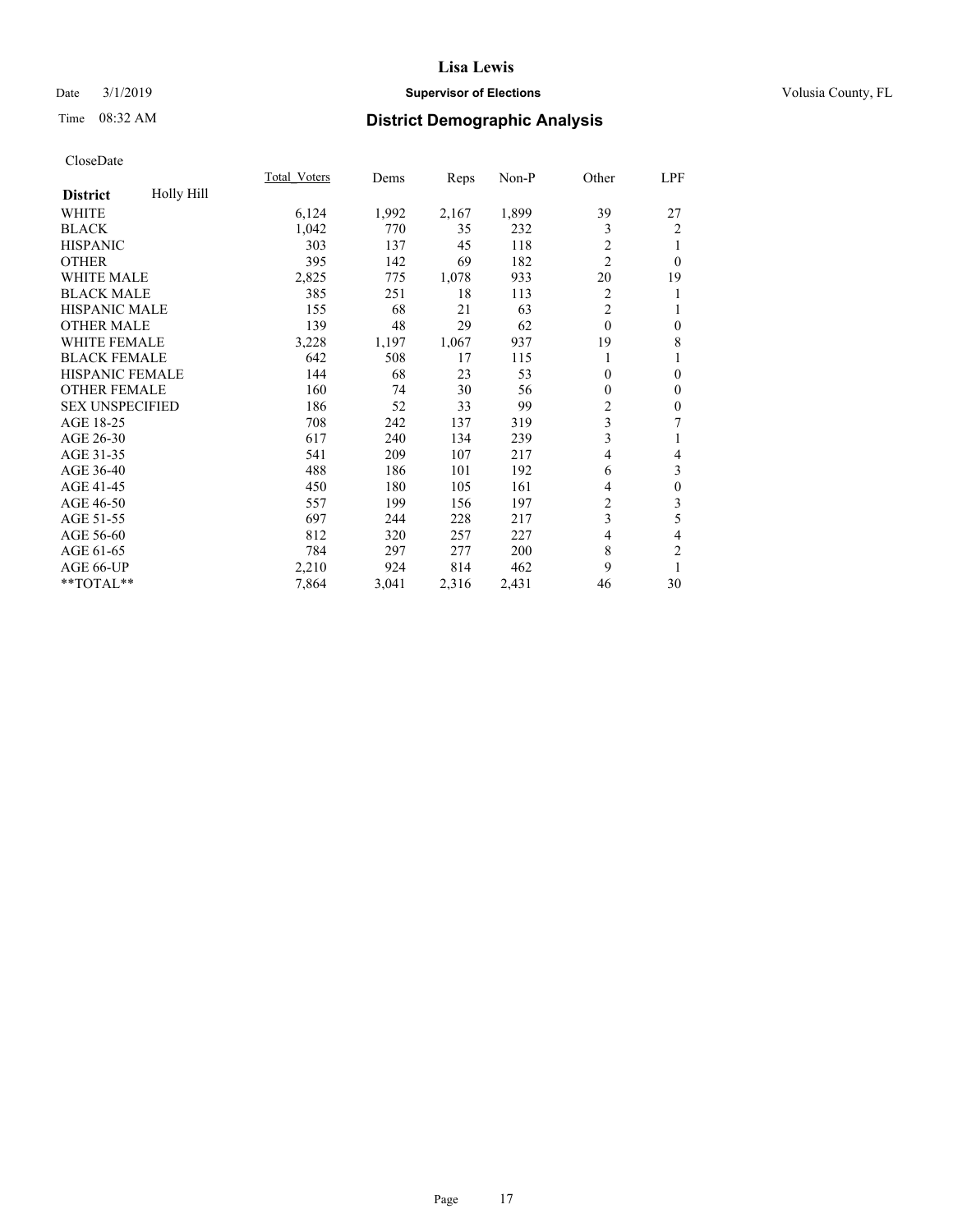## Date  $3/1/2019$  **Supervisor of Elections Supervisor of Elections** Volusia County, FL

# Time 08:32 AM **District Demographic Analysis**

|                        |            | Total Voters | Dems | Reps | Non-P | Other    | LPF      |
|------------------------|------------|--------------|------|------|-------|----------|----------|
| <b>District</b>        | Lake Helen |              |      |      |       |          |          |
| WHITE                  |            | 1,835        | 527  | 771  | 523   | 11       | 3        |
| <b>BLACK</b>           |            | 165          | 140  | 5    | 20    | $\theta$ | $\Omega$ |
| <b>HISPANIC</b>        |            | 73           | 28   | 20   | 23    |          |          |
| <b>OTHER</b>           |            | 71           | 25   | 17   | 28    | $\Omega$ |          |
| <b>WHITE MALE</b>      |            | 826          | 202  | 376  | 243   | 2        | 3        |
| <b>BLACK MALE</b>      |            | 71           | 61   | 3    | 7     | $\Omega$ | 0        |
| <b>HISPANIC MALE</b>   |            | 30           | 14   | 8    |       | $\Omega$ |          |
| <b>OTHER MALE</b>      |            | 21           | 11   | 4    | 5     | $\Omega$ |          |
| <b>WHITE FEMALE</b>    |            | 990          | 323  | 386  | 272   | 9        | 0        |
| <b>BLACK FEMALE</b>    |            | 92           | 78   | 2    | 12    | 0        | 0        |
| <b>HISPANIC FEMALE</b> |            | 41           | 13   | 12   | 15    |          | 0        |
| <b>OTHER FEMALE</b>    |            | 34           | 13   | 5    | 16    | $\Omega$ | 0        |
| <b>SEX UNSPECIFIED</b> |            | 39           | 5    | 17   | 17    | 0        | 0        |
| AGE 18-25              |            | 193          | 44   | 62   | 83    | 3        |          |
| AGE 26-30              |            | 125          | 29   | 45   | 50    | $\Omega$ |          |
| AGE 31-35              |            | 142          | 43   | 44   | 54    |          | 0        |
| AGE 36-40              |            | 138          | 40   | 37   | 61    | 0        | 0        |
| AGE 41-45              |            | 125          | 25   | 45   | 53    |          |          |
| AGE 46-50              |            | 163          | 53   | 59   | 48    |          | 2        |
| AGE 51-55              |            | 175          | 47   | 82   | 44    | 2        | $\theta$ |
| AGE 56-60              |            | 247          | 87   | 106  | 51    | 3        | 0        |
| AGE 61-65              |            | 213          | 75   | 91   | 47    | $\Omega$ | 0        |
| AGE 66-UP              |            | 623          | 277  | 242  | 103   |          | 0        |
| **TOTAL**              |            | 2,144        | 720  | 813  | 594   | 12       | 5        |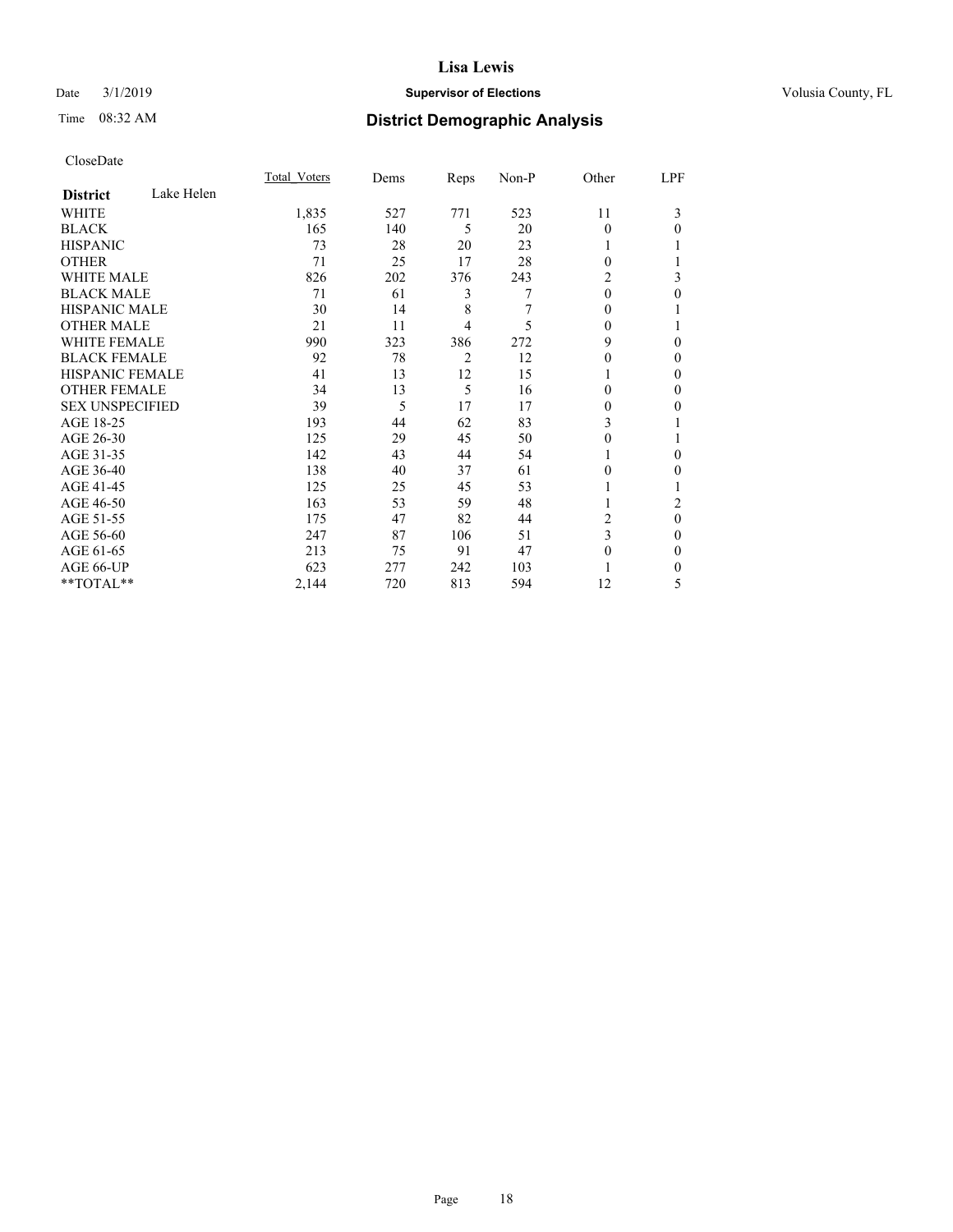## Date  $3/1/2019$  **Supervisor of Elections Supervisor of Elections** Volusia County, FL

# Time 08:32 AM **District Demographic Analysis**

|                                     | Total Voters | Dems  | Reps  | $Non-P$ | Other          | LPF            |
|-------------------------------------|--------------|-------|-------|---------|----------------|----------------|
| New Smyrna Beach<br><b>District</b> |              |       |       |         |                |                |
| WHITE                               | 20,089       | 5,564 | 9,033 | 5,235   | 205            | 52             |
| <b>BLACK</b>                        | 739          | 603   | 20    | 112     | 2              | 2              |
| <b>HISPANIC</b>                     | 376          | 122   | 127   | 124     | 3              | $\mathbf{0}$   |
| <b>OTHER</b>                        | 754          | 213   | 204   | 330     | 4              | 3              |
| <b>WHITE MALE</b>                   | 9,161        | 2,138 | 4,339 | 2,556   | 92             | 36             |
| <b>BLACK MALE</b>                   | 303          | 228   | 8     | 63      | 2              | 2              |
| <b>HISPANIC MALE</b>                | 179          | 57    | 60    | 60      | $\overline{2}$ | $\mathbf{0}$   |
| <b>OTHER MALE</b>                   | 273          | 73    | 84    | 112     | $\overline{c}$ | $\overline{2}$ |
| WHITE FEMALE                        | 10,740       | 3,375 | 4,610 | 2,626   | 113            | 16             |
| <b>BLACK FEMALE</b>                 | 427          | 366   | 12    | 49      | 0              | $\mathbf{0}$   |
| HISPANIC FEMALE                     | 189          | 64    | 64    | 60      | 1              | $\mathbf{0}$   |
| <b>OTHER FEMALE</b>                 | 320          | 109   | 93    | 116     |                | 1              |
| <b>SEX UNSPECIFIED</b>              | 366          | 92    | 114   | 159     | 1              | $\theta$       |
| AGE 18-25                           | 1,298        | 346   | 393   | 528     | 24             | 7              |
| AGE 26-30                           | 961          | 250   | 292   | 395     | 13             | 11             |
| AGE 31-35                           | 1,064        | 315   | 321   | 410     | 15             | 3              |
| AGE 36-40                           | 1,101        | 321   | 342   | 418     | 12             | 8              |
| AGE 41-45                           | 1,017        | 273   | 383   | 345     | 9              | 7              |
| AGE 46-50                           | 1,297        | 354   | 539   | 386     | 14             | 4              |
| AGE 51-55                           | 1,620        | 381   | 789   | 431     | 17             | $\overline{c}$ |
| AGE 56-60                           | 2,294        | 620   | 1,103 | 544     | 22             | 5              |
| AGE 61-65                           | 2,579        | 831   | 1,131 | 584     | 27             | 6              |
| AGE 66-UP                           | 8,727        | 2,811 | 4,091 | 1,760   | 61             | 4              |
| **TOTAL**                           | 21,958       | 6,502 | 9,384 | 5,801   | 214            | 57             |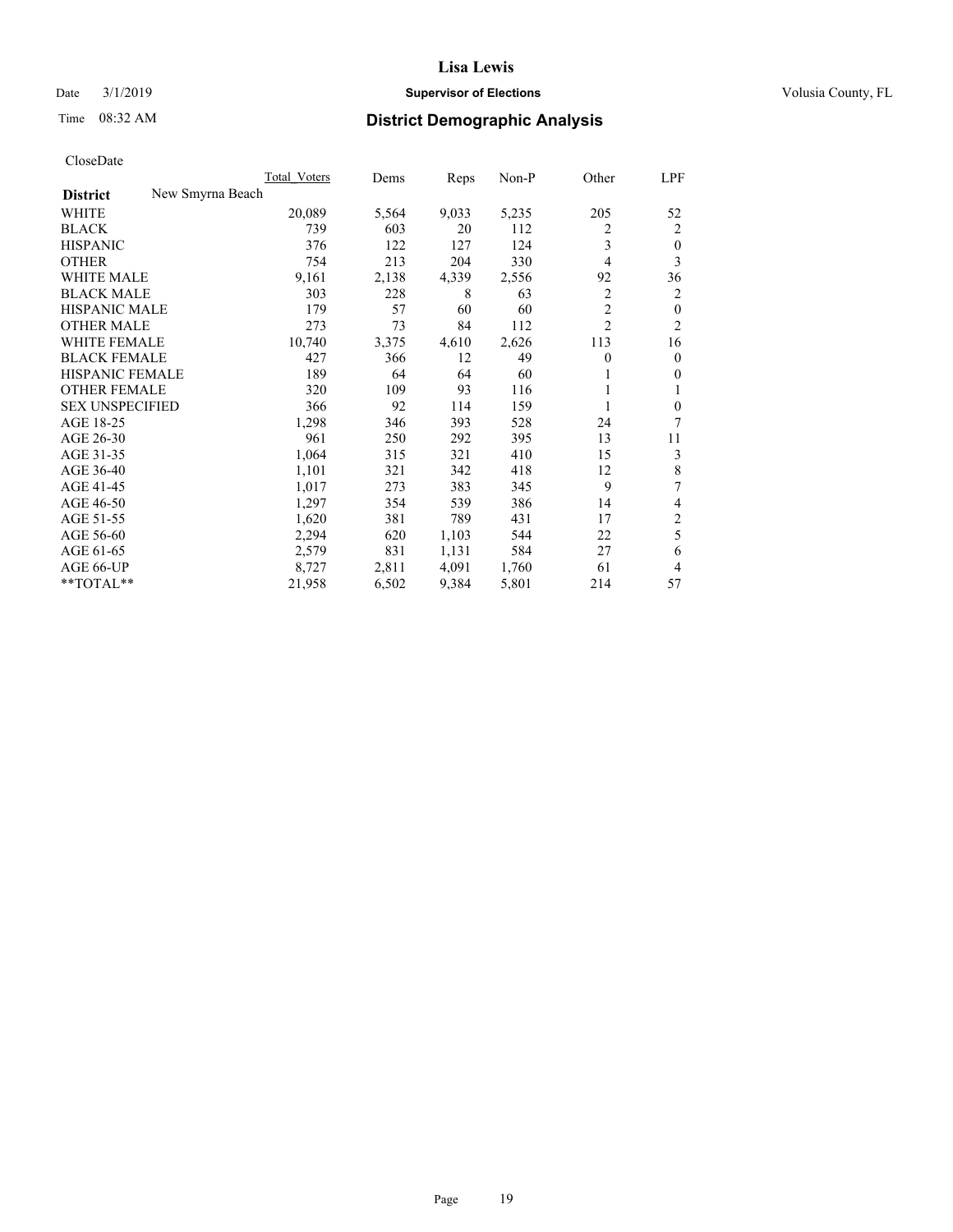## Date  $3/1/2019$  **Supervisor of Elections Supervisor of Elections** Volusia County, FL

# Time 08:32 AM **District Demographic Analysis**

|                        |          | Total Voters | Dems | Reps           | Non-P | Other    | LPF      |
|------------------------|----------|--------------|------|----------------|-------|----------|----------|
| <b>District</b>        | Oak Hill |              |      |                |       |          |          |
| WHITE                  |          | 1,310        | 334  | 599            | 363   | 12       | 2        |
| <b>BLACK</b>           |          | 149          | 127  | 3              | 19    | $\Omega$ | $\theta$ |
| <b>HISPANIC</b>        |          | 13           | 6    | $\overline{2}$ | 5     | $\Omega$ | $\Omega$ |
| <b>OTHER</b>           |          | 39           | 11   | 14             | 14    | 0        | 0        |
| <b>WHITE MALE</b>      |          | 660          | 149  | 315            | 190   | 5        |          |
| <b>BLACK MALE</b>      |          | 66           | 52   | 1              | 13    | $\Omega$ | 0        |
| <b>HISPANIC MALE</b>   |          | 4            | 1    | 1              | 2     | 0        | 0        |
| <b>OTHER MALE</b>      |          | 14           | 2    | 8              | 4     | 0        | 0        |
| <b>WHITE FEMALE</b>    |          | 633          | 183  | 274            | 168   |          |          |
| <b>BLACK FEMALE</b>    |          | 83           | 75   | $\overline{2}$ | 6     | $\Omega$ | 0        |
| <b>HISPANIC FEMALE</b> |          | 9            | 5    | 1              | 3     | 0        | 0        |
| <b>OTHER FEMALE</b>    |          | 16           | 8    | 5              | 3     | 0        | 0        |
| <b>SEX UNSPECIFIED</b> |          | 26           | 3    | 11             | 12    | 0        | 0        |
| AGE 18-25              |          | 89           | 25   | 21             | 40    | 3        | 0        |
| AGE 26-30              |          | 74           | 27   | 22             | 23    | 2        | 0        |
| AGE 31-35              |          | 58           | 18   | 19             | 21    | $\Omega$ | 0        |
| AGE 36-40              |          | 74           | 30   | 26             | 18    | $\Omega$ | 0        |
| AGE 41-45              |          | 70           | 22   | 16             | 32    | 0        | 0        |
| AGE 46-50              |          | 80           | 26   | 32             | 22    | 0        | 0        |
| AGE 51-55              |          | 120          | 38   | 51             | 30    | 1        | $\Omega$ |
| AGE 56-60              |          | 184          | 59   | 81             | 42    | 2        | 0        |
| AGE 61-65              |          | 189          | 59   | 85             | 43    | $\theta$ | 2        |
| AGE 66-UP              |          | 573          | 174  | 265            | 130   | 4        | $\theta$ |
| **TOTAL**              |          | 1,511        | 478  | 618            | 401   | 12       | 2        |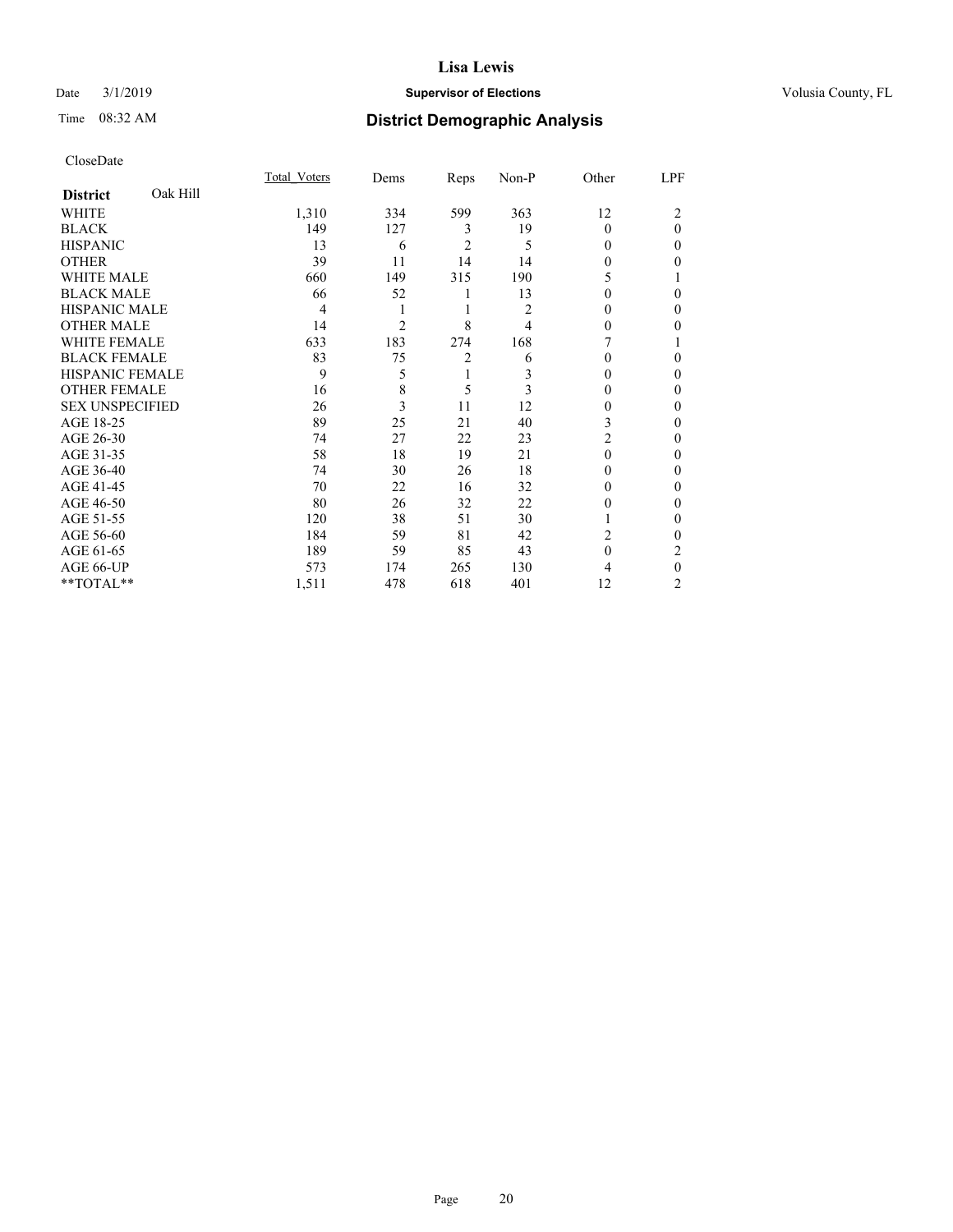## Date  $3/1/2019$  **Supervisor of Elections Supervisor of Elections** Volusia County, FL

# Time 08:32 AM **District Demographic Analysis**

|                        |             | Total Voters | Dems  | Reps  | Non-P | Other          | LPF            |
|------------------------|-------------|--------------|-------|-------|-------|----------------|----------------|
| <b>District</b>        | Orange City |              |       |       |       |                |                |
| WHITE                  |             | 5,697        | 1,597 | 2,503 | 1,548 | 33             | 16             |
| <b>BLACK</b>           |             | 484          | 369   | 21    | 93    | 1              | $\overline{0}$ |
| <b>HISPANIC</b>        |             | 1,287        | 568   | 189   | 520   | 10             | $\Omega$       |
| <b>OTHER</b>           |             | 379          | 125   | 80    | 172   | 1              | 1              |
| WHITE MALE             |             | 2,446        | 551   | 1,131 | 735   | 18             | 11             |
| <b>BLACK MALE</b>      |             | 171          | 117   | 10    | 44    | 0              | $\theta$       |
| <b>HISPANIC MALE</b>   |             | 522          | 211   | 102   | 202   |                | $\theta$       |
| <b>OTHER MALE</b>      |             | 129          | 41    | 31    | 56    | $\theta$       | 1              |
| <b>WHITE FEMALE</b>    |             | 3,196        | 1,037 | 1,348 | 791   | 15             | 5              |
| <b>BLACK FEMALE</b>    |             | 306          | 248   | 11    | 46    | 1              | $\theta$       |
| <b>HISPANIC FEMALE</b> |             | 743          | 349   | 86    | 305   | 3              | $\theta$       |
| <b>OTHER FEMALE</b>    |             | 177          | 73    | 38    | 65    | 1              | $\mathbf{0}$   |
| <b>SEX UNSPECIFIED</b> |             | 156          | 32    | 35    | 89    | 0              | $\theta$       |
| AGE 18-25              |             | 688          | 216   | 158   | 307   | 4              | 3              |
| AGE 26-30              |             | 482          | 161   | 124   | 188   | 6              | 3              |
| AGE 31-35              |             | 462          | 160   | 116   | 180   | 4              | $\overline{c}$ |
| AGE 36-40              |             | 490          | 167   | 139   | 178   | 4              | $\overline{c}$ |
| AGE 41-45              |             | 460          | 156   | 129   | 169   | 4              | $\overline{c}$ |
| AGE 46-50              |             | 553          | 179   | 192   | 176   | 5              | 1              |
| AGE 51-55              |             | 537          | 153   | 198   | 184   | $\overline{c}$ | $\mathbf{0}$   |
| AGE 56-60              |             | 637          | 216   | 237   | 179   | 4              | 1              |
| AGE 61-65              |             | 659          | 233   | 251   | 170   | 4              | 1              |
| AGE 66-UP              |             | 2,879        | 1,018 | 1,249 | 602   | 8              | 2              |
| **TOTAL**              |             | 7,847        | 2,659 | 2,793 | 2,333 | 45             | 17             |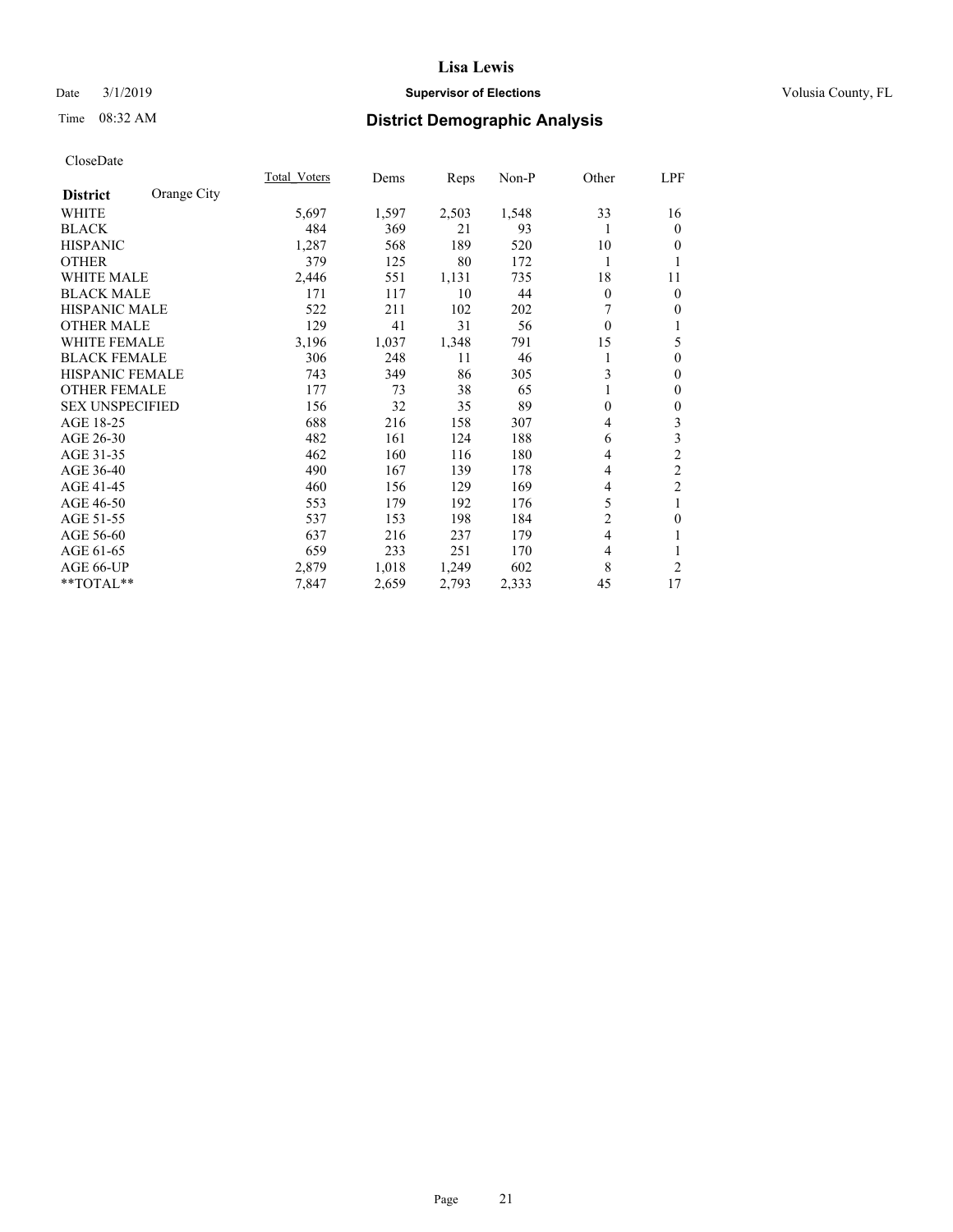## Date  $3/1/2019$  **Supervisor of Elections Supervisor of Elections** Volusia County, FL

# Time 08:32 AM **District Demographic Analysis**

|                        |              | Total Voters | Dems  | Reps   | Non-P | Other | LPF              |
|------------------------|--------------|--------------|-------|--------|-------|-------|------------------|
| <b>District</b>        | Ormond Beach |              |       |        |       |       |                  |
| <b>WHITE</b>           |              | 28,779       | 8,227 | 12,773 | 7,517 | 187   | 75               |
| <b>BLACK</b>           |              | 1,113        | 851   | 57     | 201   | 3     | 1                |
| <b>HISPANIC</b>        |              | 909          | 342   | 219    | 334   | 10    | 4                |
| <b>OTHER</b>           |              | 1,801        | 545   | 443    | 800   | 10    | 3                |
| <b>WHITE MALE</b>      |              | 13,018       | 3,138 | 6,126  | 3,613 | 87    | 54               |
| <b>BLACK MALE</b>      |              | 488          | 353   | 27     | 105   | 2     | 1                |
| <b>HISPANIC MALE</b>   |              | 389          | 129   | 111    | 141   | 6     | $\overline{c}$   |
| <b>OTHER MALE</b>      |              | 681          | 189   | 166    | 319   | 5     | $\overline{2}$   |
| WHITE FEMALE           |              | 15,445       | 5,012 | 6,532  | 3,781 | 99    | 21               |
| <b>BLACK FEMALE</b>    |              | 608          | 486   | 29     | 92    | 1     | $\boldsymbol{0}$ |
| <b>HISPANIC FEMALE</b> |              | 500          | 209   | 103    | 182   | 4     | $\overline{c}$   |
| <b>OTHER FEMALE</b>    |              | 798          | 276   | 209    | 309   | 4     | $\mathbf{0}$     |
| <b>SEX UNSPECIFIED</b> |              | 675          | 173   | 189    | 310   | 2     | 1                |
| AGE 18-25              |              | 2,633        | 692   | 827    | 1,067 | 33    | 14               |
| AGE 26-30              |              | 1,881        | 552   | 597    | 703   | 20    | 9                |
| AGE 31-35              |              | 1,880        | 541   | 638    | 678   | 12    | 11               |
| AGE 36-40              |              | 1,752        | 470   | 589    | 668   | 13    | 12               |
| AGE 41-45              |              | 1,743        | 474   | 649    | 590   | 13    | 17               |
| AGE 46-50              |              | 2,224        | 575   | 969    | 659   | 12    | 9                |
| AGE 51-55              |              | 2,736        | 720   | 1,282  | 714   | 18    | $\overline{c}$   |
| AGE 56-60              |              | 3,051        | 936   | 1,338  | 758   | 18    | 1                |
| AGE 61-65              |              | 3,420        | 1,134 | 1,517  | 744   | 23    | $\overline{c}$   |
| AGE 66-UP              |              | 11,282       | 3,871 | 5,086  | 2,271 | 48    | 6                |
| **TOTAL**              |              | 32,602       | 9,965 | 13,492 | 8,852 | 210   | 83               |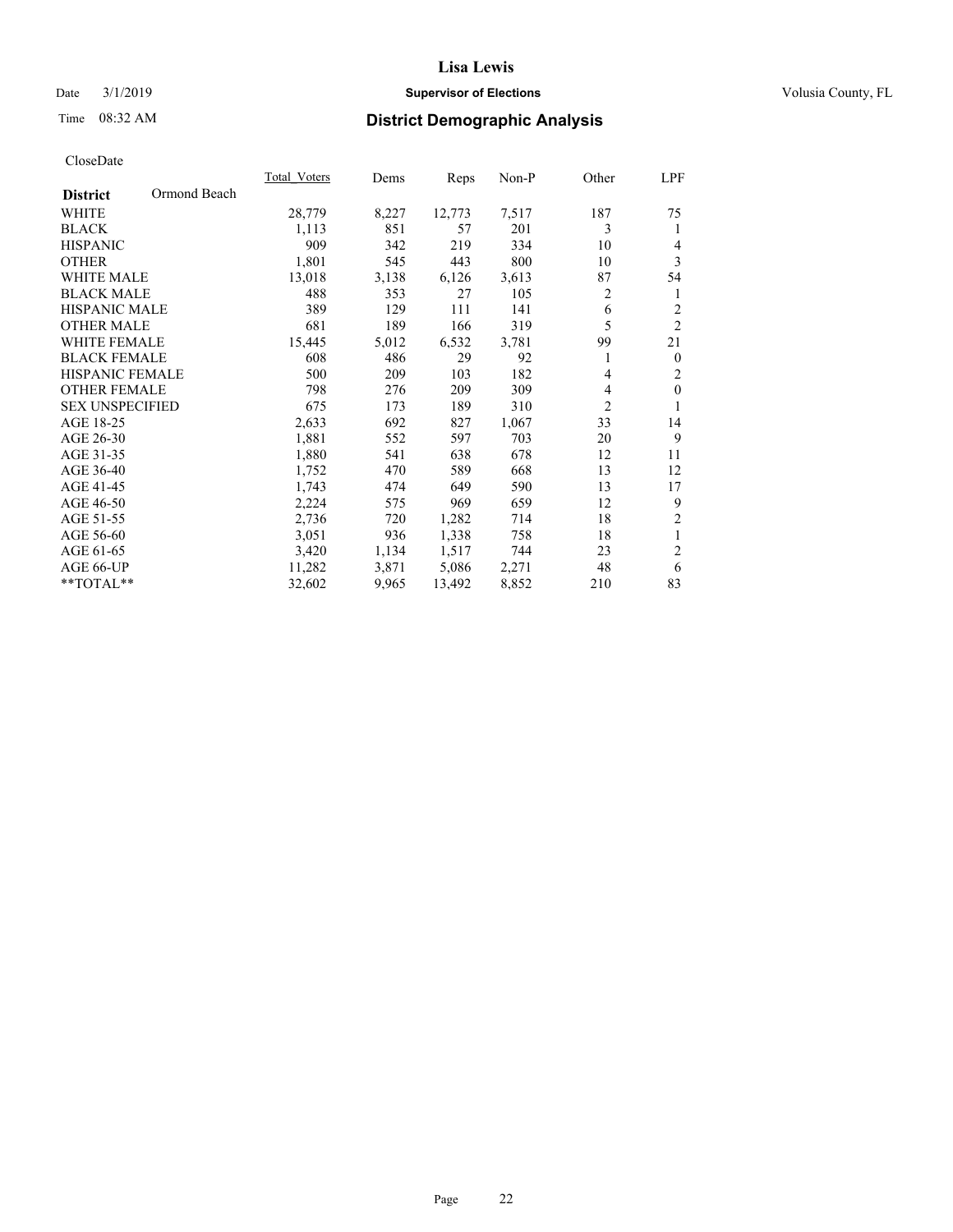## Date  $3/1/2019$  **Supervisor of Elections Supervisor of Elections** Volusia County, FL

| CloseDate |
|-----------|
|-----------|

|                            | Total Voters | Dems | Reps     | Non-P          | Other    | LPF      |
|----------------------------|--------------|------|----------|----------------|----------|----------|
| Pierson<br><b>District</b> |              |      |          |                |          |          |
| WHITE                      | 586          | 167  | 299      | 113            | 3        | 4        |
| BLACK                      | 45           | 38   | $\theta$ | 7              | $\theta$ | $\theta$ |
| HISPANIC                   | 180          | 81   | 12       | 87             | 0        | $\Omega$ |
| OTHER                      | 33           | 7    | 7        | 19             | 0        | 0        |
| WHITE MALE                 | 289          | 81   | 145      | 57             | 2        | 4        |
| <b>BLACK MALE</b>          | 20           | 18   | 0        | $\overline{2}$ | 0        | $\Omega$ |
| HISPANIC MALE              | 90           | 43   | 6        | 41             | 0        | 0        |
| OTHER MALE                 | 18           | 3    | 5        | 10             | 0        | 0        |
| WHITE FEMALE               | 292          | 86   | 150      | 55             |          | 0        |
| BLACK FEMALE               | 25           | 20   | $\theta$ | 5              | 0        | 0        |
| HISPANIC FEMALE            | 85           | 36   | 6        | 43             | 0        | 0        |
| OTHER FEMALE               | 8            | 3    | 1        | 4              | 0        | 0        |
| <b>SEX UNSPECIFIED</b>     | 17           | 3    | 5        | 9              | 0        | 0        |
| AGE 18-25                  | 111          | 32   | 25       | 53             |          |          |
| AGE 26-30                  | 79           | 32   | 19       | 27             | 0        |          |
| AGE 31-35                  | 64           | 20   | 21       | 23             | 0        | 0        |
| AGE 36-40                  | 59           | 14   | 20       | 24             | 0        |          |
| AGE 41-45                  | 49           | 12   | 18       | 18             | 0        |          |
| AGE 46-50                  | 62           | 19   | 24       | 18             |          | 0        |
| AGE 51-55                  | 50           | 16   | 23       | 11             | 0        | $\theta$ |
| AGE 56-60                  | 85           | 31   | 35       | 19             | 0        | 0        |
| AGE 61-65                  | 103          | 37   | 50       | 16             | 0        | 0        |
| AGE 66-UP                  | 182          | 80   | 83       | 17             | 2        | 0        |
| $*$ $TOTAL**$              | 844          | 293  | 318      | 226            | 3        | 4        |
|                            |              |      |          |                |          |          |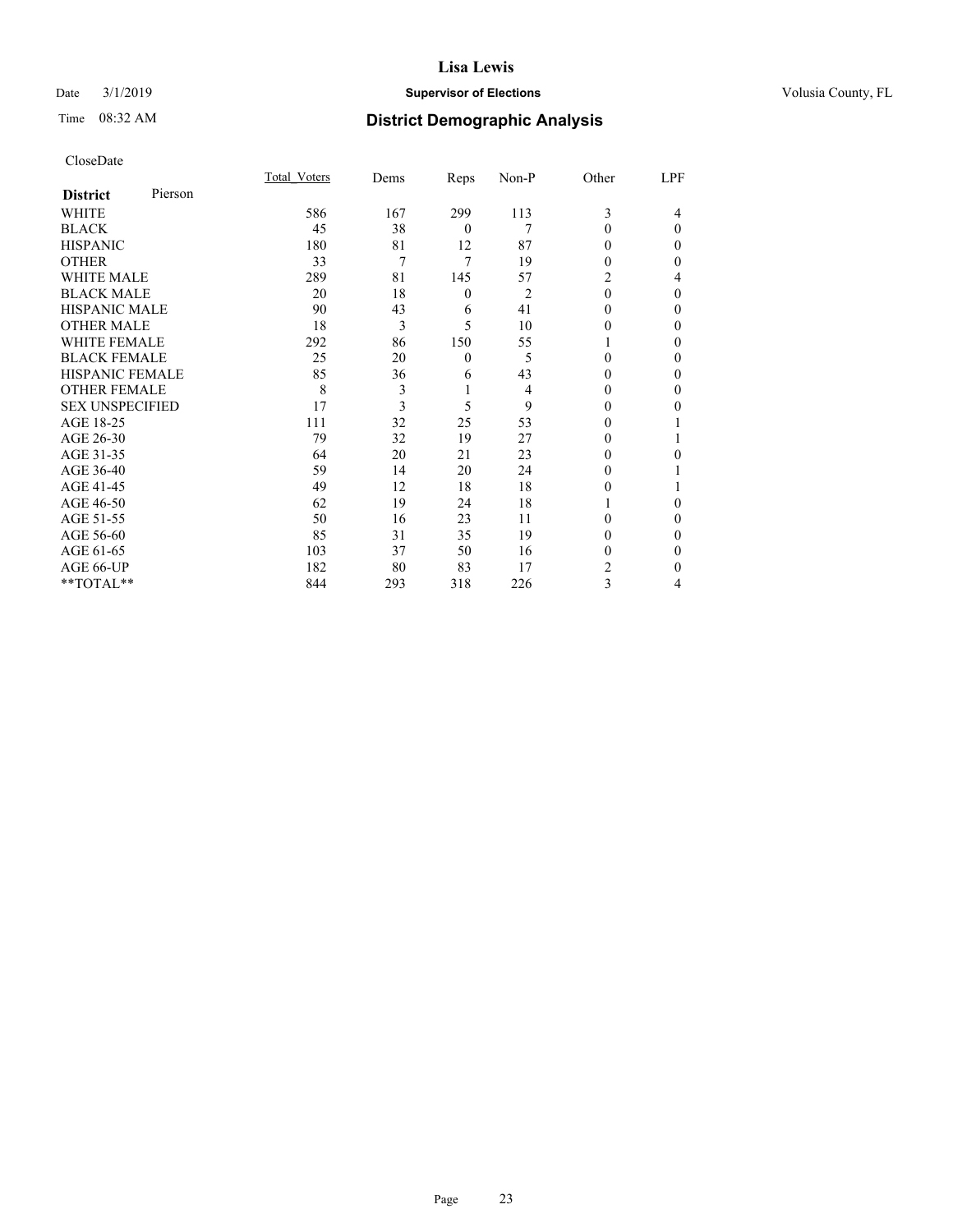## Date  $3/1/2019$  **Supervisor of Elections Supervisor of Elections** Volusia County, FL

# Time 08:32 AM **District Demographic Analysis**

|                        |             | Total Voters | Dems           | Reps           | Non-P    | Other          | LPF            |
|------------------------|-------------|--------------|----------------|----------------|----------|----------------|----------------|
| <b>District</b>        | Ponce Inlet |              |                |                |          |                |                |
| WHITE                  |             | 2,981        | 671            | 1,581          | 693      | 28             | 8              |
| <b>BLACK</b>           |             | 11           | 3              | 4              | 4        | 0              | $\theta$       |
| <b>HISPANIC</b>        |             | 63           | 17             | 25             | 20       | 0              | 1              |
| <b>OTHER</b>           |             | 110          | 29             | 44             | 37       | 0              | $\theta$       |
| <b>WHITE MALE</b>      |             | 1,450        | 271            | 791            | 369      | 14             | 5              |
| <b>BLACK MALE</b>      |             | 7            | 1              | 2              | 4        | 0              | $\theta$       |
| <b>HISPANIC MALE</b>   |             | 25           | 7              | 10             | 8        | 0              | $\theta$       |
| <b>OTHER MALE</b>      |             | 42           | 13             | 17             | 12       | 0              | $\mathbf{0}$   |
| <b>WHITE FEMALE</b>    |             | 1,505        | 392            | 782            | 314      | 14             | 3              |
| <b>BLACK FEMALE</b>    |             | 4            | $\overline{2}$ | $\overline{2}$ | $\theta$ | 0              | $\theta$       |
| <b>HISPANIC FEMALE</b> |             | 38           | 10             | 15             | 12       | 0              | 1              |
| <b>OTHER FEMALE</b>    |             | 44           | 12             | 17             | 15       | 0              | $\theta$       |
| <b>SEX UNSPECIFIED</b> |             | 50           | 12             | 18             | 20       | $\mathbf{0}$   | $\mathbf{0}$   |
| AGE 18-25              |             | 161          | 29             | 67             | 62       | $\overline{2}$ | 1              |
| AGE 26-30              |             | 90           | 19             | 31             | 37       |                | 2              |
| AGE 31-35              |             | 64           | 19             | 26             | 19       | 0              | $\theta$       |
| AGE 36-40              |             | 91           | 22             | 36             | 33       | 0              | $\mathbf{0}$   |
| AGE 41-45              |             | 100          | 15             | 46             | 38       |                | $\theta$       |
| AGE 46-50              |             | 154          | 41             | 73             | 36       | $\overline{c}$ | 2              |
| AGE 51-55              |             | 231          | 40             | 125            | 63       |                | $\overline{2}$ |
| AGE 56-60              |             | 347          | 86             | 194            | 65       |                |                |
| AGE 61-65              |             | 429          | 88             | 238            | 92       | 11             | $\theta$       |
| AGE 66-UP              |             | 1,498        | 361            | 818            | 309      | 9              | 1              |
| **TOTAL**              |             | 3,165        | 720            | 1,654          | 754      | 28             | 9              |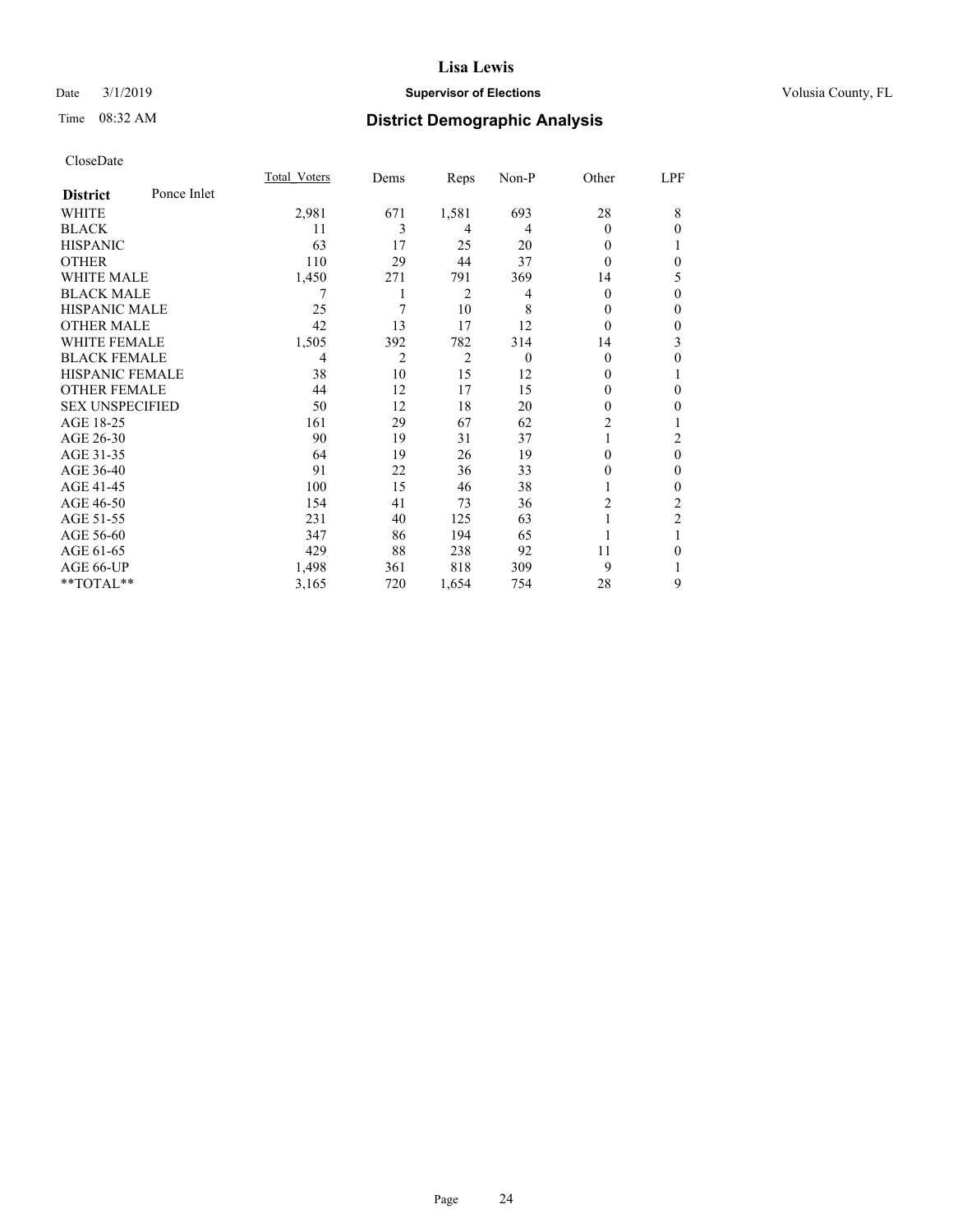## Date  $3/1/2019$  **Supervisor of Elections Supervisor of Elections** Volusia County, FL

# Time 08:32 AM **District Demographic Analysis**

|                                | Total Voters | Dems   | Reps   | Non-P  | Other | LPF          |
|--------------------------------|--------------|--------|--------|--------|-------|--------------|
| Port Orange<br><b>District</b> |              |        |        |        |       |              |
| WHITE                          | 38,560       | 11,032 | 16,014 | 11,102 | 298   | 114          |
| <b>BLACK</b>                   | 1,397        | 1,018  | 73     | 294    | 9     | 3            |
| <b>HISPANIC</b>                | 1,692        | 622    | 383    | 669    | 12    | 6            |
| <b>OTHER</b>                   | 2,305        | 724    | 541    | 1,014  | 20    | 6            |
| WHITE MALE                     | 17,548       | 4,247  | 7,758  | 5,308  | 158   | 77           |
| <b>BLACK MALE</b>              | 585          | 400    | 43     | 137    | 4     | 1            |
| HISPANIC MALE                  | 768          | 272    | 192    | 294    | 7     | 3            |
| <b>OTHER MALE</b>              | 864          | 259    | 217    | 371    | 11    | 6            |
| <b>WHITE FEMALE</b>            | 20,464       | 6,650  | 8,035  | 5,606  | 137   | 36           |
| <b>BLACK FEMALE</b>            | 792          | 602    | 30     | 154    | 5     | 1            |
| HISPANIC FEMALE                | 891          | 339    | 184    | 360    | 5     | 3            |
| <b>OTHER FEMALE</b>            | 1,007        | 373    | 243    | 385    | 6     | $\mathbf{0}$ |
| <b>SEX UNSPECIFIED</b>         | 1,035        | 254    | 309    | 464    | 6     | 2            |
| AGE 18-25                      | 3,972        | 1,092  | 1,116  | 1,671  | 74    | 19           |
| AGE 26-30                      | 2,977        | 846    | 916    | 1,170  | 31    | 14           |
| AGE 31-35                      | 2,759        | 820    | 796    | 1,095  | 28    | 20           |
| AGE 36-40                      | 2,805        | 785    | 912    | 1,071  | 23    | 14           |
| AGE 41-45                      | 2,659        | 730    | 960    | 926    | 24    | 19           |
| AGE 46-50                      | 3,152        | 853    | 1,287  | 982    | 21    | 9            |
| AGE 51-55                      | 3,505        | 980    | 1,464  | 1,027  | 22    | 12           |
| AGE 56-60                      | 4,214        | 1,282  | 1,800  | 1,096  | 28    | 8            |
| AGE 61-65                      | 4,193        | 1,439  | 1,792  | 951    | 10    | 1            |
| AGE 66-UP                      | 13,718       | 4,569  | 5,968  | 3,090  | 78    | 13           |
| $*$ $TOTAL**$                  | 43,954       | 13,396 | 17,011 | 13,079 | 339   | 129          |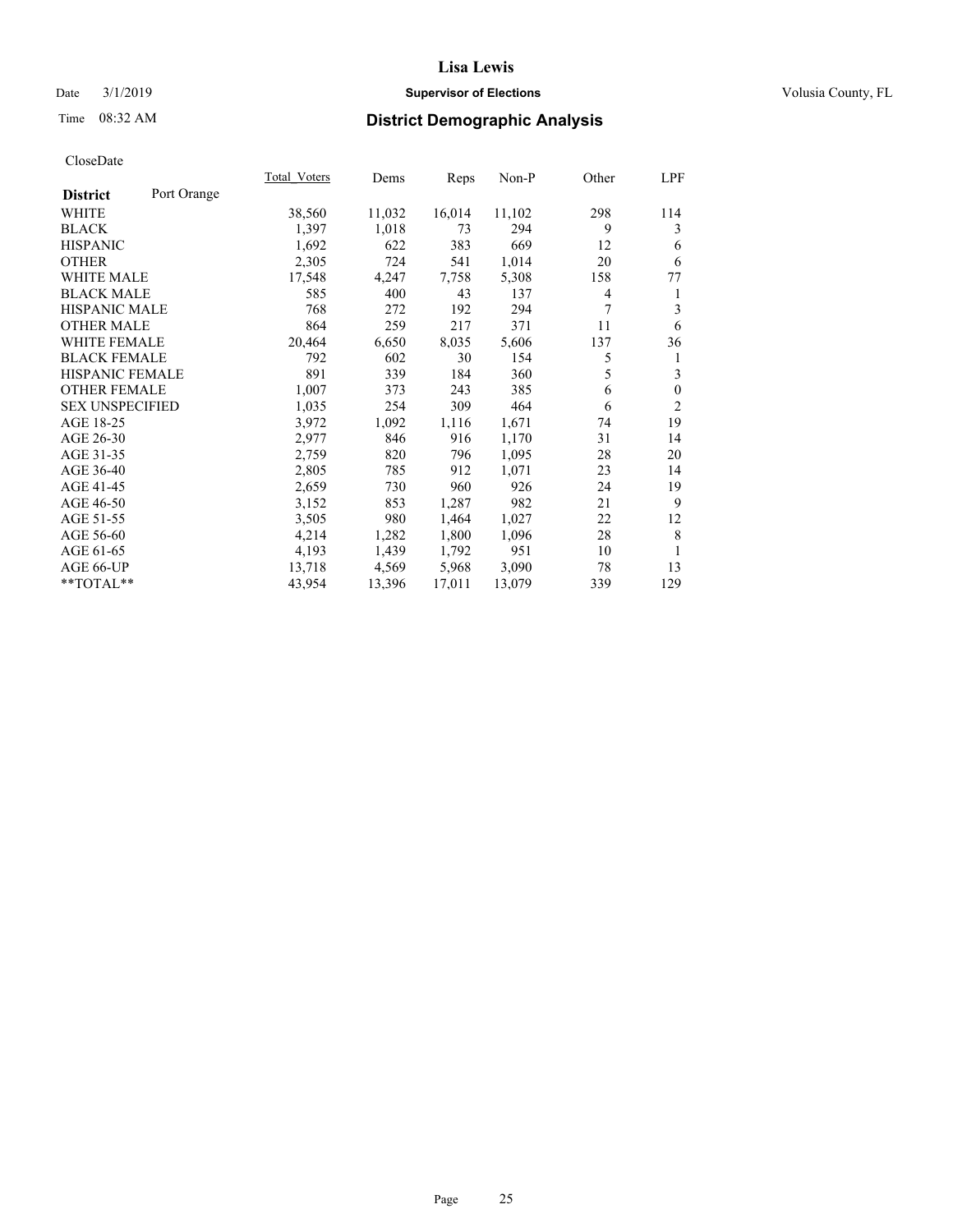## Date  $3/1/2019$  **Supervisor of Elections Supervisor of Elections** Volusia County, FL

# Time 08:32 AM **District Demographic Analysis**

|                        |               | Total Voters | Dems  | Reps  | Non-P | Other          | LPF              |
|------------------------|---------------|--------------|-------|-------|-------|----------------|------------------|
| <b>District</b>        | South Daytona |              |       |       |       |                |                  |
| WHITE                  |               | 7,029        | 2,211 | 2,695 | 2,037 | 66             | 20               |
| <b>BLACK</b>           |               | 695          | 524   | 20    | 149   | 2              | $\mathbf{0}$     |
| <b>HISPANIC</b>        |               | 292          | 116   | 57    | 116   | 3              | $\overline{0}$   |
| <b>OTHER</b>           |               | 419          | 145   | 89    | 183   |                | 1                |
| WHITE MALE             |               | 3,193        | 833   | 1,334 | 985   | 29             | 12               |
| <b>BLACK MALE</b>      |               | 256          | 180   | 9     | 67    | $\theta$       | $\mathbf{0}$     |
| <b>HISPANIC MALE</b>   |               | 130          | 39    | 32    | 57    | $\overline{2}$ | $\mathbf{0}$     |
| <b>OTHER MALE</b>      |               | 143          | 50    | 36    | 56    | 1              | $\mathbf{0}$     |
| <b>WHITE FEMALE</b>    |               | 3,752        | 1,359 | 1,334 | 1,014 | 37             | 8                |
| <b>BLACK FEMALE</b>    |               | 432          | 340   | 10    | 80    | 2              | $\mathbf{0}$     |
| <b>HISPANIC FEMALE</b> |               | 153          | 73    | 25    | 54    |                | $\mathbf{0}$     |
| <b>OTHER FEMALE</b>    |               | 189          | 73    | 45    | 70    | $\theta$       | 1                |
| <b>SEX UNSPECIFIED</b> |               | 187          | 49    | 36    | 102   | $\theta$       | $\mathbf{0}$     |
| AGE 18-25              |               | 739          | 215   | 171   | 338   | 10             | 5                |
| AGE 26-30              |               | 647          | 214   | 156   | 266   | 8              | 3                |
| AGE 31-35              |               | 593          | 207   | 148   | 225   | 8              | 5                |
| AGE 36-40              |               | 527          | 194   | 129   | 199   | 5              | $\boldsymbol{0}$ |
| AGE 41-45              |               | 475          | 142   | 149   | 175   | 8              | 1                |
| AGE 46-50              |               | 594          | 198   | 221   | 171   |                | 3                |
| AGE 51-55              |               | 708          | 242   | 275   | 185   | 4              | $\overline{c}$   |
| AGE 56-60              |               | 896          | 311   | 351   | 230   | 4              | $\mathbf{0}$     |
| AGE 61-65              |               | 894          | 336   | 339   | 211   | 8              | $\theta$         |
| AGE 66-UP              |               | 2,362        | 937   | 922   | 485   | 16             | 2                |
| **TOTAL**              |               | 8,435        | 2,996 | 2,861 | 2,485 | 72             | 21               |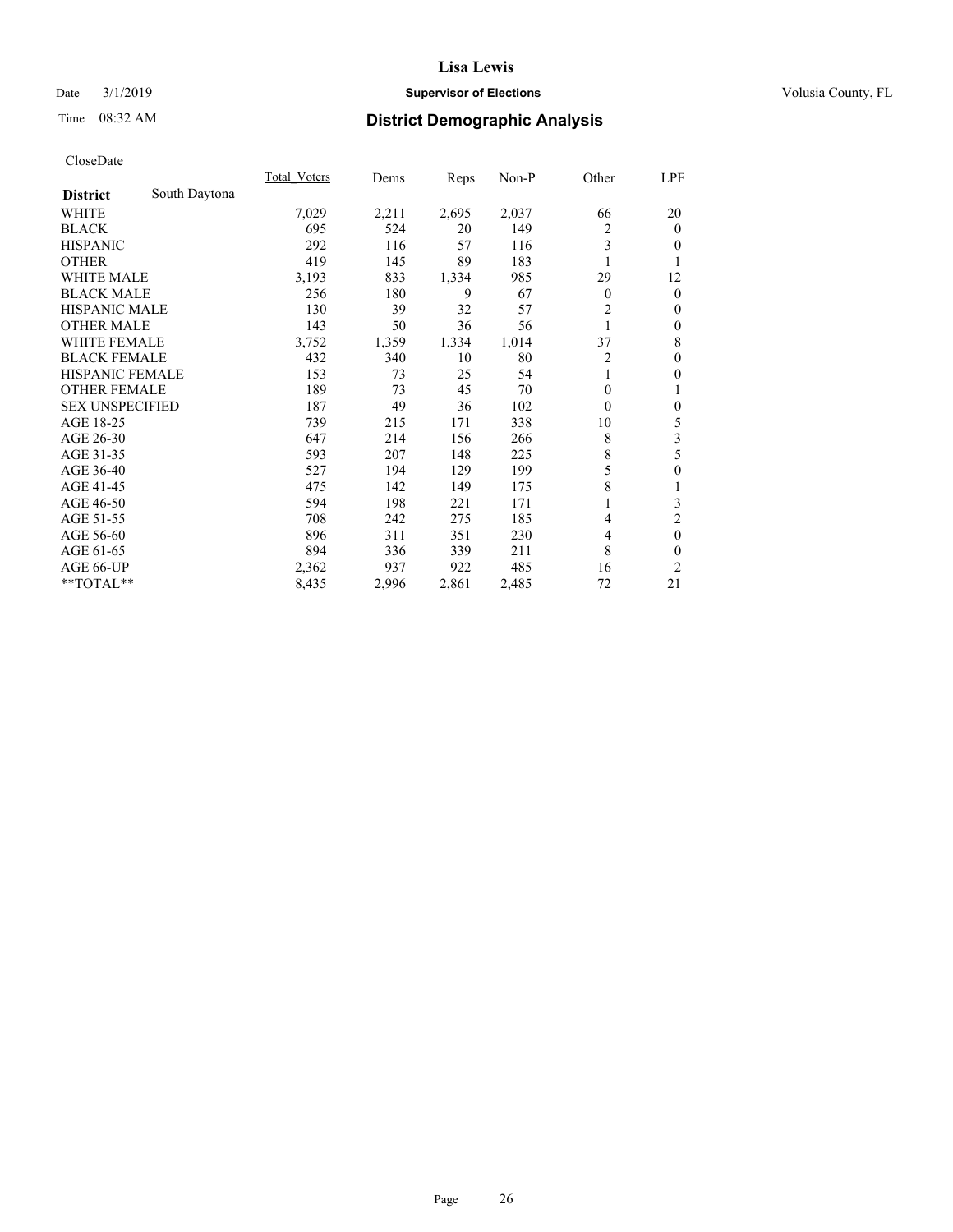## Date  $3/1/2019$  **Supervisor of Elections Supervisor of Elections** Volusia County, FL

# Time 08:32 AM **District Demographic Analysis**

|                        |               | Total Voters | Dems | Reps     | Non-P    | Other    | LPF |
|------------------------|---------------|--------------|------|----------|----------|----------|-----|
| <b>District</b>        | Flagler Beach |              |      |          |          |          |     |
| WHITE                  |               | 48           | 24   | 13       | 11       | $\Omega$ | 0   |
| <b>BLACK</b>           |               | $\mathbf{0}$ | 0    | $\Omega$ | $\Omega$ |          |     |
| <b>HISPANIC</b>        |               |              |      | $_{0}$   | $_{0}$   |          |     |
| <b>OTHER</b>           |               |              |      | 0        |          |          |     |
| WHITE MALE             |               | 19           |      | 6        | 6        |          |     |
| <b>BLACK MALE</b>      |               |              |      |          |          |          |     |
| <b>HISPANIC MALE</b>   |               |              |      |          |          |          |     |
| <b>OTHER MALE</b>      |               |              |      |          |          |          | 0   |
| WHITE FEMALE           |               | 28           | 17   |          |          |          |     |
| <b>BLACK FEMALE</b>    |               | $\mathbf{0}$ | 0    | $\theta$ | $\theta$ |          |     |
| <b>HISPANIC FEMALE</b> |               |              |      |          |          |          |     |
| <b>OTHER FEMALE</b>    |               |              |      | 0        |          |          |     |
| <b>SEX UNSPECIFIED</b> |               |              |      |          |          |          |     |
| AGE 18-25              |               |              |      |          |          |          |     |
| AGE 26-30              |               |              |      |          |          |          |     |
| AGE 31-35              |               |              |      |          |          |          |     |
| AGE 36-40              |               |              |      | 0        |          |          |     |
| AGE 41-45              |               |              |      |          |          |          |     |
| AGE 46-50              |               |              |      | $\theta$ | 0        |          |     |
| AGE 51-55              |               |              |      |          |          |          |     |
| AGE 56-60              |               |              |      |          |          |          |     |
| AGE 61-65              |               |              |      |          |          |          |     |
| AGE 66-UP              |               | 39           | 20   | 12       |          |          |     |
| **TOTAL**              |               | 49           | 25   | 13       | 11       |          | 0   |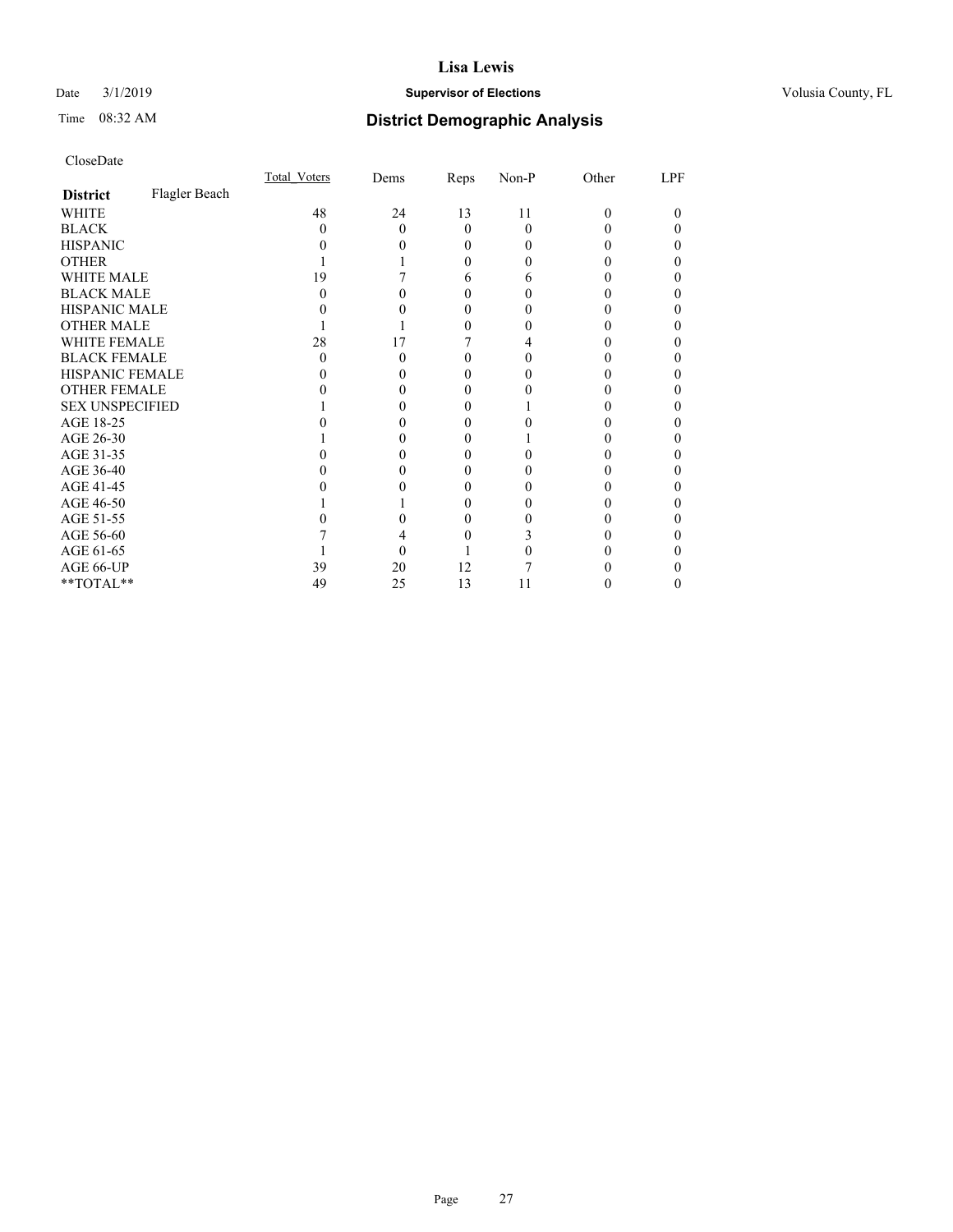## Date  $3/1/2019$  **Supervisor of Elections Supervisor of Elections** Volusia County, FL

# Time 08:32 AM **District Demographic Analysis**

|                        |                           | Total Voters | Dems   | Reps   | Non-P  | Other | LPF            |
|------------------------|---------------------------|--------------|--------|--------|--------|-------|----------------|
| <b>District</b>        | <b>Hospital Authority</b> |              |        |        |        |       |                |
| WHITE                  |                           | 106,279      | 28,523 | 46,899 | 29,840 | 634   | 383            |
| <b>BLACK</b>           |                           | 12,130       | 9,255  | 460    | 2,367  | 42    | 6              |
| <b>HISPANIC</b>        |                           | 26,480       | 11,929 | 3,963  | 10,440 | 106   | 42             |
| <b>OTHER</b>           |                           | 8,706        | 2,784  | 1,860  | 3,999  | 47    | 16             |
| WHITE MALE             |                           | 48,910       | 11,068 | 22,838 | 14,444 | 303   | 257            |
| <b>BLACK MALE</b>      |                           | 5,095        | 3,620  | 261    | 1,184  | 26    | 4              |
| <b>HISPANIC MALE</b>   |                           | 12,020       | 5,024  | 2,039  | 4,877  | 55    | 25             |
| <b>OTHER MALE</b>      |                           | 3,043        | 967    | 726    | 1,318  | 19    | 13             |
| <b>WHITE FEMALE</b>    |                           | 56,017       | 17,148 | 23,511 | 14,910 | 327   | 121            |
| <b>BLACK FEMALE</b>    |                           | 6,858        | 5,509  | 192    | 1,139  | 16    | $\overline{c}$ |
| <b>HISPANIC FEMALE</b> |                           | 14,010       | 6,702  | 1,882  | 5,360  | 50    | 16             |
| <b>OTHER FEMALE</b>    |                           | 3,751        | 1,407  | 799    | 1,524  | 18    | 3              |
| <b>SEX UNSPECIFIED</b> |                           | 3,889        | 1,045  | 933    | 1,890  | 15    | 6              |
| AGE 18-25              |                           | 15,721       | 4,788  | 3,645  | 7,072  | 139   | 77             |
| AGE 26-30              |                           | 11,573       | 3,622  | 3,019  | 4,799  | 72    | 61             |
| AGE 31-35              |                           | 11,186       | 3,504  | 3,001  | 4,543  | 73    | 65             |
| AGE 36-40              |                           | 11,060       | 3,600  | 3,001  | 4,337  | 63    | 59             |
| AGE 41-45              |                           | 10,528       | 3,450  | 3,167  | 3,815  | 60    | 36             |
| AGE 46-50              |                           | 11,987       | 3,791  | 4,312  | 3,770  | 73    | 41             |
| AGE 51-55              |                           | 13,231       | 4,209  | 5,235  | 3,701  | 50    | 36             |
| AGE 56-60              |                           | 14,589       | 4,943  | 5,943  | 3,611  | 66    | 26             |
| AGE 61-65              |                           | 13,976       | 5,080  | 5,575  | 3,234  | 72    | 15             |
| AGE 66-UP              |                           | 39,744       | 15,504 | 16,284 | 7,764  | 161   | 31             |
| $*$ TOTAL $*$          |                           | 153,595      | 52,491 | 53,182 | 46,646 | 829   | 447            |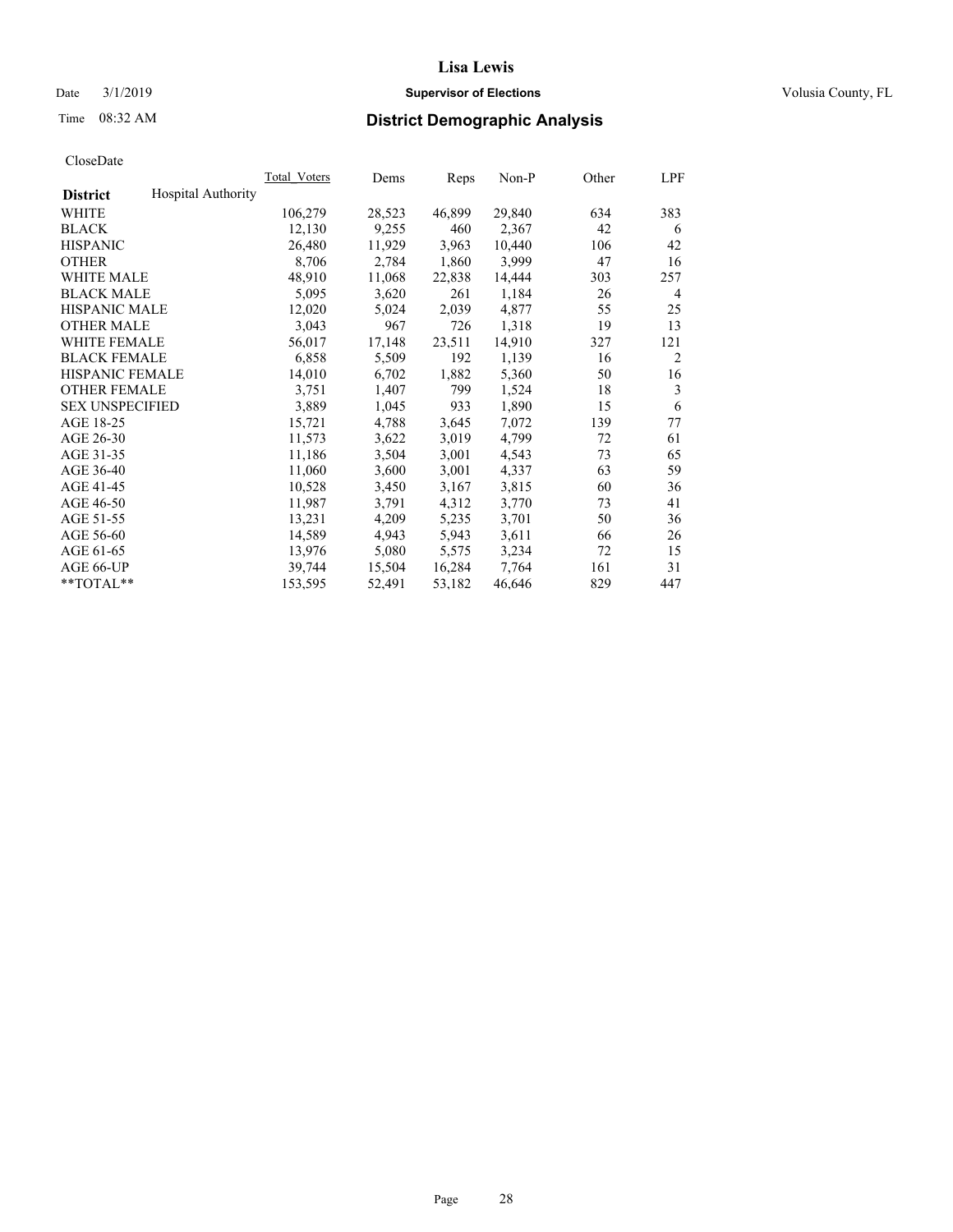## Date  $3/1/2019$  **Supervisor of Elections Supervisor of Elections** Volusia County, FL

| CloseDate |
|-----------|
|-----------|

|                                              | Total Voters | Dems  | Reps  | Non-P | Other          | LPF            |
|----------------------------------------------|--------------|-------|-------|-------|----------------|----------------|
| Florida House District 24<br><b>District</b> |              |       |       |       |                |                |
| WHITE                                        | 19,630       | 5,075 | 9,413 | 4,957 | 124            | 61             |
| BLACK                                        | 506          | 390   | 13    | 98    | 4              | 1              |
| <b>HISPANIC</b>                              | 1,399        | 525   | 258   | 610   | 6              | $\overline{0}$ |
| OTHER                                        | 932          | 228   | 284   | 411   | 7              | 2              |
| <b>WHITE MALE</b>                            | 9,164        | 2,011 | 4,588 | 2,454 | 66             | 45             |
| <b>BLACK MALE</b>                            | 226          | 162   | 9     | 52    | 2              | 1              |
| <b>HISPANIC MALE</b>                         | 627          | 227   | 120   | 277   | 3              | 0              |
| <b>OTHER MALE</b>                            | 311          | 67    | 102   | 138   | $\overline{2}$ | $\overline{2}$ |
| <b>WHITE FEMALE</b>                          | 10,266       | 3,037 | 4,726 | 2,429 | 58             | 16             |
| <b>BLACK FEMALE</b>                          | 275          | 223   | 4     | 46    | 2              | $\theta$       |
| HISPANIC FEMALE                              | 741          | 287   | 135   | 316   | 3              | $\Omega$       |
| <b>OTHER FEMALE</b>                          | 383          | 114   | 126   | 139   | 4              | $\theta$       |
| <b>SEX UNSPECIFIED</b>                       | 474          | 90    | 158   | 225   | 1              | $\theta$       |
| AGE 18-25                                    | 1,682        | 381   | 578   | 695   | 18             | 10             |
| AGE 26-30                                    | 1,113        | 286   | 361   | 446   | 12             | 8              |
| AGE 31-35                                    | 1,021        | 262   | 352   | 400   | 5              | $\overline{c}$ |
| AGE 36-40                                    | 992          | 251   | 352   | 377   | 5              | 7              |
| AGE 41-45                                    | 992          | 233   | 417   | 333   | 4              | 5              |
| AGE 46-50                                    | 1,286        | 273   | 608   | 390   | 12             | 3              |
| AGE 51-55                                    | 1,702        | 385   | 857   | 447   | 7              | 6              |
| AGE 56-60                                    | 2,362        | 633   | 1,138 | 567   | 20             | 4              |
| AGE 61-65                                    | 2,593        | 757   | 1,232 | 581   | 16             | 7              |
| AGE 66-UP                                    | 8,724        | 2,757 | 4,073 | 1,840 | 42             | 12             |
| **TOTAL**                                    | 22,467       | 6,218 | 9,968 | 6,076 | 141            | 64             |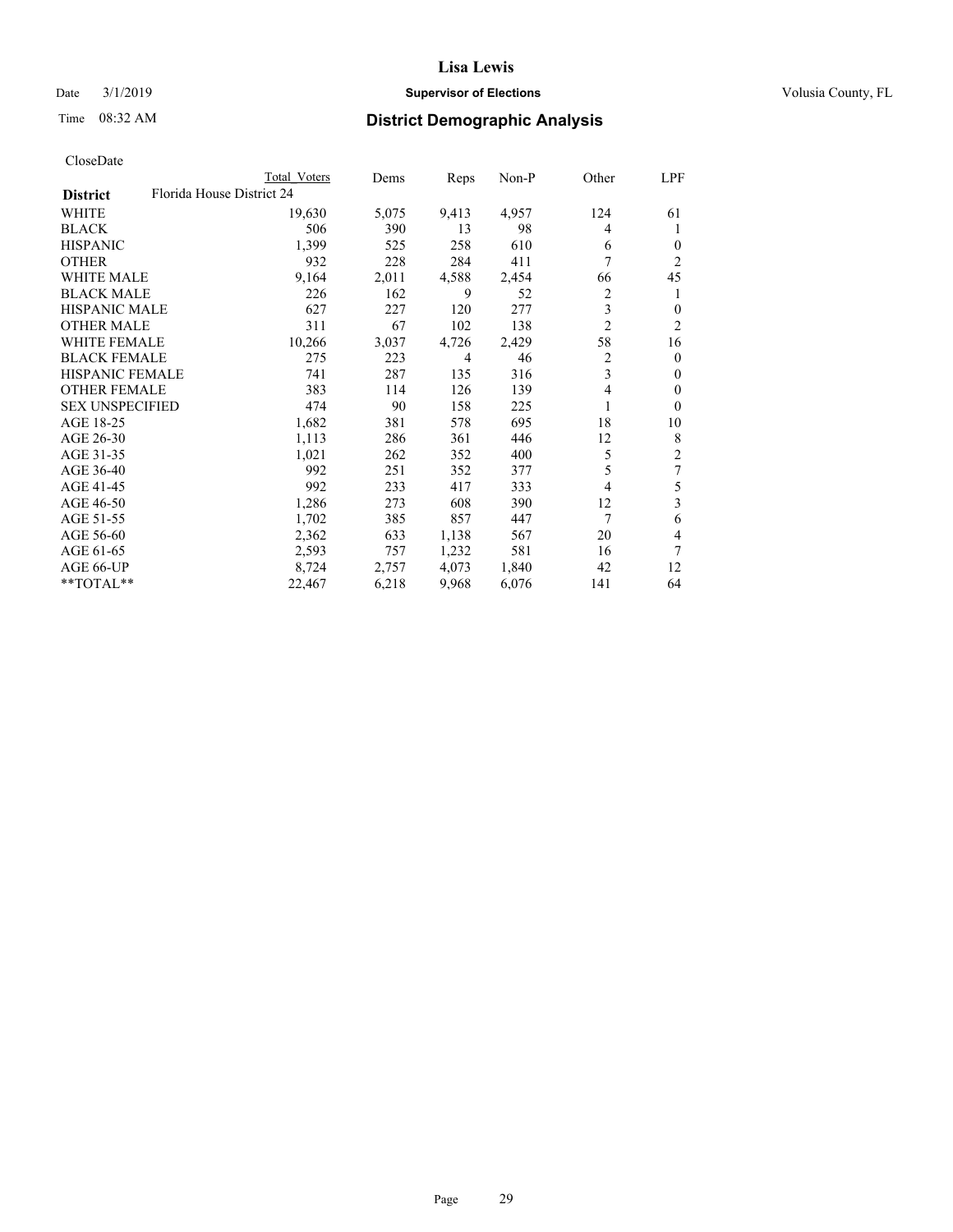## Date  $3/1/2019$  **Supervisor of Elections Supervisor of Elections** Volusia County, FL

| Total Voters | Dems                      | Reps   | Non-P  | Other | LPF            |
|--------------|---------------------------|--------|--------|-------|----------------|
|              |                           |        |        |       |                |
| 114,589      | 32,224                    | 50,083 | 31,025 | 925   | 332            |
| 3,564        | 2,635                     | 184    | 717    | 21    | 7              |
| 3,653        | 1,336                     | 912    | 1,362  | 30    | 13             |
| 6,198        | 1,838                     | 1,561  | 2,740  | 44    | 15             |
| 52,867       | 12,634                    | 24,409 | 15,144 | 456   | 224            |
| 1,560        | 1,062                     | 94     | 387    | 13    | 4              |
| 1,633        | 559                       | 442    | 607    | 19    | 6              |
| 2,348        | 662                       | 630    | 1,024  | 21    | 11             |
| 60,363       | 19,244                    | 25,132 | 15,417 | 464   | 106            |
| 1,954        | 1,533                     | 88     | 323    | 8     | $\overline{2}$ |
| 1,950        | 754                       | 453    | 725    | 11    | 7              |
| 2,706        | 941                       | 698    | 1,048  | 17    | $\overline{2}$ |
| 2,623        | 644                       | 794    | 1,169  | 11    | 5              |
| 9,743        | 2,547                     | 2,947  | 4,031  | 167   | 51             |
| 7,171        | 1,982                     | 2,237  | 2,824  | 77    | 51             |
| 6,971        | 2,019                     | 2,154  | 2,677  | 72    | 49             |
| 6,901        | 1,917                     | 2,246  | 2,625  | 71    | 42             |
| 6,720        | 1,810                     | 2,474  | 2,326  | 58    | 52             |
| 8,521        | 2,240                     | 3,530  | 2,651  | 70    | 30             |
| 10,366       | 2,669                     | 4,683  | 2,908  | 85    | 21             |
| 12,835       | 3,657                     | 5,851  | 3,216  | 91    | 20             |
| 13,712       | 4,436                     | 6,034  | 3,132  | 94    | 16             |
| 45,064       | 14,756                    | 20,584 | 9,454  | 235   | 35             |
| 128,004      | 38,033                    | 52,740 | 35,844 | 1,020 | 367            |
|              | Florida House District 25 |        |        |       |                |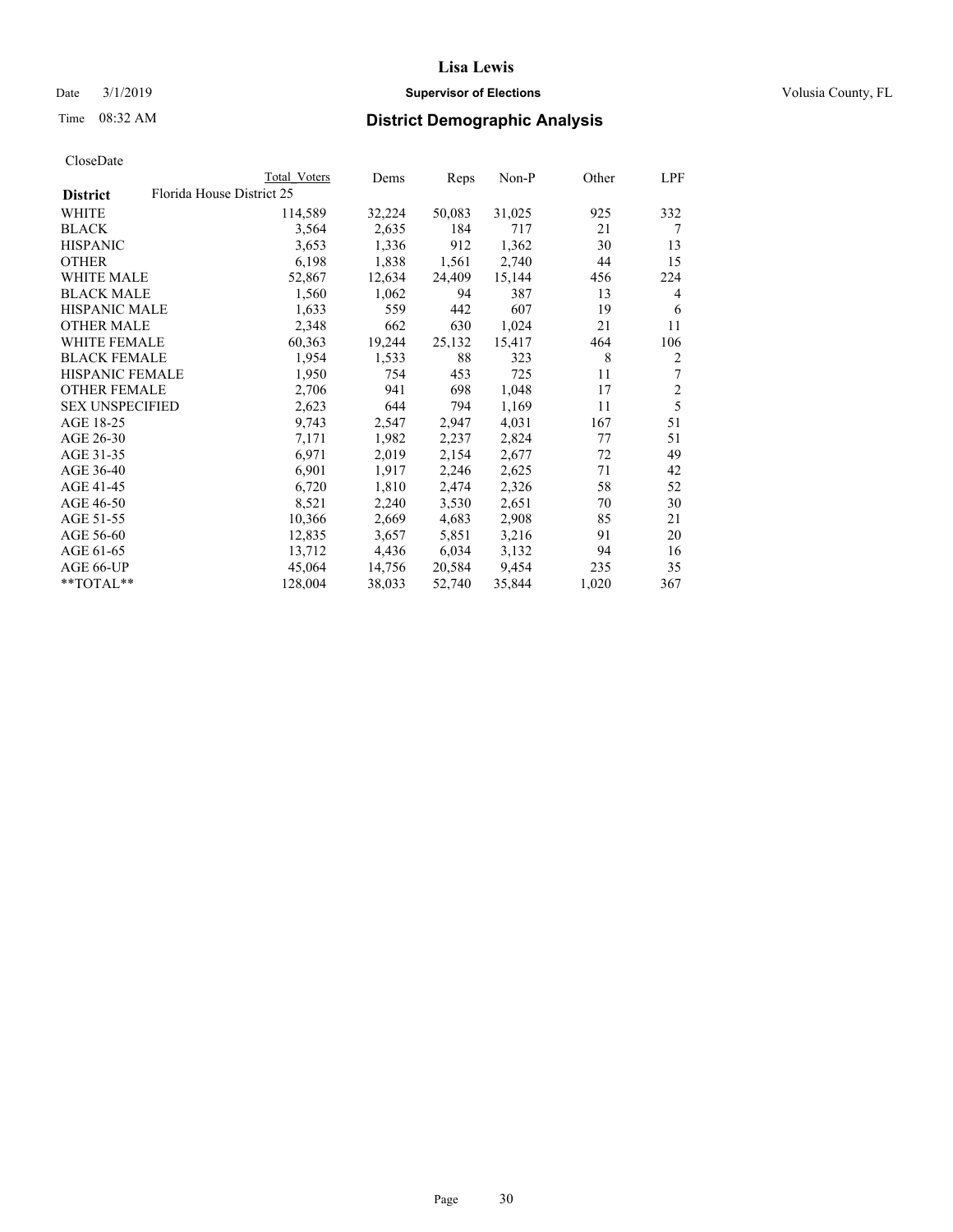## Date  $3/1/2019$  **Supervisor of Elections Supervisor of Elections** Volusia County, FL

|                        |                           | Total Voters | Dems   | Reps   | Non-P  | Other | LPF            |
|------------------------|---------------------------|--------------|--------|--------|--------|-------|----------------|
| <b>District</b>        | Florida House District 26 |              |        |        |        |       |                |
| WHITE                  |                           | 75,012       | 22,101 | 30,612 | 21,442 | 577   | 280            |
| BLACK                  |                           | 20,562       | 16,477 | 540    | 3,484  | 54    | 7              |
| <b>HISPANIC</b>        |                           | 6,421        | 2,776  | 1,087  | 2,499  | 43    | 16             |
| OTHER                  |                           | 6,532        | 2,283  | 1,199  | 3,003  | 38    | 9              |
| <b>WHITE MALE</b>      |                           | 34,556       | 8,460  | 15,124 | 10,506 | 280   | 186            |
| <b>BLACK MALE</b>      |                           | 7,848        | 5,887  | 290    | 1,638  | 30    | 3              |
| <b>HISPANIC MALE</b>   |                           | 2,808        | 1,081  | 556    | 1,137  | 23    | 11             |
| <b>OTHER MALE</b>      |                           | 2,260        | 798    | 485    | 959    | 16    | $\overline{2}$ |
| <b>WHITE FEMALE</b>    |                           | 39,494       | 13,412 | 15,138 | 10,558 | 295   | 91             |
| <b>BLACK FEMALE</b>    |                           | 12,305       | 10,287 | 242    | 1,748  | 24    | 4              |
| <b>HISPANIC FEMALE</b> |                           | 3,461        | 1,631  | 517    | 1,289  | 19    | 5              |
| <b>OTHER FEMALE</b>    |                           | 2,664        | 1,071  | 497    | 1,073  | 17    | 6              |
| <b>SEX UNSPECIFIED</b> |                           | 3,129        | 1,010  | 587    | 1,520  | 8     | 4              |
| AGE 18-25              |                           | 13,451       | 5,662  | 2,458  | 5,130  | 136   | 65             |
| AGE 26-30              |                           | 8,648        | 3,409  | 1,883  | 3,261  | 65    | 30             |
| AGE 31-35              |                           | 7,718        | 3,041  | 1,758  | 2,817  | 53    | 49             |
| AGE 36-40              |                           | 7,123        | 2,833  | 1,696  | 2,517  | 43    | 34             |
| AGE 41-45              |                           | 6,502        | 2,472  | 1,780  | 2,188  | 45    | 17             |
| AGE 46-50              |                           | 7,521        | 2,765  | 2,455  | 2,224  | 46    | 31             |
| AGE 51-55              |                           | 8,657        | 3,277  | 3,033  | 2,280  | 44    | 23             |
| AGE 56-60              |                           | 10,015       | 3,904  | 3,618  | 2,414  | 57    | 22             |
| AGE 61-65              |                           | 9,936        | 4,142  | 3,588  | 2,130  | 64    | 12             |
| AGE 66-UP              |                           | 28,956       | 12,132 | 11,169 | 5,467  | 159   | 29             |
| **TOTAL**              |                           | 108,527      | 43,637 | 33,438 | 30,428 | 712   | 312            |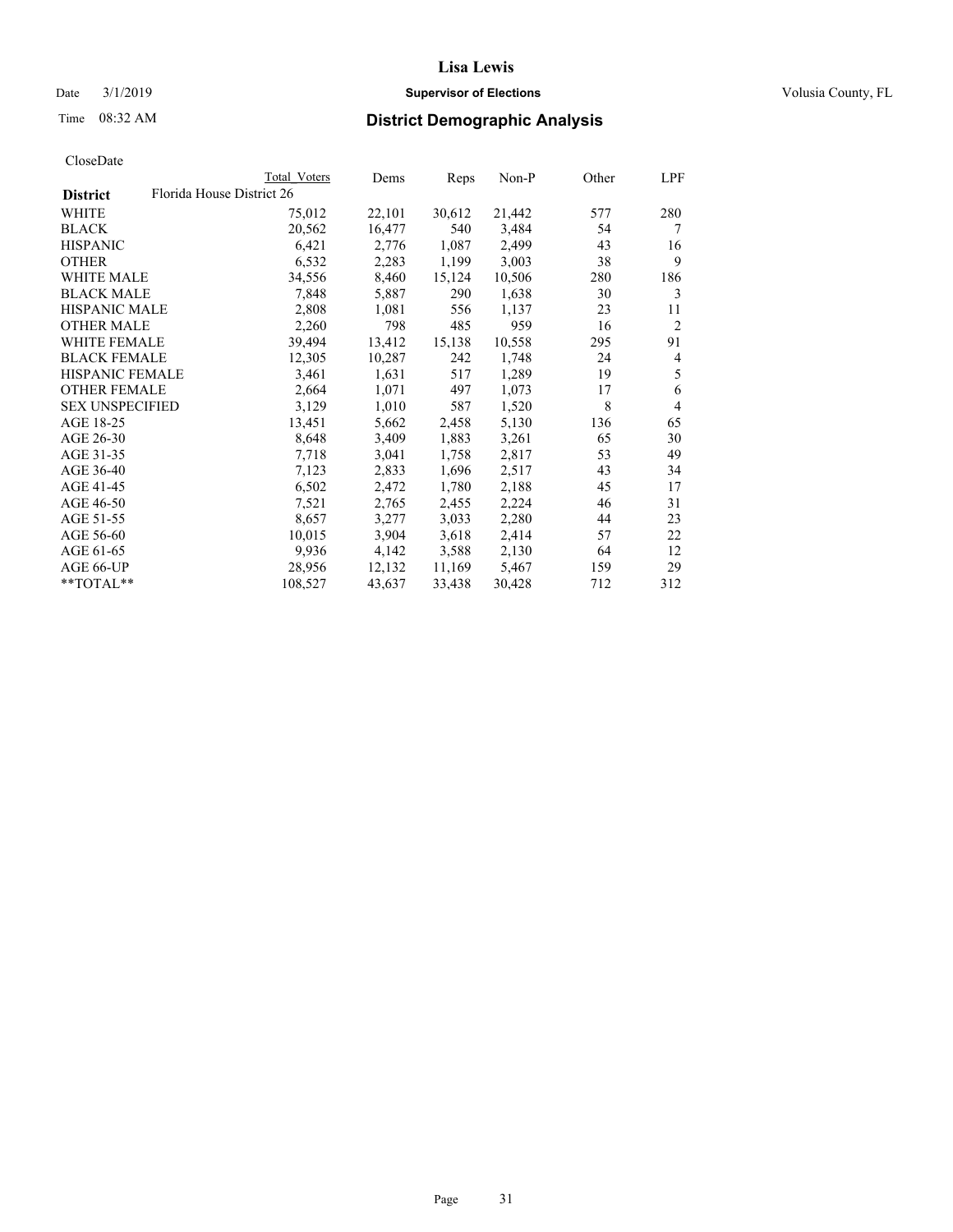## Date  $3/1/2019$  **Supervisor of Elections Supervisor of Elections** Volusia County, FL

|                        | Total Voters              | Dems   | Reps   | Non-P  | Other | LPF            |
|------------------------|---------------------------|--------|--------|--------|-------|----------------|
| <b>District</b>        | Florida House District 27 |        |        |        |       |                |
| WHITE                  | 79,459                    | 21,213 | 34,099 | 23,409 | 483   | 255            |
| <b>BLACK</b>           | 7,862                     | 5,858  | 341    | 1,634  | 27    | 2              |
| <b>HISPANIC</b>        | 21,854                    | 9,974  | 3,229  | 8,537  | 84    | 30             |
| <b>OTHER</b>           | 6,246                     | 1,986  | 1,320  | 2,897  | 31    | 12             |
| <b>WHITE MALE</b>      | 36,717                    | 8,336  | 16,751 | 11,245 | 217   | 168            |
| <b>BLACK MALE</b>      | 3,427                     | 2,367  | 199    | 843    | 16    | $\overline{2}$ |
| <b>HISPANIC MALE</b>   | 10,033                    | 4,230  | 1,679  | 4,060  | 46    | 18             |
| <b>OTHER MALE</b>      | 2,177                     | 670    | 523    | 961    | 13    | 10             |
| <b>WHITE FEMALE</b>    | 41,715                    | 12,644 | 16,939 | 11,784 | 263   | 85             |
| <b>BLACK FEMALE</b>    | 4,324                     | 3,409  | 138    | 766    | 11    | $\mathbf{0}$   |
| HISPANIC FEMALE        | 11,470                    | 5,579  | 1,518  | 4,324  | 38    | 11             |
| <b>OTHER FEMALE</b>    | 2,729                     | 1,041  | 584    | 1,091  | 11    | 2              |
| <b>SEX UNSPECIFIED</b> | 2,827                     | 754    | 658    | 1,402  | 10    | 3              |
| AGE 18-25              | 11,099                    | 3,283  | 2,440  | 5,229  | 103   | 44             |
| AGE 26-30              | 8,451                     | 2,597  | 2,163  | 3,594  | 55    | 42             |
| AGE 31-35              | 8,315                     | 2,588  | 2,170  | 3,461  | 49    | 47             |
| AGE 36-40              | 8,161                     | 2,610  | 2,120  | 3,349  | 47    | 35             |
| AGE 41-45              | 8,039                     | 2,613  | 2,343  | 3,008  | 42    | 33             |
| AGE 46-50              | 9,117                     | 2,862  | 3,204  | 2,968  | 53    | 30             |
| AGE 51-55              | 10,044                    | 3,221  | 3,811  | 2,937  | 50    | 25             |
| AGE 56-60              | 11,244                    | 3,769  | 4,461  | 2,944  | 56    | 14             |
| AGE 61-65              | 10,804                    | 3,857  | 4,190  | 2,681  | 60    | 16             |
| AGE 66-UP              | 30,147                    | 11,631 | 12,087 | 6,306  | 110   | 13             |
| $*$ $TOTAL**$          | 115,421                   | 39,031 | 38,989 | 36,477 | 625   | 299            |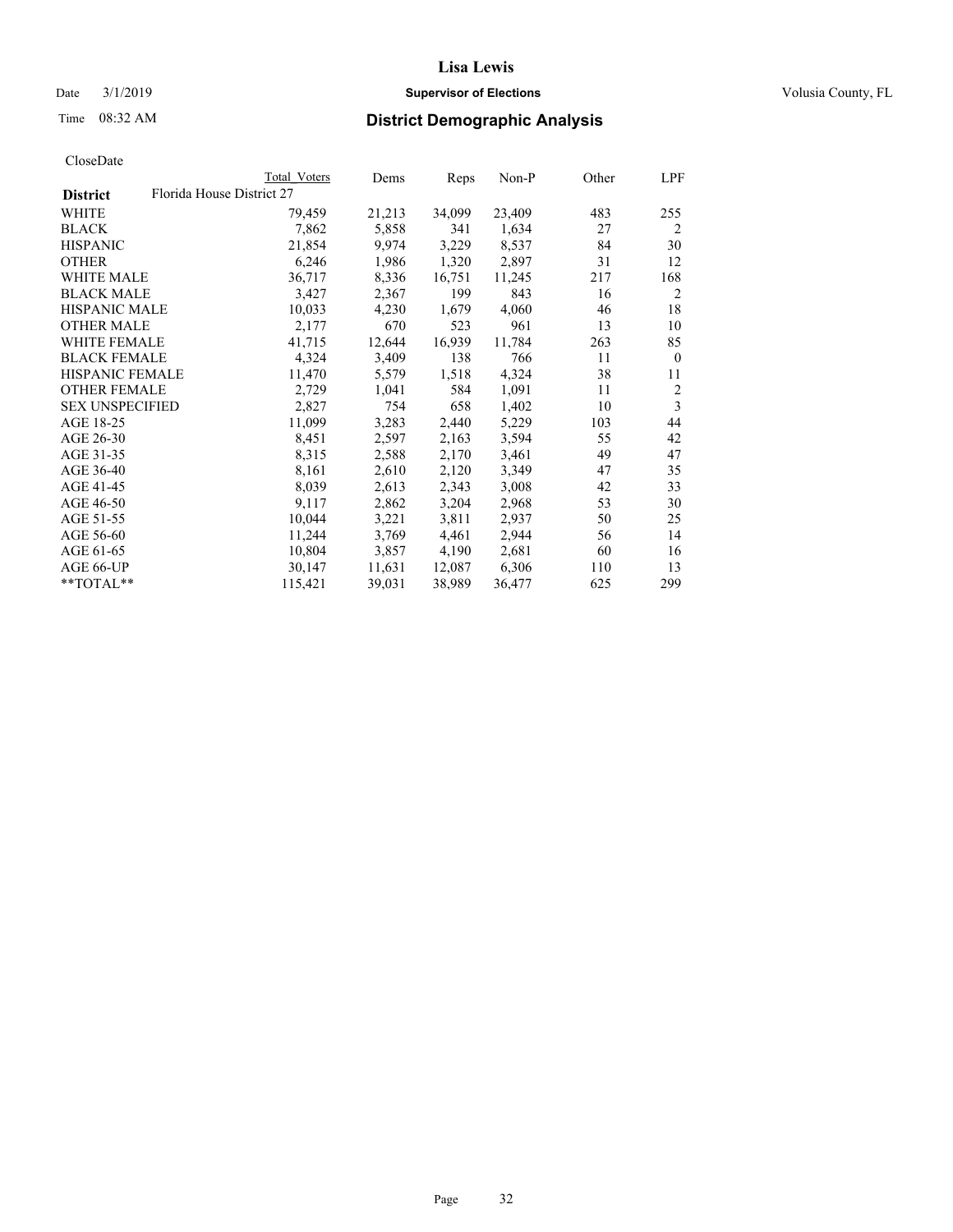### Date  $3/1/2019$  **Supervisor of Elections Supervisor of Elections** Volusia County, FL

# Time 08:32 AM **District Demographic Analysis**

|                        | Total Voters            | Dems   | Reps   | Non-P  | Other | LPF            |
|------------------------|-------------------------|--------|--------|--------|-------|----------------|
| <b>District</b>        | School Board District 1 |        |        |        |       |                |
| WHITE                  | 60,883                  | 16,392 | 27,828 | 16,062 | 376   | 225            |
| <b>BLACK</b>           | 5,649                   | 4,448  | 177    | 1,003  | 18    | 3              |
| <b>HISPANIC</b>        | 7,176                   | 2,987  | 1,289  | 2,838  | 45    | 17             |
| <b>OTHER</b>           | 4,154                   | 1,296  | 953    | 1,875  | 22    | 8              |
| WHITE MALE             | 27,803                  | 6,209  | 13,482 | 7,781  | 178   | 153            |
| <b>BLACK MALE</b>      | 2,268                   | 1,678  | 83     | 495    | 11    | 1              |
| <b>HISPANIC MALE</b>   | 3,098                   | 1,178  | 644    | 1,243  | 22    | 11             |
| <b>OTHER MALE</b>      | 1,471                   | 467    | 370    | 619    | 9     | 6              |
| WHITE FEMALE           | 32,358                  | 10,023 | 14,048 | 8,023  | 196   | 68             |
| <b>BLACK FEMALE</b>    | 3,297                   | 2,712  | 91     | 485    | 7     | $\overline{2}$ |
| <b>HISPANIC FEMALE</b> | 3,944                   | 1,752  | 632    | 1,532  | 22    | 6              |
| <b>OTHER FEMALE</b>    | 1,769                   | 628    | 401    | 727    | 11    | $\mathfrak{2}$ |
| <b>SEX UNSPECIFIED</b> | 1,853                   | 476    | 495    | 873    | 5     | 4              |
| AGE 18-25              | 7,576                   | 2,283  | 1,989  | 3,180  | 76    | 48             |
| AGE 26-30              | 5,218                   | 1,593  | 1,526  | 2,036  | 36    | 27             |
| AGE 31-35              | 5,070                   | 1,484  | 1,548  | 1,971  | 32    | 35             |
| AGE 36-40              | 5,230                   | 1,601  | 1,618  | 1,949  | 28    | 34             |
| AGE 41-45              | 4,845                   | 1,458  | 1,680  | 1,651  | 35    | 21             |
| AGE 46-50              | 5,709                   | 1,681  | 2,232  | 1,733  | 39    | 24             |
| AGE 51-55              | 6,359                   | 1,830  | 2,817  | 1,663  | 30    | 19             |
| AGE 56-60              | 7,187                   | 2,289  | 3,196  | 1,646  | 39    | 17             |
| AGE 61-65              | 7,280                   | 2,484  | 3,161  | 1,590  | 41    | 4              |
| AGE 66-UP              | 23,388                  | 8,420  | 10,480 | 4,359  | 105   | 24             |
| $*$ $TOTAL**$          | 77,862                  | 25,123 | 30,247 | 21,778 | 461   | 253            |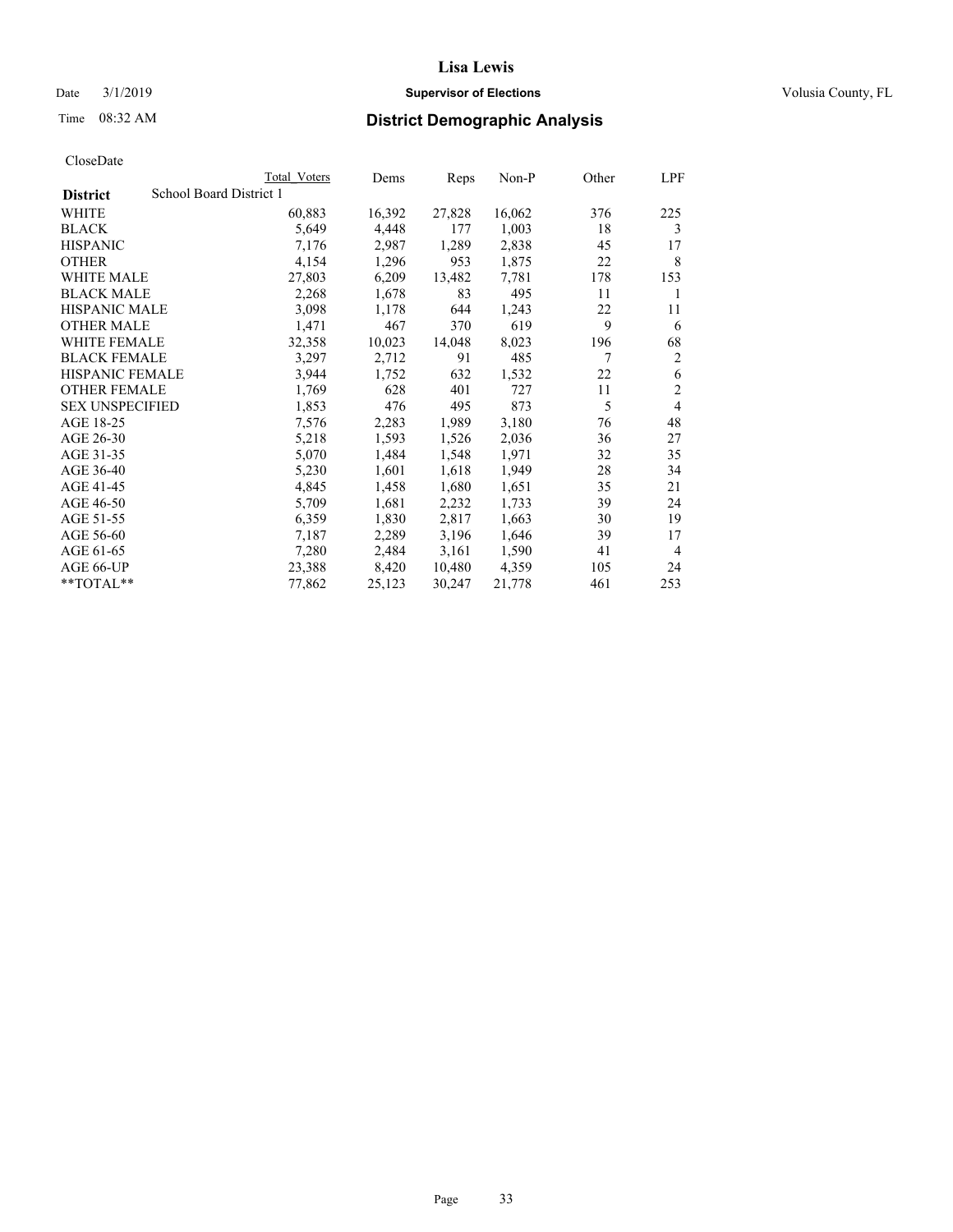## Date  $3/1/2019$  **Supervisor of Elections Supervisor of Elections** Volusia County, FL

# Time 08:32 AM **District Demographic Analysis**

|                        |                         | Total Voters | Dems   | Reps   | Non-P  | Other | LPF            |
|------------------------|-------------------------|--------------|--------|--------|--------|-------|----------------|
| <b>District</b>        | School Board District 2 |              |        |        |        |       |                |
| WHITE                  |                         | 50,948       | 15,096 | 20,378 | 14,850 | 456   | 168            |
| <b>BLACK</b>           |                         | 12,603       | 10,052 | 328    | 2,184  | 35    | 4              |
| <b>HISPANIC</b>        |                         | 2,786        | 1,186  | 523    | 1,051  | 23    | 3              |
| <b>OTHER</b>           |                         | 4,302        | 1,503  | 801    | 1,953  | 36    | 9              |
| WHITE MALE             |                         | 23,826       | 5,977  | 10,210 | 7,306  | 225   | 108            |
| <b>BLACK MALE</b>      |                         | 4,739        | 3,544  | 173    | 1,006  | 16    | 0              |
| <b>HISPANIC MALE</b>   |                         | 1,276        | 471    | 278    | 510    | 16    | 1              |
| <b>OTHER MALE</b>      |                         | 1,517        | 516    | 335    | 648    | 14    | 4              |
| <b>WHITE FEMALE</b>    |                         | 26,417       | 8,938  | 9,924  | 7,267  | 228   | 60             |
| <b>BLACK FEMALE</b>    |                         | 7,580        | 6,295  | 151    | 1,112  | 19    | 3              |
| <b>HISPANIC FEMALE</b> |                         | 1,434        | 680    | 240    | 505    | 7     | $\overline{c}$ |
| <b>OTHER FEMALE</b>    |                         | 1,772        | 712    | 329    | 711    | 17    | 3              |
| <b>SEX UNSPECIFIED</b> |                         | 2,078        | 704    | 390    | 973    | 8     | 3              |
| AGE 18-25              |                         | 8,631        | 3,854  | 1,414  | 3,214  | 117   | 32             |
| AGE 26-30              |                         | 5,218        | 2,093  | 1,093  | 1,956  | 52    | 24             |
| AGE 31-35              |                         | 4,473        | 1,821  | 961    | 1,624  | 35    | 32             |
| AGE 36-40              |                         | 3,953        | 1,619  | 875    | 1,409  | 36    | 14             |
| AGE 41-45              |                         | 3,538        | 1,356  | 939    | 1,196  | 29    | 18             |
| AGE 46-50              |                         | 4,316        | 1,597  | 1,357  | 1,312  | 32    | 18             |
| AGE 51-55              |                         | 5,479        | 2,024  | 1,848  | 1,550  | 45    | 12             |
| AGE 56-60              |                         | 6,823        | 2,557  | 2,530  | 1,685  | 43    | 8              |
| AGE 61-65              |                         | 6,924        | 2,699  | 2,582  | 1,589  | 47    | 7              |
| AGE 66-UP              |                         | 21,284       | 8,217  | 8,431  | 4,503  | 114   | 19             |
| $*$ $TOTAL**$          |                         | 70,639       | 27,837 | 22,030 | 20,038 | 550   | 184            |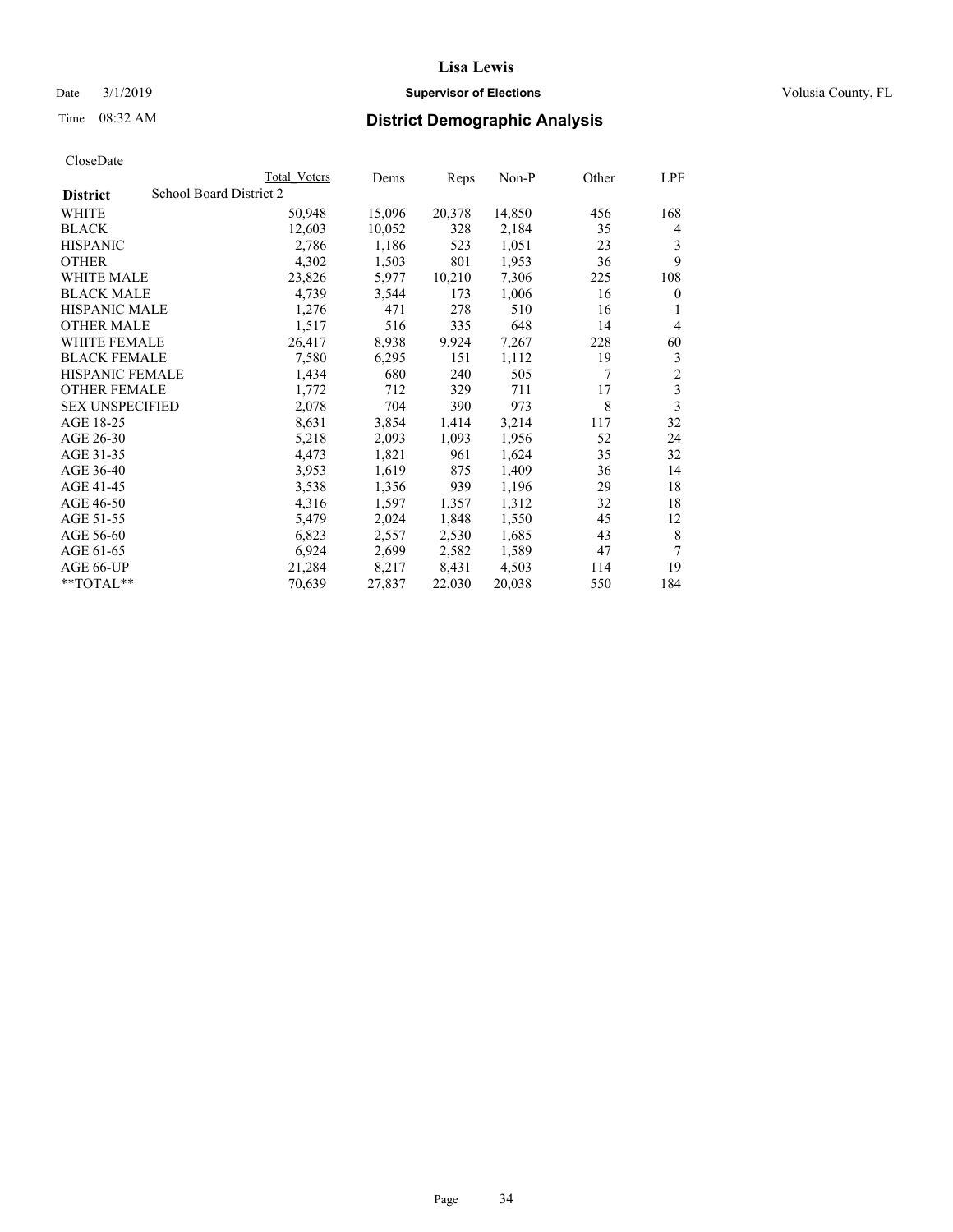## Date  $3/1/2019$  **Supervisor of Elections Supervisor of Elections** Volusia County, FL

# Time 08:32 AM **District Demographic Analysis**

|                        |                         | Total Voters | Dems   | Reps   | Non-P  | Other | LPF            |
|------------------------|-------------------------|--------------|--------|--------|--------|-------|----------------|
| <b>District</b>        | School Board District 3 |              |        |        |        |       |                |
| WHITE                  |                         | 73,830       | 20,416 | 32,252 | 20,362 | 596   | 204            |
| <b>BLACK</b>           |                         | 2,173        | 1,682  | 91     | 389    | 8     | 3              |
| <b>HISPANIC</b>        |                         | 1,879        | 646    | 504    | 709    | 14    | 6              |
| <b>OTHER</b>           |                         | 3,257        | 933    | 861    | 1,438  | 18    | 7              |
| WHITE MALE             |                         | 34,095       | 8,001  | 15,791 | 9,891  | 276   | 136            |
| <b>BLACK MALE</b>      |                         | 957          | 687    | 46     | 216    | 5     | 3              |
| <b>HISPANIC MALE</b>   |                         | 833          | 271    | 235    | 317    | 7     | 3              |
| <b>OTHER MALE</b>      |                         | 1,182        | 326    | 347    | 492    | 12    | 5              |
| WHITE FEMALE           |                         | 38,881       | 12,207 | 16,105 | 10,185 | 318   | 66             |
| <b>BLACK FEMALE</b>    |                         | 1,187        | 969    | 45     | 170    | 3     | $\mathbf{0}$   |
| <b>HISPANIC FEMALE</b> |                         | 1,010        | 364    | 258    | 378    |       | 3              |
| <b>OTHER FEMALE</b>    |                         | 1,398        | 482    | 400    | 509    | 5     | $\overline{c}$ |
| <b>SEX UNSPECIFIED</b> |                         | 1,595        | 370    | 481    | 739    | 3     | $\overline{2}$ |
| AGE 18-25              |                         | 5,973        | 1,532  | 1,816  | 2,490  | 105   | 30             |
| AGE 26-30              |                         | 4,319        | 1,152  | 1,361  | 1,736  | 41    | 29             |
| AGE 31-35              |                         | 4,344        | 1,225  | 1,329  | 1,721  | 44    | 25             |
| AGE 36-40              |                         | 4,486        | 1,186  | 1,507  | 1,734  | 36    | 23             |
| AGE 41-45              |                         | 4,464        | 1,156  | 1,685  | 1,560  | 34    | 29             |
| AGE 46-50              |                         | 5,526        | 1,422  | 2,328  | 1,719  | 41    | 16             |
| AGE 51-55              |                         | 6,371        | 1,620  | 2,898  | 1,781  | 55    | 17             |
| AGE 56-60              |                         | 8,211        | 2,279  | 3,781  | 2,072  | 62    | 17             |
| AGE 61-65              |                         | 8,758        | 2,832  | 3,823  | 2,031  | 59    | 13             |
| AGE 66-UP              |                         | 28,687       | 9,273  | 13,180 | 6,054  | 159   | 21             |
| $*$ $TOTAL**$          |                         | 81,139       | 23,677 | 33,708 | 22,898 | 636   | 220            |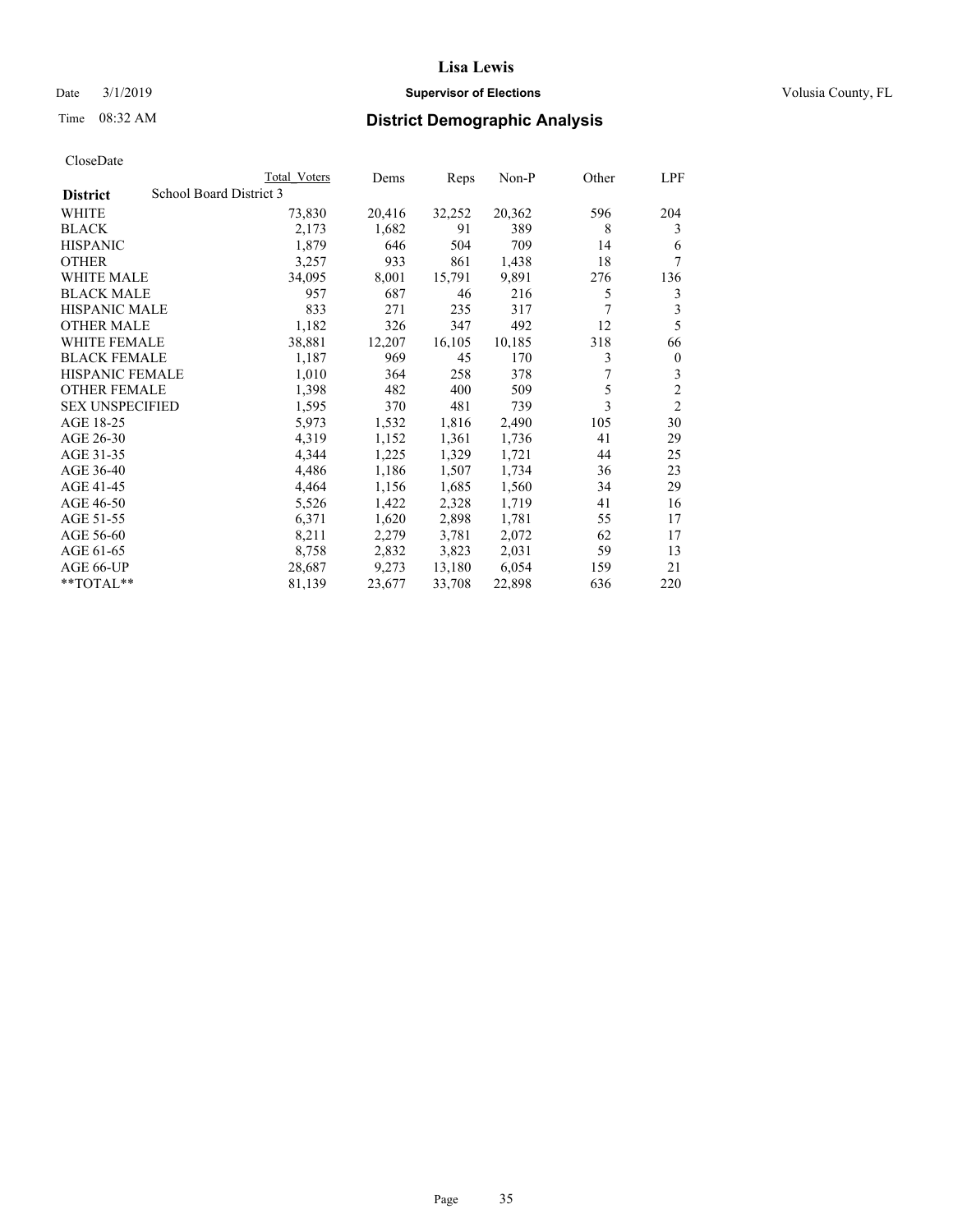## Date  $3/1/2019$  **Supervisor of Elections Supervisor of Elections** Volusia County, FL

# Time 08:32 AM **District Demographic Analysis**

|                        |                         | Total Voters | Dems   | Reps   | Non-P  | Other | LPF            |
|------------------------|-------------------------|--------------|--------|--------|--------|-------|----------------|
| <b>District</b>        | School Board District 4 |              |        |        |        |       |                |
| WHITE                  |                         | 62,252       | 17,824 | 26,799 | 16,995 | 451   | 183            |
| <b>BLACK</b>           |                         | 5,747        | 4,495  | 203    | 1,022  | 22    | 5              |
| <b>HISPANIC</b>        |                         | 2,690        | 1,050  | 563    | 1,046  | 22    | 9              |
| <b>OTHER</b>           |                         | 3,902        | 1,182  | 913    | 1,779  | 21    | 7              |
| WHITE MALE             |                         | 28,638       | 6,906  | 13,079 | 8,297  | 228   | 128            |
| <b>BLACK MALE</b>      |                         | 2,331        | 1,670  | 116    | 526    | 15    | 4              |
| <b>HISPANIC MALE</b>   |                         | 1,196        | 423    | 279    | 474    | 14    | 6              |
| <b>OTHER MALE</b>      |                         | 1,431        | 403    | 357    | 659    | 8     | $\overline{4}$ |
| WHITE FEMALE           |                         | 32,926       | 10,768 | 13,451 | 8,430  | 222   | 55             |
| <b>BLACK FEMALE</b>    |                         | 3,328        | 2,757  | 84     | 479    | 7     | 1              |
| <b>HISPANIC FEMALE</b> |                         | 1,437        | 608    | 274    | 544    | 8     | 3              |
| <b>OTHER FEMALE</b>    |                         | 1,674        | 607    | 405    | 651    | 9     | $\overline{c}$ |
| <b>SEX UNSPECIFIED</b> |                         | 1,629        | 409    | 432    | 782    | 5     | 1              |
| AGE 18-25              |                         | 6,146        | 1,818  | 1,724  | 2,504  | 67    | 33             |
| AGE 26-30              |                         | 4,694        | 1,508  | 1,299  | 1,817  | 50    | 20             |
| AGE 31-35              |                         | 4,361        | 1,446  | 1,252  | 1,608  | 30    | 25             |
| AGE 36-40              |                         | 3,989        | 1,287  | 1,145  | 1,500  | 32    | 25             |
| AGE 41-45              |                         | 3,979        | 1,230  | 1,323  | 1,373  | 27    | 26             |
| AGE 46-50              |                         | 4,980        | 1,413  | 1,981  | 1,530  | 37    | 19             |
| AGE 51-55              |                         | 6,156        | 1,821  | 2,629  | 1,658  | 37    | 11             |
| AGE 56-60              |                         | 7,430        | 2,360  | 3,084  | 1,919  | 57    | 10             |
| AGE 61-65              |                         | 7,915        | 2,744  | 3,308  | 1,789  | 58    | 16             |
| AGE 66-UP              |                         | 24,941       | 8,924  | 10,733 | 5,144  | 121   | 19             |
| $*$ $TOTAL**$          |                         | 74,591       | 24,551 | 28,478 | 20,842 | 516   | 204            |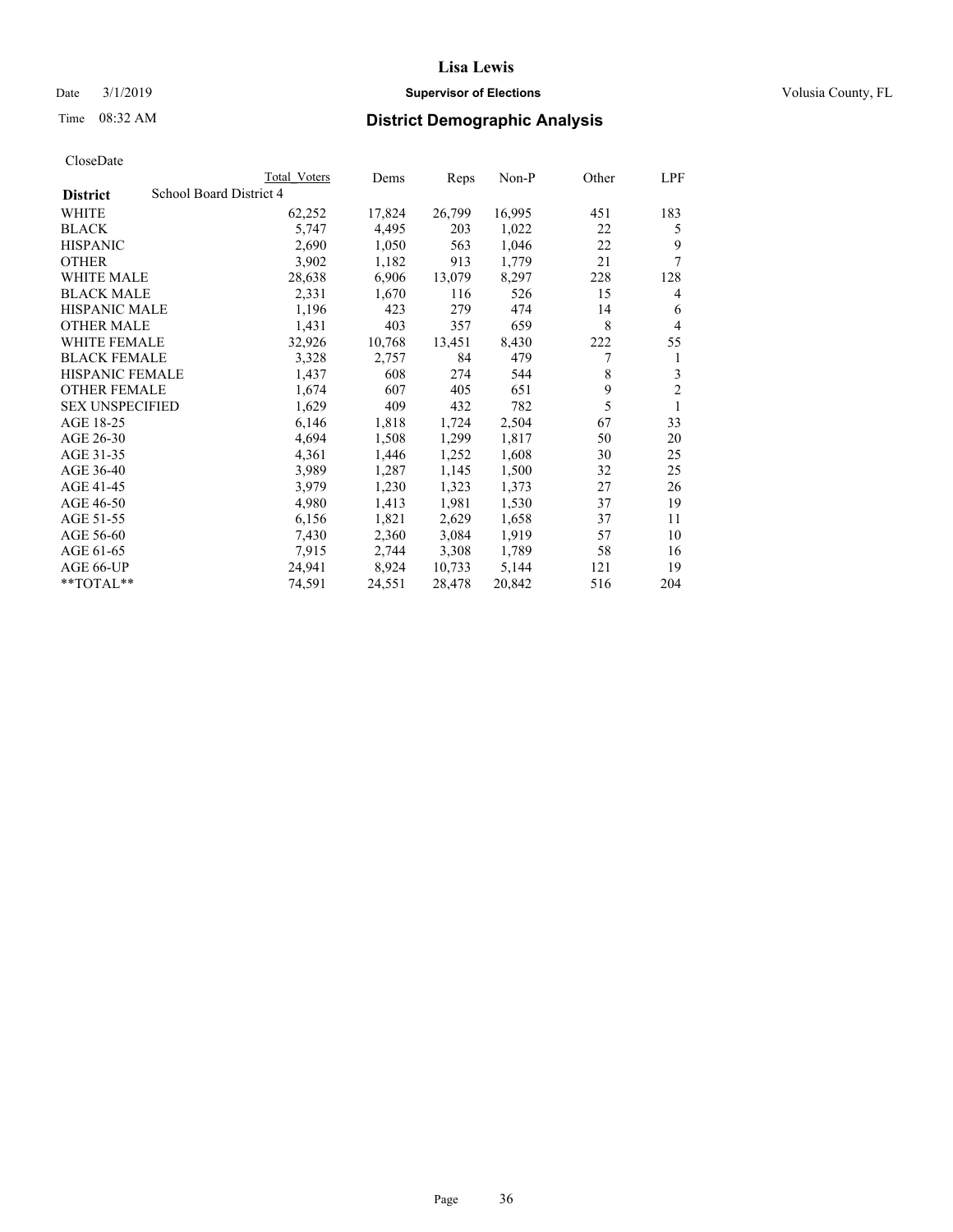## Date  $3/1/2019$  **Supervisor of Elections Supervisor of Elections** Volusia County, FL

# Time 08:32 AM **District Demographic Analysis**

|                        |                         | Total Voters | Dems   | Reps   | Non-P  | Other | LPF            |
|------------------------|-------------------------|--------------|--------|--------|--------|-------|----------------|
| <b>District</b>        | School Board District 5 |              |        |        |        |       |                |
| WHITE                  |                         | 40,777       | 10,885 | 16,950 | 12,564 | 230   | 148            |
| <b>BLACK</b>           |                         | 6,322        | 4,683  | 279    | 1,335  | 23    | $\overline{2}$ |
| <b>HISPANIC</b>        |                         | 18,796       | 8,742  | 2,607  | 7,364  | 59    | 24             |
| <b>OTHER</b>           |                         | 4,293        | 1,421  | 836    | 2,006  | 23    | 7              |
| WHITE MALE             |                         | 18,942       | 4,348  | 8,310  | 6,074  | 112   | 98             |
| <b>BLACK MALE</b>      |                         | 2,766        | 1,899  | 174    | 677    | 14    | 2              |
| <b>HISPANIC MALE</b>   |                         | 8,698        | 3,754  | 1,361  | 3,537  | 32    | 14             |
| <b>OTHER MALE</b>      |                         | 1,495        | 485    | 331    | 664    | 9     | 6              |
| WHITE FEMALE           |                         | 21,256       | 6,401  | 8,407  | 6,283  | 116   | 49             |
| <b>BLACK FEMALE</b>    |                         | 3,466        | 2,719  | 101    | 637    | 9     | $\theta$       |
| <b>HISPANIC FEMALE</b> |                         | 9,797        | 4,847  | 1,219  | 3,695  | 27    | 9              |
| <b>OTHER FEMALE</b>    |                         | 1,869        | 738    | 370    | 753    | 7     | 1              |
| <b>SEX UNSPECIFIED</b> |                         | 1,898        | 539    | 399    | 949    | 9     | $\overline{2}$ |
| AGE 18-25              |                         | 7,649        | 2,386  | 1,480  | 3,697  | 59    | 27             |
| AGE 26-30              |                         | 5,934        | 1,928  | 1,365  | 2,580  | 30    | 31             |
| AGE 31-35              |                         | 5,777        | 1,934  | 1,344  | 2,431  | 38    | 30             |
| AGE 36-40              |                         | 5,519        | 1,918  | 1,269  | 2,276  | 34    | 22             |
| AGE 41-45              |                         | 5,427        | 1,928  | 1,387  | 2,075  | 24    | 13             |
| AGE 46-50              |                         | 5,914        | 2,027  | 1,899  | 1,939  | 32    | 17             |
| AGE 51-55              |                         | 6,404        | 2,257  | 2,192  | 1,920  | 19    | 16             |
| AGE 56-60              |                         | 6,805        | 2,478  | 2,477  | 1,819  | 23    | 8              |
| AGE 61-65              |                         | 6,168        | 2,433  | 2,170  | 1,525  | 29    | 11             |
| AGE 66-UP              |                         | 14,591       | 6,442  | 5,089  | 3,007  | 47    | 6              |
| $*$ $TOTAL**$          |                         | 70,188       | 25,731 | 20,672 | 23,269 | 335   | 181            |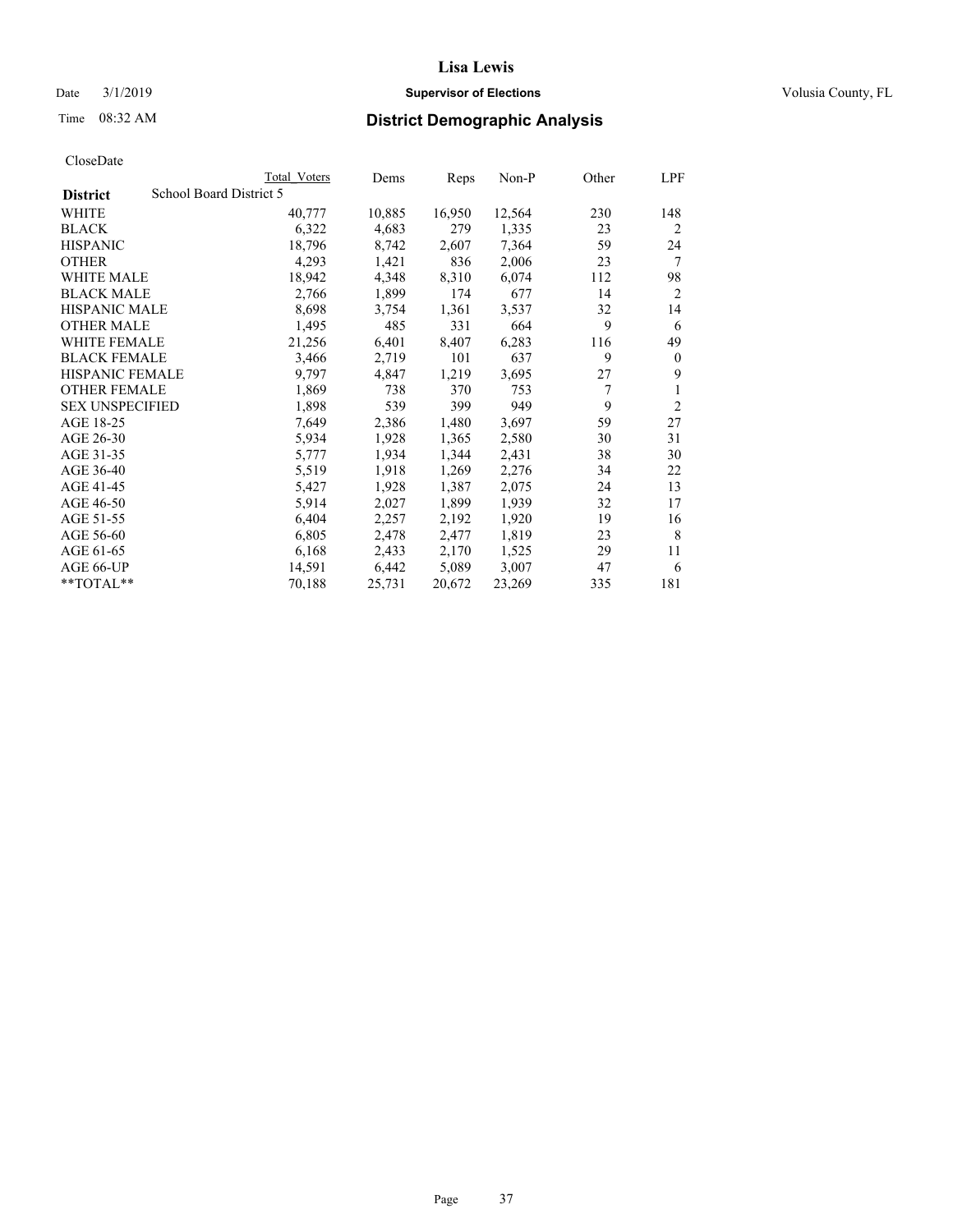### Date  $3/1/2019$  **Supervisor of Elections Supervisor of Elections** Volusia County, FL

# Time 08:32 AM **District Demographic Analysis**

|                        | Total Voters              | Dems   | Reps   | Non-P  | Other | LPF |
|------------------------|---------------------------|--------|--------|--------|-------|-----|
| <b>District</b>        | Florida Senate District 7 |        |        |        |       |     |
| WHITE                  | 104,492                   | 30,122 | 44,467 | 28,754 | 817   | 332 |
| <b>BLACK</b>           | 17,901                    | 14,242 | 492    | 3,108  | 52    | 7   |
| <b>HISPANIC</b>        | 5,543                     | 2,258  | 1,043  | 2,190  | 41    | 11  |
| <b>OTHER</b>           | 7,670                     | 2,474  | 1,631  | 3,502  | 50    | 13  |
| WHITE MALE             | 48,547                    | 11,831 | 21,946 | 14,138 | 400   | 232 |
| <b>BLACK MALE</b>      | 6,912                     | 5,117  | 270    | 1,492  | 29    | 4   |
| <b>HISPANIC MALE</b>   | 2,490                     | 910    | 526    | 1,022  | 26    | 6   |
| <b>OTHER MALE</b>      | 2,727                     | 843    | 650    | 1,209  | 20    | 5   |
| WHITE FEMALE           | 54,696                    | 18,011 | 22,044 | 14,127 | 414   | 100 |
| <b>BLACK FEMALE</b>    | 10,627                    | 8,851  | 215    | 1,535  | 23    | 3   |
| <b>HISPANIC FEMALE</b> | 2,918                     | 1,295  | 501    | 1,102  | 15    | 5   |
| <b>OTHER FEMALE</b>    | 3,210                     | 1,205  | 710    | 1,267  | 23    | 5   |
| <b>SEX UNSPECIFIED</b> | 3,478                     | 1,033  | 770    | 1,662  | 10    | 3   |
| AGE 18-25              | 14,077                    | 5,439  | 3,017  | 5,400  | 160   | 61  |
| AGE 26-30              | 9,097                     | 3,335  | 2,199  | 3,433  | 87    | 43  |
| AGE 31-35              | 8,190                     | 3,041  | 2,085  | 2,958  | 58    | 48  |
| AGE 36-40              | 7,365                     | 2,711  | 1,896  | 2,663  | 60    | 35  |
| AGE 41-45              | 7,044                     | 2,444  | 2,142  | 2,370  | 48    | 40  |
| AGE 46-50              | 8,729                     | 2,799  | 3,185  | 2,646  | 66    | 33  |
| AGE 51-55              | 10,905                    | 3,593  | 4,271  | 2,942  | 75    | 24  |
| AGE 56-60              | 13,264                    | 4,554  | 5,286  | 3,313  | 95    | 16  |
| AGE 61-65              | 13,924                    | 5,140  | 5,552  | 3,111  | 97    | 24  |
| AGE 66-UP              | 43,011                    | 16,040 | 18,000 | 8,718  | 214   | 39  |
| $*$ TOTAL $*$          | 135,606                   | 49,096 | 47,633 | 37,554 | 960   | 363 |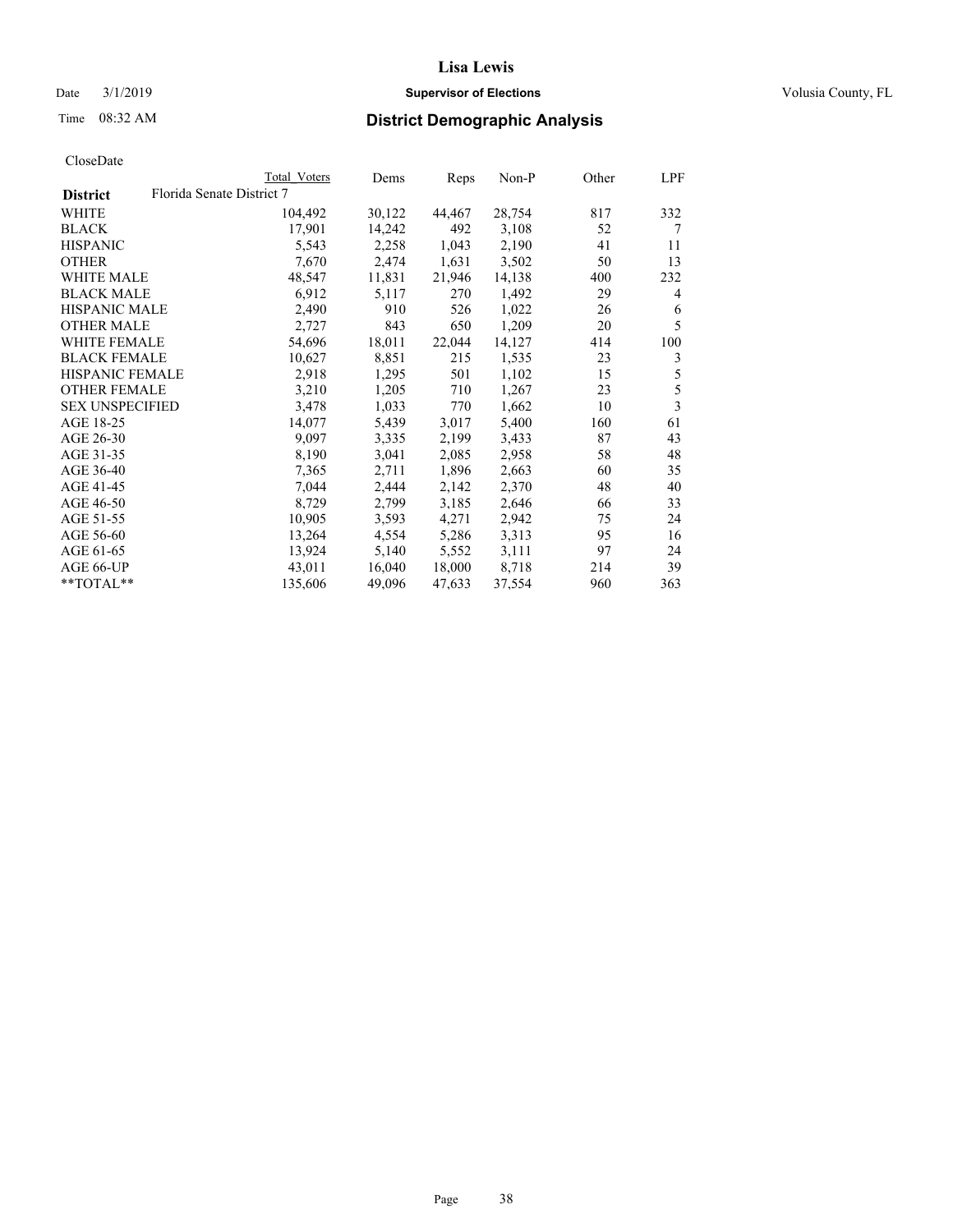## Date  $3/1/2019$  **Supervisor of Elections Supervisor of Elections** Volusia County, FL

# Time 08:32 AM **District Demographic Analysis**

|                        |                           | Total Voters | Dems   | Reps   | Non-P  | Other | LPF            |
|------------------------|---------------------------|--------------|--------|--------|--------|-------|----------------|
| <b>District</b>        | Florida Senate District 9 |              |        |        |        |       |                |
| WHITE                  |                           | 27,419       | 6,786  | 12,801 | 7,583  | 163   | 86             |
| <b>BLACK</b>           |                           | 1,553        | 1,178  | 65     | 305    | 5     | $\mathbf{0}$   |
| <b>HISPANIC</b>        |                           | 3,874        | 1,626  | 716    | 1,501  | 24    | 7              |
| <b>OTHER</b>           |                           | 1,854        | 539    | 465    | 837    | 8     | 5              |
| WHITE MALE             |                           | 12,640       | 2,564  | 6,260  | 3,672  | 81    | 63             |
| <b>BLACK MALE</b>      |                           | 653          | 454    | 32     | 165    | 2     | $\mathbf{0}$   |
| <b>HISPANIC MALE</b>   |                           | 1,702        | 648    | 375    | 660    | 14    | 5              |
| <b>OTHER MALE</b>      |                           | 644          | 192    | 173    | 271    | 3     | 5              |
| WHITE FEMALE           |                           | 14,420       | 4,152  | 6,389  | 3,776  | 81    | 22             |
| <b>BLACK FEMALE</b>    |                           | 876          | 707    | 33     | 133    | 3     | $\mathbf{0}$   |
| HISPANIC FEMALE        |                           | 2,102        | 947    | 334    | 809    | 10    | $\overline{2}$ |
| <b>OTHER FEMALE</b>    |                           | 800          | 285    | 202    | 308    | 5     | $\theta$       |
| <b>SEX UNSPECIFIED</b> |                           | 862          | 180    | 248    | 432    | 1     |                |
| AGE 18-25              |                           | 3,095        | 818    | 861    | 1,367  | 32    | 17             |
| AGE 26-30              |                           | 2,289        | 607    | 759    | 899    | 16    | 8              |
| AGE 31-35              |                           | 2,320        | 622    | 753    | 916    | 15    | 14             |
| AGE 36-40              |                           | 2,363        | 627    | 771    | 938    | 13    | 14             |
| AGE 41-45              |                           | 2,211        | 609    | 787    | 784    | 17    | 14             |
| AGE 46-50              |                           | 2,741        | 745    | 1,114  | 853    | 19    | 10             |
| AGE 51-55              |                           | 3,027        | 792    | 1,373  | 843    | 13    | 6              |
| AGE 56-60              |                           | 3,350        | 942    | 1,532  | 849    | 21    | 6              |
| AGE 61-65              |                           | 3,238        | 986    | 1,475  | 756    | 19    | $\overline{2}$ |
| AGE 66-UP              |                           | 10,066       | 3,381  | 4,622  | 2,021  | 35    | 7              |
| **TOTAL**              |                           | 34,700       | 10,129 | 14,047 | 10,226 | 200   | 98             |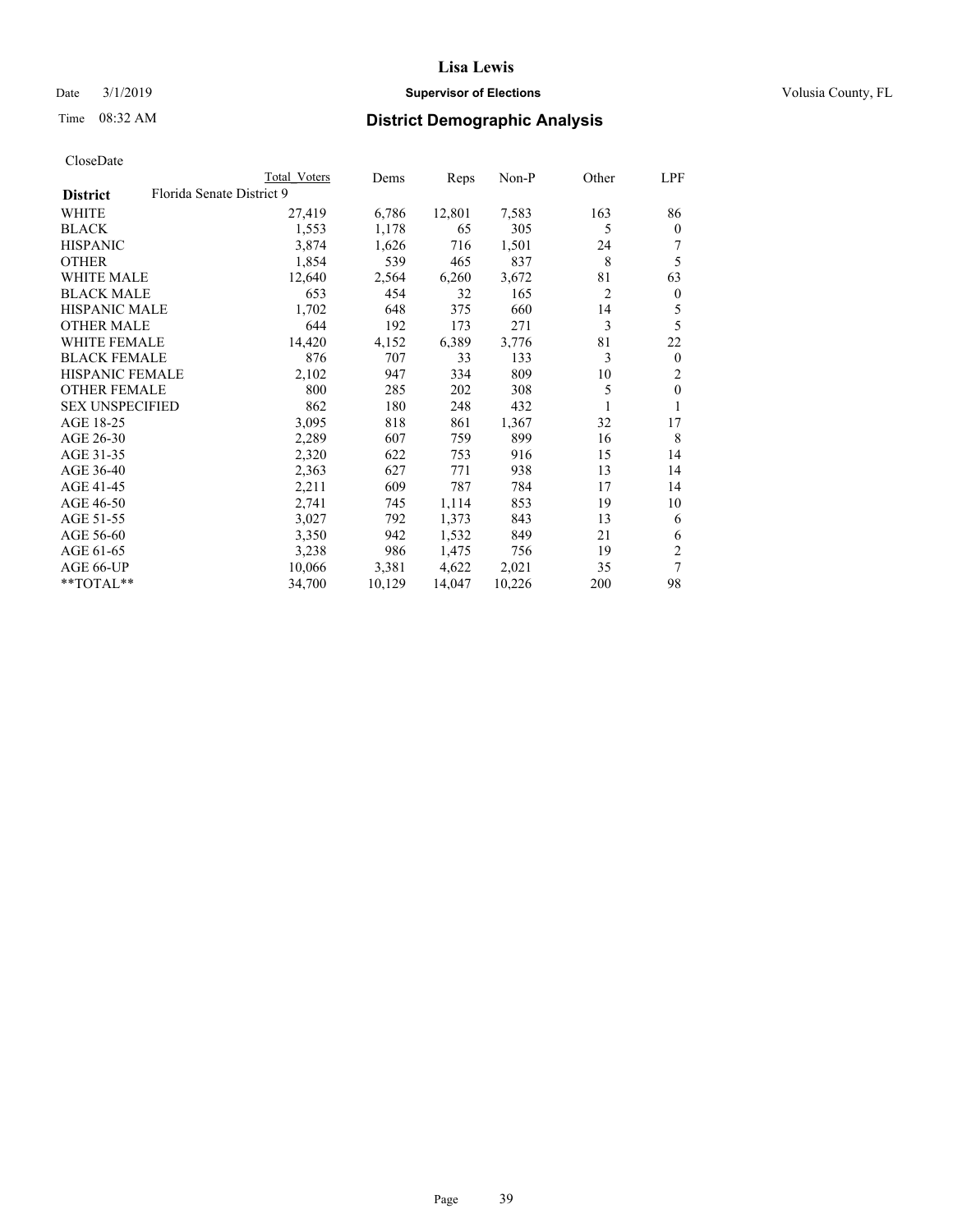## Date  $3/1/2019$  **Supervisor of Elections Supervisor of Elections** Volusia County, FL

# Time 08:32 AM **District Demographic Analysis**

| CloseDate |
|-----------|
|-----------|

|                        | Total Voters               | Dems   | Reps   | Non-P  | Other | LPF |
|------------------------|----------------------------|--------|--------|--------|-------|-----|
| <b>District</b>        | Florida Senate District 14 |        |        |        |       |     |
| WHITE                  | 156,779                    | 43,705 | 66,939 | 44,496 | 1,129 | 510 |
| BLACK                  | 13,040                     | 9,940  | 521    | 2,520  | 49    | 10  |
| HISPANIC               | 23,910                     | 10,727 | 3,727  | 9,317  | 98    | 41  |
| OTHER                  | 10,384                     | 3,322  | 2,268  | 4,712  | 62    | 20  |
| WHITE MALE             | 72,117                     | 17,046 | 32,666 | 21,539 | 538   | 328 |
| BLACK MALE             | 5,496                      | 3,907  | 290    | 1,263  | 30    | 6   |
| HISPANIC MALE          | 10,909                     | 4,539  | 1,896  | 4,399  | 51    | 24  |
| <b>OTHER MALE</b>      | 3,725                      | 1,162  | 917    | 1,602  | 29    | 15  |
| WHITE FEMALE           | 82,722                     | 26,174 | 33,502 | 22,285 | 585   | 176 |
| BLACK FEMALE           | 7,355                      | 5,894  | 224    | 1,215  | 19    | 3   |
| HISPANIC FEMALE        | 12,602                     | 6,009  | 1,788  | 4,743  | 46    | 16  |
| OTHER FEMALE           | 4,472                      | 1,677  | 993    | 1,776  | 21    | 5   |
| <b>SEX UNSPECIFIED</b> | 4,713                      | 1,285  | 1,179  | 2,222  | 19    | 8   |
| AGE 18-25              | 18,803                     | 5,616  | 4,545  | 8,318  | 232   | 92  |
| AGE 26-30              | 13,997                     | 4,332  | 3,686  | 5,793  | 106   | 80  |
| AGE 31-35              | 13,515                     | 4,247  | 3,596  | 5,481  | 106   | 85  |
| AGE 36-40              | 13,449                     | 4,273  | 3,747  | 5,267  | 93    | 69  |
| AGE 41-45              | 12,998                     | 4,075  | 4,085  | 4,701  | 84    | 53  |
| AGE 46-50              | 14,975                     | 4,596  | 5,498  | 4,734  | 96    | 51  |
| AGE 51-55              | 16,837                     | 5,167  | 6,740  | 4,787  | 98    | 45  |
| AGE 56-60              | 19,842                     | 6,467  | 8,250  | 4,979  | 108   | 38  |
| AGE 61-65              | 19,883                     | 7,066  | 8,017  | 4,657  | 118   | 25  |
| AGE 66-UP              | 59,814                     | 21,855 | 25,291 | 12,328 | 297   | 43  |
| **TOTAL**              | 204,113                    | 67,694 | 73,455 | 61,045 | 1,338 | 581 |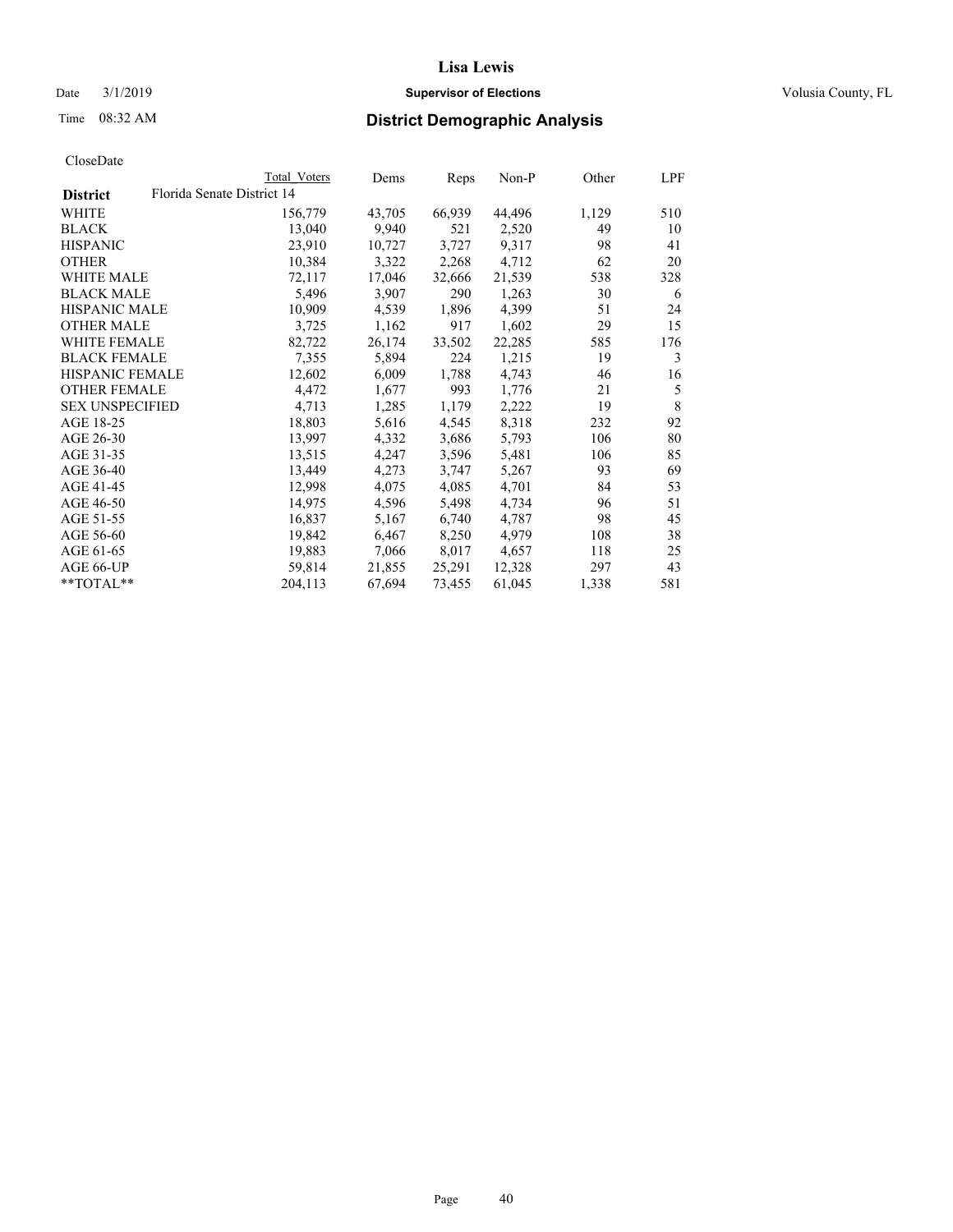## Date  $3/1/2019$  **Supervisor of Elections Supervisor of Elections** Volusia County, FL

# Time 08:32 AM **District Demographic Analysis**

|                                         | Total Voters | Dems  | Reps  | $Non-P$ | Other | LPF              |
|-----------------------------------------|--------------|-------|-------|---------|-------|------------------|
| Daytona Beach Zone 1<br><b>District</b> |              |       |       |         |       |                  |
| WHITE                                   | 5,032        | 1,541 | 1,912 | 1,514   | 53    | 12               |
| <b>BLACK</b>                            | 1,149        | 909   | 36    | 197     |       | $\Omega$         |
| <b>HISPANIC</b>                         | 319          | 133   | 54    | 127     | 5     | 0                |
| <b>OTHER</b>                            | 458          | 141   | 92    | 215     | 9     |                  |
| <b>WHITE MALE</b>                       | 2,461        | 633   | 1,014 | 777     | 28    | 9                |
| <b>BLACK MALE</b>                       | 469          | 341   | 20    | 104     | 4     | $\boldsymbol{0}$ |
| <b>HISPANIC MALE</b>                    | 146          | 44    | 31    | 67      | 4     | 0                |
| <b>OTHER MALE</b>                       | 153          | 48    | 31    | 69      | 5     | 0                |
| <b>WHITE FEMALE</b>                     | 2,498        | 885   | 875   | 710     | 25    | 3                |
| <b>BLACK FEMALE</b>                     | 668          | 559   | 16    | 90      | 3     | 0                |
| <b>HISPANIC FEMALE</b>                  | 166          | 86    | 23    | 56      | 1     | 0                |
| <b>OTHER FEMALE</b>                     | 198          | 73    | 44    | 77      | 3     | 1                |
| <b>SEX UNSPECIFIED</b>                  | 199          | 55    | 40    | 103     |       | 0                |
| AGE 18-25                               | 855          | 329   | 162   | 340     | 23    |                  |
| AGE 26-30                               | 548          | 221   | 112   | 210     | 3     | $\overline{2}$   |
| AGE 31-35                               | 452          | 179   | 96    | 170     | 5     | $\overline{2}$   |
| AGE 36-40                               | 363          | 166   | 65    | 126     | 5     | 1                |
| AGE 41-45                               | 365          | 148   | 90    | 122     | 3     | 2                |
| AGE 46-50                               | 474          | 162   | 152   | 154     | 5     |                  |
| AGE 51-55                               | 579          | 220   | 185   | 166     | 7     |                  |
| AGE 56-60                               | 638          | 242   | 229   | 161     | 5     | 1                |
| AGE 61-65                               | 701          | 280   | 249   | 168     | 4     | 0                |
| AGE 66-UP                               | 1,983        | 777   | 754   | 436     | 14    | 2                |
| **TOTAL**                               | 6,958        | 2,724 | 2,094 | 2,053   | 74    | 13               |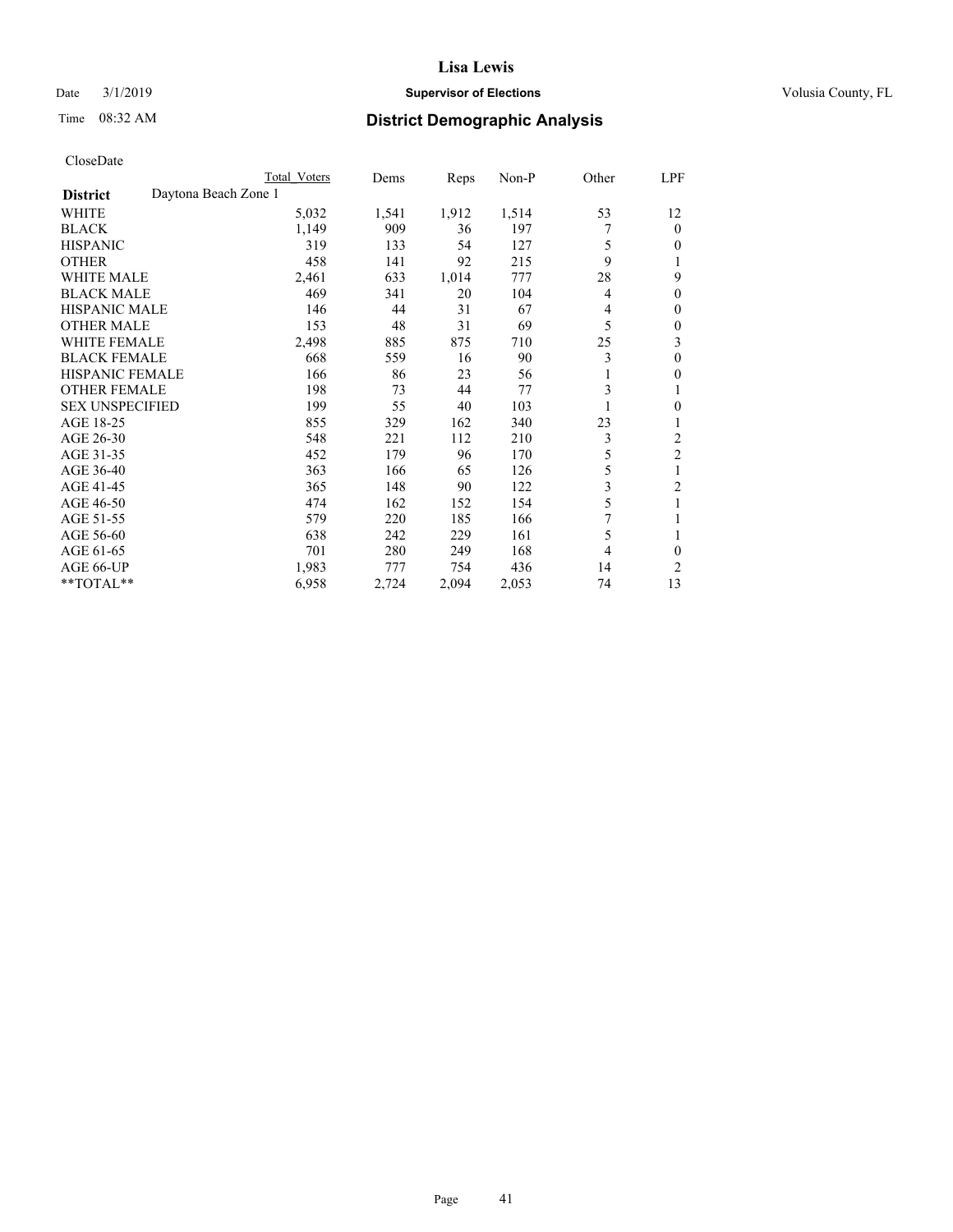## Date  $3/1/2019$  **Supervisor of Elections Supervisor of Elections** Volusia County, FL

# Time 08:32 AM **District Demographic Analysis**

|                                         | Total Voters | Dems  | Reps  | $Non-P$ | Other          | LPF            |
|-----------------------------------------|--------------|-------|-------|---------|----------------|----------------|
| Daytona Beach Zone 2<br><b>District</b> |              |       |       |         |                |                |
| WHITE                                   | 4,440        | 1,454 | 1,669 | 1,264   | 31             | 22             |
| <b>BLACK</b>                            | 1,411        | 1,119 | 41    | 249     | $\overline{2}$ | $\theta$       |
| <b>HISPANIC</b>                         | 246          | 117   | 35    | 94      | $\theta$       | $\theta$       |
| <b>OTHER</b>                            | 387          | 144   | 66    | 172     | 3              | $\overline{2}$ |
| <b>WHITE MALE</b>                       | 2,149        | 636   | 858   | 624     | 15             | 16             |
| <b>BLACK MALE</b>                       | 554          | 405   | 22    | 126     |                | $\mathbf{0}$   |
| <b>HISPANIC MALE</b>                    | 107          | 51    | 15    | 41      | $\theta$       | $\theta$       |
| <b>OTHER MALE</b>                       | 132          | 44    | 33    | 52      | $\overline{2}$ | 1              |
| <b>WHITE FEMALE</b>                     | 2,237        | 800   | 792   | 623     | 16             | 6              |
| <b>BLACK FEMALE</b>                     | 842          | 703   | 19    | 119     |                | $\theta$       |
| <b>HISPANIC FEMALE</b>                  | 133          | 62    | 19    | 52      | $\mathbf{0}$   | $\mathbf{0}$   |
| <b>OTHER FEMALE</b>                     | 178          | 80    | 28    | 69      | 1              | $\theta$       |
| <b>SEX UNSPECIFIED</b>                  | 152          | 53    | 25    | 73      | $\theta$       |                |
| AGE 18-25                               | 581          | 238   | 98    | 239     | 5              | 1              |
| AGE 26-30                               | 442          | 206   | 84    | 145     | $\overline{c}$ | 5              |
| AGE 31-35                               | 421          | 189   | 76    | 151     | 3              | $\mathfrak{2}$ |
| AGE 36-40                               | 345          | 165   | 61    | 113     | 3              | 3              |
| AGE 41-45                               | 363          | 157   | 85    | 116     | $\overline{c}$ | 3              |
| AGE 46-50                               | 426          | 175   | 115   | 130     | 4              | $\overline{2}$ |
| AGE 51-55                               | 600          | 211   | 190   | 194     | 5              | $\theta$       |
| AGE 56-60                               | 725          | 307   | 251   | 163     | $\overline{2}$ | $\overline{c}$ |
| AGE 61-65                               | 697          | 320   | 207   | 164     | $\overline{4}$ | $\overline{c}$ |
| AGE 66-UP                               | 1,884        | 866   | 644   | 364     | 6              | 4              |
| **TOTAL**                               | 6,484        | 2,834 | 1,811 | 1,779   | 36             | 24             |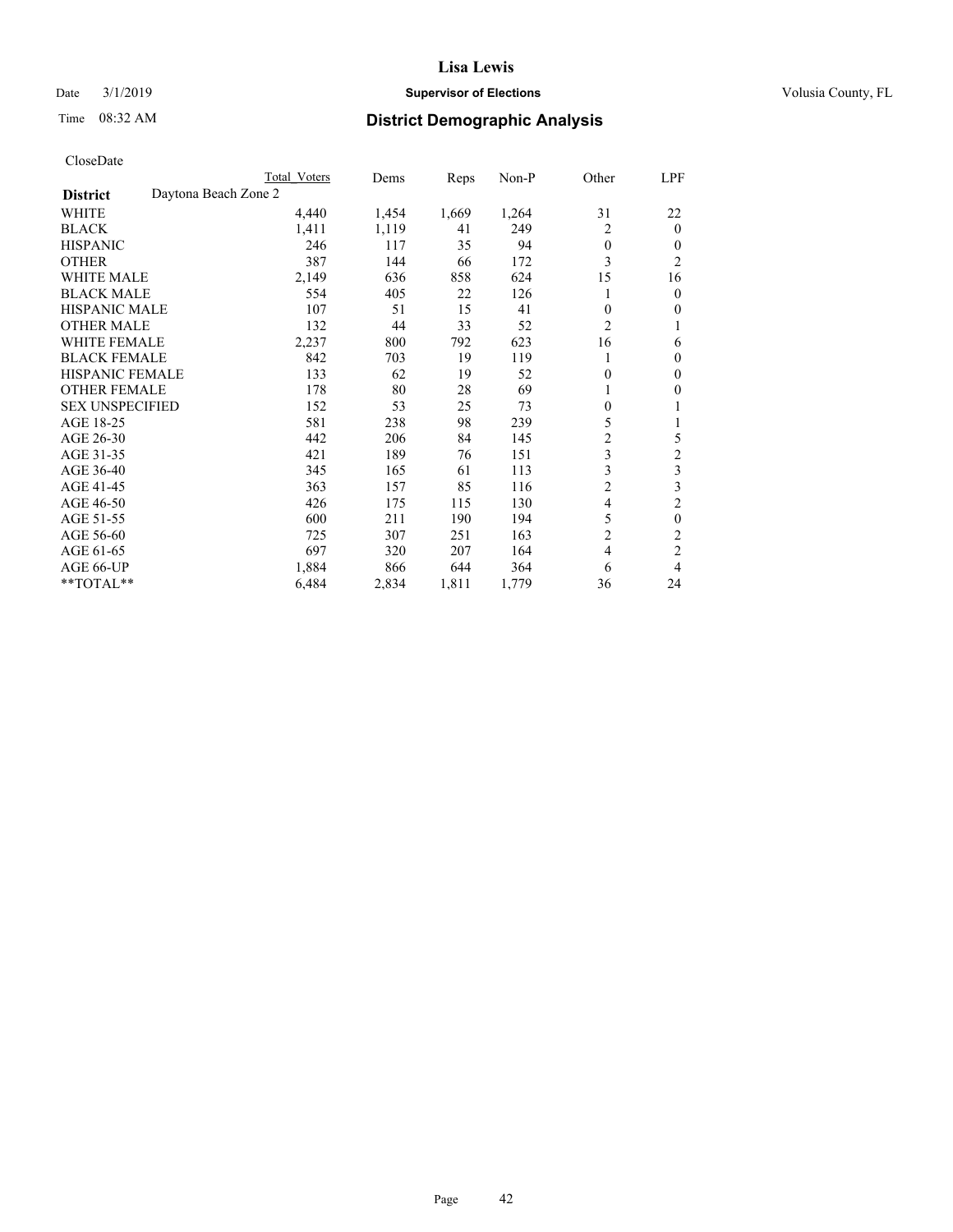## Date  $3/1/2019$  **Supervisor of Elections Supervisor of Elections** Volusia County, FL

# Time 08:32 AM **District Demographic Analysis**

|                        | Total Voters         | Dems  | Reps  | Non-P | Other          | LPF            |
|------------------------|----------------------|-------|-------|-------|----------------|----------------|
| <b>District</b>        | Daytona Beach Zone 3 |       |       |       |                |                |
| WHITE                  | 3,788                | 1,249 | 1,287 | 1,198 | 40             | 14             |
| <b>BLACK</b>           | 2,085                | 1,660 | 44    | 377   | 4              | 0              |
| <b>HISPANIC</b>        | 282                  | 145   | 43    | 91    | 2              |                |
| <b>OTHER</b>           | 637                  | 245   | 66    | 321   | 5              | 0              |
| WHITE MALE             | 1,907                | 535   | 701   | 643   | 19             | 9              |
| <b>BLACK MALE</b>      | 765                  | 587   | 19    | 157   | 2              | 0              |
| <b>HISPANIC MALE</b>   | 126                  | 59    | 25    | 41    |                | 0              |
| <b>OTHER MALE</b>      | 202                  | 84    | 31    | 86    |                | 0              |
| <b>WHITE FEMALE</b>    | 1,845                | 706   | 574   | 539   | 21             | 5              |
| <b>BLACK FEMALE</b>    | 1,202                | 993   | 24    | 183   | $\overline{2}$ | 0              |
| <b>HISPANIC FEMALE</b> | 145                  | 81    | 17    | 45    | 1              |                |
| <b>OTHER FEMALE</b>    | 218                  | 86    | 23    | 105   | 4              | 0              |
| <b>SEX UNSPECIFIED</b> | 382                  | 168   | 26    | 188   | $\theta$       | 0              |
| AGE 18-25              | 1,886                | 1,261 | 83    | 532   | 8              | $\overline{c}$ |
| AGE 26-30              | 436                  | 202   | 62    | 168   | 3              | 1              |
| AGE 31-35              | 346                  | 147   | 62    | 129   | 4              | 4              |
| AGE 36-40              | 341                  | 127   | 66    | 140   | 7              |                |
| AGE 41-45              | 301                  | 123   | 64    | 113   |                | 0              |
| AGE 46-50              | 336                  | 128   | 84    | 119   | 3              | 2              |
| AGE 51-55              | 442                  | 162   | 138   | 133   | 9              | 0              |
| AGE 56-60              | 553                  | 198   | 175   | 175   | 4              |                |
| AGE 61-65              | 573                  | 243   | 191   | 132   | 5              | 2              |
| AGE 66-UP              | 1,578                | 708   | 515   | 346   | 7              | $\overline{c}$ |
| **TOTAL**              | 6,792                | 3,299 | 1,440 | 1,987 | 51             | 15             |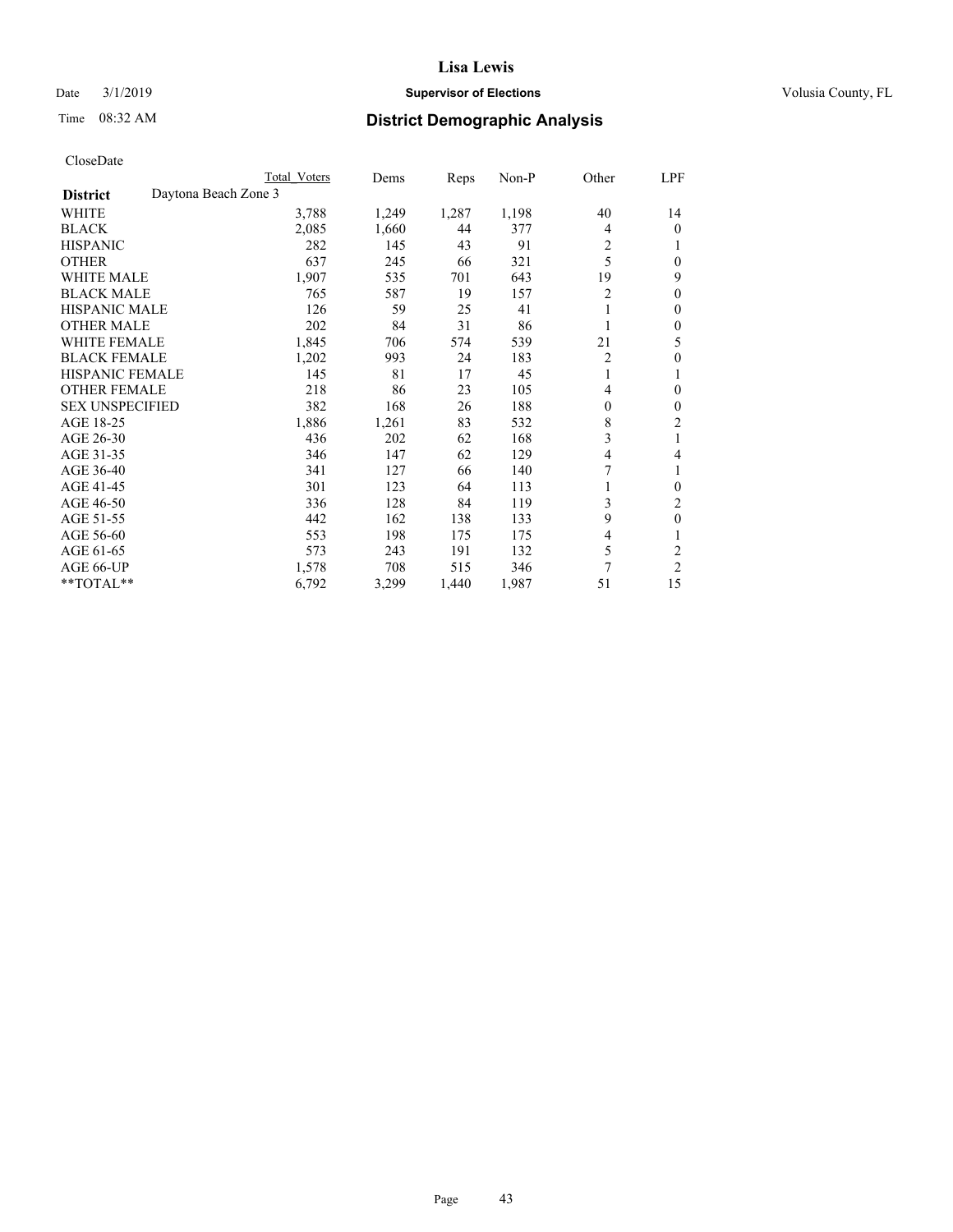## Date  $3/1/2019$  **Supervisor of Elections Supervisor of Elections** Volusia County, FL

# Time 08:32 AM **District Demographic Analysis**

|                        |                      | Total Voters | Dems  | Reps  | Non-P | Other          | LPF            |
|------------------------|----------------------|--------------|-------|-------|-------|----------------|----------------|
| <b>District</b>        | Daytona Beach Zone 4 |              |       |       |       |                |                |
| WHITE                  |                      | 7,086        | 1,835 | 3,209 | 1,950 | 65             | 27             |
| <b>BLACK</b>           |                      | 1,148        | 869   | 39    | 233   | 6              | 1              |
| <b>HISPANIC</b>        |                      | 412          | 163   | 91    | 153   | 5              | $\theta$       |
| <b>OTHER</b>           |                      | 591          | 158   | 134   | 294   | 4              |                |
| <b>WHITE MALE</b>      |                      | 3,322        | 706   | 1,568 | 994   | 36             | 18             |
| <b>BLACK MALE</b>      |                      | 472          | 317   | 28    | 122   | 4              | 1              |
| <b>HISPANIC MALE</b>   |                      | 175          | 62    | 48    | 63    | $\overline{2}$ | $\theta$       |
| <b>OTHER MALE</b>      |                      | 215          | 54    | 51    | 109   | 1              | $\mathbf{0}$   |
| <b>WHITE FEMALE</b>    |                      | 3,695        | 1,110 | 1,617 | 931   | 28             | 9              |
| <b>BLACK FEMALE</b>    |                      | 654          | 532   | 10    | 110   | $\overline{2}$ | $\theta$       |
| <b>HISPANIC FEMALE</b> |                      | 231          | 99    | 43    | 86    | 3              | $\theta$       |
| <b>OTHER FEMALE</b>    |                      | 284          | 86    | 62    | 132   | 3              | 1              |
| <b>SEX UNSPECIFIED</b> |                      | 188          | 59    | 45    | 83    |                | $\theta$       |
| AGE 18-25              |                      | 924          | 326   | 226   | 351   | 13             | 8              |
| AGE 26-30              |                      | 761          | 249   | 198   | 300   | 12             | $\overline{2}$ |
| AGE 31-35              |                      | 614          | 226   | 158   | 226   | 2              | $\overline{2}$ |
| AGE 36-40              |                      | 544          | 195   | 149   | 193   | 4              | 3              |
| AGE 41-45              |                      | 467          | 173   | 143   | 144   | 3              | 4              |
| AGE 46-50              |                      | 548          | 153   | 214   | 173   | 6              | $\overline{c}$ |
| AGE 51-55              |                      | 624          | 194   | 245   | 176   | 8              | 1              |
| AGE 56-60              |                      | 805          | 252   | 351   | 193   | 8              |                |
| AGE 61-65              |                      | 911          | 304   | 387   | 211   | 5              | 4              |
| AGE 66-UP              |                      | 3,039        | 953   | 1,402 | 663   | 19             | $\overline{2}$ |
| **TOTAL**              |                      | 9,237        | 3,025 | 3,473 | 2,630 | 80             | 29             |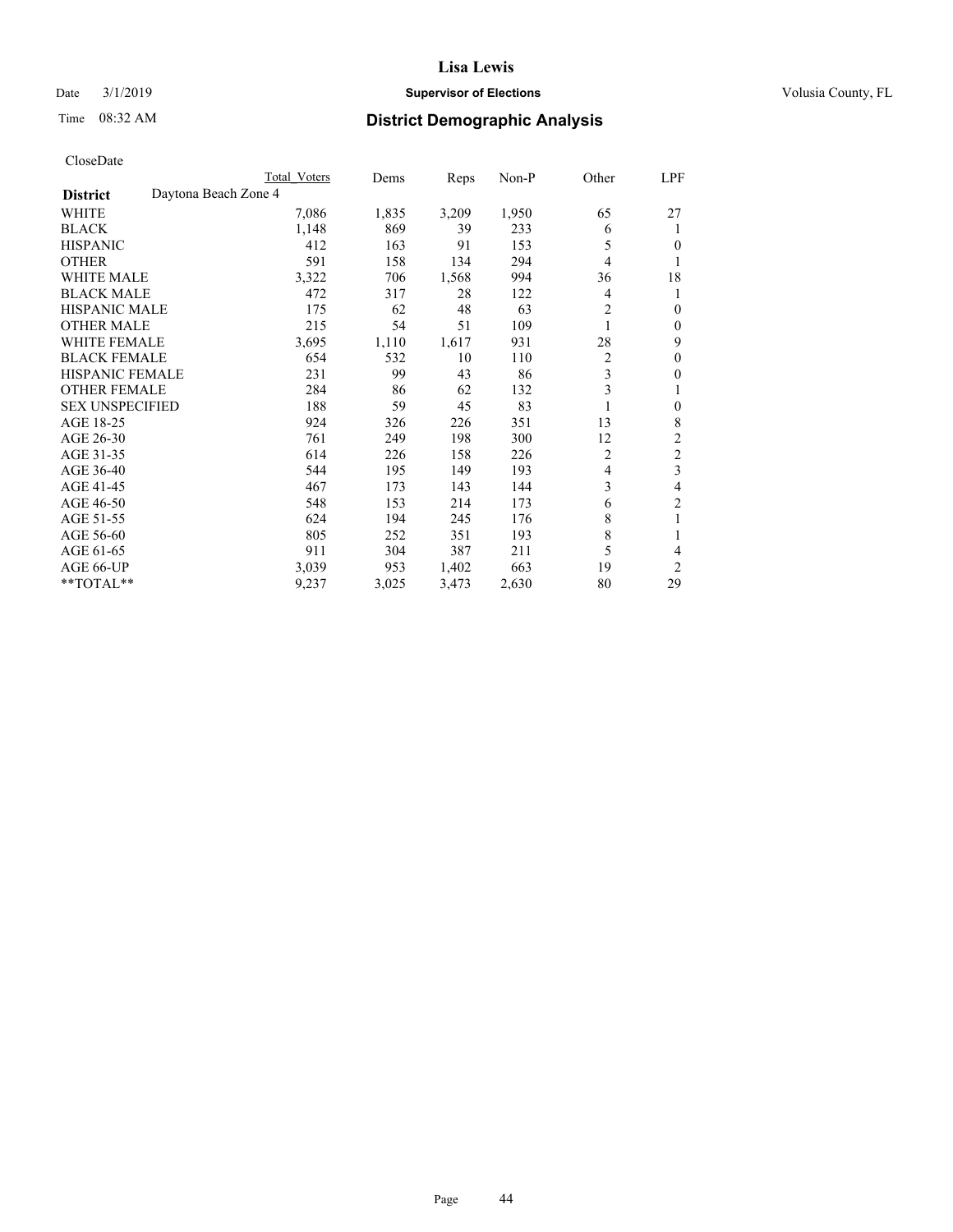## Date  $3/1/2019$  **Supervisor of Elections Supervisor of Elections** Volusia County, FL

# Time 08:32 AM **District Demographic Analysis**

|                        | Total Voters         | Dems  | Reps  | Non-P | Other          | LPF            |
|------------------------|----------------------|-------|-------|-------|----------------|----------------|
| <b>District</b>        | Daytona Beach Zone 5 |       |       |       |                |                |
| WHITE                  | 2,574                | 813   | 925   | 788   | 33             | 15             |
| <b>BLACK</b>           | 4,214                | 3,496 | 88    | 618   | 11             |                |
| <b>HISPANIC</b>        | 380                  | 168   | 63    | 146   | 2              |                |
| <b>OTHER</b>           | 503                  | 228   | 55    | 216   | $\overline{c}$ | 2              |
| <b>WHITE MALE</b>      | 1,182                | 313   | 481   | 371   |                | 10             |
| <b>BLACK MALE</b>      | 1,547                | 1,210 | 50    | 279   | 8              | $\theta$       |
| <b>HISPANIC MALE</b>   | 175                  | 65    | 38    | 70    |                |                |
| <b>OTHER MALE</b>      | 194                  | 96    | 17    | 80    |                | 0              |
| <b>WHITE FEMALE</b>    | 1,362                | 494   | 434   | 403   | 26             | 5              |
| <b>BLACK FEMALE</b>    | 2,610                | 2,240 | 37    | 329   | 3              |                |
| <b>HISPANIC FEMALE</b> | 201                  | 101   | 25    | 74    |                | 0              |
| <b>OTHER FEMALE</b>    | 204                  | 100   | 25    | 77    |                |                |
| <b>SEX UNSPECIFIED</b> | 196                  | 86    | 24    | 85    | $\theta$       |                |
| AGE 18-25              | 1,149                | 623   | 141   | 364   | 14             | 7              |
| AGE 26-30              | 876                  | 473   | 114   | 279   | 8              | $\overline{2}$ |
| AGE 31-35              | 694                  | 410   | 76    | 200   | 4              | 4              |
| AGE 36-40              | 573                  | 348   | 71    | 151   |                | 2              |
| AGE 41-45              | 512                  | 295   | 68    | 147   | $\overline{c}$ | $\theta$       |
| AGE 46-50              | 529                  | 331   | 83    | 107   | 5              | 3              |
| AGE 51-55              | 606                  | 408   | 87    | 110   |                | 0              |
| AGE 56-60              | 656                  | 427   | 113   | 112   | 4              | 0              |
| AGE 61-65              | 589                  | 405   | 99    | 82    | $\overline{c}$ |                |
| AGE 66-UP              | 1,487                | 985   | 279   | 216   | 7              | $\Omega$       |
| **TOTAL**              | 7,671                | 4,705 | 1,131 | 1,768 | 48             | 19             |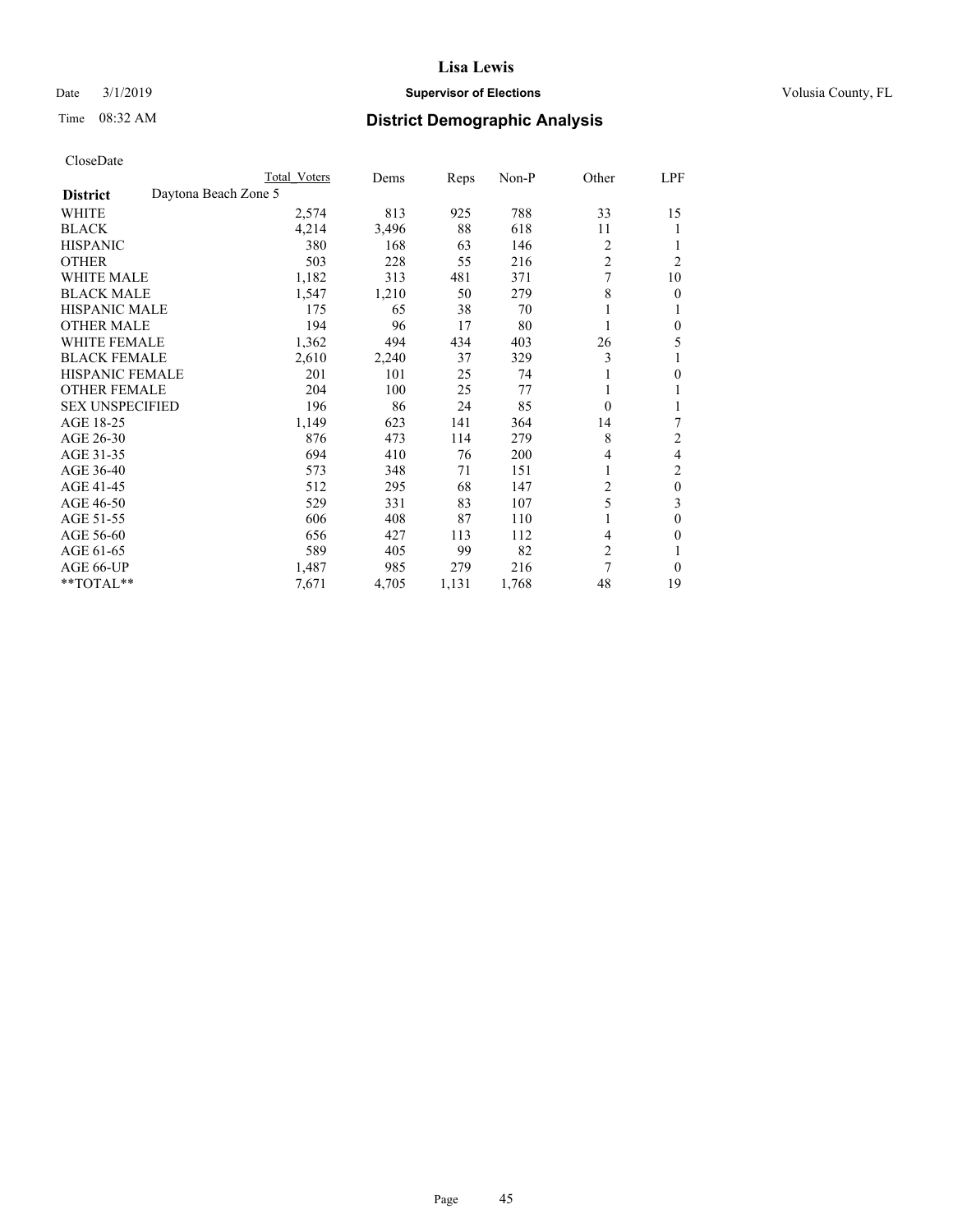## Date  $3/1/2019$  **Supervisor of Elections Supervisor of Elections** Volusia County, FL

# Time 08:32 AM **District Demographic Analysis**

|                        |                      | Total Voters | Dems  | Reps | Non-P | Other            | LPF          |
|------------------------|----------------------|--------------|-------|------|-------|------------------|--------------|
| <b>District</b>        | Daytona Beach Zone 6 |              |       |      |       |                  |              |
| WHITE                  |                      | 1,469        | 476   | 450  | 524   | 12               |              |
| <b>BLACK</b>           |                      | 3,762        | 3,092 | 86   | 580   | 4                | $\Omega$     |
| <b>HISPANIC</b>        |                      | 305          | 152   | 23   | 128   | 2                | $\Omega$     |
| <b>OTHER</b>           |                      | 512          | 212   | 58   | 239   | 3                | $\Omega$     |
| <b>WHITE MALE</b>      |                      | 660          | 176   | 235  | 239   | 7                | 3            |
| <b>BLACK MALE</b>      |                      | 1,399        | 1,082 | 46   | 269   | 2                | $\theta$     |
| <b>HISPANIC MALE</b>   |                      | 150          | 70    | 10   | 68    | $\overline{2}$   | 0            |
| <b>OTHER MALE</b>      |                      | 163          | 66    | 29   | 67    | 1                | $\mathbf{0}$ |
| <b>WHITE FEMALE</b>    |                      | 712          | 282   | 183  | 238   | 5                | 4            |
| <b>BLACK FEMALE</b>    |                      | 2,284        | 1,946 | 39   | 297   | $\overline{2}$   | $\Omega$     |
| <b>HISPANIC FEMALE</b> |                      | 136          | 73    | 11   | 52    | $\theta$         | $\Omega$     |
| <b>OTHER FEMALE</b>    |                      | 162          | 94    | 11   | 56    | 1                | $\theta$     |
| <b>SEX UNSPECIFIED</b> |                      | 382          | 143   | 53   | 185   |                  | 0            |
| AGE 18-25              |                      | 1,390        | 727   | 151  | 500   | 10               | 2            |
| AGE 26-30              |                      | 606          | 397   | 36   | 172   | 1                | $\mathbf{0}$ |
| AGE 31-35              |                      | 540          | 338   | 48   | 151   |                  | 2            |
| AGE 36-40              |                      | 449          | 286   | 38   | 123   | 2                | $\theta$     |
| AGE 41-45              |                      | 351          | 219   | 29   | 103   | $\boldsymbol{0}$ | 0            |
| AGE 46-50              |                      | 380          | 255   | 49   | 75    |                  | $\theta$     |
| AGE 51-55              |                      | 434          | 297   | 45   | 88    | 2                | 2            |
| AGE 56-60              |                      | 487          | 320   | 67   | 99    | $\theta$         |              |
| AGE 61-65              |                      | 447          | 319   | 53   | 73    | $\overline{c}$   | $\theta$     |
| AGE 66-UP              |                      | 964          | 774   | 101  | 87    | $\overline{c}$   | $\Omega$     |
| **TOTAL**              |                      | 6,048        | 3,932 | 617  | 1,471 | 21               | 7            |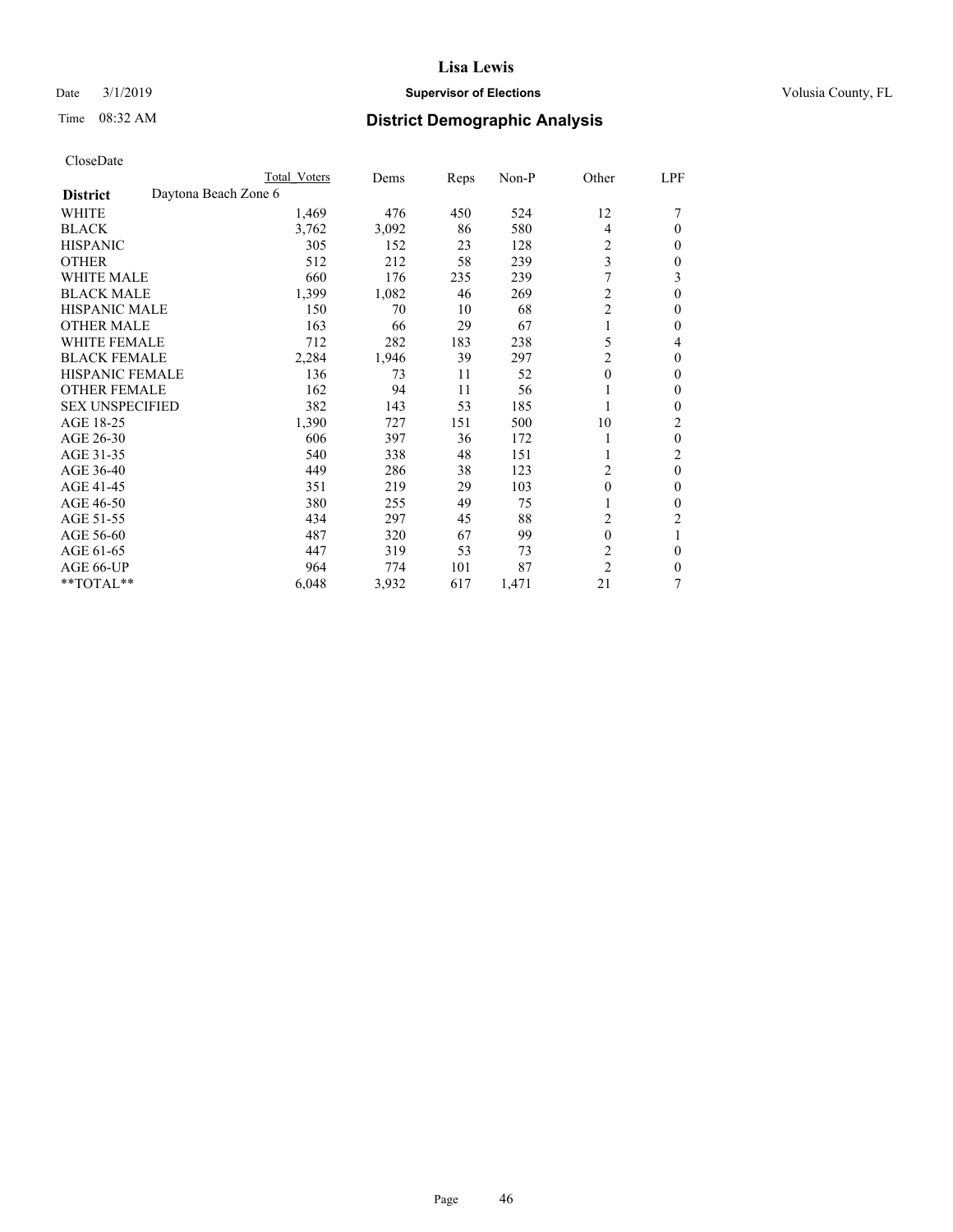## Date  $3/1/2019$  **Supervisor of Elections Supervisor of Elections** Volusia County, FL

# Time 08:32 AM **District Demographic Analysis**

|                        | Total Voters         | Dems  | Reps             | Non-P | Other          | LPF |
|------------------------|----------------------|-------|------------------|-------|----------------|-----|
| <b>District</b>        | Daytona Beach Shores |       |                  |       |                |     |
| WHITE                  | 4,058                | 933   | 2,027            | 1,047 | 41             | 10  |
| <b>BLACK</b>           | 65                   | 37    | 2                | 24    |                |     |
| <b>HISPANIC</b>        | 120                  | 39    | 41               | 39    |                | 0   |
| <b>OTHER</b>           | 265                  | 74    | 84               | 105   |                |     |
| WHITE MALE             | 1,919                | 381   | 973              | 535   | 23             | 7   |
| <b>BLACK MALE</b>      | 28                   | 14    | $\boldsymbol{0}$ | 14    | $\Omega$       | 0   |
| <b>HISPANIC MALE</b>   | 53                   | 11    | 20               | 21    |                | 0   |
| <b>OTHER MALE</b>      | 107                  | 28    | 37               | 42    | $\theta$       | 0   |
| <b>WHITE FEMALE</b>    | 2,093                | 541   | 1,033            | 499   | 17             | 3   |
| <b>BLACK FEMALE</b>    | 36                   | 23    | $\overline{2}$   | 9     |                |     |
| <b>HISPANIC FEMALE</b> | 66                   | 28    | 20               | 18    | 0              | 0   |
| <b>OTHER FEMALE</b>    | 123                  | 39    | 34               | 48    |                |     |
| <b>SEX UNSPECIFIED</b> | 83                   | 18    | 35               | 29    |                | 0   |
| AGE 18-25              | 146                  | 38    | 47               | 57    | 4              | 0   |
| AGE 26-30              | 115                  | 25    | 38               | 48    | 1              | 3   |
| AGE 31-35              | 112                  | 29    | 43               | 37    | 0              | 3   |
| AGE 36-40              | 112                  | 25    | 38               | 48    |                | 0   |
| AGE 41-45              | 101                  | 25    | 41               | 30    | 2              | 3   |
| AGE 46-50              | 170                  | 38    | 57               | 73    | $\overline{2}$ | 0   |
| AGE 51-55              | 298                  | 68    | 140              | 89    |                | 0   |
| AGE 56-60              | 435                  | 80    | 225              | 121   | 9              | 0   |
| AGE 61-65              | 555                  | 128   | 282              | 134   | 9              | 2   |
| AGE 66-UP              | 2,464                | 627   | 1,243            | 578   | 15             |     |
| **TOTAL**              | 4,508                | 1,083 | 2,154            | 1,215 | 44             | 12  |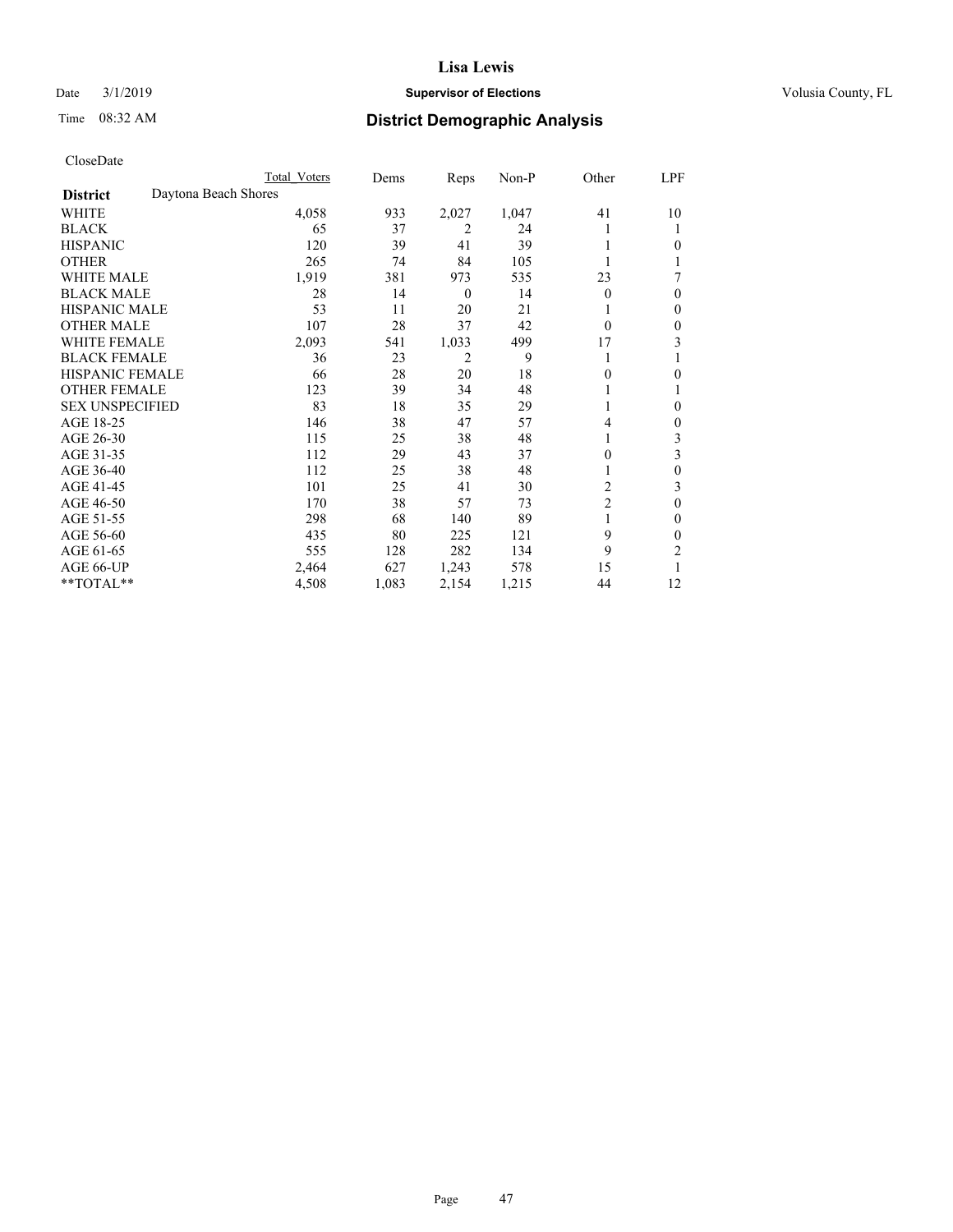## Date  $3/1/2019$  **Supervisor of Elections Supervisor of Elections** Volusia County, FL

# Time 08:32 AM **District Demographic Analysis**

|                        |        | Total Voters | Dems  | Reps  | Non-P | Other          | LPF            |
|------------------------|--------|--------------|-------|-------|-------|----------------|----------------|
| <b>District</b>        | DeBary |              |       |       |       |                |                |
| WHITE                  |        | 12,878       | 3,001 | 6,307 | 3,449 | 82             | 39             |
| <b>BLACK</b>           |        | 638          | 477   | 27    | 133   | 1              | $\mathbf{0}$   |
| <b>HISPANIC</b>        |        | 1,405        | 560   | 324   | 508   | 10             | 3              |
| <b>OTHER</b>           |        | 905          | 243   | 231   | 425   | 5              | 1              |
| WHITE MALE             |        | 6,036        | 1,166 | 3,129 | 1,677 | 36             | 28             |
| <b>BLACK MALE</b>      |        | 291          | 197   | 12    | 81    | 1              | $\overline{0}$ |
| <b>HISPANIC MALE</b>   |        | 634          | 227   | 161   | 241   | 4              | 1              |
| <b>OTHER MALE</b>      |        | 308          | 76    | 91    | 137   | 3              | 1              |
| <b>WHITE FEMALE</b>    |        | 6,680        | 1,804 | 3,113 | 1,708 | 45             | 10             |
| <b>BLACK FEMALE</b>    |        | 336          | 271   | 15    | 50    | $\overline{0}$ | $\mathbf{0}$   |
| <b>HISPANIC FEMALE</b> |        | 749          | 323   | 160   | 258   | 6              | 2              |
| <b>OTHER FEMALE</b>    |        | 411          | 134   | 105   | 170   | $\overline{2}$ | $\mathbf{0}$   |
| <b>SEX UNSPECIFIED</b> |        | 381          | 83    | 103   | 193   | 1              | 1              |
| AGE 18-25              |        | 1,295        | 319   | 380   | 570   | 18             | $\,$ $\,$      |
| AGE 26-30              |        | 938          | 224   | 351   | 352   | 8              | 3              |
| AGE 31-35              |        | 1,003        | 241   | 365   | 385   | 7              | 5              |
| AGE 36-40              |        | 1,064        | 261   | 373   | 420   | 3              | 7              |
| AGE 41-45              |        | 994          | 253   | 387   | 341   | 6              | 7              |
| AGE 46-50              |        | 1,216        | 291   | 528   | 384   | 8              | 5              |
| AGE 51-55              |        | 1,399        | 351   | 679   | 356   | 9              | 4              |
| AGE 56-60              |        | 1,563        | 404   | 776   | 370   | 11             | $\overline{c}$ |
| AGE 61-65              |        | 1,572        | 448   | 738   | 375   | 11             | $\mathbf{0}$   |
| AGE 66-UP              |        | 4,782        | 1,489 | 2,312 | 962   | 17             | $\overline{c}$ |
| **TOTAL**              |        | 15,826       | 4,281 | 6,889 | 4,515 | 98             | 43             |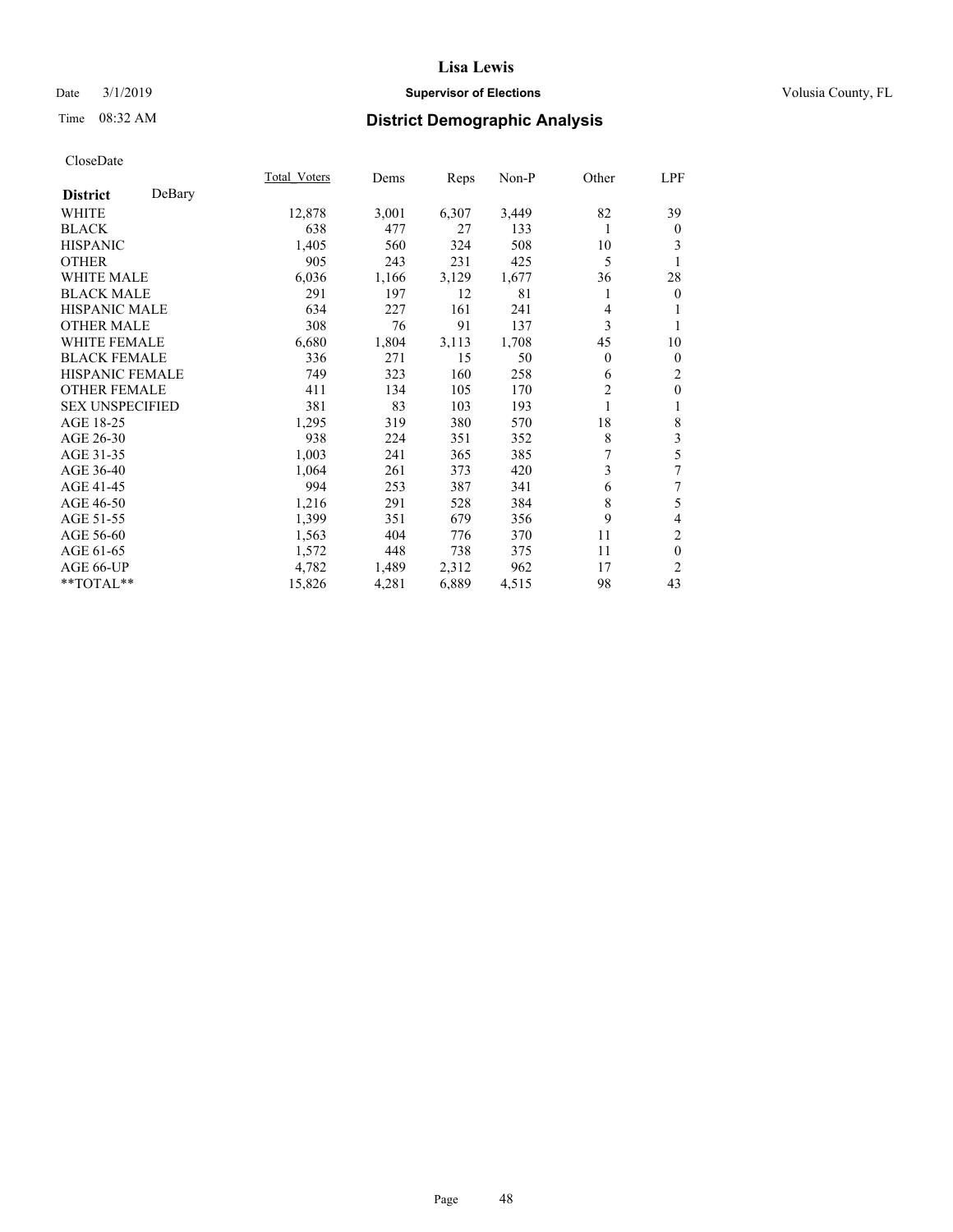## Date  $3/1/2019$  **Supervisor of Elections Supervisor of Elections** Volusia County, FL

# Time 08:32 AM **District Demographic Analysis**

|                        |        | Total Voters | Dems  | Reps  | Non-P | Other          | LPF            |
|------------------------|--------|--------------|-------|-------|-------|----------------|----------------|
| <b>District</b>        | DeLand |              |       |       |       |                |                |
| WHITE                  |        | 15,562       | 4,665 | 6,711 | 4,002 | 115            | 69             |
| <b>BLACK</b>           |        | 2,927        | 2,305 | 89    | 520   | 10             | 3              |
| <b>HISPANIC</b>        |        | 2,143        | 933   | 374   | 815   | 15             | 6              |
| <b>OTHER</b>           |        | 1,350        | 497   | 239   | 605   | 7              | $\overline{2}$ |
| <b>WHITE MALE</b>      |        | 6,828        | 1,709 | 3,111 | 1,902 | 57             | 49             |
| <b>BLACK MALE</b>      |        | 1,124        | 828   | 44    | 245   | 6              | 1              |
| <b>HISPANIC MALE</b>   |        | 878          | 346   | 179   | 342   | 7              | 4              |
| <b>OTHER MALE</b>      |        | 492          | 187   | 100   | 201   | 4              | $\theta$       |
| <b>WHITE FEMALE</b>    |        | 8,559        | 2,898 | 3,543 | 2,043 | 57             | 18             |
| <b>BLACK FEMALE</b>    |        | 1,753        | 1,442 | 42    | 263   | 4              | 2              |
| <b>HISPANIC FEMALE</b> |        | 1,235        | 574   | 192   | 460   |                | $\overline{c}$ |
| <b>OTHER FEMALE</b>    |        | 582          | 225   | 96    | 256   | 3              | $\overline{c}$ |
| <b>SEX UNSPECIFIED</b> |        | 531          | 191   | 106   | 230   | $\overline{2}$ | $\overline{2}$ |
| AGE 18-25              |        | 2,386        | 923   | 499   | 918   | 27             | 19             |
| AGE 26-30              |        | 1,602        | 606   | 368   | 610   | 8              | 10             |
| AGE 31-35              |        | 1,491        | 536   | 388   | 545   | 10             | 12             |
| AGE 36-40              |        | 1,571        | 591   | 429   | 530   | 11             | 10             |
| AGE 41-45              |        | 1,395        | 515   | 421   | 446   | 10             | 3              |
| AGE 46-50              |        | 1,504        | 567   | 486   | 430   | 12             | 9              |
| AGE 51-55              |        | 1,587        | 557   | 628   | 390   | 7              | 5              |
| AGE 56-60              |        | 1,681        | 660   | 651   | 357   | 9              | 4              |
| AGE 61-65              |        | 1,862        | 748   | 686   | 412   | 14             | $\overline{c}$ |
| AGE 66-UP              |        | 6,903        | 2,697 | 2,857 | 1,304 | 39             | 6              |
| **TOTAL**              |        | 21,982       | 8,400 | 7,413 | 5,942 | 147            | 80             |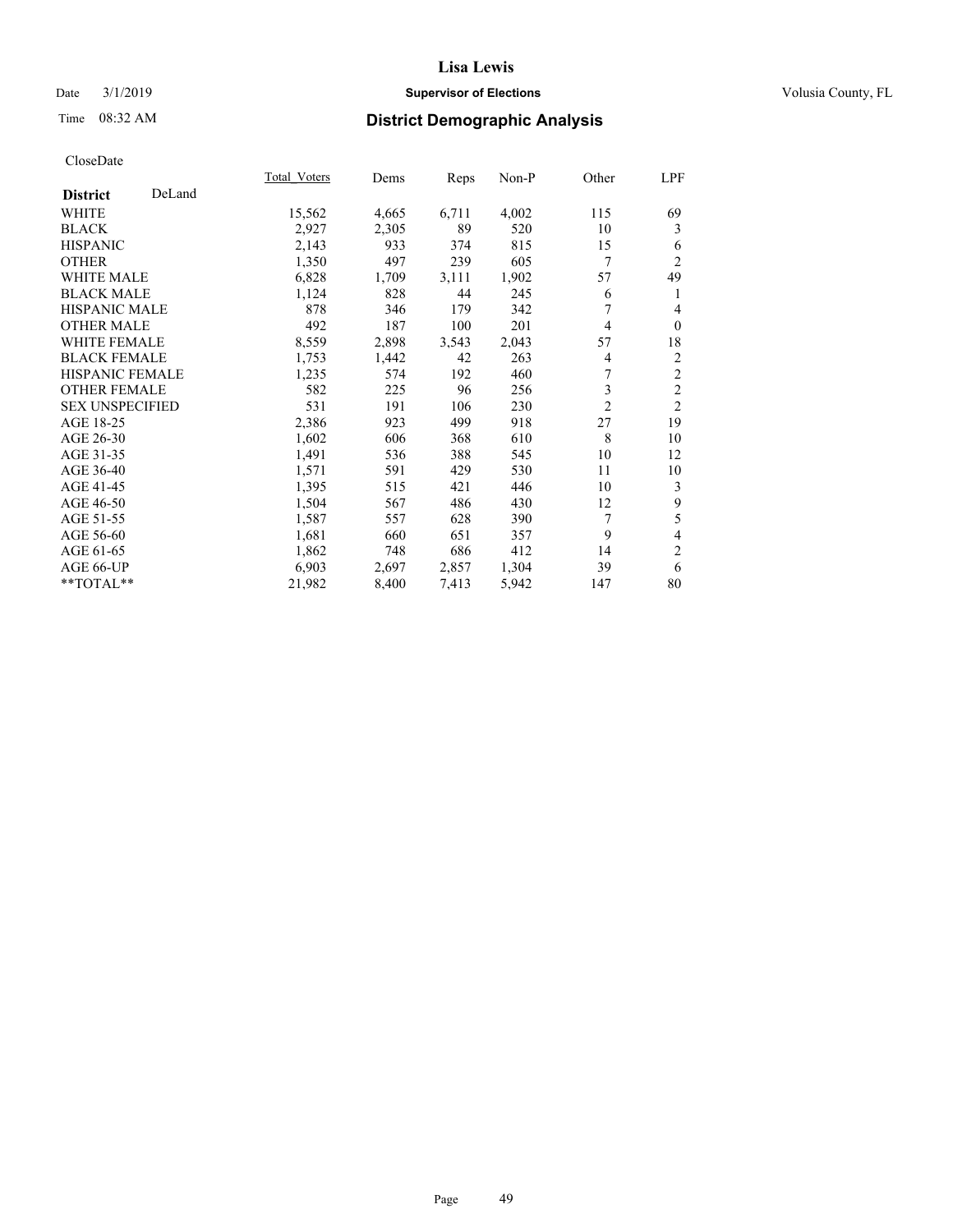## Date  $3/1/2019$  **Supervisor of Elections Supervisor of Elections** Volusia County, FL

# Time 08:32 AM **District Demographic Analysis**

|                                       | Total Voters | Dems  | Reps  | $Non-P$ | Other          | LPF            |
|---------------------------------------|--------------|-------|-------|---------|----------------|----------------|
| Deltona District 1<br><b>District</b> |              |       |       |         |                |                |
| <b>WHITE</b>                          | 5,082        | 1,387 | 1,945 | 1,716   | 22             | 12             |
| <b>BLACK</b>                          | 1,100        | 807   | 51    | 239     | 3              | $\Omega$       |
| <b>HISPANIC</b>                       | 2,845        | 1,371 | 347   | 1,117   | 8              | 2              |
| <b>OTHER</b>                          | 620          | 205   | 102   | 307     | 5              | 1              |
| <b>WHITE MALE</b>                     | 2,349        | 540   | 948   | 844     | 10             | 7              |
| <b>BLACK MALE</b>                     | 474          | 315   | 35    | 122     | 2              | 0              |
| HISPANIC MALE                         | 1,301        | 598   | 169   | 529     | 3              | 2              |
| <b>OTHER MALE</b>                     | 200          | 67    | 36    | 95      |                | 1              |
| <b>WHITE FEMALE</b>                   | 2,669        | 835   | 976   | 841     | 12             | 5              |
| <b>BLACK FEMALE</b>                   | 614          | 484   | 15    | 114     | 1              | 0              |
| <b>HISPANIC FEMALE</b>                | 1,495        | 750   | 174   | 566     | 5              | 0              |
| <b>OTHER FEMALE</b>                   | 279          | 109   | 50    | 119     |                | 0              |
| <b>SEX UNSPECIFIED</b>                | 266          | 72    | 42    | 149     | 3              | 0              |
| AGE 18-25                             | 1,209        | 390   | 195   | 617     | 4              | 3              |
| AGE 26-30                             | 925          | 328   | 182   | 407     | 5              | 3              |
| AGE 31-35                             | 889          | 291   | 203   | 387     | 6              | $\overline{2}$ |
| AGE 36-40                             | 853          | 307   | 188   | 351     | 5              | $\overline{2}$ |
| AGE 41-45                             | 779          | 319   | 171   | 286     | 1              | 2              |
| AGE 46-50                             | 839          | 325   | 245   | 265     | 4              | $\theta$       |
| AGE 51-55                             | 886          | 323   | 292   | 268     | 3              | 0              |
| AGE 56-60                             | 881          | 356   | 270   | 250     | 3              | $\overline{c}$ |
| AGE 61-65                             | 783          | 341   | 236   | 203     | $\overline{c}$ | 1              |
| AGE 66-UP                             | 1,603        | 790   | 463   | 345     | 5              | 0              |
| $*$ TOTAL $*$                         | 9,647        | 3,770 | 2,445 | 3,379   | 38             | 15             |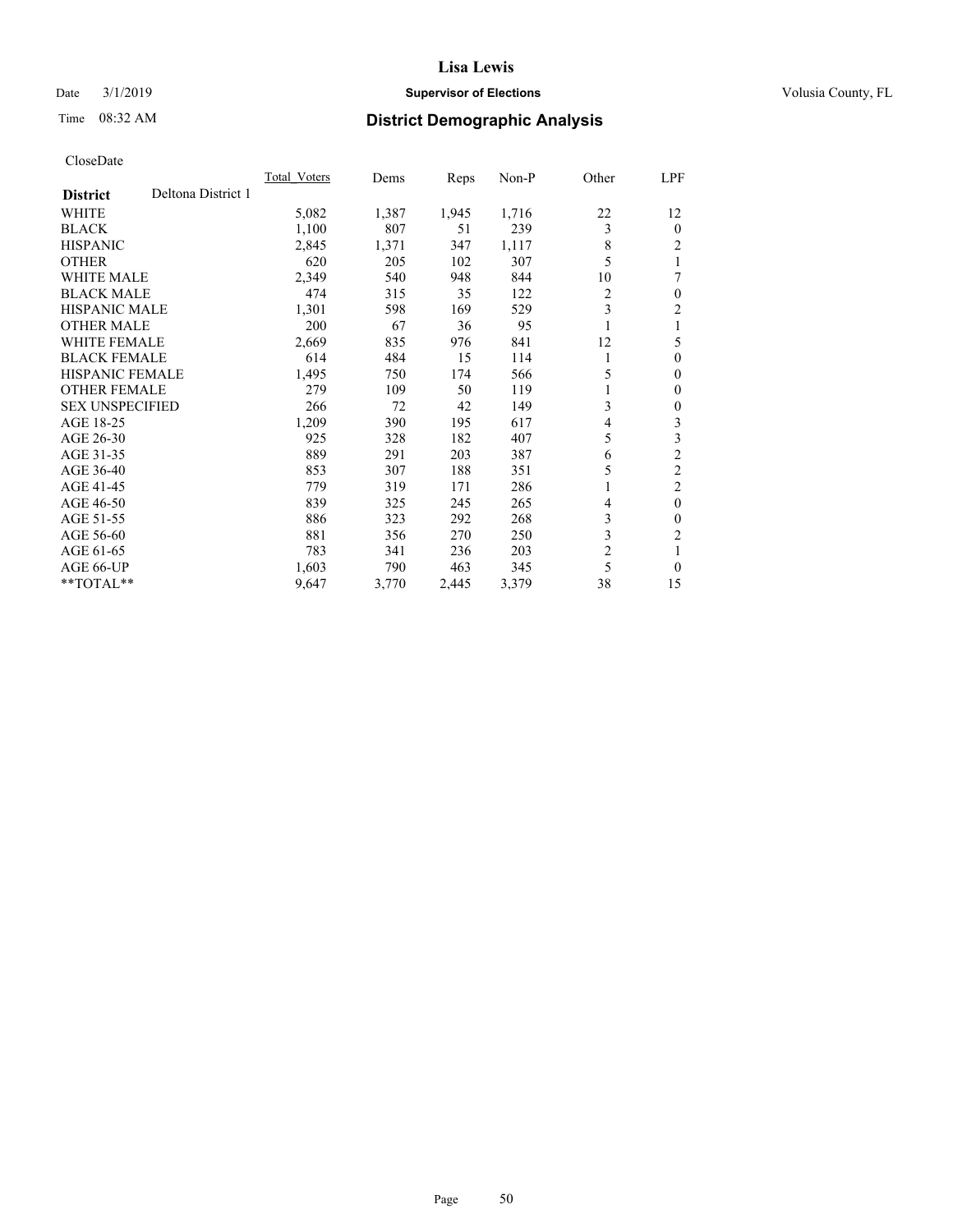## Date  $3/1/2019$  **Supervisor of Elections Supervisor of Elections** Volusia County, FL

# Time 08:32 AM **District Demographic Analysis**

|                                       | Total Voters | Dems  | Reps  | $Non-P$ | Other          | LPF            |
|---------------------------------------|--------------|-------|-------|---------|----------------|----------------|
| Deltona District 2<br><b>District</b> |              |       |       |         |                |                |
| WHITE                                 | 6,061        | 1,671 | 2,477 | 1,845   | 42             | 26             |
| <b>BLACK</b>                          | 961          | 708   | 50    | 198     | 5              | $\mathbf{0}$   |
| <b>HISPANIC</b>                       | 3,061        | 1,433 | 489   | 1,126   | 8              | 5              |
| <b>OTHER</b>                          | 663          | 260   | 104   | 294     | 4              | 1              |
| <b>WHITE MALE</b>                     | 2,766        | 669   | 1,171 | 892     | 18             | 16             |
| <b>BLACK MALE</b>                     | 438          | 297   | 34    | 105     | 2              | $\mathbf{0}$   |
| <b>HISPANIC MALE</b>                  | 1,436        | 609   | 254   | 567     | 3              | 3              |
| <b>OTHER MALE</b>                     | 250          | 95    | 46    | 105     | 3              | 1              |
| <b>WHITE FEMALE</b>                   | 3,218        | 986   | 1,278 | 921     | 23             | 10             |
| <b>BLACK FEMALE</b>                   | 511          | 402   | 16    | 90      | 3              | $\mathbf{0}$   |
| <b>HISPANIC FEMALE</b>                | 1,583        | 808   | 231   | 538     | 5              | 1              |
| <b>OTHER FEMALE</b>                   | 290          | 135   | 41    | 114     | 0              | $\theta$       |
| <b>SEX UNSPECIFIED</b>                | 254          | 71    | 49    | 131     | 2              | 1              |
| AGE 18-25                             | 1,090        | 362   | 204   | 505     | 15             | 4              |
| AGE 26-30                             | 834          | 274   | 181   | 370     | 6              | 3              |
| AGE 31-35                             | 862          | 311   | 187   | 348     | 6              | 10             |
| AGE 36-40                             | 853          | 318   | 187   | 337     | 7              | 4              |
| AGE 41-45                             | 839          | 325   | 205   | 307     | 1              | 1              |
| AGE 46-50                             | 872          | 289   | 266   | 312     |                | 4              |
| AGE 51-55                             | 959          | 372   | 284   | 298     | 3              | $\overline{2}$ |
| AGE 56-60                             | 980          | 368   | 345   | 264     | $\overline{2}$ | 1              |
| AGE 61-65                             | 1,013        | 404   | 358   | 244     | 6              | 1              |
| AGE 66-UP                             | 2,444        | 1,049 | 903   | 478     | 12             | 2              |
| $*$ TOTAL $*$                         | 10,746       | 4,072 | 3,120 | 3,463   | 59             | 32             |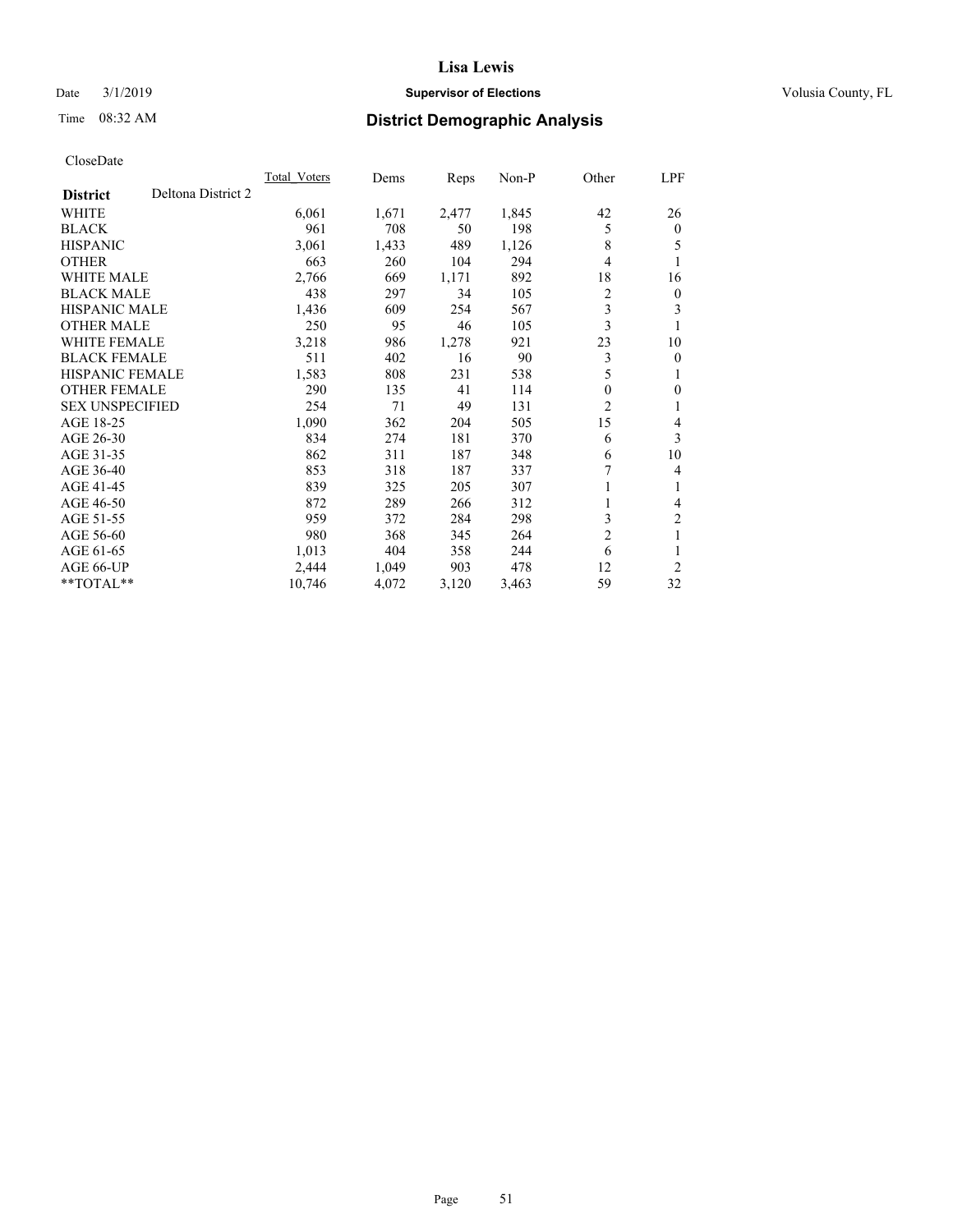## Date  $3/1/2019$  **Supervisor of Elections Supervisor of Elections** Volusia County, FL

# Time 08:32 AM **District Demographic Analysis**

|                        |                    | Total Voters | Dems  | Reps  | Non-P | Other          | LPF            |
|------------------------|--------------------|--------------|-------|-------|-------|----------------|----------------|
| <b>District</b>        | Deltona District 3 |              |       |       |       |                |                |
| WHITE                  |                    | 5,375        | 1,487 | 2,089 | 1,745 | 34             | 20             |
| <b>BLACK</b>           |                    | 913          | 692   | 32    | 186   | 3              | $\mathbf{0}$   |
| <b>HISPANIC</b>        |                    | 3,236        | 1,490 | 437   | 1,295 | 9              | 5              |
| <b>OTHER</b>           |                    | 663          | 224   | 102   | 333   | 4              | $\theta$       |
| <b>WHITE MALE</b>      |                    | 2,471        | 593   | 1,027 | 822   | 14             | 15             |
| <b>BLACK MALE</b>      |                    | 391          | 283   | 22    | 84    | 2              | $\theta$       |
| <b>HISPANIC MALE</b>   |                    | 1,494        | 644   | 224   | 618   | 5              | 3              |
| <b>OTHER MALE</b>      |                    | 237          | 77    | 42    | 117   |                | 0              |
| <b>WHITE FEMALE</b>    |                    | 2,806        | 863   | 1,028 | 890   | 20             | 5              |
| <b>BLACK FEMALE</b>    |                    | 509          | 400   | 10    | 98    | 1              | $\theta$       |
| <b>HISPANIC FEMALE</b> |                    | 1,693        | 821   | 210   | 656   | 4              | $\overline{c}$ |
| <b>OTHER FEMALE</b>    |                    | 293          | 118   | 44    | 130   |                | $\theta$       |
| <b>SEX UNSPECIFIED</b> |                    | 293          | 94    | 53    | 144   | 2              | $\theta$       |
| AGE 18-25              |                    | 1,090        | 378   | 157   | 547   | 6              | 2              |
| AGE 26-30              |                    | 873          | 298   | 164   | 400   |                | 4              |
| AGE 31-35              |                    | 877          | 304   | 207   | 357   | 3              | 6              |
| AGE 36-40              |                    | 810          | 277   | 182   | 342   | 6              | 3              |
| AGE 41-45              |                    | 823          | 292   | 191   | 332   | 7              | 1              |
| AGE 46-50              |                    | 863          | 309   | 246   | 303   | 3              | $\overline{2}$ |
| AGE 51-55              |                    | 900          | 325   | 273   | 297   | $\overline{c}$ | 3              |
| AGE 56-60              |                    | 927          | 361   | 292   | 272   | $\overline{c}$ | $\mathbf{0}$   |
| AGE 61-65              |                    | 832          | 332   | 259   | 234   | 5              | 2              |
| AGE 66-UP              |                    | 2,192        | 1,017 | 689   | 475   | 9              | $\overline{2}$ |
| **TOTAL**              |                    | 10,187       | 3,893 | 2,660 | 3,559 | 50             | 25             |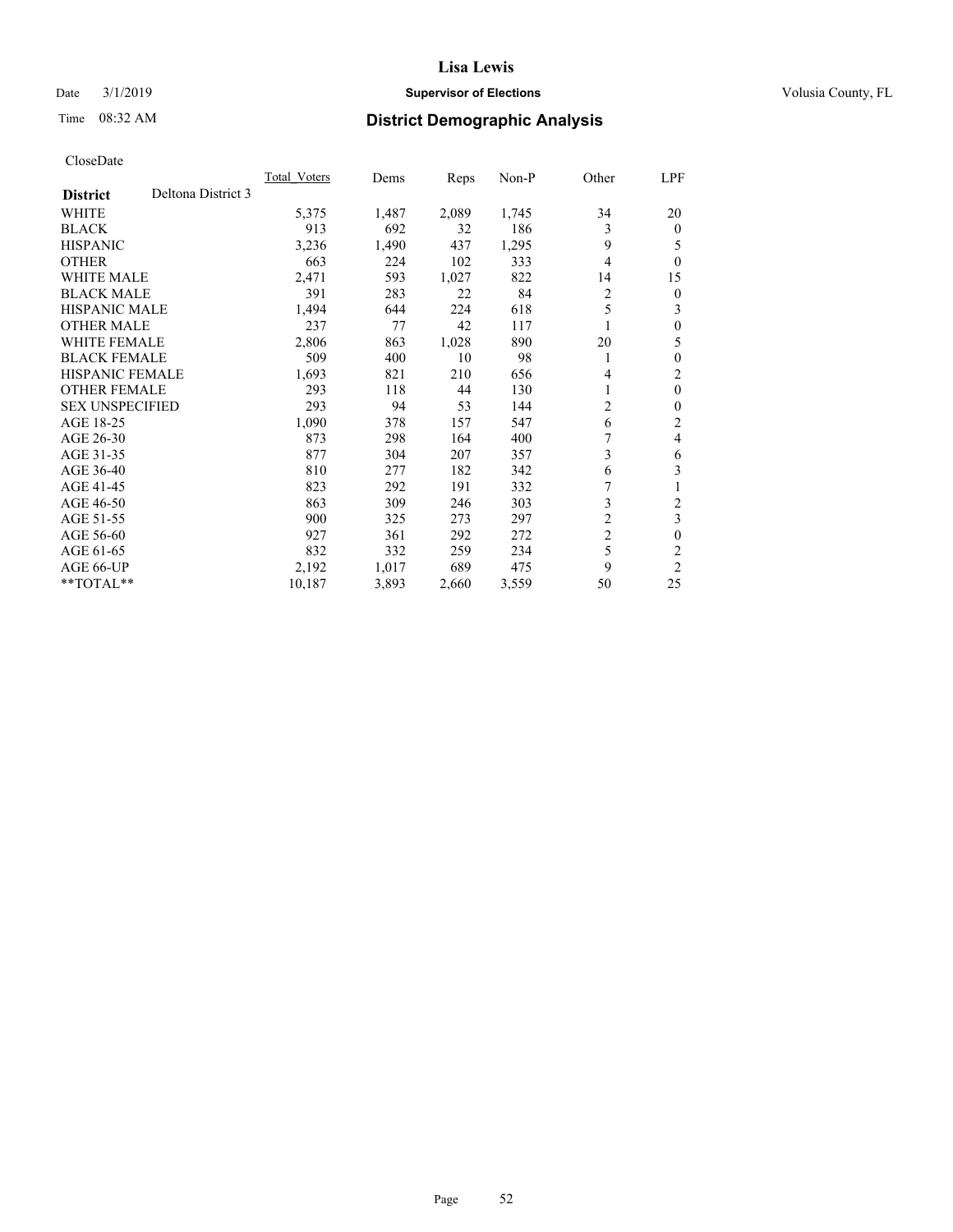## Date  $3/1/2019$  **Supervisor of Elections Supervisor of Elections** Volusia County, FL

# Time 08:32 AM **District Demographic Analysis**

|                                       | <b>Total Voters</b> | Dems  | Reps  | $Non-P$ | Other | LPF            |
|---------------------------------------|---------------------|-------|-------|---------|-------|----------------|
| Deltona District 4<br><b>District</b> |                     |       |       |         |       |                |
| <b>WHITE</b>                          | 5,411               | 1,606 | 2,118 | 1,629   | 35    | 23             |
| <b>BLACK</b>                          | 986                 | 688   | 49    | 246     | 1     | $\overline{2}$ |
| <b>HISPANIC</b>                       | 3,523               | 1,699 | 449   | 1,360   | 10    | 5              |
| <b>OTHER</b>                          | 706                 | 245   | 144   | 314     | 3     | $\theta$       |
| <b>WHITE MALE</b>                     | 2,472               | 649   | 1,004 | 784     | 18    | 17             |
| <b>BLACK MALE</b>                     | 427                 | 273   | 28    | 123     |       | 2              |
| <b>HISPANIC MALE</b>                  | 1,611               | 718   | 235   | 651     | 6     | 1              |
| <b>OTHER MALE</b>                     | 245                 | 76    | 56    | 113     | 0     | $\theta$       |
| <b>WHITE FEMALE</b>                   | 2,869               | 936   | 1,083 | 829     | 16    | 5              |
| <b>BLACK FEMALE</b>                   | 541                 | 405   | 18    | 118     | 0     | $\theta$       |
| <b>HISPANIC FEMALE</b>                | 1,848               | 950   | 207   | 683     | 4     | 4              |
| <b>OTHER FEMALE</b>                   | 309                 | 131   | 64    | 111     | 3     | $\theta$       |
| <b>SEX UNSPECIFIED</b>                | 304                 | 100   | 65    | 137     | 1     |                |
| AGE 18-25                             | 1,143               | 392   | 214   | 527     | 8     | $\overline{2}$ |
| AGE 26-30                             | 943                 | 342   | 185   | 403     | 3     | 10             |
| AGE 31-35                             | 876                 | 291   | 158   | 417     | 7     | 3              |
| AGE 36-40                             | 820                 | 312   | 152   | 347     | 6     | 3              |
| AGE 41-45                             | 802                 | 326   | 176   | 298     | 2     | $\theta$       |
| AGE 46-50                             | 875                 | 332   | 245   | 287     | 6     | 5              |
| AGE 51-55                             | 894                 | 341   | 277   | 271     | 2     | 3              |
| AGE 56-60                             | 1,000               | 423   | 301   | 270     | 4     | $\overline{c}$ |
| AGE 61-65                             | 884                 | 371   | 271   | 238     | 3     | 1              |
| AGE 66-UP                             | 2,389               | 1,108 | 781   | 491     | 8     | 1              |
| $*$ TOTAL $*$                         | 10,626              | 4,238 | 2,760 | 3,549   | 49    | 30             |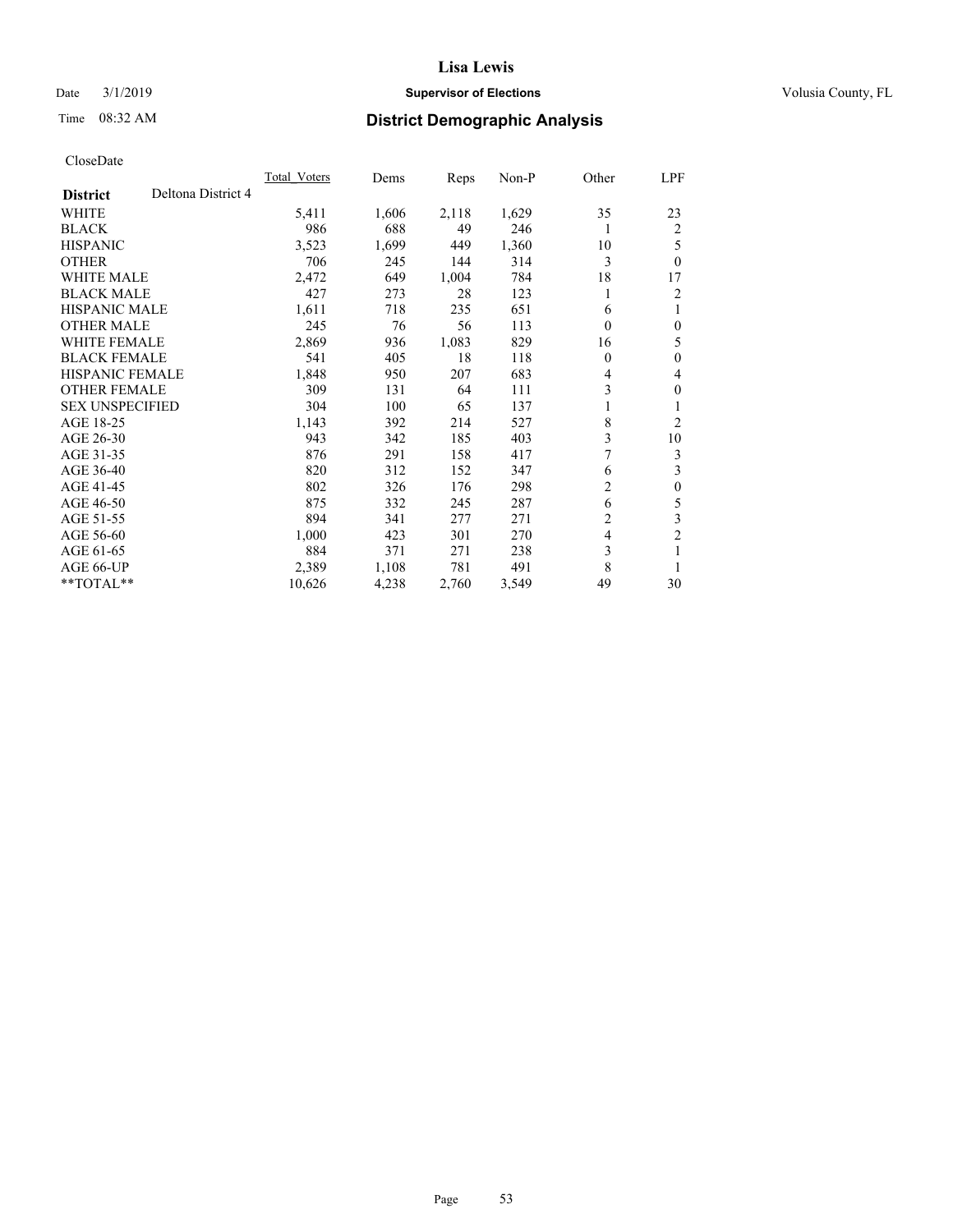## Date  $3/1/2019$  **Supervisor of Elections Supervisor of Elections** Volusia County, FL

# Time 08:32 AM **District Demographic Analysis**

|                        |                    | Total Voters | Dems  | Reps  | $Non-P$ | Other          | LPF            |
|------------------------|--------------------|--------------|-------|-------|---------|----------------|----------------|
| <b>District</b>        | Deltona District 5 |              |       |       |         |                |                |
| WHITE                  |                    | 5,386        | 1,490 | 2,158 | 1,688   | 32             | 18             |
| <b>BLACK</b>           |                    | 1,056        | 814   | 43    | 194     | 5              | $\mathbf{0}$   |
| <b>HISPANIC</b>        |                    | 2,956        | 1,333 | 430   | 1,184   | 6              | 3              |
| <b>OTHER</b>           |                    | 591          | 183   | 123   | 279     | 3              | 3              |
| <b>WHITE MALE</b>      |                    | 2,535        | 602   | 1,072 | 832     | 17             | 12             |
| <b>BLACK MALE</b>      |                    | 453          | 317   | 22    | 111     | 3              | $\mathbf{0}$   |
| <b>HISPANIC MALE</b>   |                    | 1,386        | 574   | 230   | 577     | 3              | 2              |
| <b>OTHER MALE</b>      |                    | 193          | 66    | 47    | 76      | $\overline{2}$ | $\overline{c}$ |
| WHITE FEMALE           |                    | 2,777        | 870   | 1,055 | 831     | 15             | 6              |
| <b>BLACK FEMALE</b>    |                    | 584          | 481   | 21    | 80      | $\overline{2}$ | $\theta$       |
| <b>HISPANIC FEMALE</b> |                    | 1,529        | 734   | 198   | 593     | 3              | 1              |
| <b>OTHER FEMALE</b>    |                    | 256          | 86    | 58    | 111     | 0              | 1              |
| <b>SEX UNSPECIFIED</b> |                    | 275          | 89    | 51    | 134     | 1              | $\mathbf{0}$   |
| AGE 18-25              |                    | 1,170        | 354   | 222   | 580     | 8              | 6              |
| AGE 26-30              |                    | 842          | 257   | 195   | 382     | 5              | 3              |
| AGE 31-35              |                    | 757          | 279   | 151   | 318     | 6              | 3              |
| AGE 36-40              |                    | 784          | 299   | 157   | 320     | 4              | 4              |
| AGE 41-45              |                    | 804          | 298   | 183   | 316     | 5              | $\mathfrak{2}$ |
| AGE 46-50              |                    | 811          | 296   | 243   | 265     | 5              | $\overline{c}$ |
| AGE 51-55              |                    | 930          | 359   | 297   | 267     | 5              | $\overline{c}$ |
| AGE 56-60              |                    | 988          | 347   | 372   | 266     | $\overline{2}$ | 1              |
| AGE 61-65              |                    | 860          | 371   | 280   | 204     | $\overline{4}$ |                |
| AGE 66-UP              |                    | 2,043        | 960   | 654   | 427     | $\overline{2}$ | $\theta$       |
| **TOTAL**              |                    | 9,989        | 3,820 | 2,754 | 3,345   | 46             | 24             |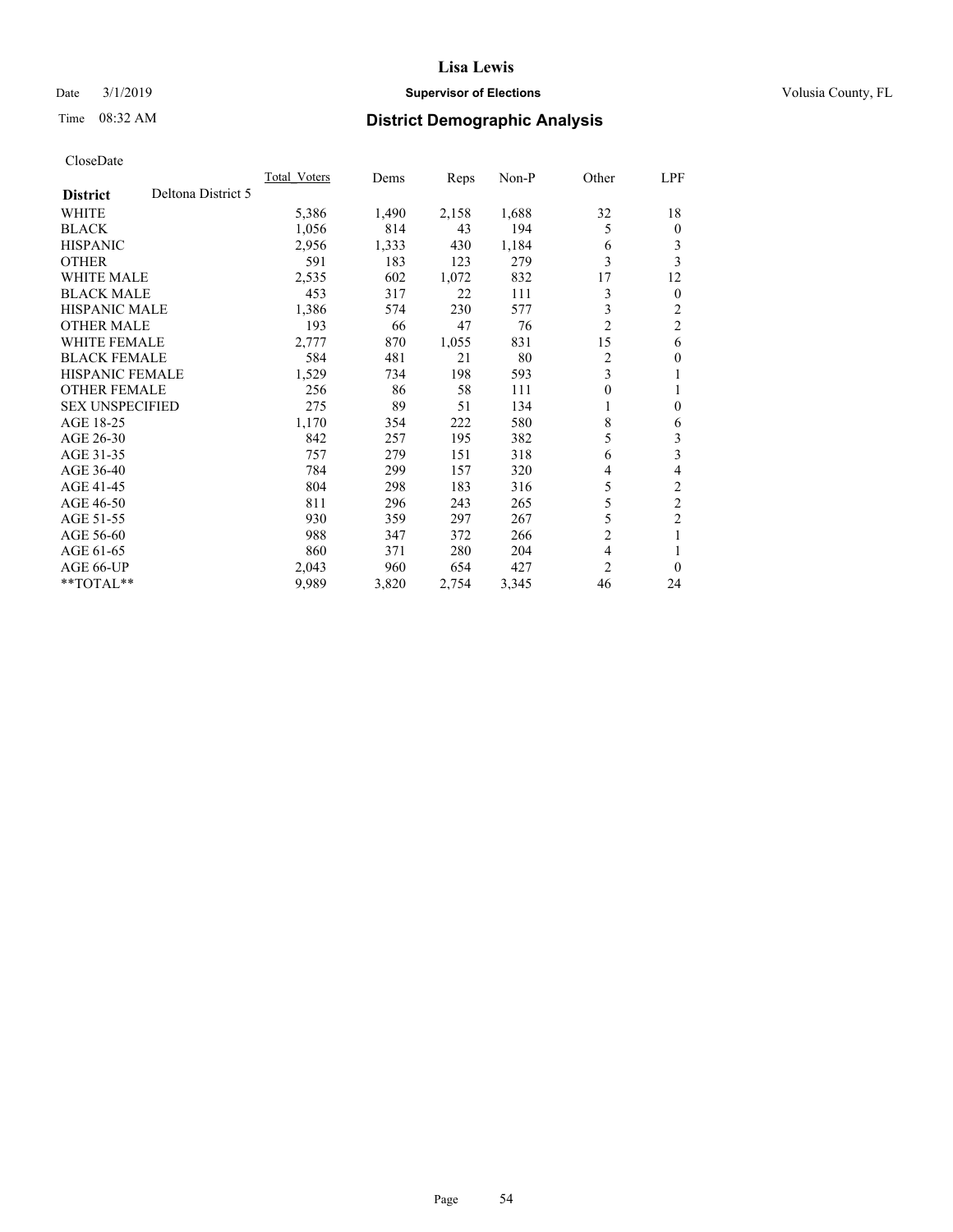## Date  $3/1/2019$  **Supervisor of Elections Supervisor of Elections** Volusia County, FL

# Time 08:32 AM **District Demographic Analysis**

|                                       | Total Voters | Dems  | Reps  | $Non-P$ | Other          | <u>LPF</u>     |
|---------------------------------------|--------------|-------|-------|---------|----------------|----------------|
| Deltona District 6<br><b>District</b> |              |       |       |         |                |                |
| WHITE                                 | 5,963        | 1,538 | 2,519 | 1,853   | 31             | 22             |
| <b>BLACK</b>                          | 976          | 724   | 40    | 208     | $\overline{4}$ | $\theta$       |
| <b>HISPANIC</b>                       | 2,532        | 1,135 | 336   | 1,043   | 14             | 4              |
| <b>OTHER</b>                          | 611          | 192   | 138   | 276     | $\overline{4}$ | 1              |
| <b>WHITE MALE</b>                     | 2,742        | 603   | 1,231 | 878     | 16             | 14             |
| <b>BLACK MALE</b>                     | 437          | 313   | 22    | 99      | 3              | $\mathbf{0}$   |
| <b>HISPANIC MALE</b>                  | 1,172        | 489   | 184   | 485     | 11             | 3              |
| <b>OTHER MALE</b>                     | 222          | 67    | 56    | 96      | 2              | 1              |
| <b>WHITE FEMALE</b>                   | 3,134        | 917   | 1,252 | 942     | 15             | 8              |
| <b>BLACK FEMALE</b>                   | 526          | 401   | 18    | 106     |                | $\mathbf{0}$   |
| <b>HISPANIC FEMALE</b>                | 1,317        | 631   | 147   | 535     | 3              | 1              |
| <b>OTHER FEMALE</b>                   | 257          | 95    | 61    | 99      | 2              | $\mathbf{0}$   |
| <b>SEX UNSPECIFIED</b>                | 275          | 73    | 62    | 140     | $\theta$       | $\mathbf{0}$   |
| AGE 18-25                             | 1,123        | 337   | 209   | 561     | 12             | 4              |
| AGE 26-30                             | 833          | 273   | 200   | 352     | 3              | 5              |
| AGE 31-35                             | 856          | 284   | 206   | 360     | 6              | $\mathbf{0}$   |
| AGE 36-40                             | 818          | 273   | 207   | 332     | 3              | 3              |
| AGE 41-45                             | 763          | 244   | 204   | 303     | 7              | 5              |
| AGE 46-50                             | 878          | 304   | 276   | 287     | 9              | $\overline{c}$ |
| AGE 51-55                             | 954          | 321   | 329   | 296     | 3              | 5              |
| AGE 56-60                             | 1,034        | 369   | 411   | 251     | 3              | $\mathbf{0}$   |
| AGE 61-65                             | 888          | 339   | 326   | 215     | 5              | 3              |
| AGE 66-UP                             | 1,935        | 845   | 665   | 423     | 2              | $\theta$       |
| $*$ TOTAL $*$                         | 10,082       | 3,589 | 3,033 | 3,380   | 53             | 27             |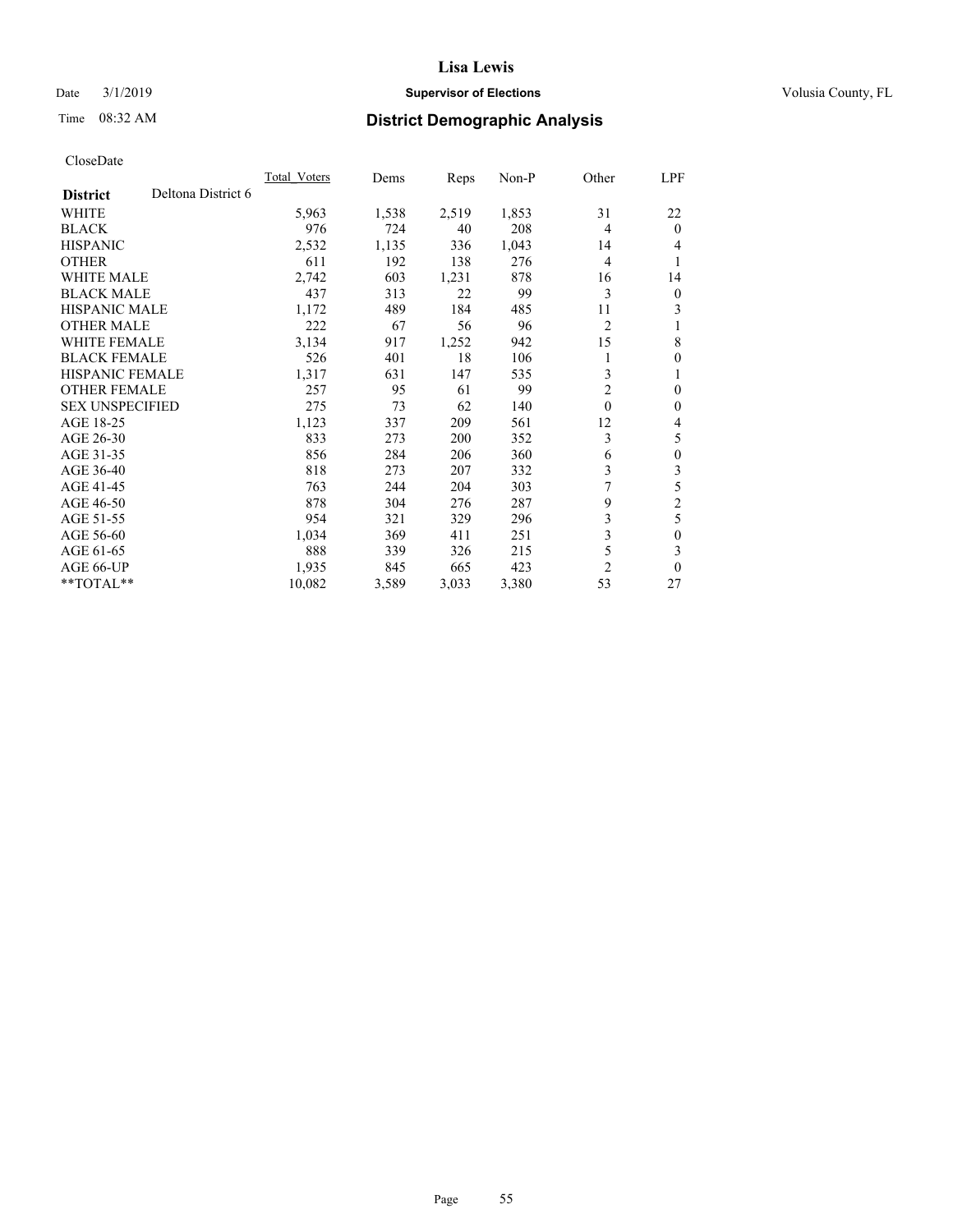## Date  $3/1/2019$  **Supervisor of Elections Supervisor of Elections** Volusia County, FL

# Time 08:32 AM **District Demographic Analysis**

|                        |                      | Total Voters | Dems  | Reps           | Non-P | Other | LPF          |
|------------------------|----------------------|--------------|-------|----------------|-------|-------|--------------|
| <b>District</b>        | Edgewater District 1 |              |       |                |       |       |              |
| WHITE                  |                      | 3,345        | 1,053 | 1,276          | 979   | 26    | 11           |
| <b>BLACK</b>           |                      | 89           | 65    | 3              | 20    |       | $\theta$     |
| <b>HISPANIC</b>        |                      | 72           | 25    | 18             | 28    |       | $\Omega$     |
| <b>OTHER</b>           |                      | 135          | 46    | 24             | 64    |       | 0            |
| <b>WHITE MALE</b>      |                      | 1,498        | 377   | 654            | 448   | 11    | 8            |
| <b>BLACK MALE</b>      |                      | 43           | 26    | 3              | 13    |       | $\mathbf{0}$ |
| <b>HISPANIC MALE</b>   |                      | 27           | 6     | 7              | 14    | 0     | $\mathbf{0}$ |
| <b>OTHER MALE</b>      |                      | 49           | 19    | 9              | 21    | 0     | 0            |
| <b>WHITE FEMALE</b>    |                      | 1,804        | 664   | 605            | 517   | 15    | 3            |
| <b>BLACK FEMALE</b>    |                      | 45           | 38    | $\overline{0}$ | 7     | 0     | 0            |
| <b>HISPANIC FEMALE</b> |                      | 45           | 19    | 11             | 14    |       | 0            |
| <b>OTHER FEMALE</b>    |                      | 52           | 18    | 13             | 20    |       | 0            |
| <b>SEX UNSPECIFIED</b> |                      | 78           | 22    | 19             | 37    | 0     | $\theta$     |
| AGE 18-25              |                      | 238          | 56    | 67             | 109   | 3     | 3            |
| AGE 26-30              |                      | 224          | 60    | 66             | 94    | 3     | 1            |
| AGE 31-35              |                      | 226          | 69    | 66             | 89    |       |              |
| AGE 36-40              |                      | 213          | 72    | 65             | 75    | 0     |              |
| AGE 41-45              |                      | 221          | 63    | 80             | 74    | 3     |              |
| AGE 46-50              |                      | 243          | 60    | 87             | 90    | 5     |              |
| AGE 51-55              |                      | 314          | 96    | 122            | 94    |       |              |
| AGE 56-60              |                      | 423          | 135   | 174            | 112   | 2     | 0            |
| AGE 61-65              |                      | 431          | 148   | 154            | 126   | 3     | 0            |
| AGE 66-UP              |                      | 1,108        | 430   | 440            | 228   | 8     | 2            |
| **TOTAL**              |                      | 3,641        | 1,189 | 1,321          | 1,091 | 29    | 11           |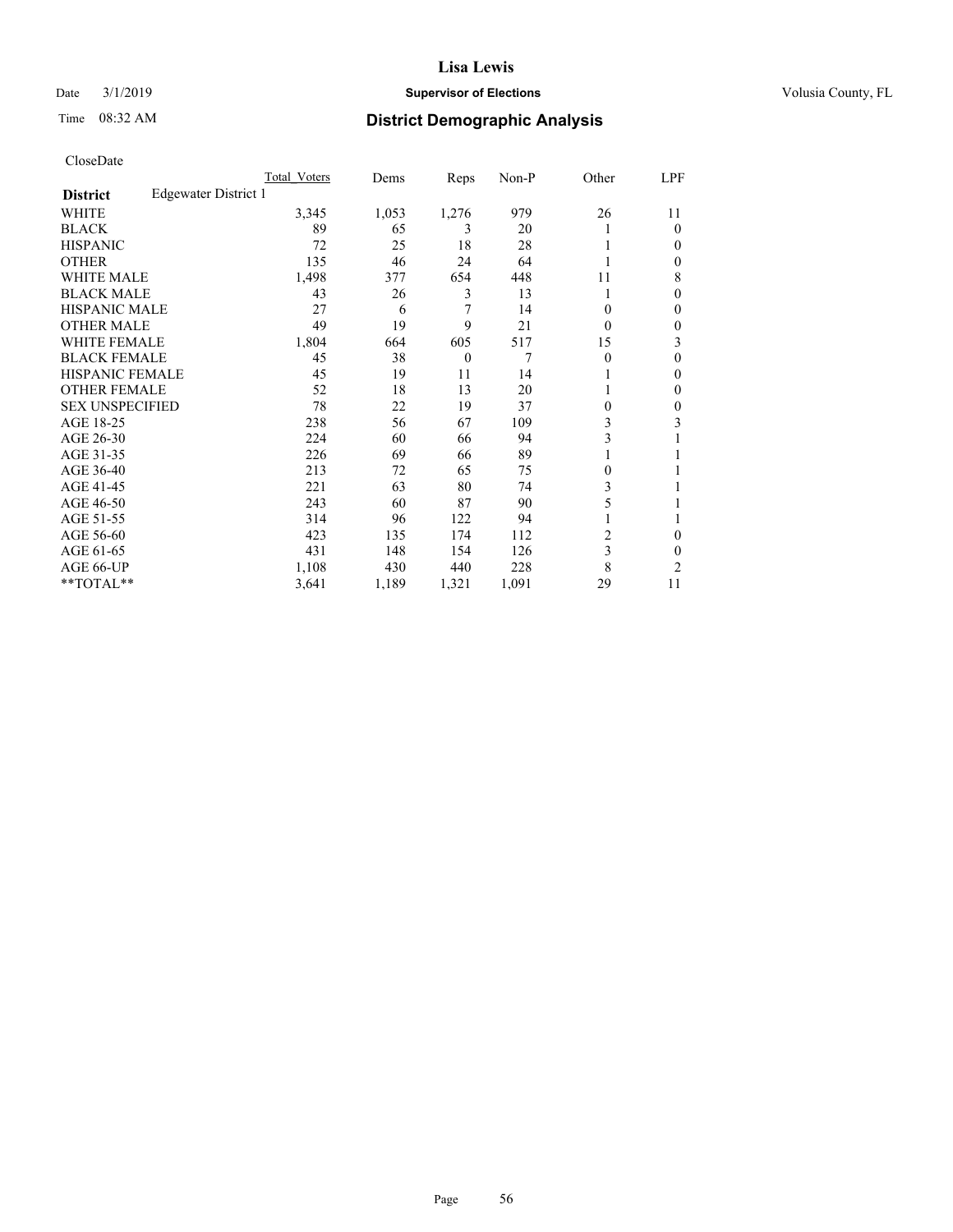### Date  $3/1/2019$  **Supervisor of Elections Supervisor of Elections** Volusia County, FL

# Time 08:32 AM **District Demographic Analysis**

|                        |                      | Total Voters | Dems  | Reps           | Non-P | Other          | LPF    |
|------------------------|----------------------|--------------|-------|----------------|-------|----------------|--------|
| <b>District</b>        | Edgewater District 2 |              |       |                |       |                |        |
| WHITE                  |                      | 3,724        | 1,112 | 1,474          | 1,108 | 22             | 8      |
| <b>BLACK</b>           |                      | 62           | 47    | 5              | 8     | $\overline{2}$ | 0      |
| <b>HISPANIC</b>        |                      | 76           | 29    | 21             | 22    | 4              | $_{0}$ |
| <b>OTHER</b>           |                      | 123          | 36    | 35             | 52    | 0              | 0      |
| WHITE MALE             |                      | 1,708        | 443   | 740            | 512   | 6              |        |
| <b>BLACK MALE</b>      |                      | 28           | 20    | $\overline{2}$ | 5     |                | 0      |
| <b>HISPANIC MALE</b>   |                      | 45           | 15    | 13             | 14    | 3              | 0      |
| <b>OTHER MALE</b>      |                      | 42           | 10    | 14             | 18    | 0              | 0      |
| WHITE FEMALE           |                      | 1,985        | 658   | 728            | 582   | 16             |        |
| <b>BLACK FEMALE</b>    |                      | 33           | 26    | 3              | 3     |                | 0      |
| <b>HISPANIC FEMALE</b> |                      | 29           | 14    | 7              | 7     |                | 0      |
| <b>OTHER FEMALE</b>    |                      | 46           | 18    | 13             | 15    | 0              | 0      |
| <b>SEX UNSPECIFIED</b> |                      | 69           | 20    | 15             | 34    | 0              | 0      |
| AGE 18-25              |                      | 307          | 72    | 93             | 135   | 7              | 0      |
| AGE 26-30              |                      | 268          | 77    | 70             | 114   | 6              |        |
| AGE 31-35              |                      | 256          | 73    | 77             | 99    | 3              | 4      |
| AGE 36-40              |                      | 243          | 57    | 78             | 105   | 2              |        |
| AGE 41-45              |                      | 260          | 71    | 96             | 93    | 0              | 0      |
| AGE 46-50              |                      | 302          | 76    | 121            | 103   |                |        |
| AGE 51-55              |                      | 303          | 80    | 127            | 92    | 4              | 0      |
| AGE 56-60              |                      | 421          | 132   | 182            | 106   |                | 0      |
| AGE 61-65              |                      | 396          | 139   | 169            | 85    | 2              |        |
| AGE 66-UP              |                      | 1,229        | 447   | 522            | 258   | $\overline{c}$ | 0      |
| **TOTAL**              |                      | 3,985        | 1,224 | 1,535          | 1,190 | 28             | 8      |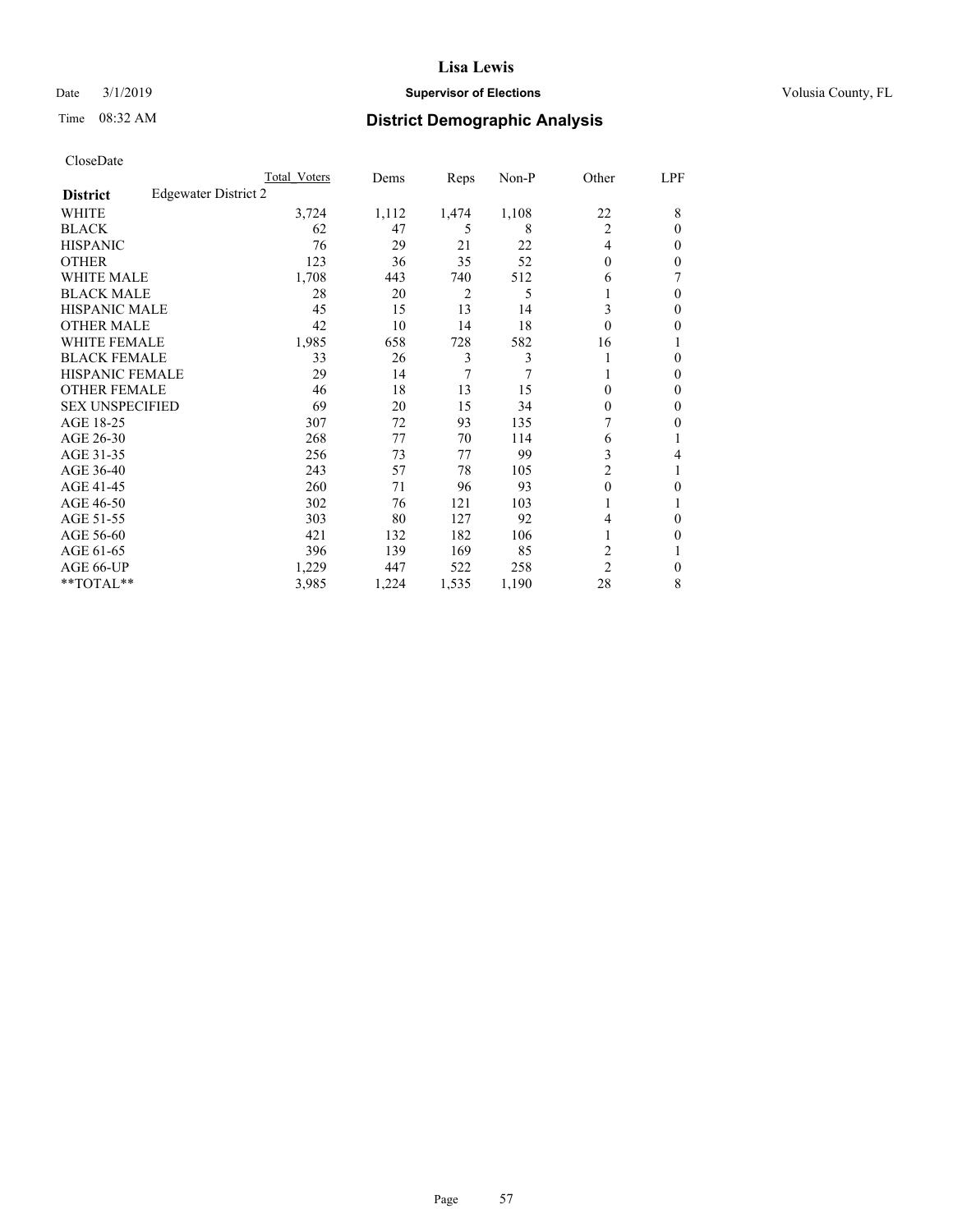## Date  $3/1/2019$  **Supervisor of Elections Supervisor of Elections** Volusia County, FL

# Time 08:32 AM **District Demographic Analysis**

|                        |                      | Total Voters | Dems  | Reps           | Non-P | Other    | LPF            |
|------------------------|----------------------|--------------|-------|----------------|-------|----------|----------------|
| <b>District</b>        | Edgewater District 3 |              |       |                |       |          |                |
| WHITE                  |                      | 3,498        | 1,029 | 1,349          | 1,075 | 34       | 11             |
| <b>BLACK</b>           |                      | 105          | 78    | 5              | 22    | 0        | $\Omega$       |
| <b>HISPANIC</b>        |                      | 74           | 26    | 13             | 34    |          | $\Omega$       |
| <b>OTHER</b>           |                      | 148          | 40    | 38             | 69    |          | $\Omega$       |
| WHITE MALE             |                      | 1,582        | 396   | 651            | 515   | 15       | 5              |
| <b>BLACK MALE</b>      |                      | 50           | 37    | 3              | 10    | $\theta$ | $\theta$       |
| <b>HISPANIC MALE</b>   |                      | 31           | 10    | 6              | 15    | 0        | $\theta$       |
| <b>OTHER MALE</b>      |                      | 49           | 12    | 13             | 24    | 0        | $\mathbf{0}$   |
| WHITE FEMALE           |                      | 1,873        | 631   | 674            | 543   | 19       | 6              |
| <b>BLACK FEMALE</b>    |                      | 53           | 40    | $\overline{2}$ | 11    | 0        | $\mathbf{0}$   |
| <b>HISPANIC FEMALE</b> |                      | 40           | 13    | 7              | 19    |          | $\Omega$       |
| <b>OTHER FEMALE</b>    |                      | 57           | 19    | 19             | 18    |          | $\Omega$       |
| <b>SEX UNSPECIFIED</b> |                      | 90           | 15    | 30             | 45    | 0        | 0              |
| AGE 18-25              |                      | 323          | 75    | 91             | 151   | 5        |                |
| AGE 26-30              |                      | 248          | 76    | 69             | 101   |          |                |
| AGE 31-35              |                      | 225          | 67    | 64             | 93    |          | 0              |
| AGE 36-40              |                      | 234          | 54    | 70             | 106   | 2        | 2              |
| AGE 41-45              |                      | 234          | 47    | 82             | 102   |          | $\overline{c}$ |
| AGE 46-50              |                      | 280          | 83    | 106            | 86    | 3        | $\overline{c}$ |
| AGE 51-55              |                      | 340          | 103   | 129            | 99    |          | $\overline{2}$ |
| AGE 56-60              |                      | 361          | 118   | 135            | 104   | 3        |                |
| AGE 61-65              |                      | 404          | 131   | 162            | 107   | 4        | $\theta$       |
| AGE 66-UP              |                      | 1,176        | 419   | 497            | 251   | 9        | $\Omega$       |
| **TOTAL**              |                      | 3,825        | 1,173 | 1,405          | 1,200 | 36       | 11             |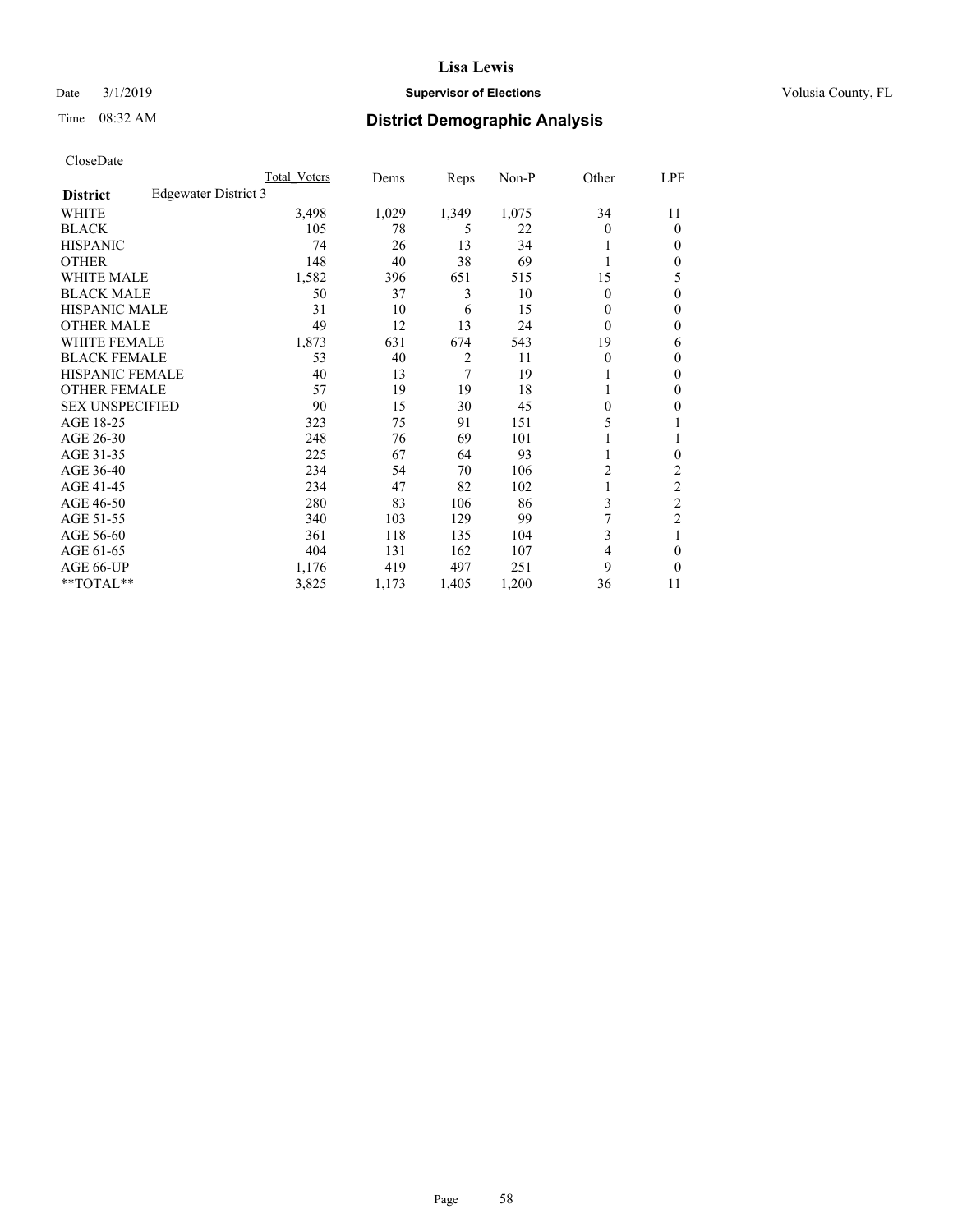## Date  $3/1/2019$  **Supervisor of Elections Supervisor of Elections** Volusia County, FL

# Time 08:32 AM **District Demographic Analysis**

|                        |                      | Total Voters | Dems  | Reps           | Non-P | Other          | LPF            |
|------------------------|----------------------|--------------|-------|----------------|-------|----------------|----------------|
| <b>District</b>        | Edgewater District 4 |              |       |                |       |                |                |
| WHITE                  |                      | 4,586        | 1,247 | 1,893          | 1,403 | 28             | 15             |
| <b>BLACK</b>           |                      | 104          | 78    | 5              | 21    | 0              | $\mathbf{0}$   |
| <b>HISPANIC</b>        |                      | 92           | 36    | 20             | 36    | 0              | $\Omega$       |
| <b>OTHER</b>           |                      | 139          | 41    | 29             | 68    |                | 0              |
| <b>WHITE MALE</b>      |                      | 2,073        | 465   | 912            | 673   | 15             | 8              |
| <b>BLACK MALE</b>      |                      | 48           | 32    | 3              | 13    | 0              | $\theta$       |
| <b>HISPANIC MALE</b>   |                      | 35           | 10    | 7              | 18    | 0              | $\theta$       |
| <b>OTHER MALE</b>      |                      | 48           | 16    | 13             | 18    | 1              | 0              |
| WHITE FEMALE           |                      | 2,467        | 772   | 961            | 714   | 13             | 7              |
| <b>BLACK FEMALE</b>    |                      | 55           | 45    | $\overline{2}$ | 8     | 0              | $\mathbf{0}$   |
| <b>HISPANIC FEMALE</b> |                      | 57           | 26    | 13             | 18    | 0              | 0              |
| <b>OTHER FEMALE</b>    |                      | 63           | 19    | 15             | 29    | 0              | $\theta$       |
| <b>SEX UNSPECIFIED</b> |                      | 75           | 17    | 21             | 37    | 0              | $\theta$       |
| AGE 18-25              |                      | 309          | 82    | 87             | 134   | $\overline{c}$ | 4              |
| AGE 26-30              |                      | 238          | 47    | 71             | 117   | 2              | 1              |
| AGE 31-35              |                      | 248          | 63    | 78             | 103   | $\theta$       | 4              |
| AGE 36-40              |                      | 243          | 63    | 71             | 105   | $\overline{c}$ | $\overline{c}$ |
| AGE 41-45              |                      | 238          | 60    | 81             | 92    | $\overline{c}$ | 3              |
| AGE 46-50              |                      | 291          | 81    | 113            | 96    | 1              | $\theta$       |
| AGE 51-55              |                      | 289          | 80    | 127            | 80    | $\overline{c}$ | 0              |
| AGE 56-60              |                      | 433          | 106   | 199            | 125   | 3              | 0              |
| AGE 61-65              |                      | 497          | 138   | 221            | 134   | 4              | 0              |
| AGE 66-UP              |                      | 2,135        | 682   | 899            | 542   | 11             |                |
| **TOTAL**              |                      | 4,921        | 1,402 | 1,947          | 1,528 | 29             | 15             |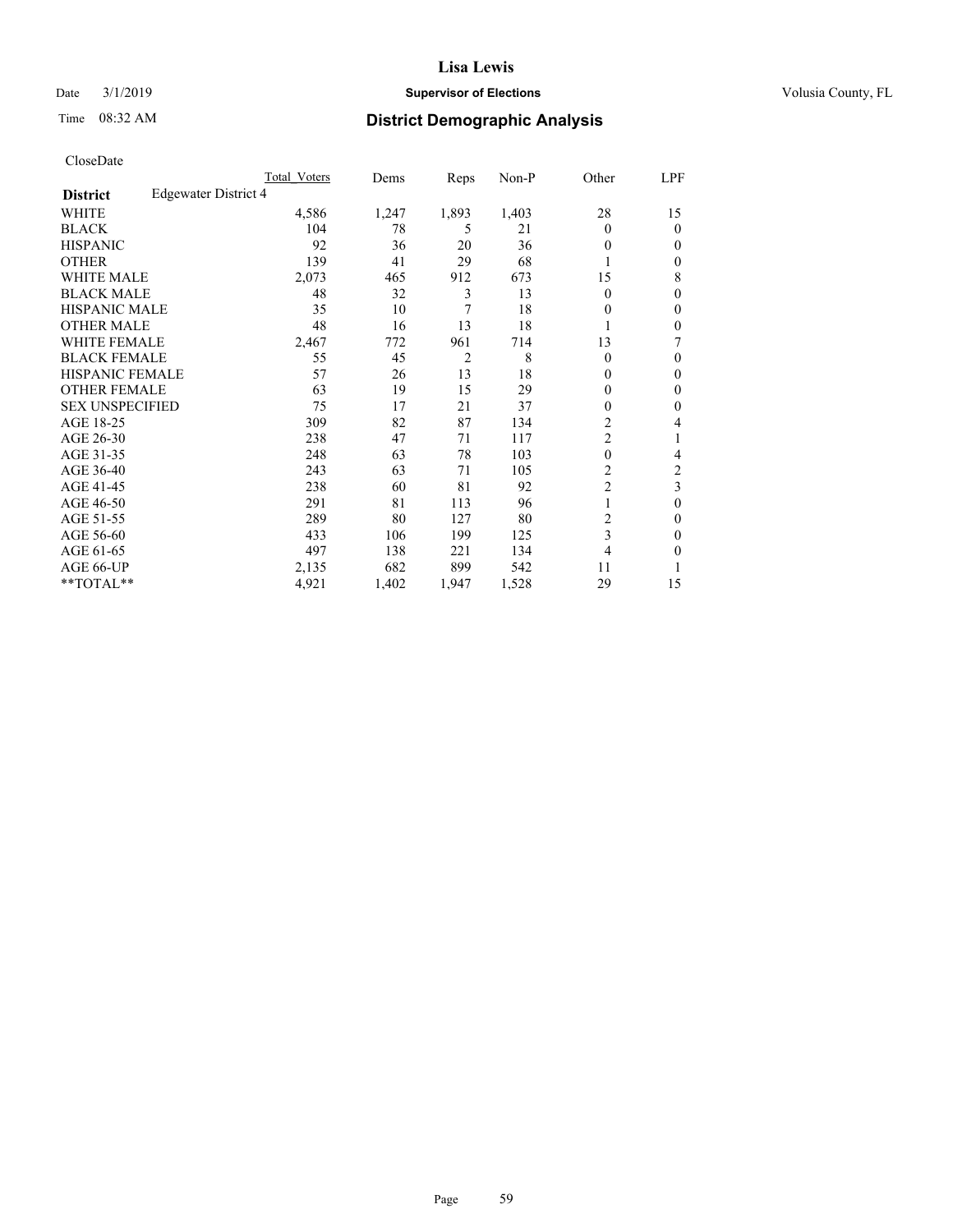### Date  $3/1/2019$  **Supervisor of Elections Supervisor of Elections** Volusia County, FL

# Time 08:32 AM **District Demographic Analysis**

|                                          | Total Voters | Dems | Reps           | Non-P | Other          | LPF            |
|------------------------------------------|--------------|------|----------------|-------|----------------|----------------|
| Holly Hill District 1<br><b>District</b> |              |      |                |       |                |                |
| WHITE                                    | 1,546        | 483  | 562            | 482   | 11             | 8              |
| <b>BLACK</b>                             | 208          | 149  | 7              | 48    | 2              | 2              |
| <b>HISPANIC</b>                          | 93           | 40   | 14             | 39    | $\theta$       | $\theta$       |
| <b>OTHER</b>                             | 109          | 32   | 27             | 48    | $\overline{2}$ | 0              |
| WHITE MALE                               | 761          | 204  | 292            | 257   | 4              | 4              |
| <b>BLACK MALE</b>                        | 80           | 55   | 3              | 20    | 1              |                |
| <b>HISPANIC MALE</b>                     | 48           | 19   | 10             | 19    | $\theta$       | 0              |
| <b>OTHER MALE</b>                        | 38           | 11   | 10             | 17    | $\Omega$       | 0              |
| WHITE FEMALE                             | 765          | 273  | 263            | 218   |                | 4              |
| <b>BLACK FEMALE</b>                      | 123          | 89   | $\overline{4}$ | 28    | 1              |                |
| <b>HISPANIC FEMALE</b>                   | 44           | 21   | 4              | 19    | $\theta$       | 0              |
| <b>OTHER FEMALE</b>                      | 48           | 19   | 14             | 15    | $\Omega$       | 0              |
| <b>SEX UNSPECIFIED</b>                   | 49           | 13   | 10             | 24    | $\overline{c}$ | 0              |
| AGE 18-25                                | 153          | 41   | 37             | 71    | $\overline{c}$ | 2              |
| AGE 26-30                                | 149          | 65   | 26             | 58    | $\mathbf{0}$   | $\theta$       |
| AGE 31-35                                | 126          | 48   | 29             | 44    | 3              | $\overline{c}$ |
| AGE 36-40                                | 117          | 36   | 26             | 50    | 3              | 2              |
| AGE 41-45                                | 124          | 48   | 29             | 46    |                | $\theta$       |
| AGE 46-50                                | 120          | 47   | 33             | 40    | $\theta$       | 0              |
| AGE 51-55                                | 198          | 64   | 72             | 60    | $\Omega$       | 2              |
| AGE 56-60                                | 214          | 79   | 79             | 55    |                | $\theta$       |
| AGE 61-65                                | 224          | 71   | 78             | 71    | $\overline{2}$ | $\overline{2}$ |
| AGE 66-UP                                | 531          | 205  | 201            | 122   | 3              | $\Omega$       |
| **TOTAL**                                | 1,956        | 704  | 610            | 617   | 15             | 10             |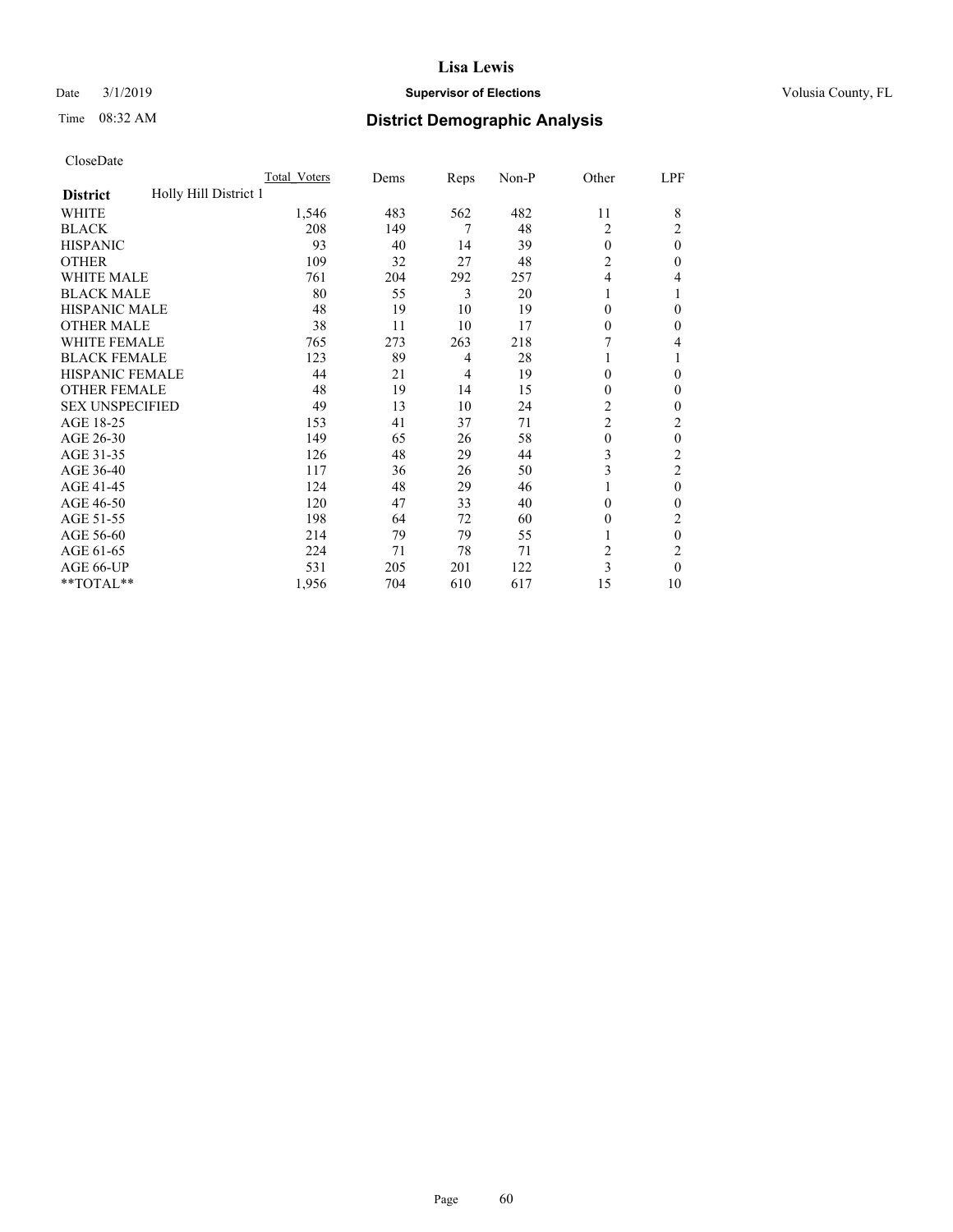## Date  $3/1/2019$  **Supervisor of Elections Supervisor of Elections** Volusia County, FL

# Time 08:32 AM **District Demographic Analysis**

| CloseDate |
|-----------|
|-----------|

|                                          | Total Voters | Dems | Reps | Non-P | Other    | LPF            |
|------------------------------------------|--------------|------|------|-------|----------|----------------|
| Holly Hill District 2<br><b>District</b> |              |      |      |       |          |                |
| <b>WHITE</b>                             | 1,516        | 523  | 476  | 503   | 3        | 11             |
| BLACK                                    | 265          | 195  | 10   | 60    | 0        | $\theta$       |
| <b>HISPANIC</b>                          | 68           | 34   | 10   | 24    | 0        | $\theta$       |
| OTHER                                    | 100          | 35   | 13   | 52    | 0        | 0              |
| <b>WHITE MALE</b>                        | 712          | 204  | 248  | 250   | 2        | 8              |
| <b>BLACK MALE</b>                        | 112          | 73   | 6    | 33    | $\theta$ | $\Omega$       |
| <b>HISPANIC MALE</b>                     | 34           | 12   | 7    | 15    | 0        | 0              |
| OTHER MALE                               | 41           | 10   | 8    | 23    | 0        | $\overline{0}$ |
| <b>WHITE FEMALE</b>                      | 788          | 316  | 225  | 243   |          | 3              |
| <b>BLACK FEMALE</b>                      | 152          | 122  | 4    | 26    | 0        | 0              |
| <b>HISPANIC FEMALE</b>                   | 34           | 22   | 3    | 9     | 0        | 0              |
| <b>OTHER FEMALE</b>                      | 36           | 19   | 3    | 14    | 0        | $\Omega$       |
| <b>SEX UNSPECIFIED</b>                   | 40           | 9    | 5    | 26    | 0        | 0              |
| AGE 18-25                                | 214          | 68   | 38   | 104   | 0        | 4              |
| AGE 26-30                                | 156          | 56   | 37   | 63    | 0        | $\Omega$       |
| AGE 31-35                                | 156          | 65   | 27   | 63    | 0        |                |
| AGE 36-40                                | 130          | 52   | 24   | 53    | 0        |                |
| AGE 41-45                                | 111          | 44   | 24   | 42    |          | 0              |
| AGE 46-50                                | 182          | 69   | 56   | 55    | 0        | 2              |
| AGE 51-55                                | 193          | 67   | 64   | 61    | 0        |                |
| AGE 56-60                                | 221          | 101  | 53   | 65    | 0        | 2              |
| AGE 61-65                                | 179          | 76   | 56   | 46    |          | $\theta$       |
| AGE 66-UP                                | 407          | 189  | 130  | 87    |          | 0              |
| **TOTAL**                                | 1,949        | 787  | 509  | 639   | 3        | 11             |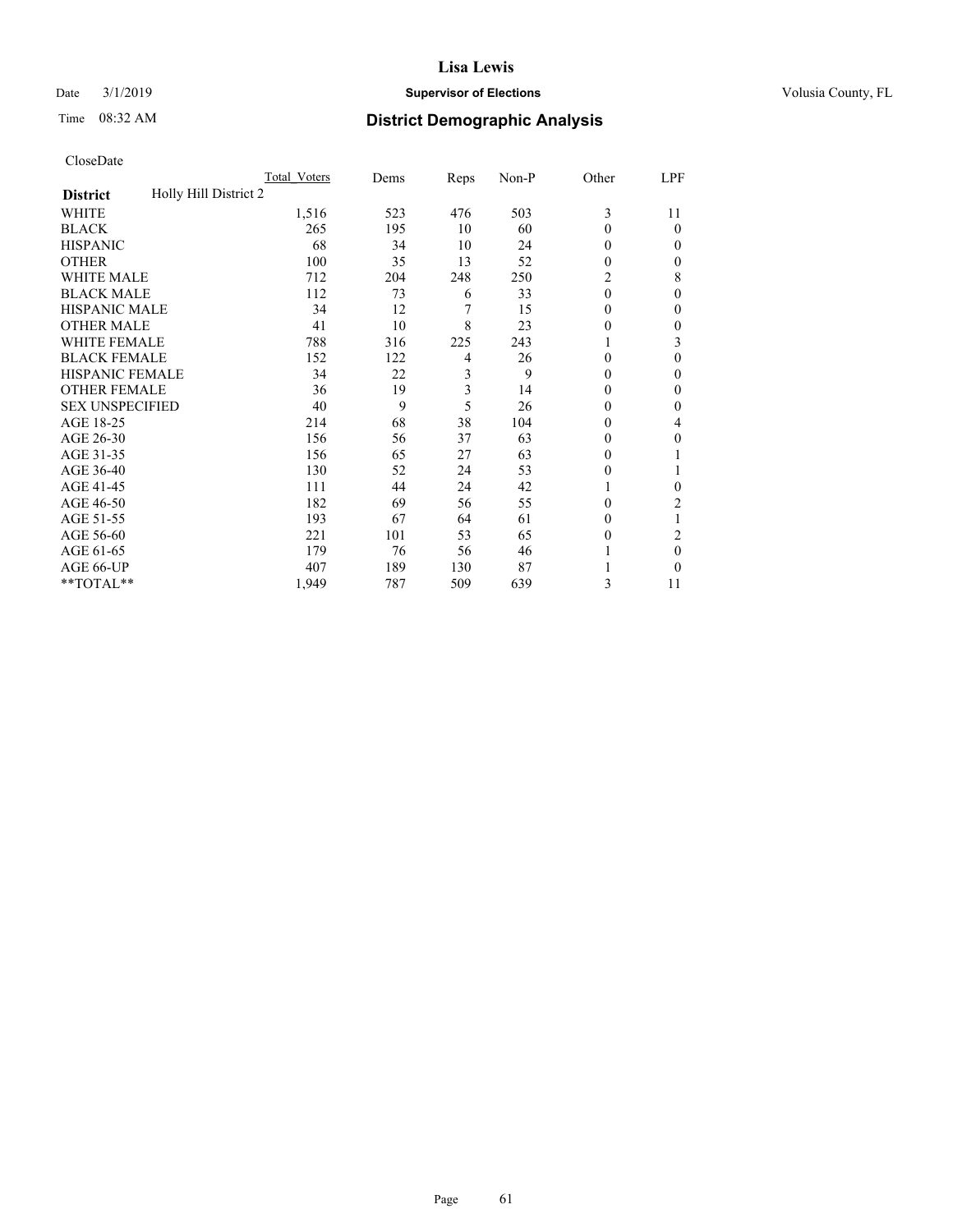## Date  $3/1/2019$  **Supervisor of Elections Supervisor of Elections** Volusia County, FL

# Time 08:32 AM **District Demographic Analysis**

|                                          | Total Voters | Dems | Reps | Non-P | Other          | LPF          |
|------------------------------------------|--------------|------|------|-------|----------------|--------------|
| Holly Hill District 3<br><b>District</b> |              |      |      |       |                |              |
| WHITE                                    | 1,606        | 523  | 604  | 462   | 12             | 5            |
| <b>BLACK</b>                             | 197          | 152  | 7    | 38    | $\theta$       | $\Omega$     |
| <b>HISPANIC</b>                          | 55           | 25   | 4    | 24    | 2              | 0            |
| <b>OTHER</b>                             | 90           | 34   | 15   | 41    | $\theta$       | 0            |
| WHITE MALE                               | 702          | 201  | 288  | 203   | 5              | 5            |
| <b>BLACK MALE</b>                        | 84           | 52   | 6    | 26    | $\Omega$       | $\theta$     |
| <b>HISPANIC MALE</b>                     | 30           | 15   | 1    | 12    | 2              | 0            |
| <b>OTHER MALE</b>                        | 30           | 13   | 4    | 13    | $\Omega$       | 0            |
| WHITE FEMALE                             | 883          | 315  | 309  | 252   |                | 0            |
| <b>BLACK FEMALE</b>                      | 112          | 99   | 1    | 12    | $\Omega$       | 0            |
| <b>HISPANIC FEMALE</b>                   | 24           | 10   | 3    | 11    | $\Omega$       | 0            |
| <b>OTHER FEMALE</b>                      | 36           | 16   | 7    | 13    | $\Omega$       | 0            |
| <b>SEX UNSPECIFIED</b>                   | 47           | 13   | 11   | 23    | $\theta$       | 0            |
| AGE 18-25                                | 104          | 36   | 25   | 43    | $\Omega$       | 0            |
| AGE 26-30                                | 96           | 31   | 26   | 37    | $\overline{c}$ | $\mathbf{0}$ |
| AGE 31-35                                | 89           | 33   | 17   | 39    | $\theta$       | 0            |
| AGE 36-40                                | 86           | 29   | 18   | 39    | $\theta$       | 0            |
| AGE 41-45                                | 104          | 44   | 21   | 39    | $\theta$       | 0            |
| AGE 46-50                                | 119          | 37   | 33   | 47    | 1              |              |
| AGE 51-55                                | 149          | 53   | 41   | 51    | 2              | 2            |
| AGE 56-60                                | 167          | 67   | 43   | 55    |                |              |
| AGE 61-65                                | 208          | 77   | 83   | 43    | 5              | 0            |
| AGE 66-UP                                | 826          | 327  | 323  | 172   | 3              |              |
| **TOTAL**                                | 1,948        | 734  | 630  | 565   | 14             | 5            |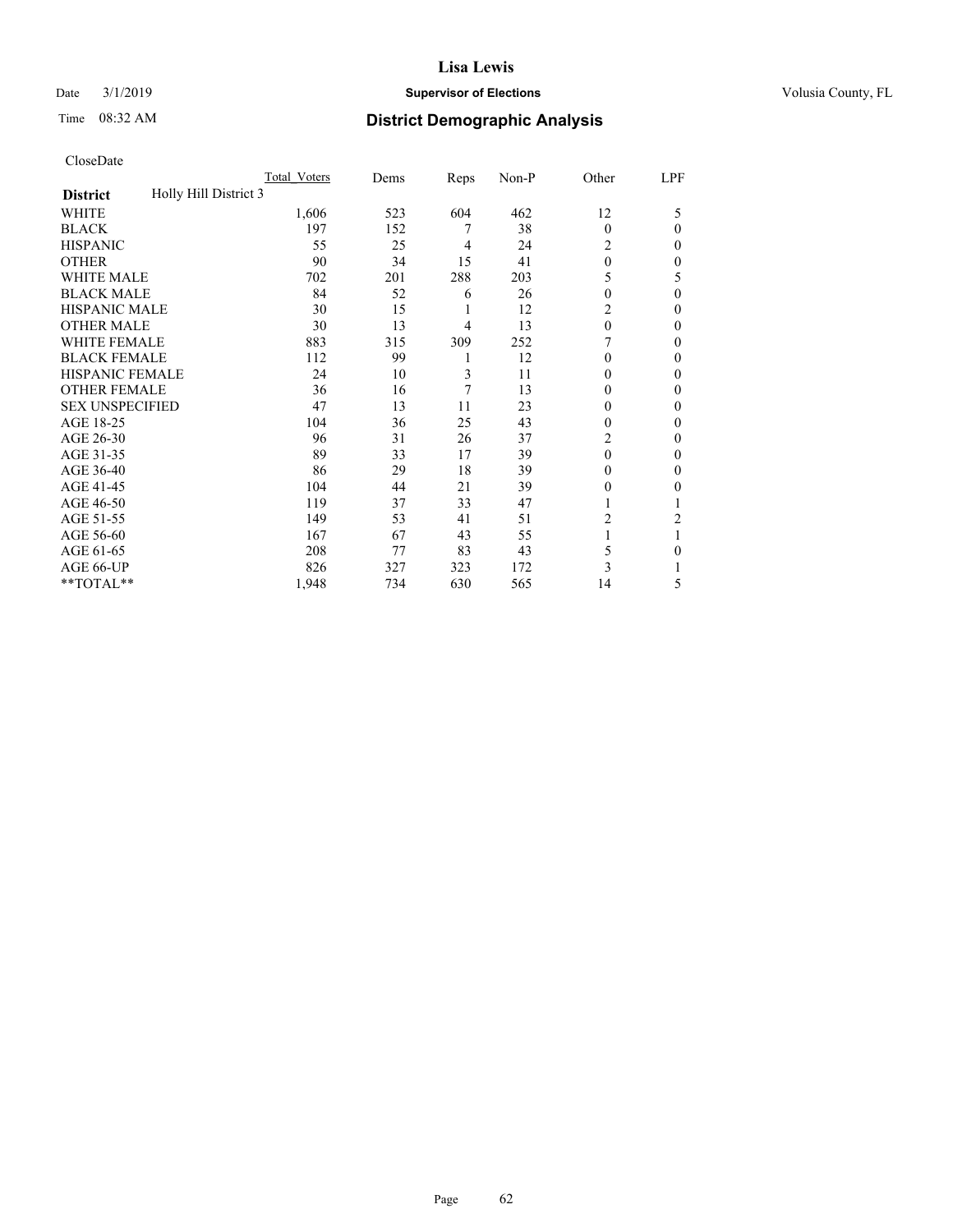## Date  $3/1/2019$  **Supervisor of Elections Supervisor of Elections** Volusia County, FL

# Time 08:32 AM **District Demographic Analysis**

|                                          | Total Voters | Dems | Reps | Non-P | Other          | LPF |
|------------------------------------------|--------------|------|------|-------|----------------|-----|
| Holly Hill District 4<br><b>District</b> |              |      |      |       |                |     |
| WHITE                                    | 1,456        | 463  | 525  | 452   | 13             | 3   |
| <b>BLACK</b>                             | 372          | 274  | 11   | 86    |                | 0   |
| <b>HISPANIC</b>                          | 87           | 38   | 17   | 31    | $\theta$       |     |
| <b>OTHER</b>                             | 96           | 41   | 14   | 41    | $\theta$       | 0   |
| <b>WHITE MALE</b>                        | 650          | 166  | 250  | 223   | 9              | 2   |
| <b>BLACK MALE</b>                        | 109          | 71   | 3    | 34    |                | 0   |
| <b>HISPANIC MALE</b>                     | 43           | 22   | 3    | 17    | $\theta$       |     |
| <b>OTHER MALE</b>                        | 30           | 14   | 7    | 9     | $\theta$       | 0   |
| <b>WHITE FEMALE</b>                      | 792          | 293  | 270  | 224   | 4              |     |
| <b>BLACK FEMALE</b>                      | 255          | 198  | 8    | 49    | $\theta$       | 0   |
| <b>HISPANIC FEMALE</b>                   | 42           | 15   | 13   | 14    | 0              | 0   |
| <b>OTHER FEMALE</b>                      | 40           | 20   | 6    | 14    | $\theta$       | 0   |
| <b>SEX UNSPECIFIED</b>                   | 50           | 17   | 7    | 26    | 0              | 0   |
| AGE 18-25                                | 237          | 97   | 37   | 101   |                |     |
| AGE 26-30                                | 216          | 88   | 45   | 81    |                |     |
| AGE 31-35                                | 170          | 63   | 34   | 71    |                |     |
| AGE 36-40                                | 155          | 69   | 33   | 50    | 3              | 0   |
| AGE 41-45                                | 111          | 44   | 31   | 34    | 2              | 0   |
| AGE 46-50                                | 136          | 46   | 34   | 55    | 1              | 0   |
| AGE 51-55                                | 157          | 60   | 51   | 45    |                | 0   |
| AGE 56-60                                | 210          | 73   | 82   | 52    | 2              |     |
| AGE 61-65                                | 173          | 73   | 60   | 40    | $\theta$       | 0   |
| AGE 66-UP                                | 446          | 203  | 160  | 81    | $\overline{c}$ | 0   |
| **TOTAL**                                | 2,011        | 816  | 567  | 610   | 14             | 4   |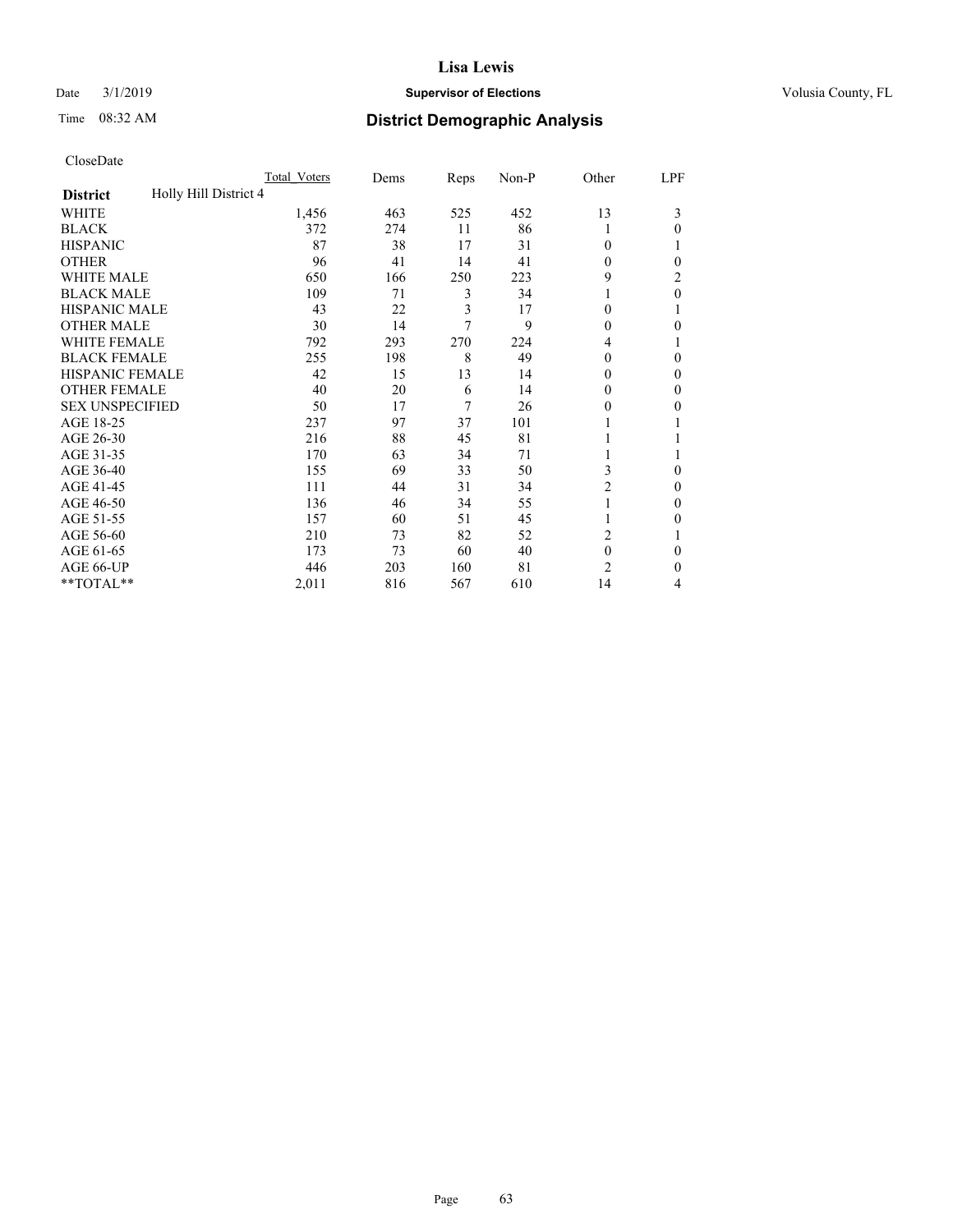## Date  $3/1/2019$  **Supervisor of Elections Supervisor of Elections** Volusia County, FL

# Time 08:32 AM **District Demographic Analysis**

|                        |            | Total Voters | Dems | Reps           | Non-P | Other    | LPF          |
|------------------------|------------|--------------|------|----------------|-------|----------|--------------|
| <b>District</b>        | Lake Helen |              |      |                |       |          |              |
| WHITE                  |            | 1,835        | 527  | 771            | 523   | 11       | 3            |
| <b>BLACK</b>           |            | 165          | 140  | 5              | 20    | $\theta$ | 0            |
| <b>HISPANIC</b>        |            | 73           | 28   | 20             | 23    | 1        |              |
| <b>OTHER</b>           |            | 71           | 25   | 17             | 28    | $\Omega$ |              |
| WHITE MALE             |            | 826          | 202  | 376            | 243   | 2        | 3            |
| <b>BLACK MALE</b>      |            | 71           | 61   | 3              | 7     | $\theta$ | 0            |
| <b>HISPANIC MALE</b>   |            | 30           | 14   | 8              | 7     | $\Omega$ |              |
| <b>OTHER MALE</b>      |            | 21           | 11   | 4              | 5     | $\Omega$ |              |
| <b>WHITE FEMALE</b>    |            | 990          | 323  | 386            | 272   | 9        | 0            |
| <b>BLACK FEMALE</b>    |            | 92           | 78   | $\overline{2}$ | 12    | 0        | 0            |
| <b>HISPANIC FEMALE</b> |            | 41           | 13   | 12             | 15    |          | 0            |
| <b>OTHER FEMALE</b>    |            | 34           | 13   | 5              | 16    | 0        | 0            |
| <b>SEX UNSPECIFIED</b> |            | 39           | 5    | 17             | 17    | 0        | 0            |
| AGE 18-25              |            | 193          | 44   | 62             | 83    | 3        |              |
| AGE 26-30              |            | 125          | 29   | 45             | 50    | 0        |              |
| AGE 31-35              |            | 142          | 43   | 44             | 54    |          | 0            |
| AGE 36-40              |            | 138          | 40   | 37             | 61    | $\Omega$ | 0            |
| AGE 41-45              |            | 125          | 25   | 45             | 53    |          |              |
| AGE 46-50              |            | 163          | 53   | 59             | 48    |          | 2            |
| AGE 51-55              |            | 175          | 47   | 82             | 44    | 2        | $\theta$     |
| AGE 56-60              |            | 247          | 87   | 106            | 51    | 3        | 0            |
| AGE 61-65              |            | 213          | 75   | 91             | 47    | 0        | $\mathbf{0}$ |
| AGE 66-UP              |            | 623          | 277  | 242            | 103   |          | 0            |
| **TOTAL**              |            | 2,144        | 720  | 813            | 594   | 12       | 5            |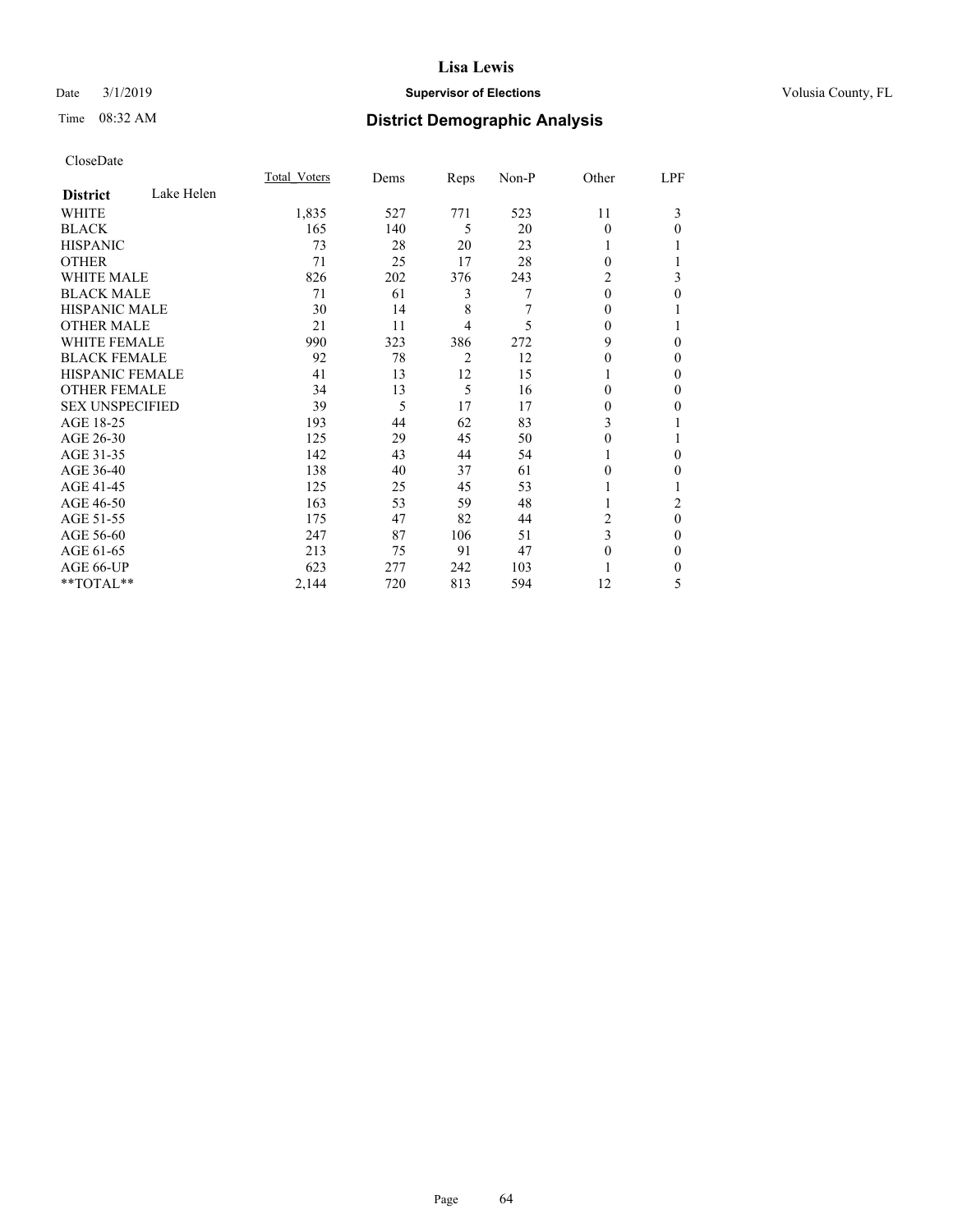## Date  $3/1/2019$  **Supervisor of Elections Supervisor of Elections** Volusia County, FL

# Time 08:32 AM **District Demographic Analysis**

| CloseDate |
|-----------|
|-----------|

|                                          | Total Voters | Dems  | Reps  | Non-P    | Other    | LPF            |
|------------------------------------------|--------------|-------|-------|----------|----------|----------------|
| New Smyrna Bch Zone 1<br><b>District</b> |              |       |       |          |          |                |
| WHITE                                    | 5,016        | 1,420 | 2,335 | 1,208    | 38       | 15             |
| BLACK                                    | 13           | 8     |       | 4        | $\Omega$ | 0              |
| HISPANIC                                 | 67           | 20    | 24    | 22       |          | $_{0}$         |
| OTHER                                    | 155          | 37    | 51    | 66       |          | 0              |
| WHITE MALE                               | 2,332        | 548   | 1,145 | 616      | 14       | 9              |
| BLACK MALE                               | 9            | 5     | 0     | 4        | $\Omega$ | $_{0}$         |
| HISPANIC MALE                            | 26           | 10    | 7     | 9        | 0        | 0              |
| <b>OTHER MALE</b>                        | 53           | 14    | 25    | 14       | 0        | 0              |
| WHITE FEMALE                             | 2,636        | 857   | 1,172 | 577      | 24       | 6              |
| BLACK FEMALE                             | 4            | 3     |       | $\Omega$ | $\theta$ | 0              |
| HISPANIC FEMALE                          | 41           | 10    | 17    | 13       |          | 0              |
| OTHER FEMALE                             | 62           | 21    | 22    | 19       |          | $_{0}$         |
| <b>SEX UNSPECIFIED</b>                   | 88           | 17    | 22    | 48       |          | 0              |
| AGE 18-25                                | 266          | 54    | 94    | 114      | 3        |                |
| AGE 26-30                                | 207          | 44    | 68    | 90       | 3        | 2              |
| AGE 31-35                                | 227          | 70    | 57    | 96       | 3        |                |
| AGE 36-40                                | 218          | 58    | 71    | 84       |          | 4              |
| AGE 41-45                                | 193          | 47    | 74    | 68       | 3        |                |
| AGE 46-50                                | 278          | 69    | 118   | 88       | 2        |                |
| AGE 51-55                                | 405          | 92    | 220   | 90       | 3        | 0              |
| AGE 56-60                                | 601          | 159   | 306   | 129      | 5        | 2              |
| AGE 61-65                                | 648          | 200   | 306   | 136      | 4        | $\overline{2}$ |
| AGE 66-UP                                | 2,208        | 692   | 1,097 | 405      | 13       |                |
| **TOTAL**                                | 5,251        | 1,485 | 2,411 | 1,300    | 40       | 15             |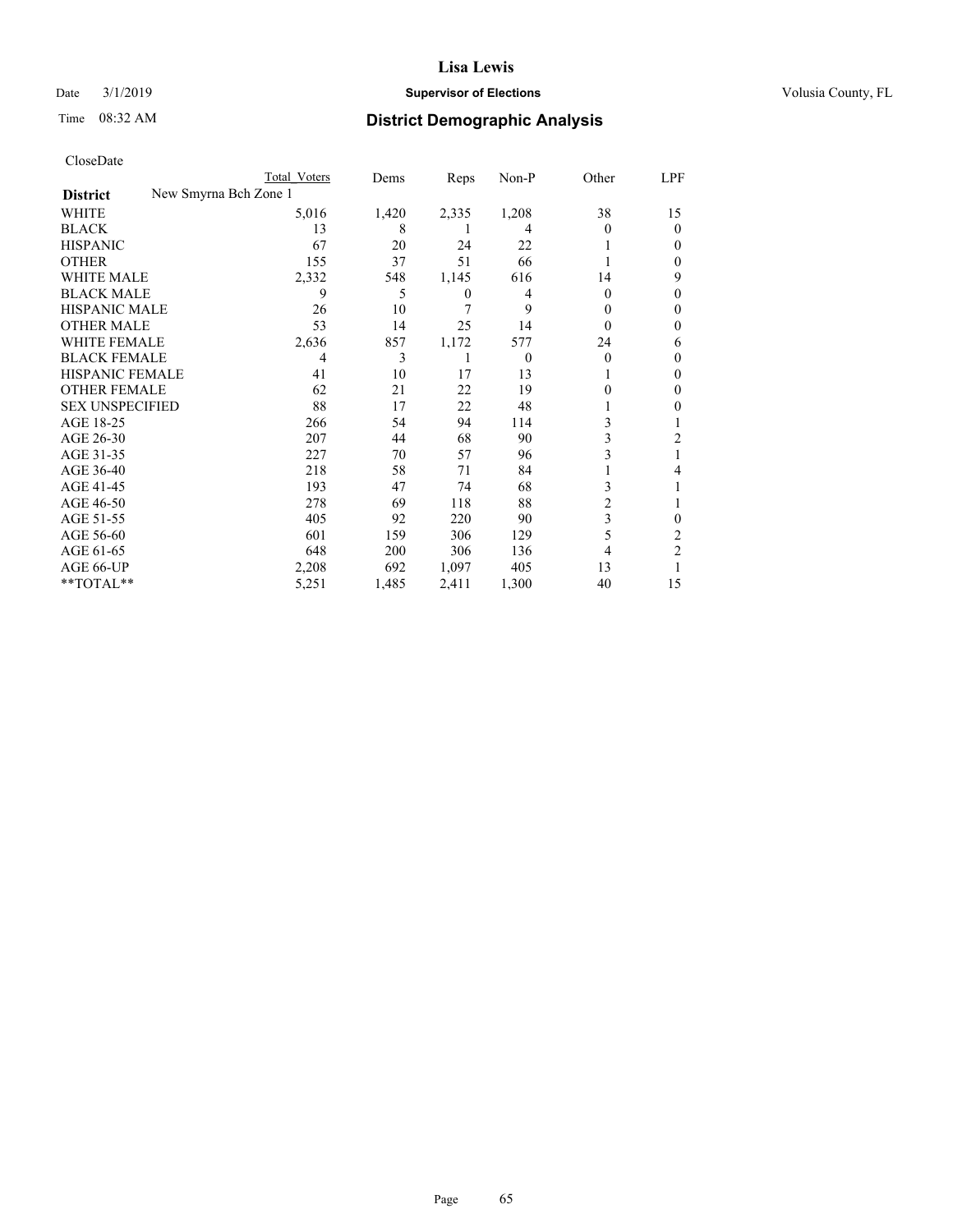AGE 61-65  $\,$ 

#### **Lisa Lewis**

#### Date  $3/1/2019$  **Supervisor of Elections Supervisor of Elections** Volusia County, FL

## Time 08:32 AM **District Demographic Analysis**

| CloseDate              |                       |              |       |       |       |       |                |
|------------------------|-----------------------|--------------|-------|-------|-------|-------|----------------|
|                        |                       | Total Voters | Dems  | Reps  | Non-P | Other | LPF            |
| <b>District</b>        | New Smyrna Bch Zone 2 |              |       |       |       |       |                |
| <b>WHITE</b>           |                       | 4.243        | 1,305 | 1,738 | 1,133 | 54    | 13             |
| <b>BLACK</b>           |                       | 81           | 67    |       | 13    | 0     | $\theta$       |
| <b>HISPANIC</b>        |                       | 79           | 28    | 31    | 20    |       | $\theta$       |
| <b>OTHER</b>           |                       | 168          | 58    | 47    | 60    |       | 2              |
| <b>WHITE MALE</b>      |                       | 1.917        | 503   | 826   | 553   | 26    | 9              |
| <b>BLACK MALE</b>      |                       | 30           | 26    | 0     | 4     | 0     | $\theta$       |
| <b>HISPANIC MALE</b>   |                       | 43           | 9     | 19    | 15    |       | $\theta$       |
| <b>OTHER MALE</b>      |                       | 58           | 19    | 17    | 20    |       | $\overline{c}$ |
| WHITE FEMALE           |                       | 2,286        | 789   | 895   | 570   | 28    | 4              |
| <b>BLACK FEMALE</b>    |                       | 51           | 41    |       | 9     |       | $\theta$       |
| <b>HISPANIC FEMALE</b> |                       | 36           | 19    | 12    |       |       | $\theta$       |
| <b>OTHER FEMALE</b>    |                       | 76           | 29    | 21    | 25    |       | 0              |
| <b>SEX UNSPECIFIED</b> |                       | 74           | 23    | 26    | 25    |       | 0              |
| AGE 18-25              |                       | 279          | 93    | 81    | 98    |       | 3              |
| AGE 26-30              |                       | 216          | 62    | 64    | 85    | 4     |                |

AGE 31-35<br>
AGE 31-35<br>
AGE 364<br>
264<br>
264<br>
264<br>
27<br>
264<br>
264<br>
27<br>
59<br>
37<br>
37<br>
38<br>
3102<br>
6<br>
3<br>
3<br>
27<br>
39<br>
27<br>
37<br>
4<br>
27<br>
54<br>
27<br>
54<br>
27<br>
37<br>
37<br>
38<br>
37<br>
38<br>
37<br>
38<br>
37<br>
38<br>
37<br>
38<br>
37<br>
38<br>
37<br>
38<br>
37<br>
38 AGE 36-40 264 90 63 102 6 3<br>AGE 41-45 226 54 71 96 2 3 AGE 41-45 226 54 71 96 2 3 AGE 46-50 294 82 115 93 3 1<br>AGE 51-55 366 78 170 111 7 0 AGE 51-55 366 78 170 111 7 0<br>AGE 56-60 490 134 235 109 10 2 AGE 56-60 490 134 235 109 10 2<br>AGE 61-65 534 199 212 118 4 1

AGE 66-UP 1,675 607 732 325 11 0

\*\*TOTAL\*\* 1,571 1,458 1,817 1,226 55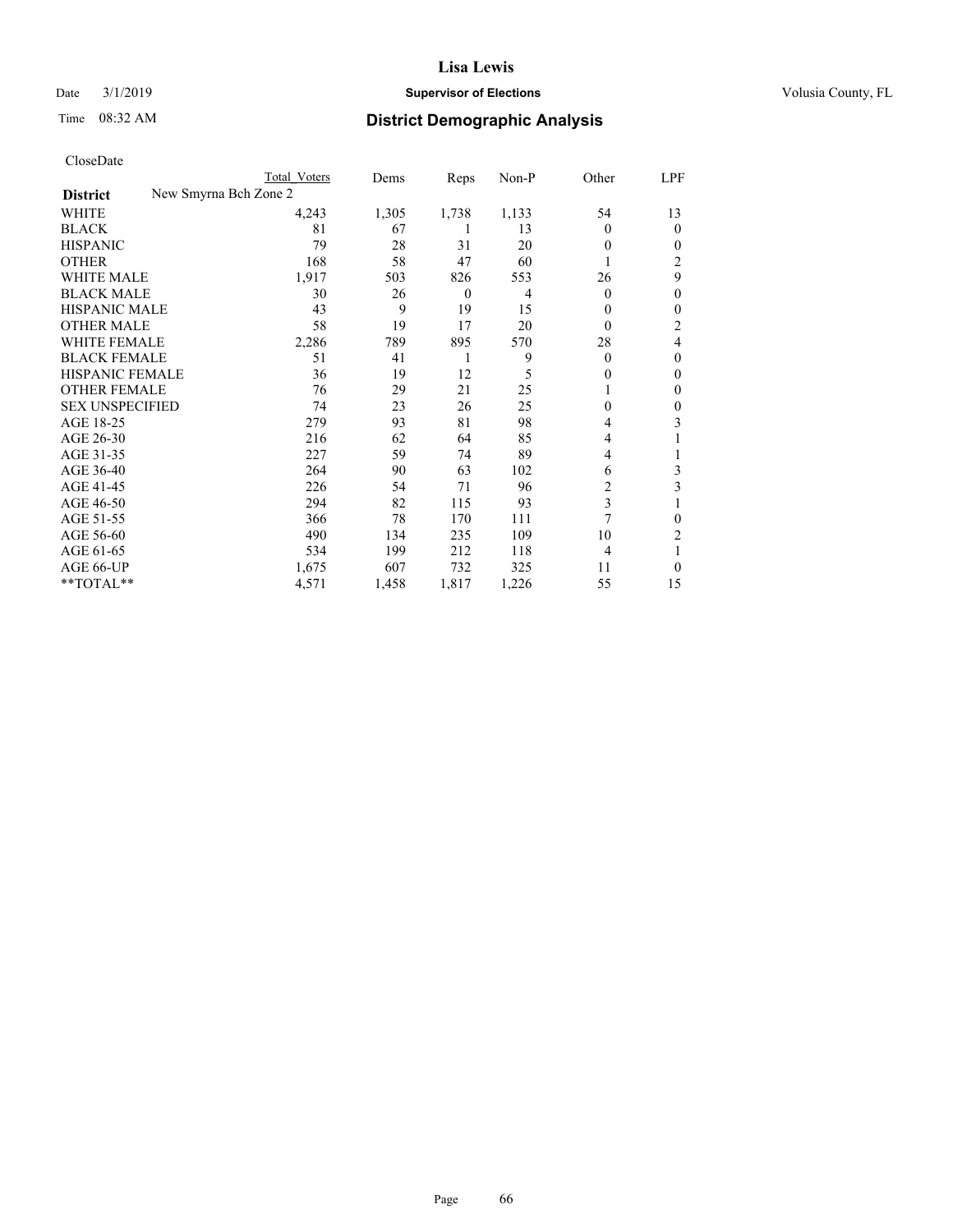## Date  $3/1/2019$  **Supervisor of Elections Supervisor of Elections** Volusia County, FL

# Time 08:32 AM **District Demographic Analysis**

| CloseDate |
|-----------|
|-----------|

|                                          | Total Voters | Dems  | Reps  | Non-P | Other    | LPF    |
|------------------------------------------|--------------|-------|-------|-------|----------|--------|
| New Smyrna Bch Zone 3<br><b>District</b> |              |       |       |       |          |        |
| WHITE                                    | 5,399        | 1,404 | 2,459 | 1,469 | 55       | 12     |
| BLACK                                    | 50           | 29    | 2     | 17    |          |        |
| HISPANIC                                 | 112          | 33    | 39    | 39    |          | $_{0}$ |
| OTHER                                    | 165          | 38    | 53    | 73    |          | $_{0}$ |
| WHITE MALE                               | 2,477        | 548   | 1,172 | 724   | 25       | 8      |
| BLACK MALE                               | 28           | 14    |       | 11    |          |        |
| HISPANIC MALE                            | 56           | 19    | 18    | 18    |          | $_{0}$ |
| OTHER MALE                               | 62           | 18    | 18    | 25    |          | $_{0}$ |
| WHITE FEMALE                             | 2,883        | 849   | 1,266 | 734   | 30       | 4      |
| BLACK FEMALE                             | 22           | 15    |       | 6     | $\Omega$ | $_{0}$ |
| HISPANIC FEMALE                          | 53           | 13    | 20    | 20    | $\Omega$ | $_{0}$ |
| OTHER FEMALE                             | 69           | 15    | 26    | 28    | $\Omega$ | $_{0}$ |
| <b>SEX UNSPECIFIED</b>                   | 76           | 13    | 31    | 32    | 0        | 0      |
| AGE 18-25                                | 308          | 61    | 102   | 139   | 5        |        |
| AGE 26-30                                | 235          | 55    | 74    | 100   |          | 5      |
| AGE 31-35                                | 284          | 75    | 89    | 116   | 4        | 0      |
| AGE 36-40                                | 316          | 76    | 106   | 129   | 4        |        |
| AGE 41-45                                | 271          | 71    | 114   | 83    | 2        |        |
| AGE 46-50                                | 313          | 69    | 145   | 95    | 4        | $_{0}$ |
| AGE 51-55                                | 400          | 84    | 207   | 105   | 3        |        |
| AGE 56-60                                | 552          | 139   | 256   | 153   | 3        |        |
| AGE 61-65                                | 645          | 179   | 292   | 161   | 11       | 2      |
| AGE 66-UP                                | 2,402        | 695   | 1,168 | 517   | 21       |        |
| **TOTAL**                                | 5,726        | 1,504 | 2,553 | 1,598 | 58       | 13     |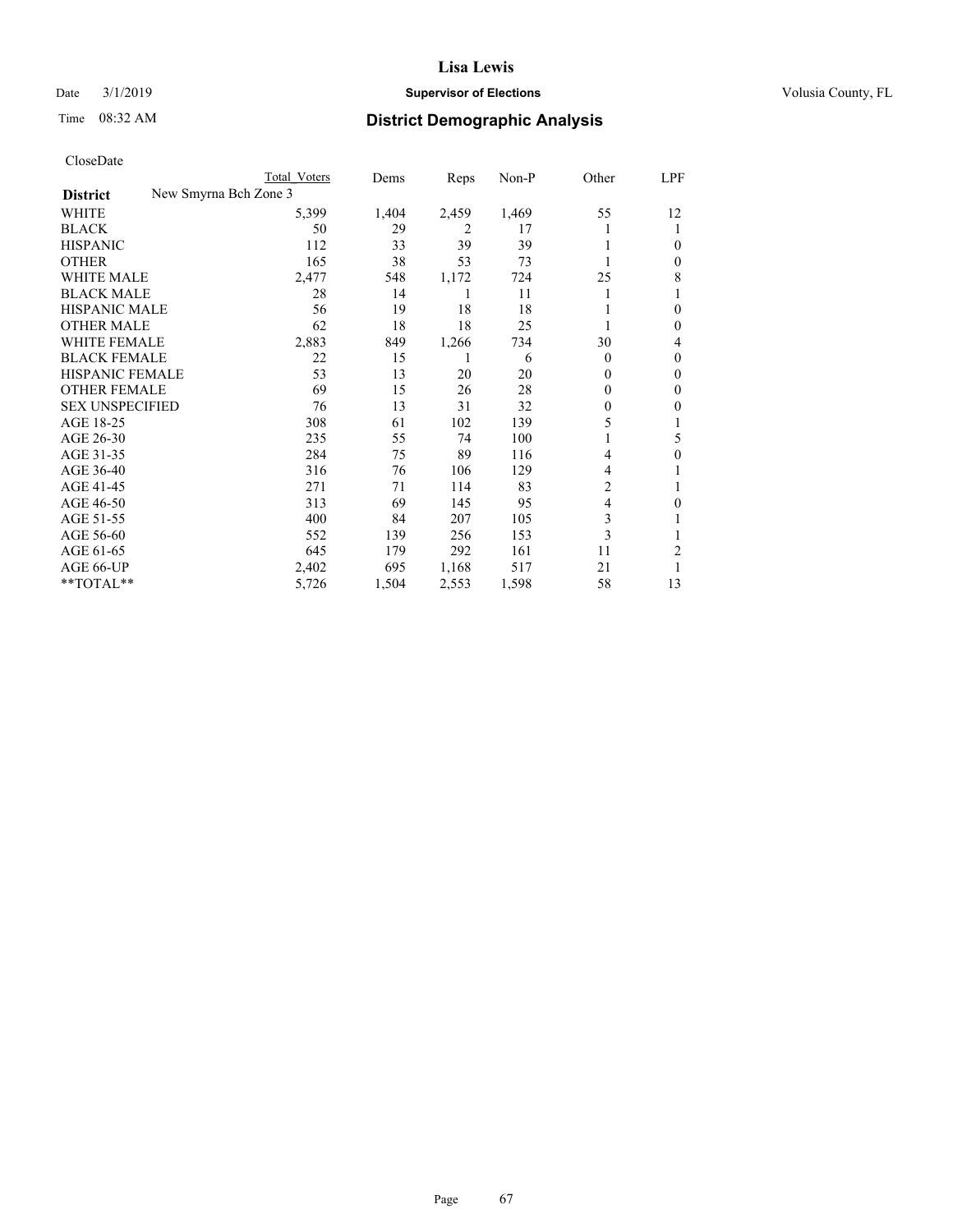## Date  $3/1/2019$  **Supervisor of Elections Supervisor of Elections** Volusia County, FL

# Time 08:32 AM **District Demographic Analysis**

|                                          | Total Voters | Dems  | Reps  | Non-P | Other          | LPF            |
|------------------------------------------|--------------|-------|-------|-------|----------------|----------------|
| New Smyrna Bch Zone 4<br><b>District</b> |              |       |       |       |                |                |
| WHITE                                    | 5,431        | 1,435 | 2,501 | 1,425 | 58             | 12             |
| <b>BLACK</b>                             | 595          | 499   | 16    | 78    |                | 1              |
| <b>HISPANIC</b>                          | 118          | 41    | 33    | 43    |                | 0              |
| <b>OTHER</b>                             | 266          | 80    | 53    | 131   |                | 1              |
| <b>WHITE MALE</b>                        | 2,435        | 539   | 1,196 | 663   | 27             | 10             |
| <b>BLACK MALE</b>                        | 236          | 183   | 7     | 44    |                | 1              |
| HISPANIC MALE                            | 54           | 19    | 16    | 18    |                | 0              |
| <b>OTHER MALE</b>                        | 100          | 22    | 24    | 53    |                | 0              |
| <b>WHITE FEMALE</b>                      | 2,935        | 880   | 1,277 | 745   | 31             | 2              |
| <b>BLACK FEMALE</b>                      | 350          | 307   | 9     | 34    | $\theta$       | $\theta$       |
| HISPANIC FEMALE                          | 59           | 22    | 15    | 22    | $\Omega$       | 0              |
| <b>OTHER FEMALE</b>                      | 113          | 44    | 24    | 44    | $\mathbf{0}$   | 1              |
| <b>SEX UNSPECIFIED</b>                   | 128          | 39    | 35    | 54    | $\mathbf{0}$   | $\theta$       |
| AGE 18-25                                | 445          | 138   | 116   | 177   | 12             | 2              |
| AGE 26-30                                | 303          | 89    | 86    | 120   | 5              | 3              |
| AGE 31-35                                | 326          | 111   | 101   | 109   | 4              | 1              |
| AGE 36-40                                | 303          | 97    | 102   | 103   | 1              | 0              |
| AGE 41-45                                | 327          | 101   | 124   | 98    | $\overline{c}$ | $\overline{c}$ |
| AGE 46-50                                | 412          | 134   | 161   | 110   | 5              | $\overline{2}$ |
| AGE 51-55                                | 449          | 127   | 192   | 125   | 4              | 1              |
| AGE 56-60                                | 651          | 188   | 306   | 153   | 4              | 0              |
| AGE 61-65                                | 752          | 253   | 321   | 169   | 8              |                |
| AGE 66-UP                                | 2,442        | 817   | 1,094 | 513   | 16             | 2              |
| **TOTAL**                                | 6,410        | 2,055 | 2,603 | 1,677 | 61             | 14             |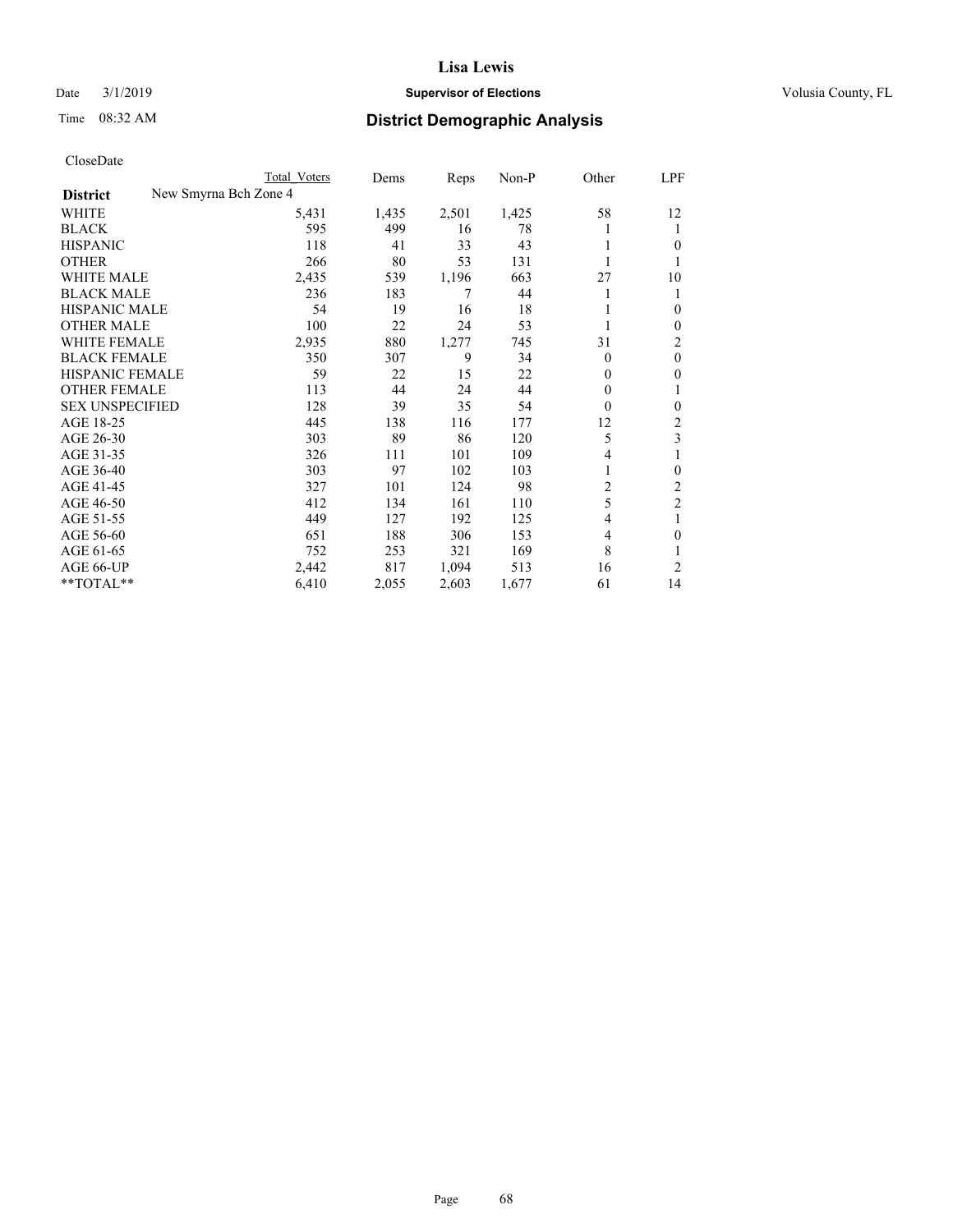## Date  $3/1/2019$  **Supervisor of Elections Supervisor of Elections** Volusia County, FL

# Time 08:32 AM **District Demographic Analysis**

|                        |          | Total Voters | Dems           | Reps           | Non-P | Other        | LPF      |
|------------------------|----------|--------------|----------------|----------------|-------|--------------|----------|
| <b>District</b>        | Oak Hill |              |                |                |       |              |          |
| WHITE                  |          | 1,310        | 334            | 599            | 363   | 12           | 2        |
| <b>BLACK</b>           |          | 149          | 127            | 3              | 19    | $\theta$     | $\theta$ |
| <b>HISPANIC</b>        |          | 13           | 6              | $\overline{2}$ | 5     | 0            | $\Omega$ |
| <b>OTHER</b>           |          | 39           | 11             | 14             | 14    | 0            | 0        |
| WHITE MALE             |          | 660          | 149            | 315            | 190   | 5            |          |
| <b>BLACK MALE</b>      |          | 66           | 52             | 1              | 13    | 0            | $\theta$ |
| <b>HISPANIC MALE</b>   |          | 4            | 1              | 1              | 2     | 0            | $\theta$ |
| <b>OTHER MALE</b>      |          | 14           | $\overline{2}$ | 8              | 4     | 0            | 0        |
| WHITE FEMALE           |          | 633          | 183            | 274            | 168   |              |          |
| <b>BLACK FEMALE</b>    |          | 83           | 75             | $\overline{2}$ | 6     | 0            | $\Omega$ |
| <b>HISPANIC FEMALE</b> |          | 9            | 5              | 1              | 3     | 0            | 0        |
| <b>OTHER FEMALE</b>    |          | 16           | 8              | 5              | 3     | $\theta$     | 0        |
| <b>SEX UNSPECIFIED</b> |          | 26           | 3              | 11             | 12    | $\theta$     | $\Omega$ |
| AGE 18-25              |          | 89           | 25             | 21             | 40    | 3            | 0        |
| AGE 26-30              |          | 74           | 27             | 22             | 23    | 2            | 0        |
| AGE 31-35              |          | 58           | 18             | 19             | 21    | $\Omega$     | 0        |
| AGE 36-40              |          | 74           | 30             | 26             | 18    | 0            | $\Omega$ |
| AGE 41-45              |          | 70           | 22             | 16             | 32    | 0            | 0        |
| AGE 46-50              |          | 80           | 26             | 32             | 22    | $\mathbf{0}$ | 0        |
| AGE 51-55              |          | 120          | 38             | 51             | 30    |              | $\theta$ |
| AGE 56-60              |          | 184          | 59             | 81             | 42    | 2            | 0        |
| AGE 61-65              |          | 189          | 59             | 85             | 43    | $\theta$     | 2        |
| AGE 66-UP              |          | 573          | 174            | 265            | 130   | 4            | $\theta$ |
| **TOTAL**              |          | 1,511        | 478            | 618            | 401   | 12           | 2        |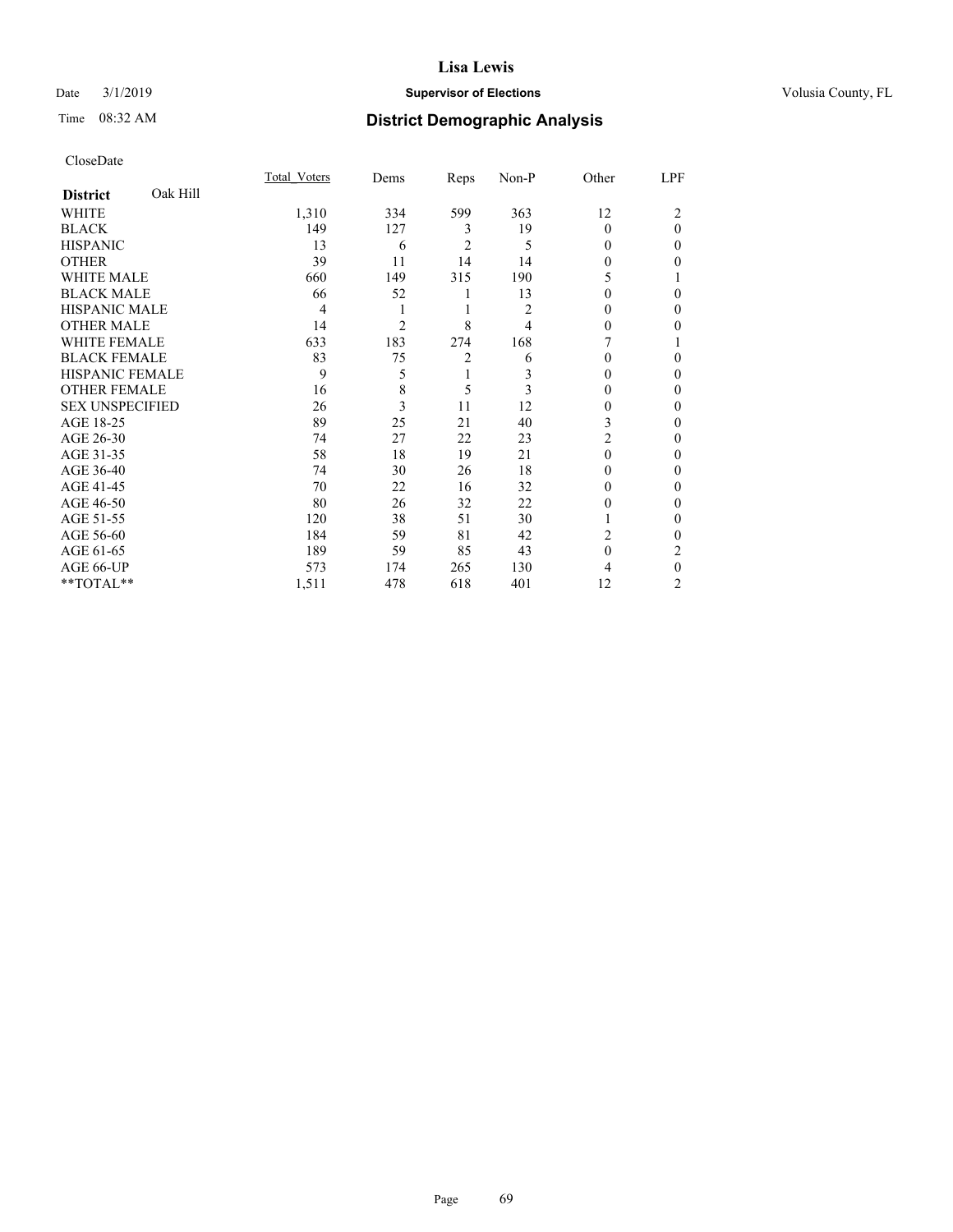## Date  $3/1/2019$  **Supervisor of Elections Supervisor of Elections** Volusia County, FL

# Time 08:32 AM **District Demographic Analysis**

|                        |                    | Total Voters | Dems | Reps | Non-P | Other          | LPF            |
|------------------------|--------------------|--------------|------|------|-------|----------------|----------------|
| <b>District</b>        | Orange City Seat 1 |              |      |      |       |                |                |
| WHITE                  |                    | 714          | 209  | 289  | 207   | 7              | 2              |
| <b>BLACK</b>           |                    | 165          | 124  | 9    | 32    | $\Omega$       | $\theta$       |
| <b>HISPANIC</b>        |                    | 513          | 226  | 68   | 218   | 1              | 0              |
| <b>OTHER</b>           |                    | 82           | 41   | 14   | 27    | $\theta$       | 0              |
| WHITE MALE             |                    | 271          | 67   | 115  | 83    | 4              | 2              |
| <b>BLACK MALE</b>      |                    | 48           | 31   | 4    | 13    | $\Omega$       | $\theta$       |
| HISPANIC MALE          |                    | 207          | 79   | 35   | 92    | 1              | 0              |
| <b>OTHER MALE</b>      |                    | 32           | 13   | 9    | 10    | $\theta$       | 0              |
| WHITE FEMALE           |                    | 438          | 140  | 172  | 123   | 3              | 0              |
| <b>BLACK FEMALE</b>    |                    | 115          | 92   | 5    | 18    | $\Omega$       | 0              |
| <b>HISPANIC FEMALE</b> |                    | 301          | 144  | 32   | 125   | $\Omega$       | 0              |
| <b>OTHER FEMALE</b>    |                    | 41           | 25   | 3    | 13    | $\Omega$       | 0              |
| <b>SEX UNSPECIFIED</b> |                    | 21           | 9    | 5    | 7     | $\theta$       | 0              |
| AGE 18-25              |                    | 172          | 71   | 32   | 69    | $\Omega$       | 0              |
| AGE 26-30              |                    | 124          | 51   | 24   | 47    | $\overline{c}$ | 0              |
| AGE 31-35              |                    | 105          | 40   | 25   | 39    | 1              | 0              |
| AGE 36-40              |                    | 122          | 43   | 22   | 57    | $\theta$       | 0              |
| AGE 41-45              |                    | 104          | 35   | 23   | 43    |                | 2              |
| AGE 46-50              |                    | 89           | 41   | 20   | 26    | 2              | $\theta$       |
| AGE 51-55              |                    | 93           | 31   | 24   | 37    |                | 0              |
| AGE 56-60              |                    | 98           | 47   | 26   | 24    |                | 0              |
| AGE 61-65              |                    | 84           | 25   | 24   | 35    | $\theta$       | 0              |
| AGE 66-UP              |                    | 483          | 216  | 160  | 107   | $\theta$       | 0              |
| **TOTAL**              |                    | 1,474        | 600  | 380  | 484   | 8              | $\overline{c}$ |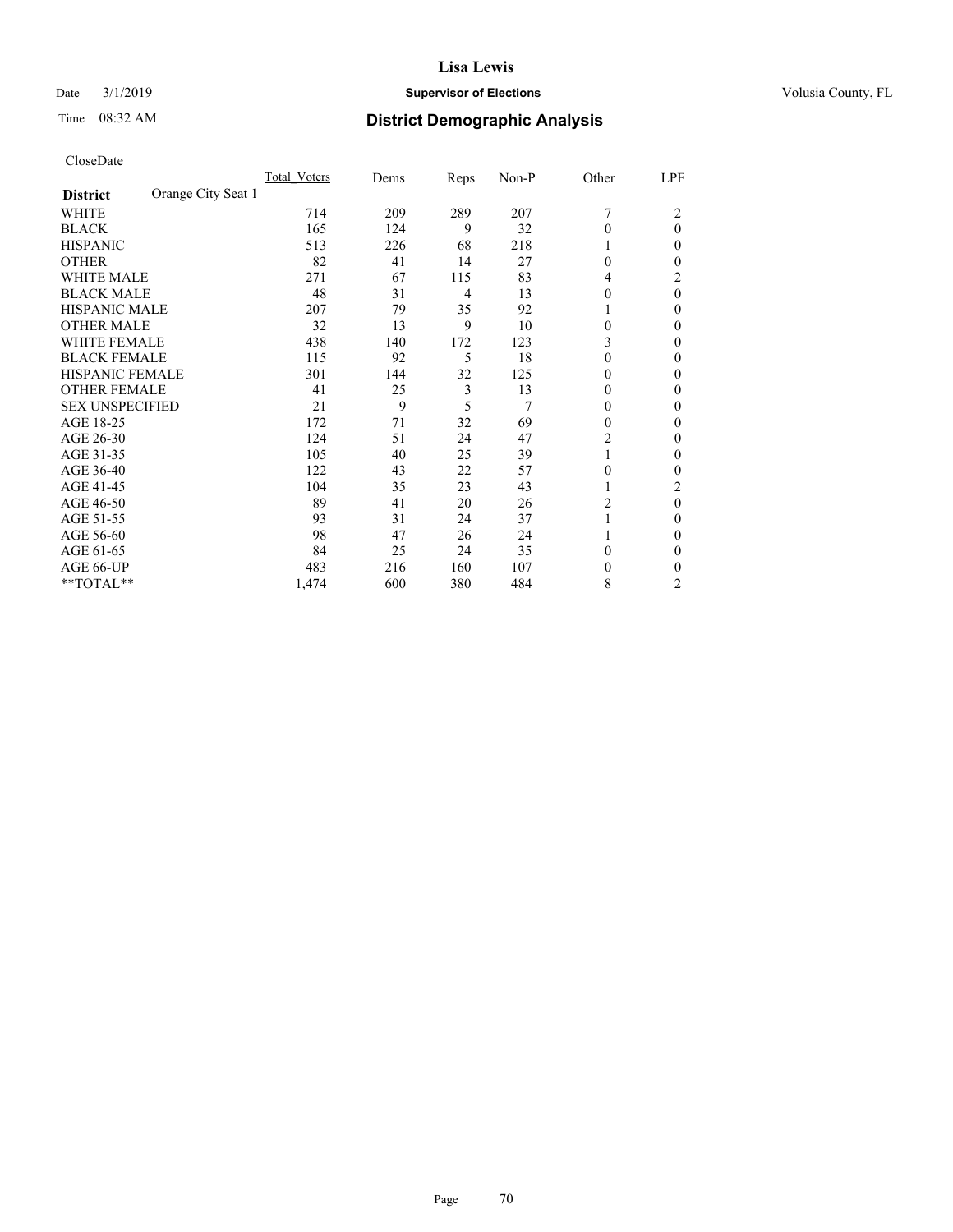## Date  $3/1/2019$  **Supervisor of Elections Supervisor of Elections** Volusia County, FL

# Time 08:32 AM **District Demographic Analysis**

|                                       | Total Voters | Dems | Reps | Non-P | Other          | LPF            |
|---------------------------------------|--------------|------|------|-------|----------------|----------------|
| Orange City Seat 2<br><b>District</b> |              |      |      |       |                |                |
| WHITE                                 | 1,034        | 275  | 447  | 301   | 7              | 4              |
| <b>BLACK</b>                          | 67           | 53   | 3    | 11    | $\Omega$       | $\Omega$       |
| <b>HISPANIC</b>                       | 222          | 112  | 33   | 76    | 1              | 0              |
| <b>OTHER</b>                          | 60           | 14   | 15   | 31    | $\Omega$       | 0              |
| <b>WHITE MALE</b>                     | 482          | 105  | 222  | 149   | 4              | 2              |
| <b>BLACK MALE</b>                     | 30           | 21   | 2    | 7     | $\theta$       | $\theta$       |
| <b>HISPANIC MALE</b>                  | 85           | 39   | 18   | 27    |                | 0              |
| <b>OTHER MALE</b>                     | 26           | 4    | 8    | 14    | $\theta$       | 0              |
| <b>WHITE FEMALE</b>                   | 544          | 169  | 221  | 149   | 3              | $\overline{c}$ |
| <b>BLACK FEMALE</b>                   | 37           | 32   | 1    | 4     | $\theta$       | $\theta$       |
| <b>HISPANIC FEMALE</b>                | 134          | 72   | 15   | 47    | $\Omega$       | 0              |
| <b>OTHER FEMALE</b>                   | 21           | 8    | 5    | 8     | $\Omega$       | 0              |
| <b>SEX UNSPECIFIED</b>                | 24           | 4    | 6    | 14    | $\Omega$       | 0              |
| AGE 18-25                             | 164          | 45   | 36   | 81    |                |                |
| AGE 26-30                             | 91           | 37   | 24   | 29    | $\theta$       |                |
| AGE 31-35                             | 111          | 36   | 32   | 41    | $\overline{2}$ | 0              |
| AGE 36-40                             | 98           | 26   | 37   | 33    | 1              |                |
| AGE 41-45                             | 92           | 27   | 34   | 31    | $\Omega$       | 0              |
| AGE 46-50                             | 132          | 38   | 46   | 47    | 1              | 0              |
| AGE 51-55                             | 126          | 42   | 51   | 33    | $\Omega$       | 0              |
| AGE 56-60                             | 139          | 38   | 59   | 42    | $\theta$       | 0              |
| AGE 61-65                             | 131          | 44   | 59   | 27    |                | 0              |
| AGE 66-UP                             | 299          | 121  | 120  | 55    | 2              |                |
| **TOTAL**                             | 1,383        | 454  | 498  | 419   | 8              | 4              |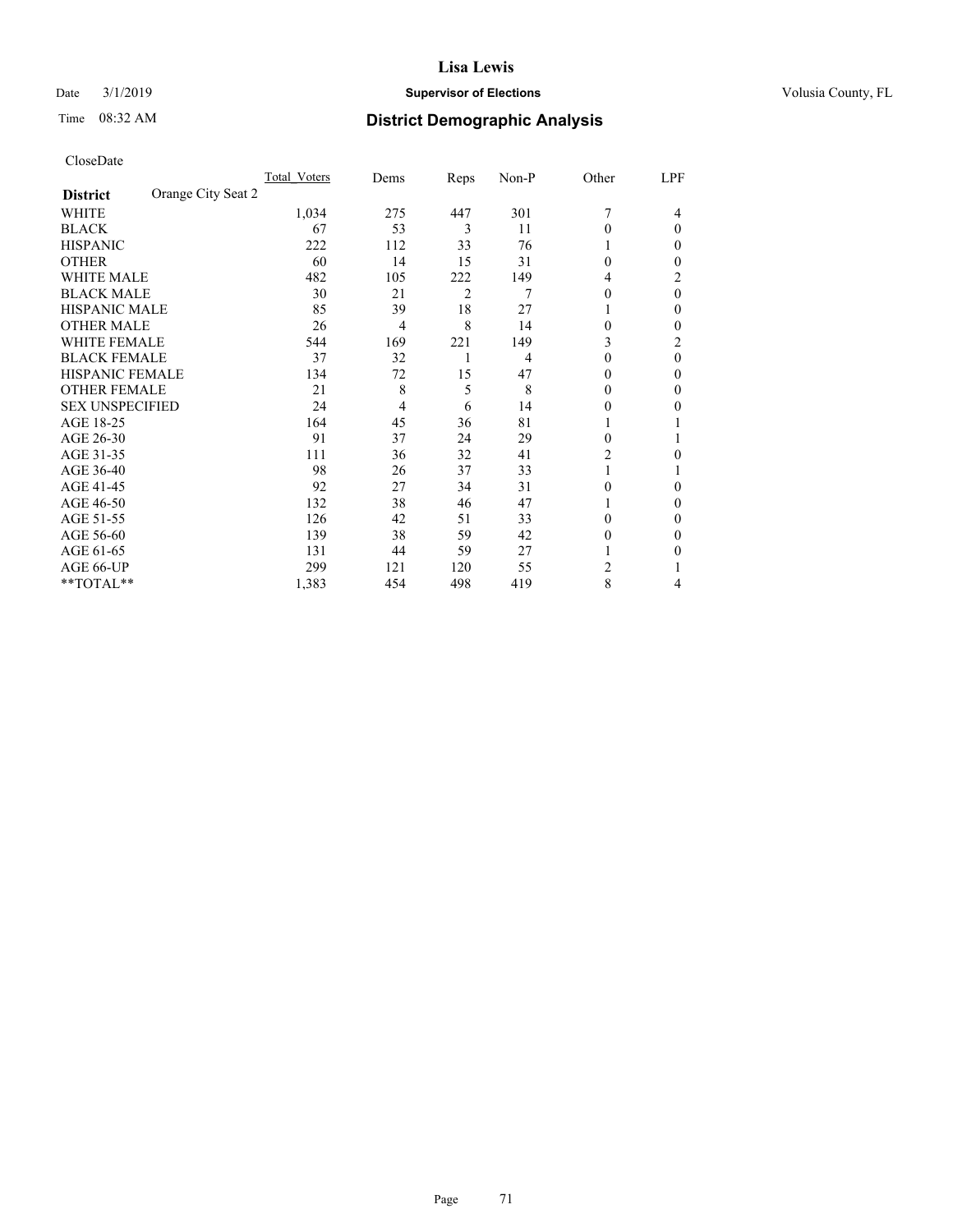## Date  $3/1/2019$  **Supervisor of Elections Supervisor of Elections** Volusia County, FL

# Time 08:32 AM **District Demographic Analysis**

|                        |                    | Total Voters | Dems | Reps           | Non-P | Other    | LPF      |
|------------------------|--------------------|--------------|------|----------------|-------|----------|----------|
| <b>District</b>        | Orange City Seat 3 |              |      |                |       |          |          |
| WHITE                  |                    | 1,120        | 318  | 479            | 317   | 3        | 3        |
| <b>BLACK</b>           |                    | 112          | 84   | 4              | 24    | $\theta$ | 0        |
| <b>HISPANIC</b>        |                    | 276          | 122  | 44             | 103   |          | 0        |
| <b>OTHER</b>           |                    | 94           | 26   | 18             | 48    |          |          |
| <b>WHITE MALE</b>      |                    | 478          | 110  | 211            | 152   | 2        | 3        |
| <b>BLACK MALE</b>      |                    | 40           | 29   | $\overline{0}$ | 11    | $\theta$ | $\Omega$ |
| <b>HISPANIC MALE</b>   |                    | 112          | 45   | 25             | 38    | 4        | 0        |
| <b>OTHER MALE</b>      |                    | 31           | 9    | 6              | 15    | $\theta$ |          |
| <b>WHITE FEMALE</b>    |                    | 626          | 204  | 264            | 157   |          | 0        |
| <b>BLACK FEMALE</b>    |                    | 70           | 53   | 4              | 13    | $\theta$ | 0        |
| <b>HISPANIC FEMALE</b> |                    | 158          | 75   | 19             | 61    | 3        | 0        |
| <b>OTHER FEMALE</b>    |                    | 48           | 14   | 9              | 24    | 1        | 0        |
| <b>SEX UNSPECIFIED</b> |                    | 39           | 11   | 7              | 21    | $\Omega$ | 0        |
| AGE 18-25              |                    | 117          | 44   | 19             | 52    |          |          |
| AGE 26-30              |                    | 86           | 34   | 27             | 23    | 1        |          |
| AGE 31-35              |                    | 86           | 26   | 17             | 42    | 0        |          |
| AGE 36-40              |                    | 99           | 39   | 24             | 34    | 1        |          |
| AGE 41-45              |                    | 106          | 41   | 28             | 36    |          | 0        |
| AGE 46-50              |                    | 115          | 37   | 41             | 35    | 2        | 0        |
| AGE 51-55              |                    | 95           | 25   | 39             | 30    |          | 0        |
| AGE 56-60              |                    | 121          | 44   | 45             | 31    |          | 0        |
| AGE 61-65              |                    | 152          | 48   | 57             | 47    | $\theta$ | 0        |
| AGE 66-UP              |                    | 625          | 212  | 248            | 162   | 3        | 0        |
| **TOTAL**              |                    | 1,602        | 550  | 545            | 492   | 11       | 4        |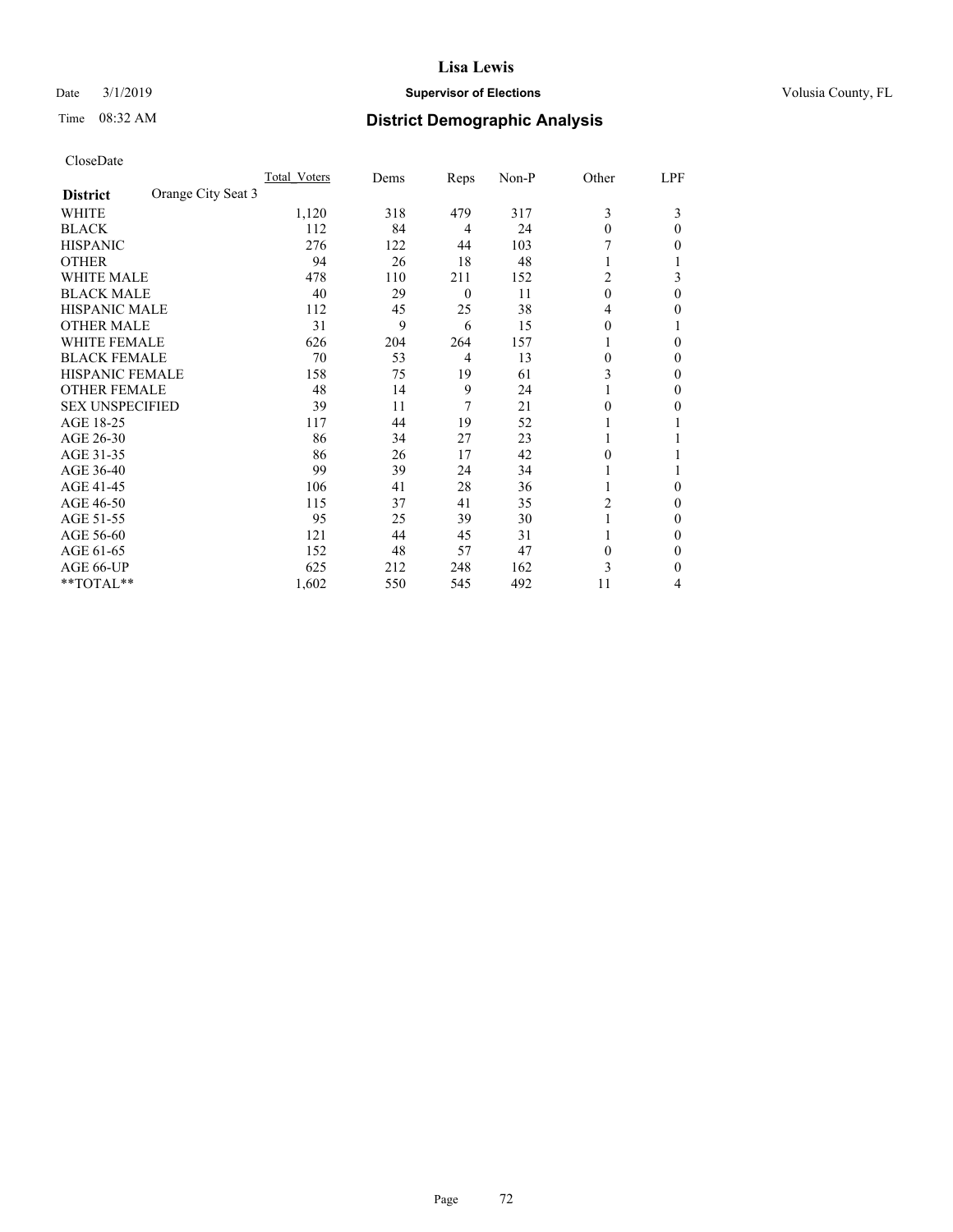# Date  $3/1/2019$  **Supervisor of Elections Supervisor of Elections** Volusia County, FL

# Time 08:32 AM **District Demographic Analysis**

|                                       | Total Voters | Dems           | Reps           | Non-P | Other    | LPF      |
|---------------------------------------|--------------|----------------|----------------|-------|----------|----------|
| Orange City Seat 4<br><b>District</b> |              |                |                |       |          |          |
| WHITE                                 | 1,277        | 374            | 539            | 353   | 6        | 5        |
| <b>BLACK</b>                          | 18           | 14             | $\overline{2}$ | 2     | $\theta$ | 0        |
| <b>HISPANIC</b>                       | 102          | 48             | 17             | 37    | $\Omega$ | 0        |
| <b>OTHER</b>                          | 67           | 13             | 15             | 39    | 0        | 0        |
| WHITE MALE                            | 597          | 134            | 268            | 190   | 3        | 2        |
| <b>BLACK MALE</b>                     | 8            | 5              | 2              | 1     | $\theta$ | $\theta$ |
| <b>HISPANIC MALE</b>                  | 49           | 23             | 9              | 17    | 0        | 0        |
| <b>OTHER MALE</b>                     | 20           | 5              | 5              | 10    | 0        | 0        |
| <b>WHITE FEMALE</b>                   | 667          | 239            | 261            | 161   | 3        | 3        |
| <b>BLACK FEMALE</b>                   | 10           | 9              | $\overline{0}$ |       | $\theta$ | 0        |
| <b>HISPANIC FEMALE</b>                | 51           | 24             | 8              | 19    | 0        | 0        |
| <b>OTHER FEMALE</b>                   | 25           | 8              | 7              | 10    | $\Omega$ | 0        |
| <b>SEX UNSPECIFIED</b>                | 36           | $\overline{2}$ | 12             | 22    | 0        | 0        |
| AGE 18-25                             | 139          | 27             | 52             | 58    |          |          |
| AGE 26-30                             | 99           | 23             | 29             | 46    | 1        | 0        |
| AGE 31-35                             | 94           | 24             | 28             | 41    | 0        |          |
| AGE 36-40                             | 98           | 38             | 34             | 25    | 1        | 0        |
| AGE 41-45                             | 97           | 27             | 29             | 41    | 0        | 0        |
| AGE 46-50                             | 124          | 29             | 52             | 42    | $\Omega$ |          |
| AGE 51-55                             | 132          | 33             | 53             | 46    | $\Omega$ | 0        |
| AGE 56-60                             | 145          | 39             | 62             | 43    | $\theta$ |          |
| AGE 61-65                             | 144          | 52             | 67             | 22    | 2        |          |
| AGE 66-UP                             | 392          | 157            | 167            | 67    |          | 0        |
| **TOTAL**                             | 1,464        | 449            | 573            | 431   | 6        | 5        |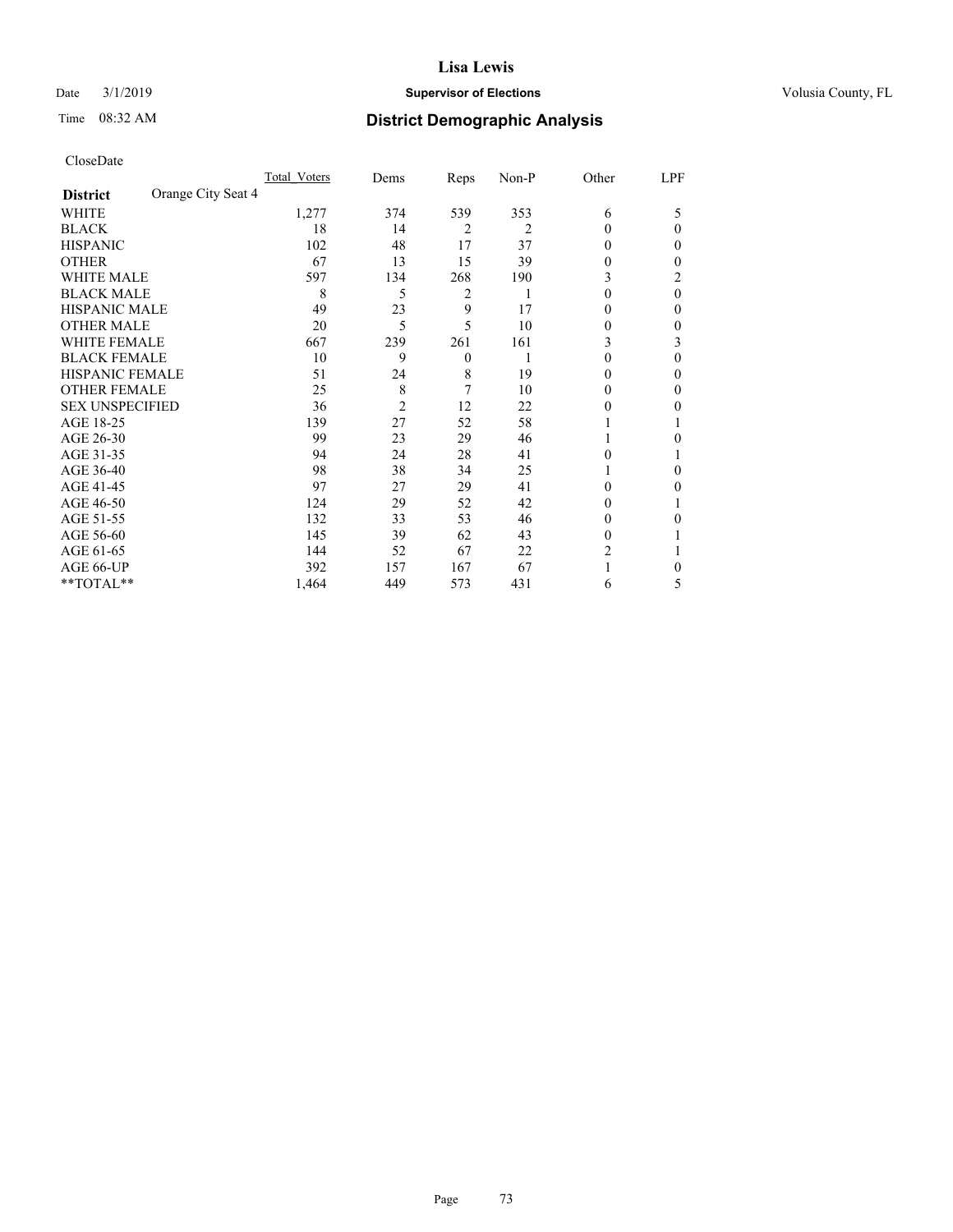# Date  $3/1/2019$  **Supervisor of Elections Supervisor of Elections** Volusia County, FL

# Time 08:32 AM **District Demographic Analysis**

| CloseDate |
|-----------|
|-----------|

|                                       | Total Voters | Dems | Reps | Non-P | Other          | LPF          |
|---------------------------------------|--------------|------|------|-------|----------------|--------------|
| Orange City Seat 5<br><b>District</b> |              |      |      |       |                |              |
| WHITE                                 | 1,552        | 421  | 749  | 370   | 10             | 2            |
| <b>BLACK</b>                          | 122          | 94   | 3    | 24    | 1              | $\mathbf{0}$ |
| <b>HISPANIC</b>                       | 174          | 60   | 27   | 86    |                | $\theta$     |
| <b>OTHER</b>                          | 76           | 31   | 18   | 27    | $\mathbf{0}$   | $\theta$     |
| <b>WHITE MALE</b>                     | 618          | 135  | 315  | 161   | 5              | 2            |
| <b>BLACK MALE</b>                     | 45           | 31   | 2    | 12    | $\theta$       | $\theta$     |
| <b>HISPANIC MALE</b>                  | 69           | 25   | 15   | 28    |                | $\theta$     |
| <b>OTHER MALE</b>                     | 20           | 10   | 3    | 7     | $\mathbf{0}$   | $\mathbf{0}$ |
| <b>WHITE FEMALE</b>                   | 921          | 285  | 430  | 201   | 5              | 0            |
| <b>BLACK FEMALE</b>                   | 74           | 62   |      | 10    |                | $\theta$     |
| HISPANIC FEMALE                       | 99           | 34   | 12   | 53    | $\theta$       | $\theta$     |
| <b>OTHER FEMALE</b>                   | 42           | 18   | 14   | 10    | 0              | $\theta$     |
| <b>SEX UNSPECIFIED</b>                | 36           | 6    | 5    | 25    | 0              | $\theta$     |
| AGE 18-25                             | 96           | 29   | 19   | 47    |                | $\theta$     |
| AGE 26-30                             | 82           | 16   | 20   | 43    | $\overline{2}$ |              |
| AGE 31-35                             | 66           | 34   | 14   | 17    |                | $\theta$     |
| AGE 36-40                             | 73           | 21   | 22   | 29    |                | $\theta$     |
| AGE 41-45                             | 61           | 26   | 15   | 18    | 2              | $\theta$     |
| AGE 46-50                             | 93           | 34   | 33   | 26    | $\theta$       | $\theta$     |
| AGE 51-55                             | 91           | 22   | 31   | 38    | 0              | $\theta$     |
| AGE 56-60                             | 134          | 48   | 45   | 39    | 2              | $\bf{0}$     |
| AGE 61-65                             | 148          | 64   | 44   | 39    | 1              | $\theta$     |
| AGE 66-UP                             | 1,080        | 312  | 554  | 211   | $\overline{2}$ |              |
| **TOTAL**                             | 1,924        | 606  | 797  | 507   | 12             | 2            |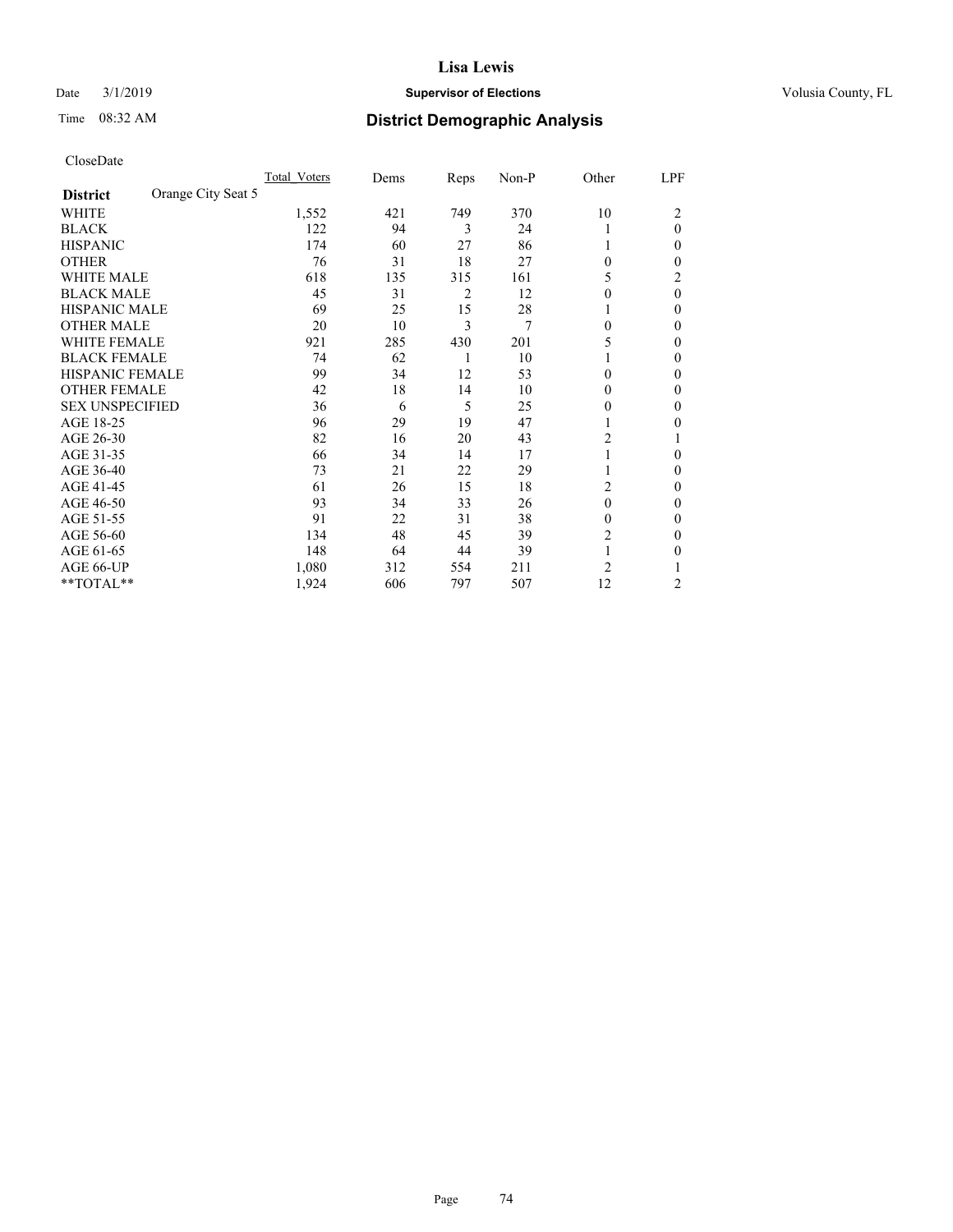# Date  $3/1/2019$  **Supervisor of Elections Supervisor of Elections** Volusia County, FL

# Time 08:32 AM **District Demographic Analysis**

|                                        | Total Voters | Dems  | Reps  | Non-P | Other          | LPF      |
|----------------------------------------|--------------|-------|-------|-------|----------------|----------|
| Ormond Beach Zone 1<br><b>District</b> |              |       |       |       |                |          |
| <b>WHITE</b>                           | 8,025        | 2,217 | 3,745 | 1,994 | 47             | 22       |
| <b>BLACK</b>                           | 123          | 85    | 11    | 27    | $\theta$       | $\theta$ |
| <b>HISPANIC</b>                        | 190          | 70    | 54    | 62    | $\overline{c}$ | 2        |
| <b>OTHER</b>                           | 439          | 127   | 116   | 193   | 3              | $\theta$ |
| <b>WHITE MALE</b>                      | 3,692        | 853   | 1,821 | 981   | 22             | 15       |
| <b>BLACK MALE</b>                      | 69           | 42    | 7     | 20    | $\mathbf{0}$   | $\theta$ |
| HISPANIC MALE                          | 82           | 27    | 25    | 27    | $\overline{2}$ |          |
| <b>OTHER MALE</b>                      | 168          | 45    | 47    | 76    | $\theta$       | $\theta$ |
| WHITE FEMALE                           | 4,257        | 1,345 | 1,897 | 983   | 25             | 7        |
| <b>BLACK FEMALE</b>                    | 52           | 42    | 4     | 6     | $\theta$       | $\theta$ |
| <b>HISPANIC FEMALE</b>                 | 105          | 41    | 28    | 35    | $\mathbf{0}$   | 1        |
| <b>OTHER FEMALE</b>                    | 205          | 64    | 52    | 86    | 3              | $\theta$ |
| <b>SEX UNSPECIFIED</b>                 | 147          | 40    | 45    | 62    | $\theta$       | $\theta$ |
| AGE 18-25                              | 649          | 149   | 224   | 264   | 8              | 4        |
| AGE 26-30                              | 405          | 108   | 132   | 158   |                | $\theta$ |
| AGE 31-35                              | 473          | 106   | 199   | 158   | 5              | 5        |
| AGE 36-40                              | 472          | 130   | 169   | 169   |                | 3        |
| AGE 41-45                              | 485          | 133   | 193   | 151   | 3              | 5        |
| AGE 46-50                              | 631          | 149   | 293   | 183   | 3              | 3        |
| AGE 51-55                              | 753          | 192   | 381   | 177   | 3              | $\theta$ |
| AGE 56-60                              | 817          | 231   | 391   | 191   | 4              | $\Omega$ |
| AGE 61-65                              | 971          | 305   | 464   | 194   | 7              |          |
| AGE 66-UP                              | 3,121        | 996   | 1,480 | 631   | 11             | 3        |
| $*$ TOTAL $*$                          | 8,777        | 2,499 | 3,926 | 2,276 | 52             | 24       |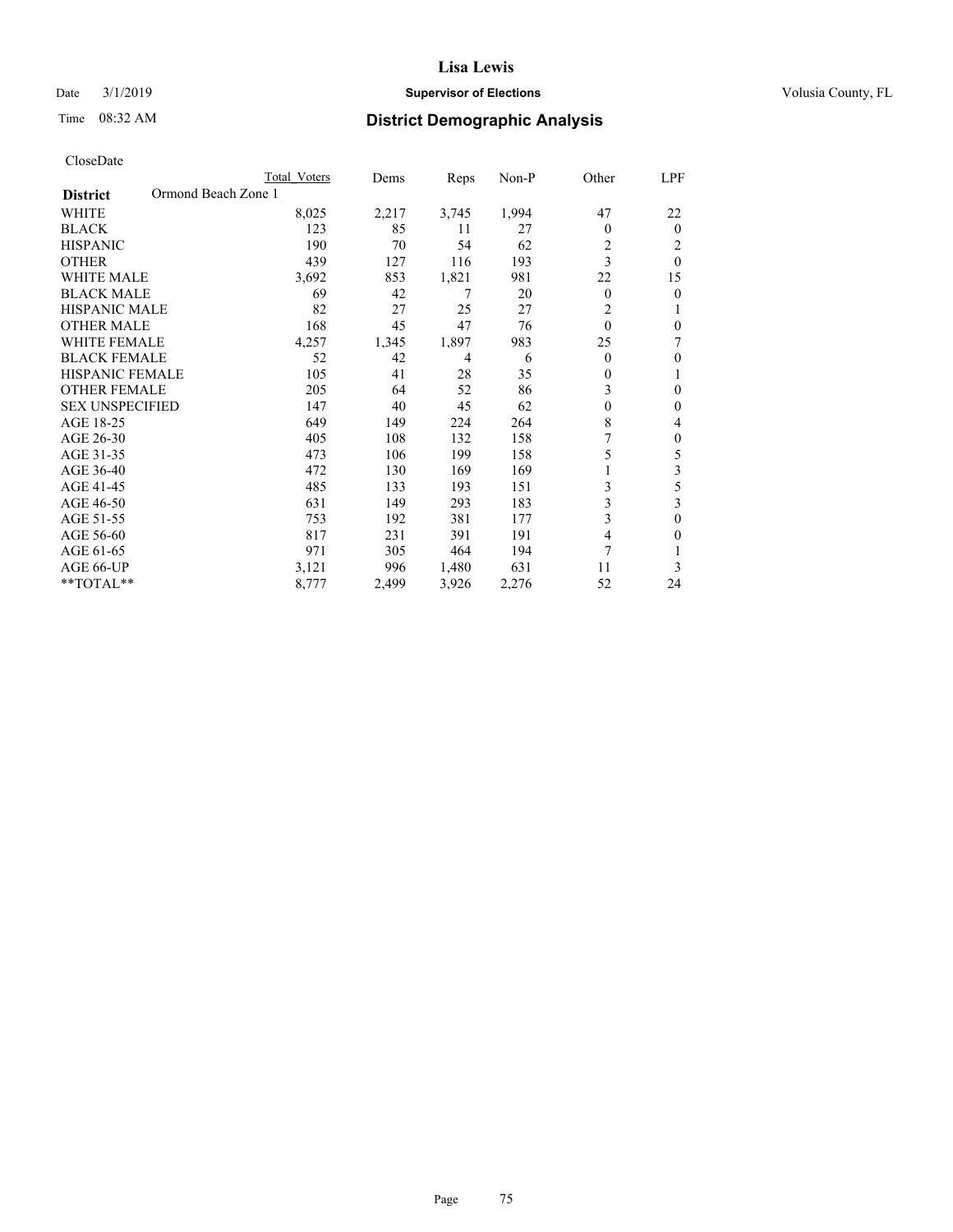# Date  $3/1/2019$  **Supervisor of Elections Supervisor of Elections** Volusia County, FL

# Time 08:32 AM **District Demographic Analysis**

|                                        | Total Voters | Dems  | Reps  | Non-P | Other          | LPF            |
|----------------------------------------|--------------|-------|-------|-------|----------------|----------------|
| Ormond Beach Zone 2<br><b>District</b> |              |       |       |       |                |                |
| WHITE                                  | 6,074        | 1,961 | 2,304 | 1,749 | 41             | 19             |
| <b>BLACK</b>                           | 401          | 319   | 16    | 65    |                | $\theta$       |
| <b>HISPANIC</b>                        | 243          | 102   | 47    | 90    | 3              | 1              |
| <b>OTHER</b>                           | 406          | 141   | 87    | 175   |                | $\overline{2}$ |
| <b>WHITE MALE</b>                      | 2,692        | 721   | 1,132 | 808   | 17             | 14             |
| <b>BLACK MALE</b>                      | 161          | 119   | 8     | 33    |                | $\mathbf{0}$   |
| <b>HISPANIC MALE</b>                   | 85           | 35    | 24    | 25    |                | $\mathbf{0}$   |
| <b>OTHER MALE</b>                      | 149          | 46    | 31    | 69    |                | 2              |
| WHITE FEMALE                           | 3,307        | 1,219 | 1,152 | 908   | 23             | 5              |
| <b>BLACK FEMALE</b>                    | 234          | 195   | 8     | 31    | $\theta$       | $\theta$       |
| <b>HISPANIC FEMALE</b>                 | 150          | 66    | 21    | 60    | $\overline{2}$ | 1              |
| <b>OTHER FEMALE</b>                    | 167          | 70    | 44    | 53    | $\theta$       | $\theta$       |
| <b>SEX UNSPECIFIED</b>                 | 179          | 52    | 34    | 92    |                | $\theta$       |
| AGE 18-25                              | 599          | 167   | 158   | 261   | 8              | 5              |
| AGE 26-30                              | 513          | 167   | 133   | 207   | 4              | $\overline{2}$ |
| AGE 31-35                              | 403          | 138   | 109   | 154   |                | 1              |
| AGE 36-40                              | 398          | 123   | 103   | 165   | 5              | 2              |
| AGE 41-45                              | 421          | 148   | 109   | 154   | 5              | 5              |
| AGE 46-50                              | 535          | 158   | 203   | 167   | 4              | 3              |
| AGE 51-55                              | 642          | 196   | 257   | 183   | 5              | 1              |
| AGE 56-60                              | 696          | 243   | 256   | 193   | 3              |                |
| AGE 61-65                              | 713          | 278   | 262   | 168   | 4              |                |
| AGE 66-UP                              | 2,204        | 905   | 864   | 427   | 7              |                |
| **TOTAL**                              | 7,124        | 2,523 | 2,454 | 2,079 | 46             | 22             |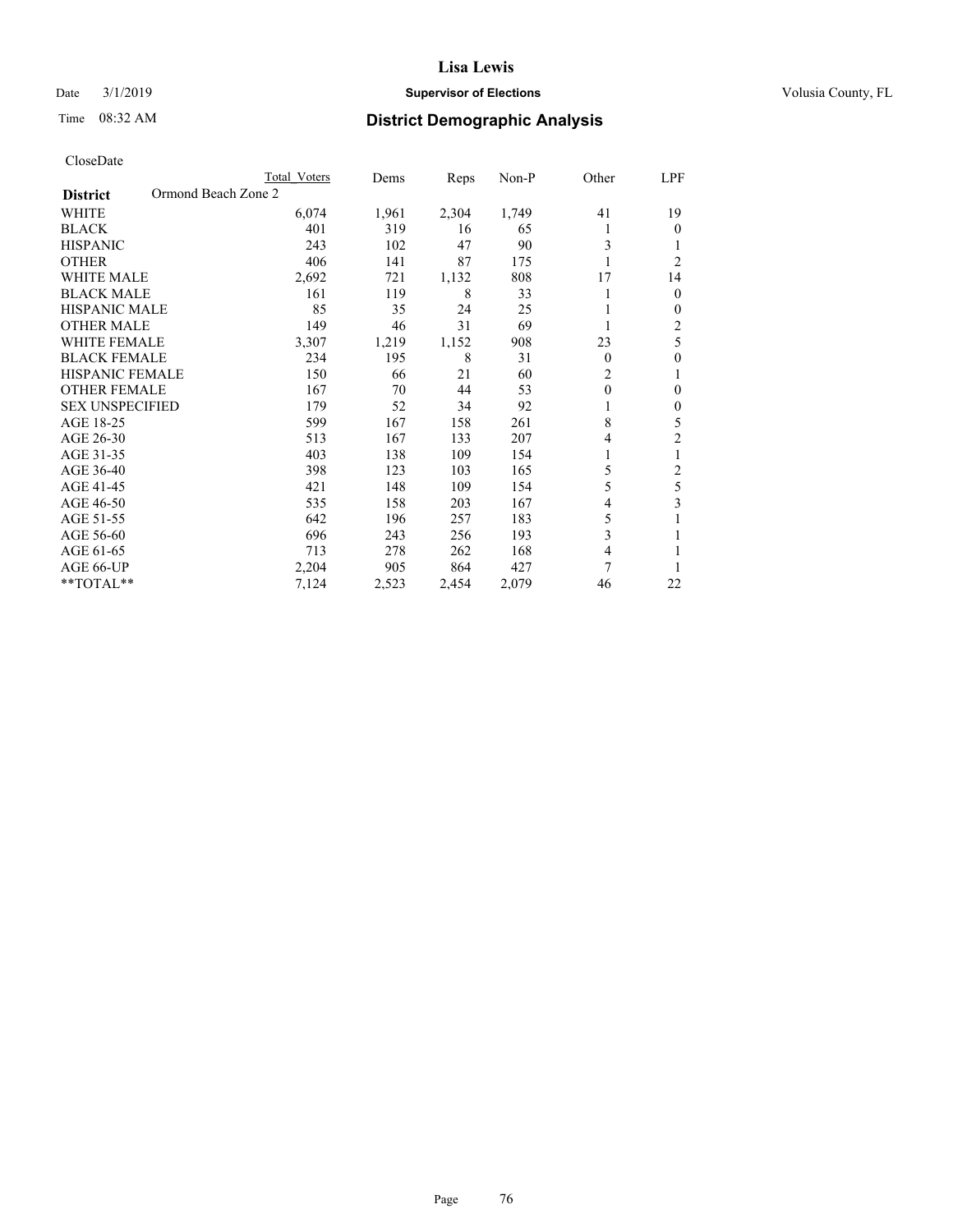## Date  $3/1/2019$  **Supervisor of Elections Supervisor of Elections** Volusia County, FL

# Time 08:32 AM **District Demographic Analysis**

|                                        | Total Voters | Dems  | Reps  | Non-P | Other          | LPF |
|----------------------------------------|--------------|-------|-------|-------|----------------|-----|
| Ormond Beach Zone 3<br><b>District</b> |              |       |       |       |                |     |
| WHITE                                  | 7,530        | 1,928 | 3,747 | 1,790 | 46             | 19  |
| <b>BLACK</b>                           | 336          | 258   | 15    | 61    | 2              | 0   |
| <b>HISPANIC</b>                        | 288          | 89    | 80    | 115   | 3              |     |
| <b>OTHER</b>                           | 564          | 176   | 133   | 251   | 3              |     |
| WHITE MALE                             | 3,507        | 770   | 1,833 | 866   | 24             | 14  |
| <b>BLACK MALE</b>                      | 140          | 105   | 7     | 27    | 1              | 0   |
| <b>HISPANIC MALE</b>                   | 134          | 34    | 41    | 56    | 2              |     |
| <b>OTHER MALE</b>                      | 206          | 60    | 49    | 95    | $\overline{2}$ | 0   |
| WHITE FEMALE                           | 3,942        | 1,139 | 1,882 | 894   | 22             | 5   |
| <b>BLACK FEMALE</b>                    | 191          | 150   | 8     | 32    | 1              | 0   |
| <b>HISPANIC FEMALE</b>                 | 147          | 55    | 37    | 54    |                | 0   |
| <b>OTHER FEMALE</b>                    | 273          | 95    | 70    | 108   | $\Omega$       | 0   |
| <b>SEX UNSPECIFIED</b>                 | 178          | 43    | 48    | 85    |                |     |
| AGE 18-25                              | 843          | 228   | 299   | 301   | 11             | 4   |
| AGE 26-30                              | 512          | 153   | 176   | 175   | 4              | 4   |
| AGE 31-35                              | 562          | 155   | 214   | 187   | 4              | 2   |
| AGE 36-40                              | 517          | 123   | 202   | 186   | 3              | 3   |
| AGE 41-45                              | 510          | 119   | 216   | 165   | 5              | 5   |
| AGE 46-50                              | 632          | 155   | 313   | 159   | 4              |     |
| AGE 51-55                              | 778          | 185   | 398   | 190   | 4              |     |
| AGE 56-60                              | 795          | 232   | 376   | 183   | 4              | 0   |
| AGE 61-65                              | 897          | 271   | 448   | 174   | 4              | 0   |
| AGE 66-UP                              | 2,672        | 830   | 1,333 | 497   | 11             |     |
| **TOTAL**                              | 8,718        | 2,451 | 3,975 | 2,217 | 54             | 21  |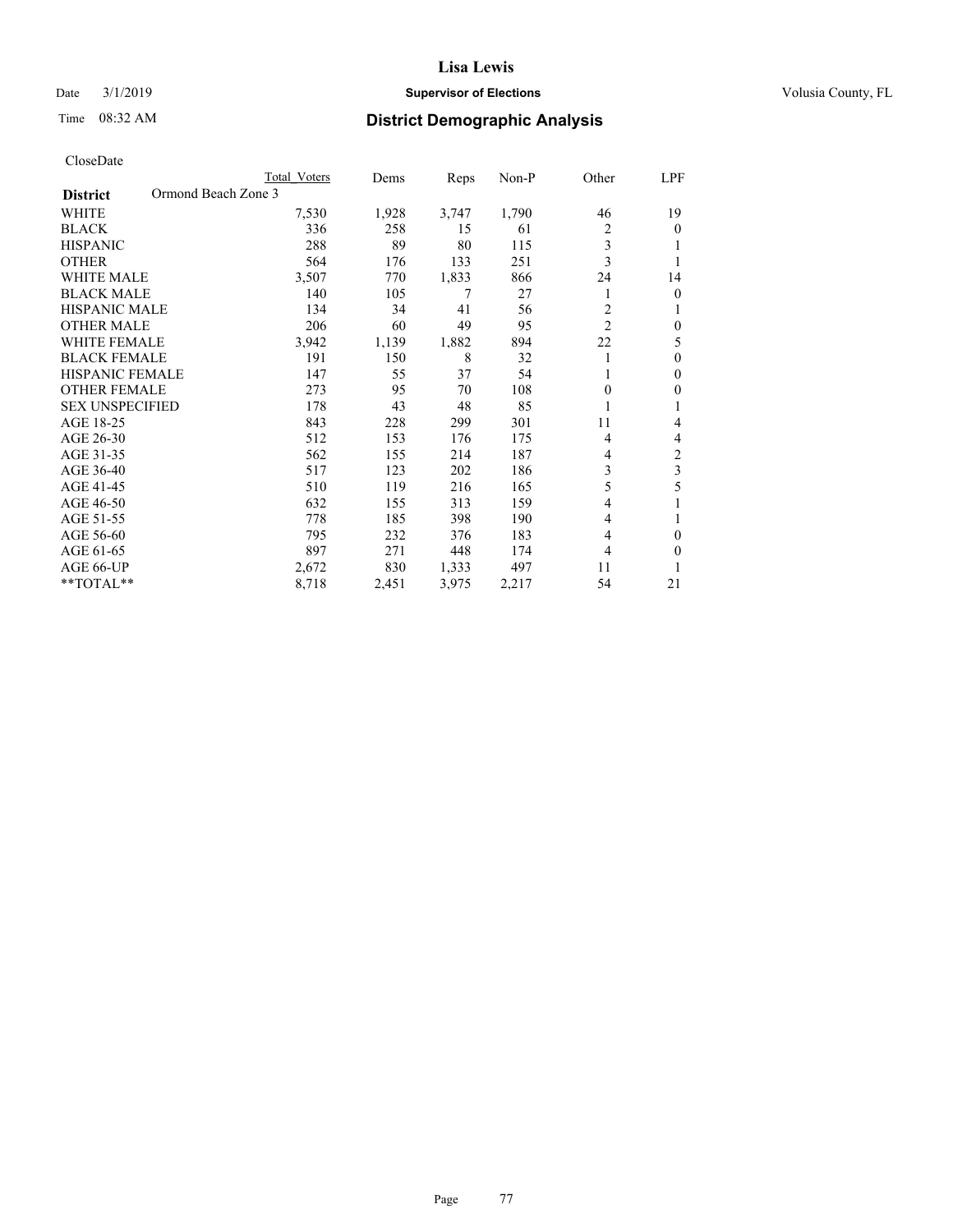# Date  $3/1/2019$  **Supervisor of Elections Supervisor of Elections** Volusia County, FL

# Time 08:32 AM **District Demographic Analysis**

|                        |                     | Total Voters | Dems  | Reps  | $Non-P$ | Other          | LPF            |
|------------------------|---------------------|--------------|-------|-------|---------|----------------|----------------|
| <b>District</b>        | Ormond Beach Zone 4 |              |       |       |         |                |                |
| <b>WHITE</b>           |                     | 7,150        | 2,121 | 2,977 | 1,984   | 53             | 15             |
| <b>BLACK</b>           |                     | 253          | 189   | 15    | 48      | $\theta$       | 1              |
| <b>HISPANIC</b>        |                     | 188          | 81    | 38    | 67      | $\overline{2}$ | $\theta$       |
| <b>OTHER</b>           |                     | 392          | 101   | 107   | 181     | 3              | $\theta$       |
| <b>WHITE MALE</b>      |                     | 3,127        | 794   | 1,340 | 958     | 24             | 11             |
| <b>BLACK MALE</b>      |                     | 118          | 87    | 5     | 25      | 0              | 1              |
| HISPANIC MALE          |                     | 88           | 33    | 21    | 33      |                | $\theta$       |
| <b>OTHER MALE</b>      |                     | 158          | 38    | 39    | 79      | $\overline{c}$ | $\theta$       |
| <b>WHITE FEMALE</b>    |                     | 3,939        | 1,309 | 1,601 | 996     | 29             | 4              |
| <b>BLACK FEMALE</b>    |                     | 131          | 99    | 9     | 23      | $\theta$       | $\theta$       |
| <b>HISPANIC FEMALE</b> |                     | 98           | 47    | 17    | 33      |                | $\mathbf{0}$   |
| <b>OTHER FEMALE</b>    |                     | 153          | 47    | 43    | 62      |                | $\mathbf{0}$   |
| <b>SEX UNSPECIFIED</b> |                     | 171          | 38    | 62    | 71      | $\theta$       | $\theta$       |
| AGE 18-25              |                     | 542          | 148   | 146   | 241     | 6              | 1              |
| AGE 26-30              |                     | 451          | 124   | 156   | 163     | 5              | 3              |
| AGE 31-35              |                     | 442          | 142   | 116   | 179     | $\overline{c}$ | 3              |
| AGE 36-40              |                     | 365          | 94    | 115   | 148     | 4              | 4              |
| AGE 41-45              |                     | 327          | 74    | 131   | 120     | $\theta$       | $\mathfrak{2}$ |
| AGE 46-50              |                     | 426          | 113   | 160   | 150     |                | $\overline{2}$ |
| AGE 51-55              |                     | 563          | 147   | 246   | 164     | 6              | $\theta$       |
| AGE 56-60              |                     | 743          | 230   | 315   | 191     | 7              | $\Omega$       |
| AGE 61-65              |                     | 839          | 280   | 343   | 208     | 8              | $\theta$       |
| AGE 66-UP              |                     | 3,285        | 1,140 | 1,409 | 716     | 19             | 1              |
| $*$ TOTAL $*$          |                     | 7,983        | 2,492 | 3,137 | 2,280   | 58             | 16             |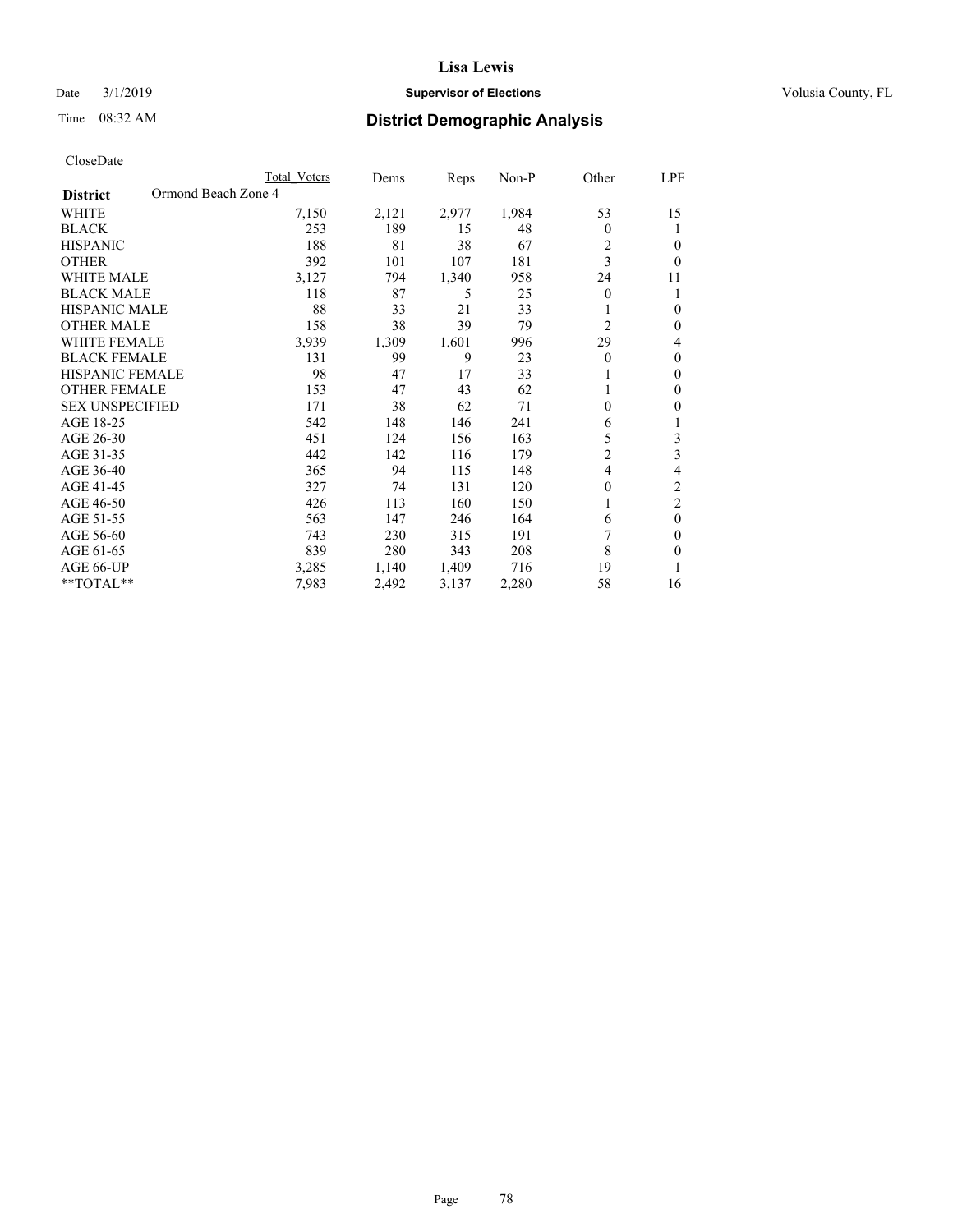# Date  $3/1/2019$  **Supervisor of Elections Supervisor of Elections** Volusia County, FL

# Time 08:32 AM **District Demographic Analysis**

| CloseDate |
|-----------|
|-----------|

|                            | Total Voters | Dems | Reps     | Non-P          | Other    | LPF      |
|----------------------------|--------------|------|----------|----------------|----------|----------|
| Pierson<br><b>District</b> |              |      |          |                |          |          |
| WHITE                      | 586          | 167  | 299      | 113            | 3        | 4        |
| BLACK                      | 45           | 38   | $\theta$ | 7              | $\theta$ | $\theta$ |
| HISPANIC                   | 180          | 81   | 12       | 87             | 0        | $\Omega$ |
| OTHER                      | 33           | 7    | 7        | 19             | 0        | 0        |
| WHITE MALE                 | 289          | 81   | 145      | 57             | 2        | 4        |
| <b>BLACK MALE</b>          | 20           | 18   | 0        | $\overline{2}$ | 0        | $\Omega$ |
| HISPANIC MALE              | 90           | 43   | 6        | 41             | 0        | 0        |
| OTHER MALE                 | 18           | 3    | 5        | 10             | 0        | 0        |
| WHITE FEMALE               | 292          | 86   | 150      | 55             |          | 0        |
| BLACK FEMALE               | 25           | 20   | $\theta$ | 5              | 0        | 0        |
| HISPANIC FEMALE            | 85           | 36   | 6        | 43             | 0        | 0        |
| OTHER FEMALE               | 8            | 3    | 1        | 4              | 0        | 0        |
| <b>SEX UNSPECIFIED</b>     | 17           | 3    | 5        | 9              | 0        | 0        |
| AGE 18-25                  | 111          | 32   | 25       | 53             |          |          |
| AGE 26-30                  | 79           | 32   | 19       | 27             | 0        |          |
| AGE 31-35                  | 64           | 20   | 21       | 23             | 0        | 0        |
| AGE 36-40                  | 59           | 14   | 20       | 24             | 0        |          |
| AGE 41-45                  | 49           | 12   | 18       | 18             | 0        |          |
| AGE 46-50                  | 62           | 19   | 24       | 18             |          | 0        |
| AGE 51-55                  | 50           | 16   | 23       | 11             | 0        | $\theta$ |
| AGE 56-60                  | 85           | 31   | 35       | 19             | 0        | 0        |
| AGE 61-65                  | 103          | 37   | 50       | 16             | 0        | 0        |
| AGE 66-UP                  | 182          | 80   | 83       | 17             | 2        | 0        |
| $*$ $TOTAL**$              | 844          | 293  | 318      | 226            | 3        | 4        |
|                            |              |      |          |                |          |          |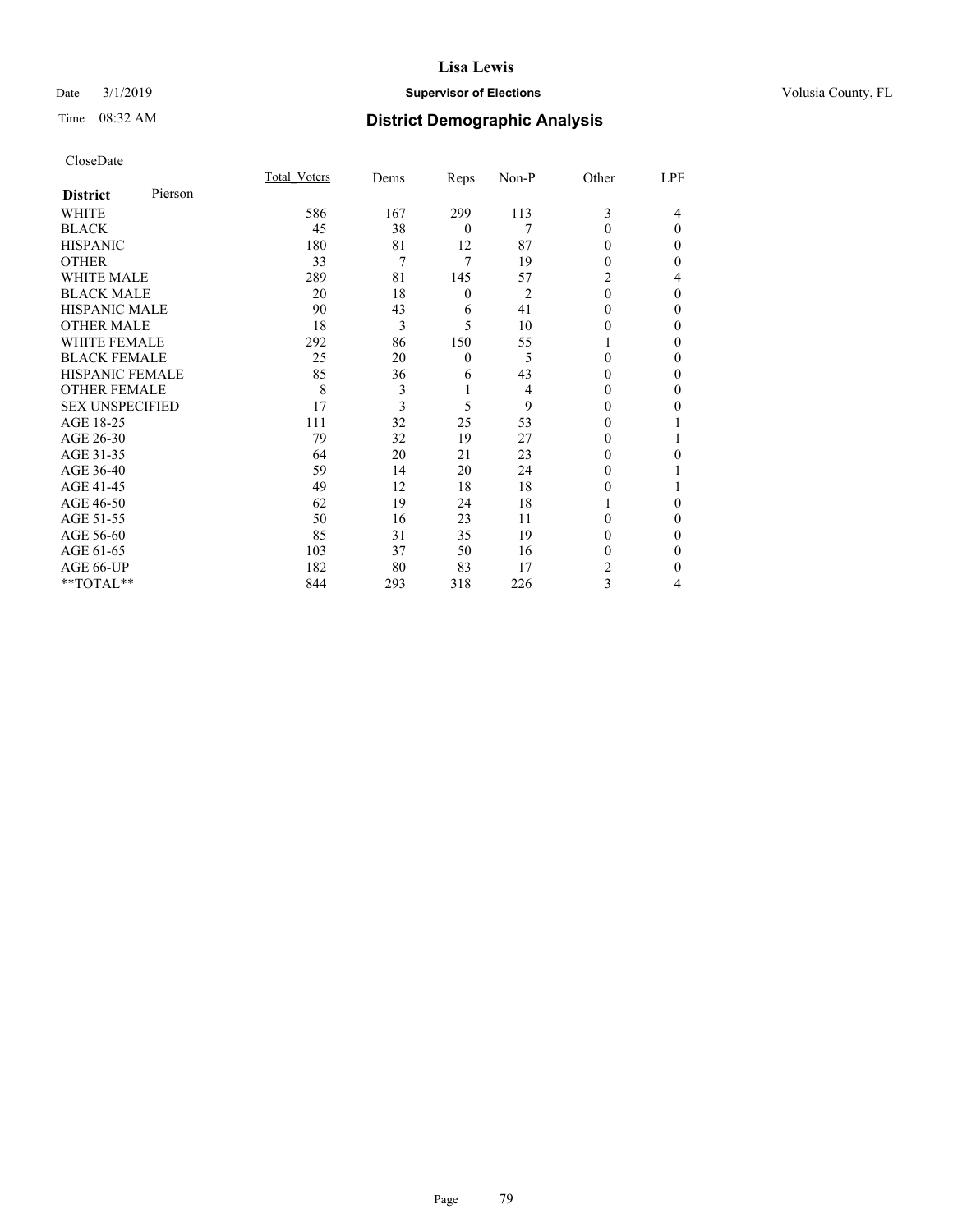# Date  $3/1/2019$  **Supervisor of Elections Supervisor of Elections** Volusia County, FL

# Time 08:32 AM **District Demographic Analysis**

|                        |             | Total Voters | Dems | Reps           | Non-P    | Other          | LPF            |
|------------------------|-------------|--------------|------|----------------|----------|----------------|----------------|
| <b>District</b>        | Ponce Inlet |              |      |                |          |                |                |
| WHITE                  |             | 2,981        | 671  | 1,581          | 693      | 28             | 8              |
| <b>BLACK</b>           |             | 11           | 3    | 4              | 4        | 0              | 0              |
| <b>HISPANIC</b>        |             | 63           | 17   | 25             | 20       | 0              |                |
| <b>OTHER</b>           |             | 110          | 29   | 44             | 37       | 0              | 0              |
| WHITE MALE             |             | 1,450        | 271  | 791            | 369      | 14             | 5              |
| <b>BLACK MALE</b>      |             | 7            |      | $\overline{2}$ | 4        | 0              | $\theta$       |
| <b>HISPANIC MALE</b>   |             | 25           | 7    | 10             | 8        | 0              | $\Omega$       |
| <b>OTHER MALE</b>      |             | 42           | 13   | 17             | 12       | $\Omega$       | $\mathbf{0}$   |
| <b>WHITE FEMALE</b>    |             | 1,505        | 392  | 782            | 314      | 14             | 3              |
| <b>BLACK FEMALE</b>    |             | 4            | 2    | $\overline{2}$ | $\theta$ | 0              | $\theta$       |
| <b>HISPANIC FEMALE</b> |             | 38           | 10   | 15             | 12       | 0              |                |
| <b>OTHER FEMALE</b>    |             | 44           | 12   | 17             | 15       | 0              | 0              |
| <b>SEX UNSPECIFIED</b> |             | 50           | 12   | 18             | 20       | 0              | 0              |
| AGE 18-25              |             | 161          | 29   | 67             | 62       | $\overline{c}$ |                |
| AGE 26-30              |             | 90           | 19   | 31             | 37       | 1              | 2              |
| AGE 31-35              |             | 64           | 19   | 26             | 19       | 0              | $\theta$       |
| AGE 36-40              |             | 91           | 22   | 36             | 33       | 0              | 0              |
| AGE 41-45              |             | 100          | 15   | 46             | 38       |                | 0              |
| AGE 46-50              |             | 154          | 41   | 73             | 36       | 2              | 2              |
| AGE 51-55              |             | 231          | 40   | 125            | 63       |                | $\overline{2}$ |
| AGE 56-60              |             | 347          | 86   | 194            | 65       |                |                |
| AGE 61-65              |             | 429          | 88   | 238            | 92       | 11             | 0              |
| AGE 66-UP              |             | 1,498        | 361  | 818            | 309      | 9              |                |
| **TOTAL**              |             | 3,165        | 720  | 1,654          | 754      | 28             | 9              |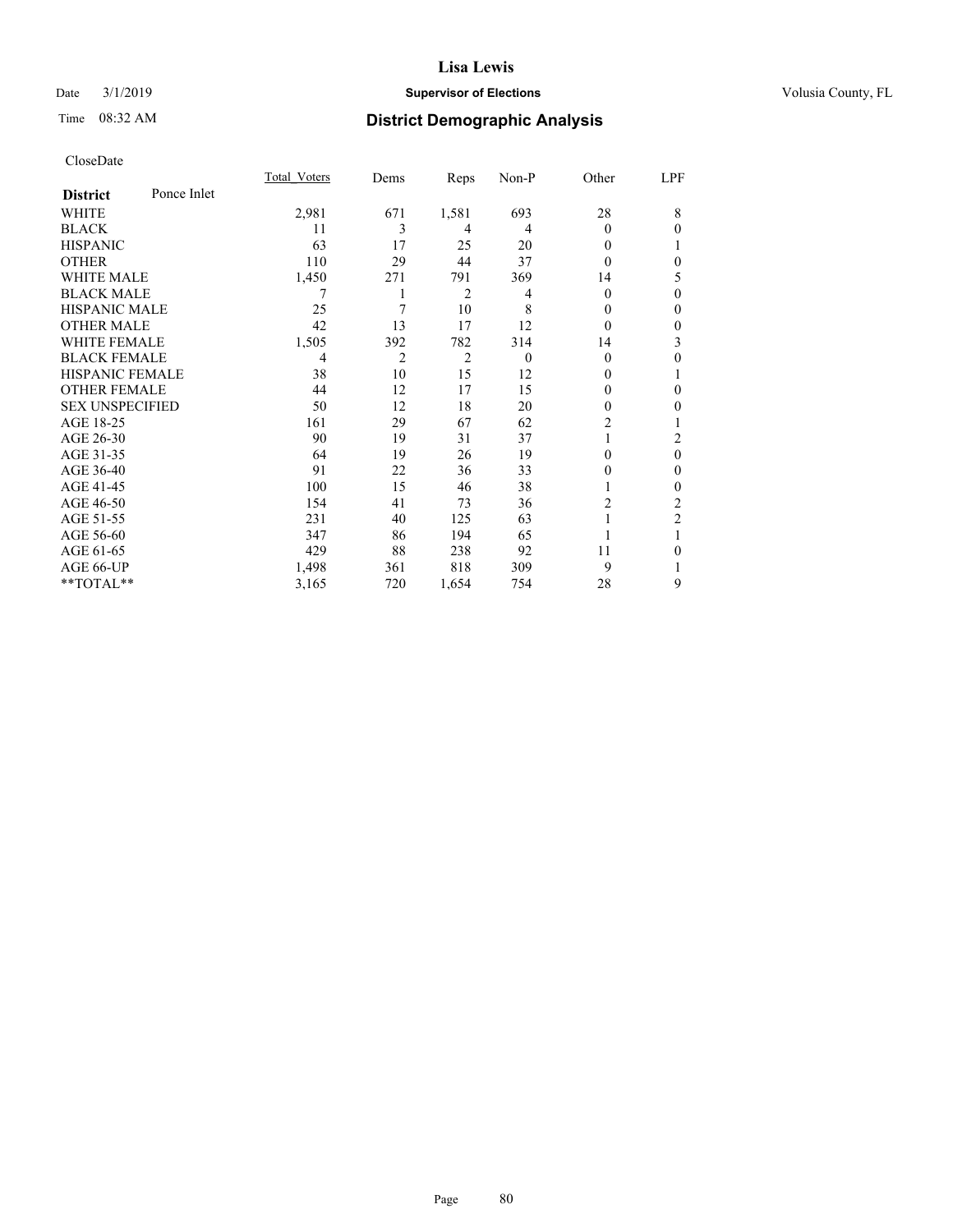# Date  $3/1/2019$  **Supervisor of Elections Supervisor of Elections** Volusia County, FL

# Time 08:32 AM **District Demographic Analysis**

|                        | Total Voters           | Dems  | Reps  | Non-P | Other          | LPF            |
|------------------------|------------------------|-------|-------|-------|----------------|----------------|
| <b>District</b>        | Port Orange District 1 |       |       |       |                |                |
| <b>WHITE</b>           | 8,569                  | 2,653 | 3,095 | 2,733 | 64             | 24             |
| <b>BLACK</b>           | 202                    | 139   | 14    | 47    | 2              | $\mathbf{0}$   |
| <b>HISPANIC</b>        | 343                    | 121   | 67    | 151   | 3              | 1              |
| <b>OTHER</b>           | 414                    | 118   | 91    | 198   | 5              | $\overline{2}$ |
| <b>WHITE MALE</b>      | 3,878                  | 1,008 | 1,538 | 1,287 | 31             | 14             |
| <b>BLACK MALE</b>      | 88                     | 59    | 9     | 19    |                | $\mathbf{0}$   |
| <b>HISPANIC MALE</b>   | 152                    | 53    | 30    | 68    |                | $\mathbf{0}$   |
| <b>OTHER MALE</b>      | 141                    | 36    | 31    | 71    | 1              | 2              |
| <b>WHITE FEMALE</b>    | 4,574                  | 1,617 | 1,513 | 1,401 | 33             | 10             |
| <b>BLACK FEMALE</b>    | 111                    | 78    | 5     | 27    |                | $\theta$       |
| <b>HISPANIC FEMALE</b> | 180                    | 65    | 35    | 77    | $\overline{2}$ | 1              |
| <b>OTHER FEMALE</b>    | 173                    | 58    | 49    | 65    |                | $\theta$       |
| <b>SEX UNSPECIFIED</b> | 231                    | 57    | 57    | 114   | 3              | $\theta$       |
| AGE 18-25              | 779                    | 222   | 156   | 380   | 17             | 4              |
| AGE 26-30              | 647                    | 184   | 166   | 287   | 8              | $\overline{c}$ |
| AGE 31-35              | 575                    | 180   | 129   | 256   | 5              | 5              |
| AGE 36-40              | 562                    | 153   | 166   | 234   | 4              | 5              |
| AGE 41-45              | 527                    | 149   | 152   | 214   | 6              | 6              |
| AGE 46-50              | 623                    | 190   | 211   | 218   | 3              | 1              |
| AGE 51-55              | 817                    | 233   | 308   | 272   | 4              | $\theta$       |
| AGE 56-60              | 980                    | 314   | 361   | 295   | 9              |                |
| AGE 61-65              | 1,035                  | 362   | 420   | 251   | $\overline{2}$ | $\theta$       |
| AGE 66-UP              | 2,983                  | 1,044 | 1,198 | 722   | 16             | 3              |
| **TOTAL**              | 9,528                  | 3,031 | 3,267 | 3,129 | 74             | 27             |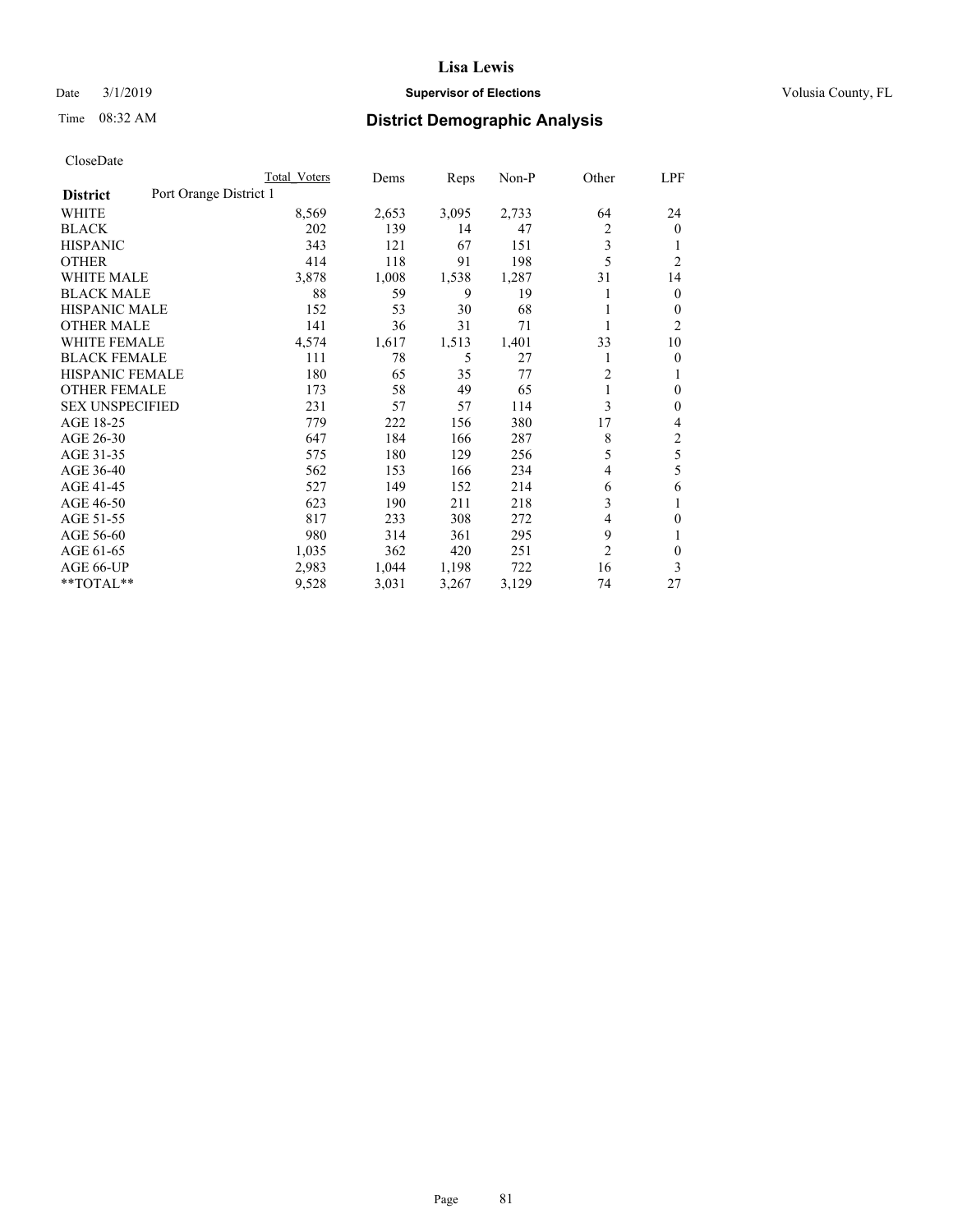# Date  $3/1/2019$  **Supervisor of Elections Supervisor of Elections** Volusia County, FL

# Time 08:32 AM **District Demographic Analysis**

|                                           | Total Voters | Dems  | Reps  | Non-P | Other          | LPF            |
|-------------------------------------------|--------------|-------|-------|-------|----------------|----------------|
| Port Orange District 2<br><b>District</b> |              |       |       |       |                |                |
| <b>WHITE</b>                              | 8,970        | 2,684 | 3,573 | 2,617 | 70             | 26             |
| <b>BLACK</b>                              | 455          | 335   | 20    | 94    | 4              | 2              |
| <b>HISPANIC</b>                           | 431          | 170   | 90    | 166   | 5              | $\theta$       |
| <b>OTHER</b>                              | 546          | 182   | 108   | 250   | 4              | $\overline{2}$ |
| <b>WHITE MALE</b>                         | 3,987        | 1,008 | 1,692 | 1,232 | 39             | 16             |
| <b>BLACK MALE</b>                         | 162          | 110   | 9     | 41    | 2              | $\mathbf{0}$   |
| <b>HISPANIC MALE</b>                      | 216          | 79    | 52    | 81    | 4              | $\mathbf{0}$   |
| <b>OTHER MALE</b>                         | 204          | 58    | 49    | 93    | $\overline{2}$ | 2              |
| <b>WHITE FEMALE</b>                       | 4,850        | 1,640 | 1,833 | 1,337 | 30             | 10             |
| <b>BLACK FEMALE</b>                       | 285          | 218   | 11    | 53    | 2              | 1              |
| <b>HISPANIC FEMALE</b>                    | 210          | 88    | 38    | 83    | 1              | $\theta$       |
| <b>OTHER FEMALE</b>                       | 239          | 96    | 39    | 102   | 2              | $\theta$       |
| <b>SEX UNSPECIFIED</b>                    | 249          | 74    | 68    | 105   | 1              | 1              |
| AGE 18-25                                 | 938          | 276   | 238   | 399   | 19             | 6              |
| AGE 26-30                                 | 772          | 223   | 223   | 312   | 10             | 4              |
| AGE 31-35                                 | 679          | 204   | 182   | 281   | 6              | 6              |
| AGE 36-40                                 | 626          | 189   | 200   | 232   | 3              | 2              |
| AGE 41-45                                 | 522          | 140   | 192   | 181   | 4              | 5              |
| AGE 46-50                                 | 623          | 176   | 241   | 198   | 5              | 3              |
| AGE 51-55                                 | 815          | 234   | 327   | 245   | 7              | $\overline{c}$ |
| AGE 56-60                                 | 1,025        | 352   | 405   | 262   | 5              | 1              |
| AGE 61-65                                 | 995          | 333   | 415   | 245   | $\overline{2}$ | $\mathbf{0}$   |
| AGE 66-UP                                 | 3,407        | 1,244 | 1,368 | 772   | 22             |                |
| **TOTAL**                                 | 10,402       | 3,371 | 3,791 | 3,127 | 83             | 30             |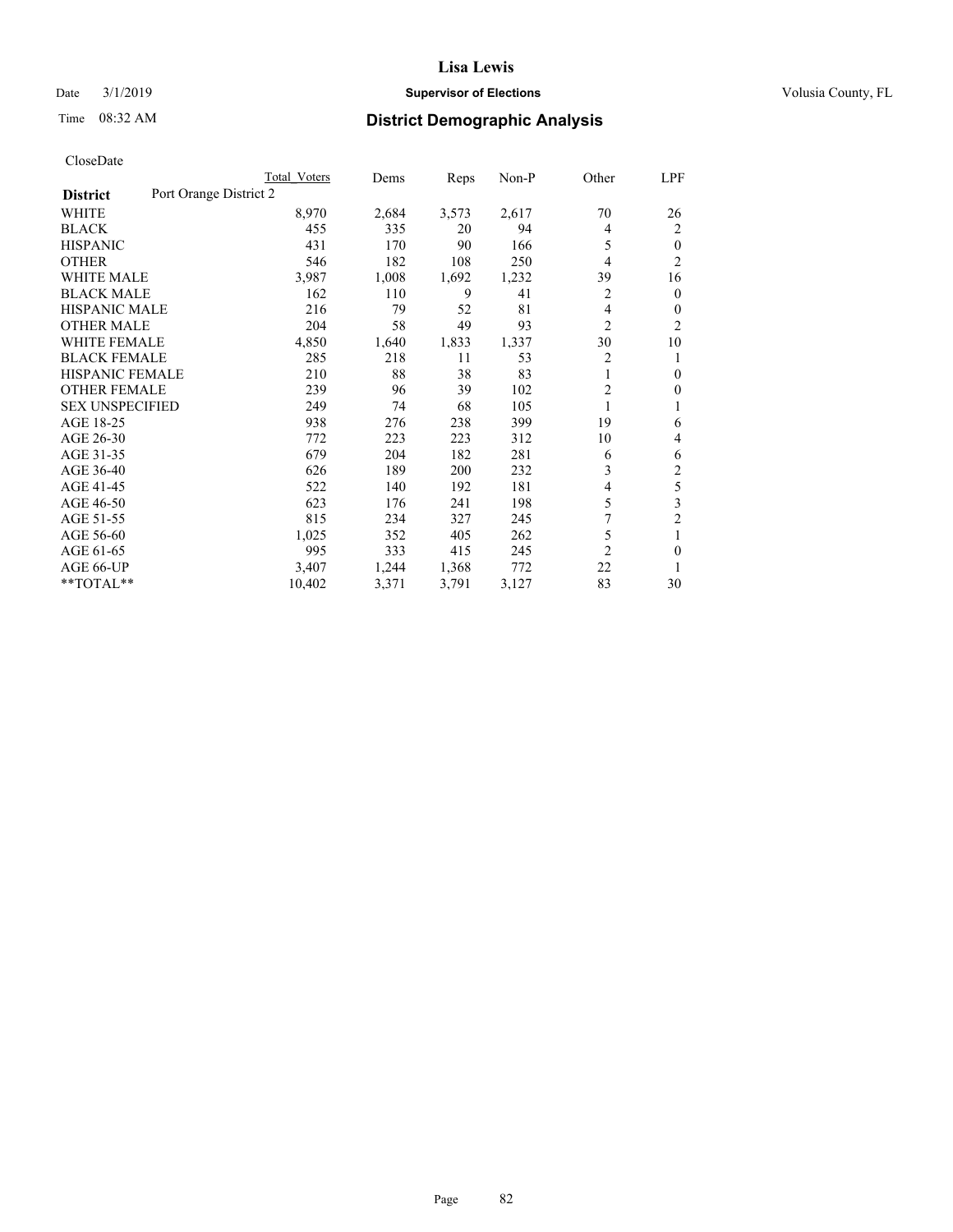## Date  $3/1/2019$  **Supervisor of Elections Supervisor of Elections** Volusia County, FL

# Time 08:32 AM **District Demographic Analysis**

|                        |                        | Total Voters | Dems  | Reps  | Non-P | Other          | LPF          |
|------------------------|------------------------|--------------|-------|-------|-------|----------------|--------------|
| <b>District</b>        | Port Orange District 3 |              |       |       |       |                |              |
| WHITE                  |                        | 11,024       | 2,975 | 4,806 | 3,113 | 97             | 33           |
| <b>BLACK</b>           |                        | 422          | 316   | 16    | 87    | 2              | 1            |
| <b>HISPANIC</b>        |                        | 502          | 172   | 111   | 212   | 3              | 4            |
| <b>OTHER</b>           |                        | 680          | 202   | 180   | 294   | 4              | $\theta$     |
| <b>WHITE MALE</b>      |                        | 4,969        | 1,127 | 2,280 | 1,486 | 52             | 24           |
| <b>BLACK MALE</b>      |                        | 189          | 135   | 9     | 43    | 1              | 1            |
| <b>HISPANIC MALE</b>   |                        | 224          | 78    | 57    | 84    | 2              | 3            |
| <b>OTHER MALE</b>      |                        | 266          | 82    | 69    | 113   | 2              | $\mathbf{0}$ |
| WHITE FEMALE           |                        | 5,902        | 1,810 | 2,459 | 1,582 | 43             | 8            |
| <b>BLACK FEMALE</b>    |                        | 229          | 177   |       | 44    |                | $\mathbf{0}$ |
| <b>HISPANIC FEMALE</b> |                        | 268          | 91    | 52    | 123   |                | 1            |
| <b>OTHER FEMALE</b>    |                        | 299          | 101   | 86    | 110   | $\overline{c}$ | $\theta$     |
| <b>SEX UNSPECIFIED</b> |                        | 282          | 64    | 94    | 121   | $\overline{2}$ | 1            |
| AGE 18-25              |                        | 1,144        | 294   | 365   | 457   | 23             | 5            |
| AGE 26-30              |                        | 914          | 245   | 303   | 355   | 8              | 3            |
| AGE 31-35              |                        | 817          | 217   | 276   | 311   | 8              | 5            |
| AGE 36-40              |                        | 845          | 230   | 280   | 322   | 9              | 4            |
| AGE 41-45              |                        | 751          | 221   | 285   | 236   |                | 2            |
| AGE 46-50              |                        | 853          | 237   | 343   | 264   | 5              | 4            |
| AGE 51-55              |                        | 932          | 259   | 388   | 269   | 9              | 7            |
| AGE 56-60              |                        | 1,051        | 291   | 476   | 276   | 6              | 2            |
| AGE 61-65              |                        | 1,083        | 376   | 457   | 245   | 4              | 1            |
| AGE 66-UP              |                        | 4,238        | 1,295 | 1,940 | 971   | 27             | 5            |
| $*$ TOTAL $*$          |                        | 12,628       | 3,665 | 5,113 | 3,706 | 106            | 38           |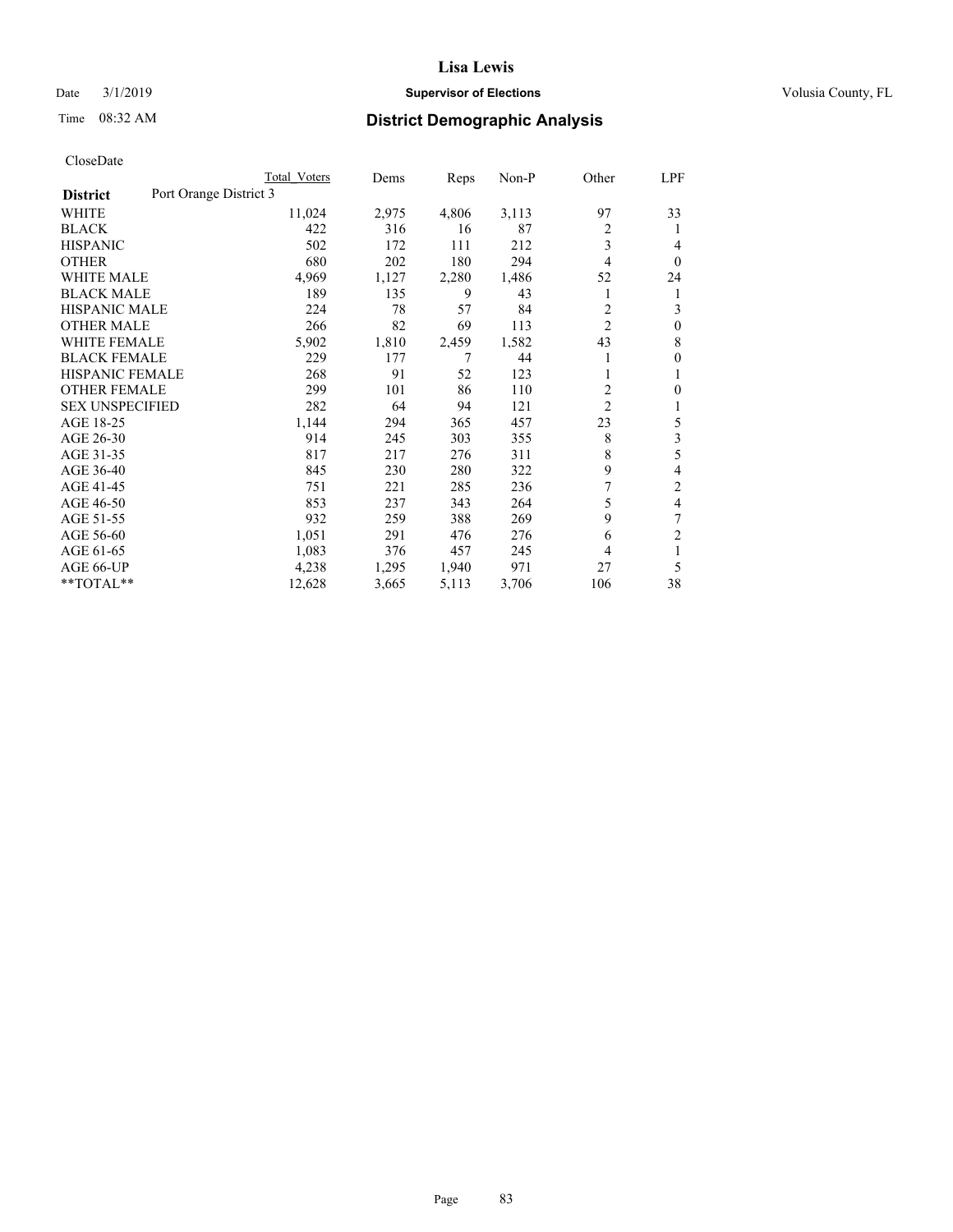# Date  $3/1/2019$  **Supervisor of Elections Supervisor of Elections** Volusia County, FL

# Time 08:32 AM **District Demographic Analysis**

|                                           | Total Voters | Dems  | Reps  | $Non-P$ | Other          | <u>LPF</u>     |
|-------------------------------------------|--------------|-------|-------|---------|----------------|----------------|
| Port Orange District 4<br><b>District</b> |              |       |       |         |                |                |
| WHITE                                     | 9,997        | 2,720 | 4,540 | 2,639   | 67             | 31             |
| <b>BLACK</b>                              | 318          | 228   | 23    | 66      |                | $\theta$       |
| <b>HISPANIC</b>                           | 416          | 159   | 115   | 140     | 1              | 1              |
| <b>OTHER</b>                              | 665          | 222   | 162   | 272     | 7              | $\overline{2}$ |
| <b>WHITE MALE</b>                         | 4,714        | 1,104 | 2,248 | 1,303   | 36             | 23             |
| <b>BLACK MALE</b>                         | 146          | 96    | 16    | 34      | 0              | $\overline{0}$ |
| <b>HISPANIC MALE</b>                      | 176          | 62    | 53    | 61      | 0              | $\theta$       |
| <b>OTHER MALE</b>                         | 253          | 83    | 68    | 94      | 6              | 2              |
| <b>WHITE FEMALE</b>                       | 5,138        | 1,583 | 2,230 | 1,286   | 31             | 8              |
| <b>BLACK FEMALE</b>                       | 167          | 129   | 7     | 30      |                | $\theta$       |
| <b>HISPANIC FEMALE</b>                    | 233          | 95    | 59    | 77      | 1              | 1              |
| <b>OTHER FEMALE</b>                       | 296          | 118   | 69    | 108     | 1              | $\theta$       |
| <b>SEX UNSPECIFIED</b>                    | 273          | 59    | 90    | 124     | $\theta$       | $\mathbf{0}$   |
| AGE 18-25                                 | 1,111        | 300   | 357   | 435     | 15             | 4              |
| AGE 26-30                                 | 644          | 194   | 224   | 216     | 5              | 5              |
| AGE 31-35                                 | 688          | 219   | 209   | 247     | 9              | 4              |
| AGE 36-40                                 | 772          | 213   | 266   | 283     | 7              | 3              |
| AGE 41-45                                 | 859          | 220   | 331   | 295     | 7              | 6              |
| AGE 46-50                                 | 1,053        | 250   | 492   | 302     | 8              | 1              |
| AGE 51-55                                 | 941          | 254   | 441   | 241     | 2              | 3              |
| AGE 56-60                                 | 1,158        | 325   | 558   | 263     | 8              | 4              |
| AGE 61-65                                 | 1,080        | 368   | 500   | 210     | $\overline{2}$ | $\theta$       |
| AGE 66-UP                                 | 3,090        | 986   | 1,462 | 625     | 13             | 4              |
| **TOTAL**                                 | 11,396       | 3,329 | 4,840 | 3,117   | 76             | 34             |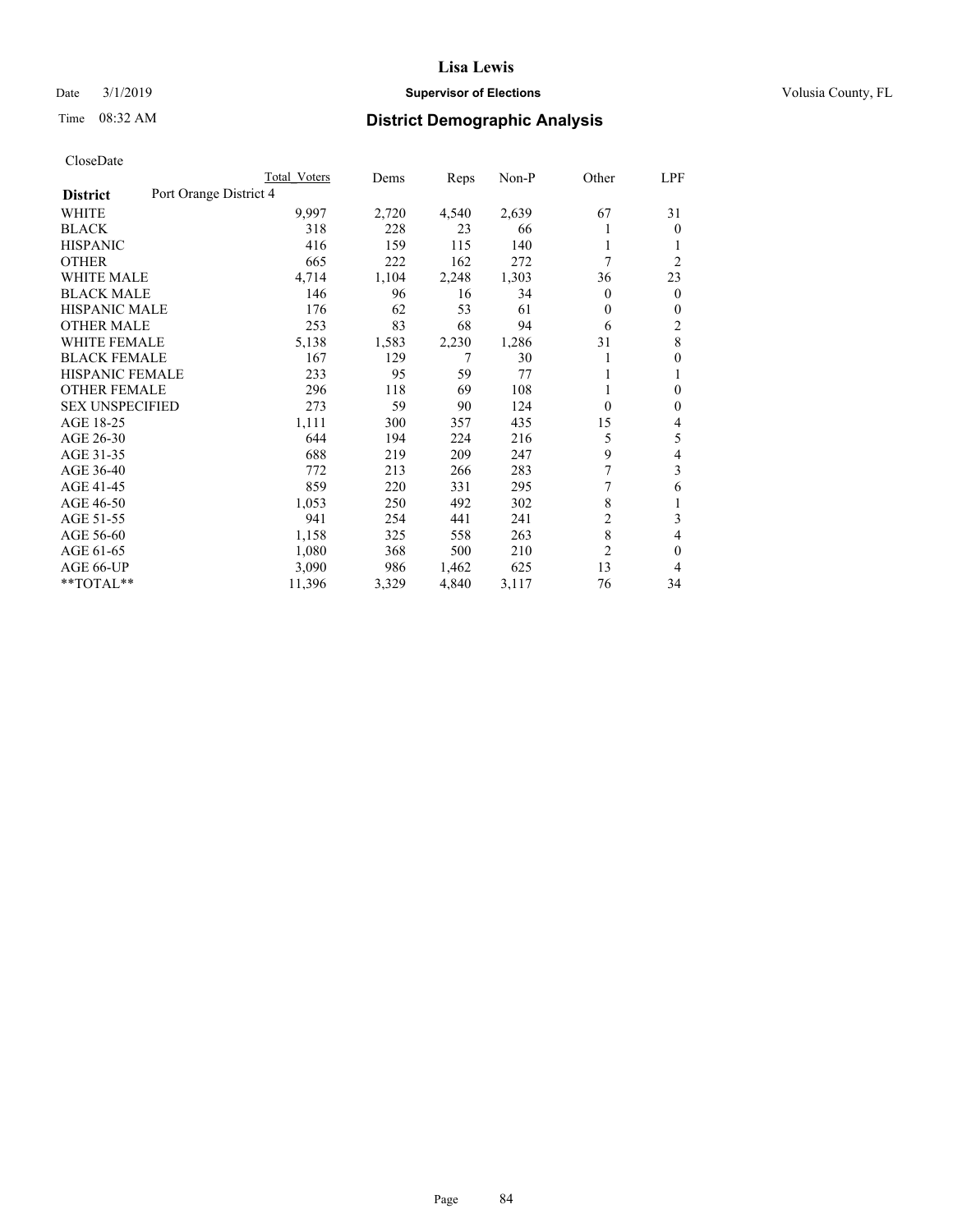# Date  $3/1/2019$  **Supervisor of Elections Supervisor of Elections** Volusia County, FL

# Time 08:32 AM **District Demographic Analysis**

|                        |               | Total Voters | Dems  | Reps  | Non-P | Other          | LPF              |
|------------------------|---------------|--------------|-------|-------|-------|----------------|------------------|
| <b>District</b>        | South Daytona |              |       |       |       |                |                  |
| WHITE                  |               | 7,029        | 2,211 | 2,695 | 2,037 | 66             | 20               |
| <b>BLACK</b>           |               | 695          | 524   | 20    | 149   | 2              | $\mathbf{0}$     |
| <b>HISPANIC</b>        |               | 292          | 116   | 57    | 116   | 3              | $\overline{0}$   |
| <b>OTHER</b>           |               | 419          | 145   | 89    | 183   |                | 1                |
| WHITE MALE             |               | 3,193        | 833   | 1,334 | 985   | 29             | 12               |
| <b>BLACK MALE</b>      |               | 256          | 180   | 9     | 67    | $\theta$       | $\mathbf{0}$     |
| <b>HISPANIC MALE</b>   |               | 130          | 39    | 32    | 57    | $\overline{2}$ | $\mathbf{0}$     |
| <b>OTHER MALE</b>      |               | 143          | 50    | 36    | 56    | 1              | $\mathbf{0}$     |
| <b>WHITE FEMALE</b>    |               | 3,752        | 1,359 | 1,334 | 1,014 | 37             | 8                |
| <b>BLACK FEMALE</b>    |               | 432          | 340   | 10    | 80    | 2              | $\mathbf{0}$     |
| <b>HISPANIC FEMALE</b> |               | 153          | 73    | 25    | 54    |                | $\mathbf{0}$     |
| <b>OTHER FEMALE</b>    |               | 189          | 73    | 45    | 70    | $\theta$       | 1                |
| <b>SEX UNSPECIFIED</b> |               | 187          | 49    | 36    | 102   | $\theta$       | $\mathbf{0}$     |
| AGE 18-25              |               | 739          | 215   | 171   | 338   | 10             | 5                |
| AGE 26-30              |               | 647          | 214   | 156   | 266   | 8              | 3                |
| AGE 31-35              |               | 593          | 207   | 148   | 225   | 8              | 5                |
| AGE 36-40              |               | 527          | 194   | 129   | 199   | 5              | $\boldsymbol{0}$ |
| AGE 41-45              |               | 475          | 142   | 149   | 175   | 8              | 1                |
| AGE 46-50              |               | 594          | 198   | 221   | 171   |                | 3                |
| AGE 51-55              |               | 708          | 242   | 275   | 185   | 4              | $\overline{c}$   |
| AGE 56-60              |               | 896          | 311   | 351   | 230   | 4              | $\mathbf{0}$     |
| AGE 61-65              |               | 894          | 336   | 339   | 211   | 8              | $\theta$         |
| AGE 66-UP              |               | 2,362        | 937   | 922   | 485   | 16             | 2                |
| **TOTAL**              |               | 8,435        | 2,996 | 2,861 | 2,485 | 72             | 21               |